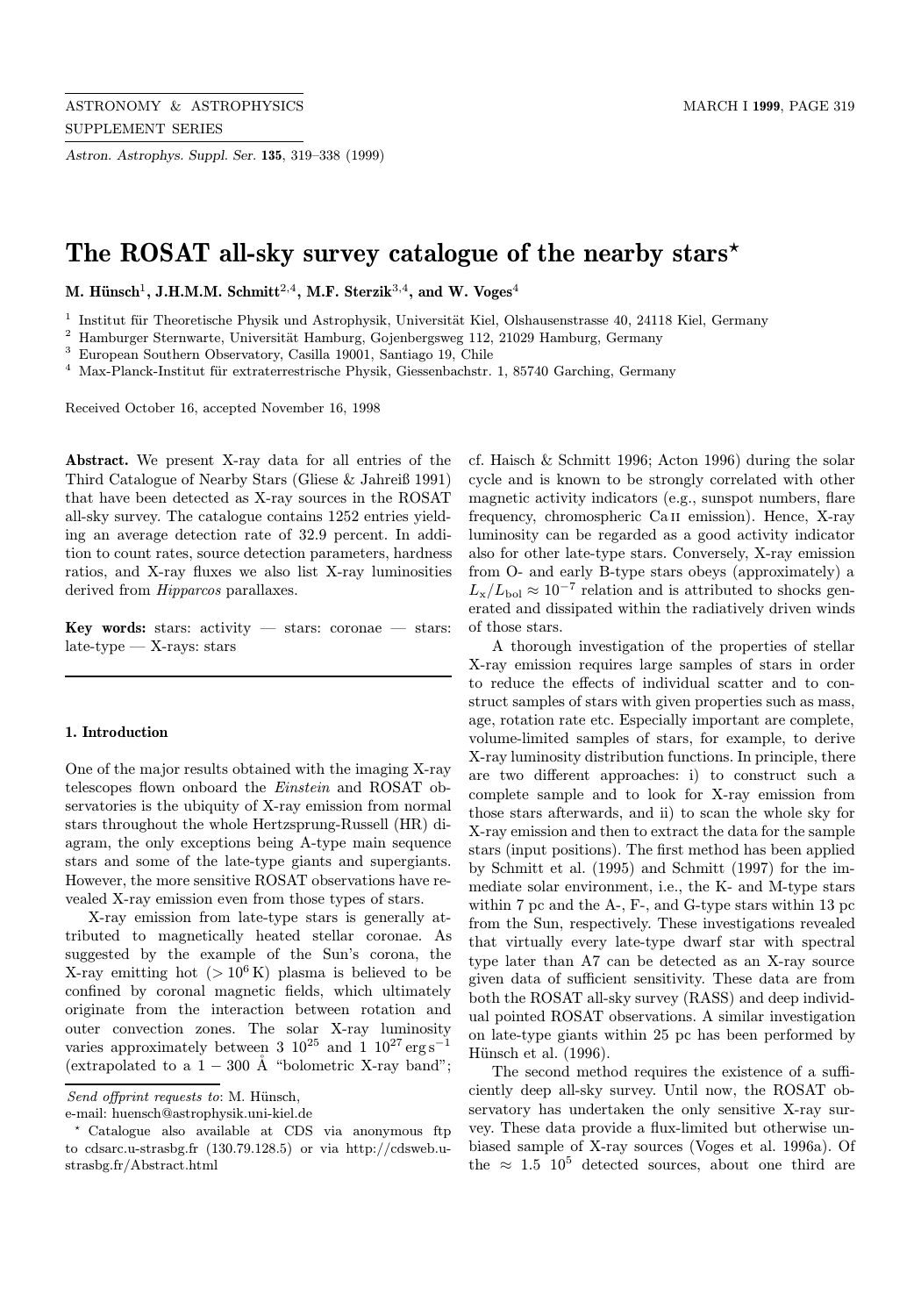considered to be coronal. We used these data to search for X-ray emission from stars contained in the Catalogue of Nearby stars (the so-called Gliese catalogue; Gliese & Jahreiß 1991). The Gliese catalogue is the most comprehensive list of stars in the solar environment and it is proposed to be as complete as possible within a space volume of 25 pc radius around the Sun. Our investigation is limited in completeness by both the completeness of the Gliese catalogue and the sensitivity of the RASS. However, also for those Gliese stars that are not detected, it is in principle possible to estimate upper limits for their X-ray luminosity (see Sect. 2.1).

A preliminary investigation of stellar activity of the nearby stars based on the data presented here has already been performed by Sterzik & Schmitt (1997). However, X-ray luminosities for those stars derived from ROSAT data combined with Hipparcos parallaxes are presented here for the first time.

We have also performed similar surveys of X-ray emission from the stars contained in the Bright Star catalogue (BSC; Hoffleit & Warren 1991). These results are presented as catalogues of X-ray data, which have already been published for OB stars (Berghöfer et al. 1996), latetype giants and supergiants (Hünsch et al. 1998a; hereafter HSV98), and late-type main-sequence stars and subgiant stars (Hünsch et al. 1998b).

#### 2. RASS data and detection of late-type stars

#### 2.1. The ROSAT all-sky survey (RASS)

During its first half year of operations, the ROSAT observatory carried out the first all-sky survey with an imaging X-ray telescope between July 1990 and January 1991. Further survey observations were carried out in February 1991 (2 days) and August 1991 (10 days). The whole sky was scanned along great circles perpendicular to the direction to the Sun. Because of the Earth's motion around the Sun, the plane of these circles slowly  $(1°/d)$  rotated around an axis through the ecliptic poles, thus covering the whole celestial sphere within 6 months. Each point of the sky was observed several times as the scan paths of 2 degrees width (i.e., the field of view of the PSPC detector) progressed along the ecliptic. Therefore, the data of any particular source consist of a number of "snapshots" of up to 30 s duration, separated by the orbital period of the satellite ( $\approx 90$  min) and distributed over an interval of at least 2 days. Towards the ecliptic poles, the cumulative exposure time increases due to the larger number of scans covering a particular celestial position. Depending on the ecliptic latitude (and down-time due to passages through the radiation belts of the Earth), the effective exposure time varies between  $\sim 100 \text{ s}$  and  $\sim 40000 \text{ s}$  (at the poles), with typical values of  $\sim$  400 s at the ecliptic. Typical limiting RASS count rates are  $\approx 0.015 \text{ cts s}^{-1}$ ;

given a typical energy-conversion factor for soft sources of 6  $10^{-12}$  erg cts<sup>-1</sup> cm<sup>-2</sup> (cf. Sect. 2.3) the typical detection limit of RASS observations amounts to a limiting flux of  $f_x \approx 10^{-13} \text{ erg cm}^{-2} \text{ s}^{-1}$ . At the distance limit of the Gliese catalogue, i.e., at 25 pc, this corresponds to an X-ray luminosity of  $L_x \approx 7.5 \, 10^{27} \, \text{erg s}^{-1}$ . Note that this is not an average value for the detection limit for the Gliese stars since many stars are closer and the exposure time increases towards the ecliptic poles.

For a more detailed description of the RASS we refer to Voges (1992) and Belloni et al. (1994). Details of the ROSAT observatory in general can be found in Trümper  $(1983)$  and Trümper et al.  $(1991)$ . The PSPC detector used during the RASS is described by Pfeffermann et al. (1986). In February 1997 the remaining gaps left in the allsky survey were filled with a sequence of more than 500 pointed, partially overlapping PSPC observations so that with the exception of a small region around the strong X-ray source Sco X-1 the whole sky has been imaged with the ROSAT PSPC. In the catalogue presented in this paper we include sources detected in this "survey repair" pointed observations; they are marked with an asterisk.

The source detection was performed by means of a maximum likelihood algorithm (Cruddace et al. 1988) in the course of the standard analysis software system (SASS; Voges et al. 1992). The significance of an X-ray source is expressed by the likelihood Li =  $-\ln(1-P)$ , where P is the probability of existence; e.g., a likelihood of  $Li = 7$ corresponds to a source existence probability of 99.9%. The result of the SASS is a comprehensive list of approximately  $10<sup>5</sup>$  sources, each described by the sky position in right ascension and declination, its source detection likelihood, count rate, hardness ratios, extent, and corresponding errors. The data for the brighter X-ray sources have been released as the ROSAT All-sky Survey Bright Source Catalogue (Voges et al. 1996b), which contains sources with Likelihood > 15, count rate larger than 0.05 s<sup>-1</sup>, and with at least 15 detected photons.

## 2.2. Identification of X-ray sources with nearby stars

We used the Third Catalogue of Nearby Stars (Gliese & Jahreiß 1991) as input sample for our search of X-ray bright nearby stars. That input sample consists of 3802 stars.

The procedure whereby the positions of RASS sources were matched with the stars of our input sample is the same as described in HSV98. We accepted sources with a likelihood greater than or equal to 7 within 90 arcsec distance from the input stars. As for the BSC sample, the choice of this cut-off radius is empirically justified by means of a Monte Carlo simulation of about the same number of random positions as input positions. However, since the binary fraction is much larger in the Gliese catalogue than in the BSC, the number of independent input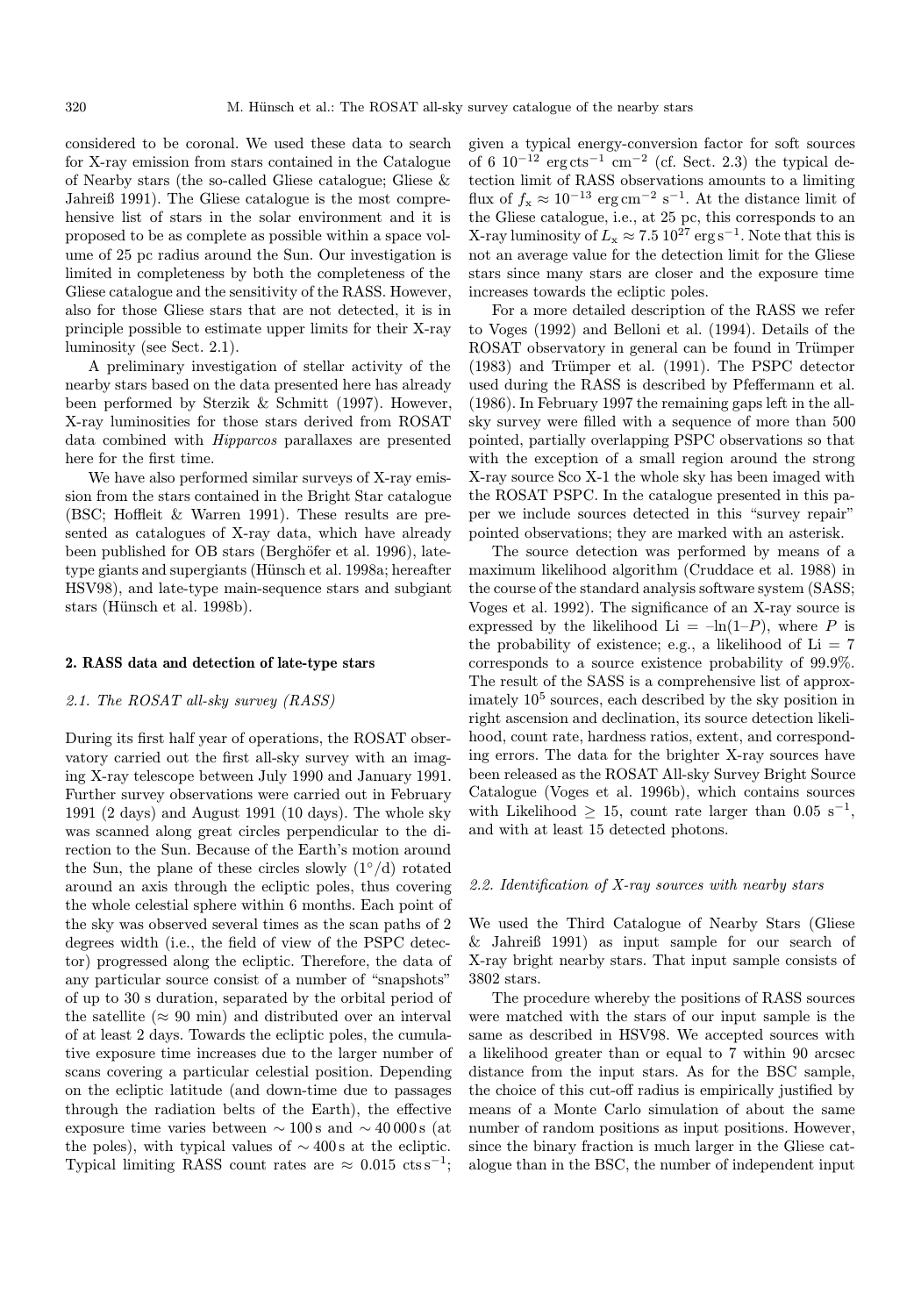positions is significantly smaller than the total number of catalogue entries; we therefore combined all binaries into one input position for each system, since most of them are too close to be separated with the RASS data. This results in only 3365 independent input positions, for which we determined the distribution of offsets. The same number of random positions results in 112 (artificial) matches with X-ray sources, yielding a mean of 1.1 10<sup>−</sup><sup>3</sup> matches per square arcsec in the offset distribution plane, i.e., about one third of that of the random sample used for the 9110 BSC stars (as expected). At 90 arcsec offset the number of matches of X-ray sources with real stars exceeds the number of artificial matches by a factor of 2. That means, at 90 arcsec offset between optical and X-ray position the differential probability that the X-ray source can be attributed to the star (and not to a background object) is 50%. This differential probability increases very rapidly for smaller values of positional offset, while for even larger values of offset the chance for obtaining a spurious identification exceeds that of finding the true X-ray counter part.

We note that the accuracy of the input positions in the Gliese catalogue (given only to integers of seconds in RA and tenth of arcminutes in Dec) is less than for the BSC stars, hence resulting in a somewhat broader distribution of the offsets for the real stars. On the other hand, the intrinsic detection probability is larger for the Gliese stars than for the BSC stars because the Gliese stars are closer to us and the content of late-type stars is much larger. This would cause a somewhat steeper distribution of the offsets. Probably, both effects compensate each other, thus leading to a 50% differential probability for a correct identification at essentially the same offset value.

Of the X-ray sources extracted by the match procedure, 469 are rather weak sources that are not included in the Bright Source Catalogue (Voges et al. 1996b). We checked their X-ray images by eye for reality. Specifically, we rejected photon distributions that are significantly contaminated by nearby strong sources or that are obviously extended. In questionable cases, we ran the standard source detection algorithm of EXSAS on the source images in different passbands and decided on the basis of the results which sources to retain in our final catalogue.

Confining now attention to the 3365 (independent) input positions identified with Gliese stars, we detected X-ray emission from 1252 stars, i.e., the average detection rate is 37%. Since the total search area around these 3365 stars is  $3365 \cdot \pi \cdot (1.5)^2 = 6.61\degree 0 = 0.016\%$  of the sphere, and the total number of RASS sources amounts to ∼ 150 000, we would expect 24.0 chance coincidences of Gliese stars with background (or foreground) X-ray sources (i.e., 1.92% of our detected sources).

## 2.3. Determination of X-ray fluxes and luminosities

The procedure of determining X-ray fluxes has also been described in HSV98. In this paper, we followed the same procedure, except using a slightly different formula for the calculation of individual energy-conversion factors

$$
ECF = (5.30 \cdot HR + 8.31) 10^{-12} \,\text{erg\,cm}^{-2} \,\text{cts}^{-1} \tag{1}
$$

which was derived by Schmitt et al. (1995) from an X-ray study of a complete sample of main-sequence stars within 7 pc distance; here HR denotes the hardness ratio defined through

$$
HR = \frac{H - S}{H + S},\tag{2}
$$

where H and S denote the source counts in the hard  $(0.5−$ 2.0 keV) and soft  $(0.1 - 0.4 \text{ keV})$  passbands of ROSAT. The hardness ratio is an "X-ray color" that is influenced by both the plasma temperature and the hydrogen column density.

Since the SASS source detection was separately performed in both passbands and since most of our X-ray sources were detected in both bands, the hardness ratios can be estimated for many stars, although in some cases with quite substantial errors. In a few cases, when the sources were not detected in either the soft or the hard passband, we set  $HR = +1.0$  or  $-1.0$  by definition, respectively. We refrain from estimating individual errors for  $f_x$  since the error in ECF is very difficult to quantify. In general, we estimate this error to be within a factor of two for the weaker sources and less for the brighter sources.

The X-ray luminosities are calculated by the relation

$$
L_{\mathbf{x}} = 4\pi d^2 \times f_{\mathbf{x}},\tag{3}
$$

where  $d$  is the distance to the star. We used the distances revised on the basis of the Hipparcos parallaxes (ESA 1997) and kindly made available to us by H. Jahreiß. No X-ray luminosities are computed for those few stars for which no reliable distances exist. Note that the catalogue contains a few stars which obviously do not belong to the solar environment but were erroneously included in the third version of the Gliese catalogue.

## 3. The catalogue

The table contains optical and X-ray data of all 1252 detected Gliese stars. Note that many entries are actually binaries. In a few cases, both components have been detected separately. However, in most cases, the detected X-ray source is attributed to both components and no attempt is made to split up the X-ray flux. As a consequence, care must be taken when interpretating the catalogue information for binaries. For example, in the case of Gl 244 A, B (= Sirius), the X-ray flux is known to arise exclusively from the hot white dwarf B-component, while in the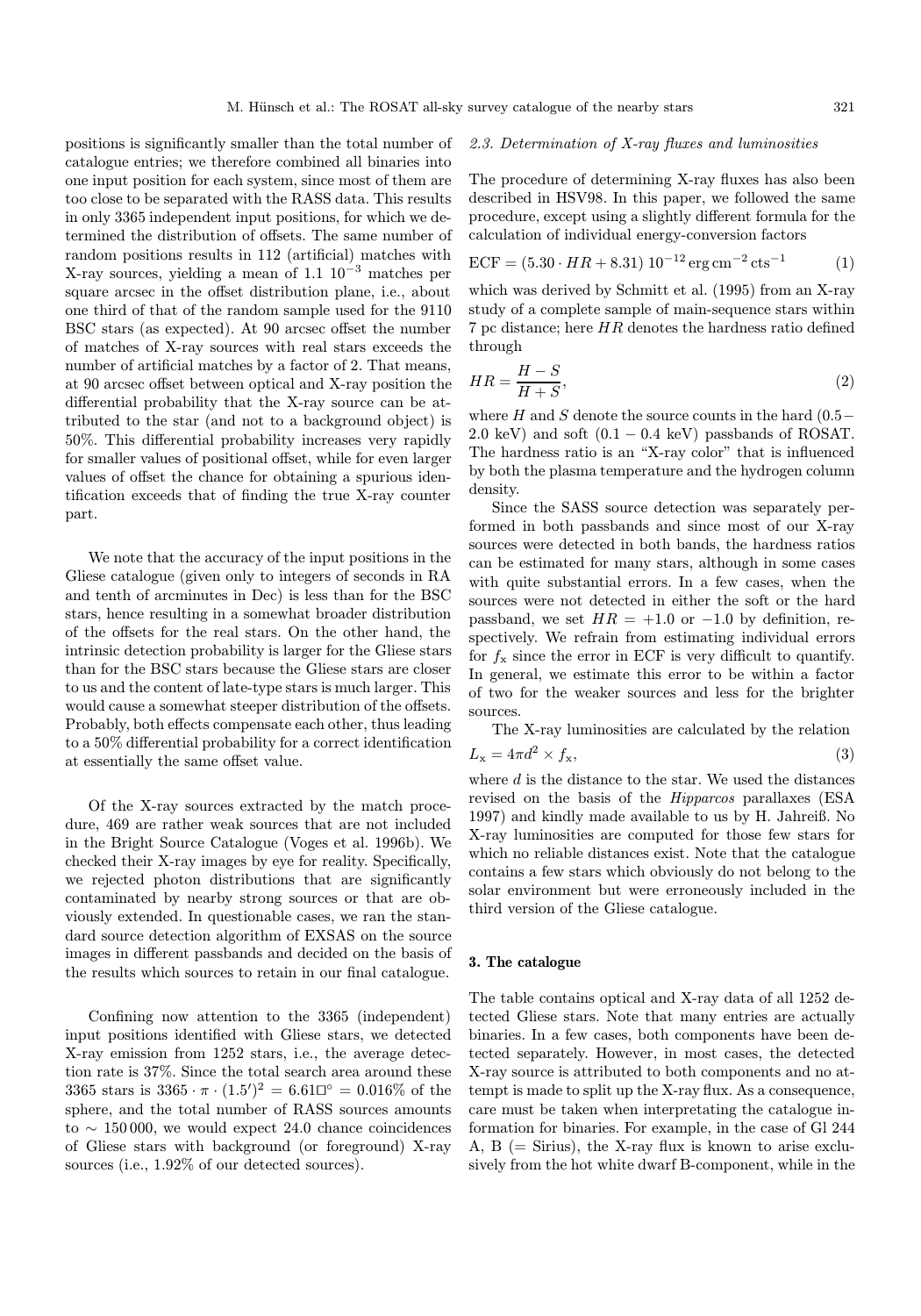case of Gl 280 A,  $B$  (= Procyon) the X-ray emission comes from the late-type primary component. In our catalogue, however, the same X-ray flux is attributed to the A- as well as the B-components.

Also note that the quoted count rates are mean count rates during the survey observations, computed as the ratio of total number of counts and integrated exposure time. In some cases, these numbers can strongly be affected by individual flare events (e.g., Gl 877 = EV Lac, see Schmitt 1994; see also Haisch & Schmitt 1994).

The columns of the table contain the following information:

Column 1: Designation of catalogue entry. Where available, we prefer the original Gliese (Gl), Gliese-Jahreiß (GJ), or Woolley (Wo) designation. Stars without such a number are named according to one of the following other catalogues (in hierarchical order): Henry Draper (HD), Giclas (G), Luyten Half Second (LHS), Durchmusterung (BD or CD), or various other designations (LTT, LP, GR, Steph, Rob, BPM, AC). Only in very few cases, where we did not find any common designation, do we use the approximate celestial position instead. Stars marked with an asterisk were detected in the "survey repair" observations (cf. Sect. 2.1).

Column 2: V magnitude (from Gliese catalogue).

Column 3:  $B - V$  color index (from Gliese catalogue).

Column 4: MK spectral classification (from Gliese catalogue).

- Column 5: Distance to the star as given by the Hipparcos parallaxes.
- Column 6: effective exposure time in seconds.

Column 7: mean PSPC count rate in counts per second. Column 8: error of PSPC count rate.

Column 9: likelihood of existence (cf. Sect. 2.1); a value of 999 indicates a source existence likelihood of 999 or greater.

Column 10: offset in arcsec between optical and X-ray position.

Column 11: hardness ratio  $HR = (H - S)/(H + S)$ (cf. Sect. 2.3).

Column 12: error of hardness ratio.

Column 13: apparent X-ray flux  $(0.1 - 2.4 \text{ keV})$  in  $10^{-14} \text{ erg cm}^{-2} \text{ s}^{-1}$  (see Sect. 2.3).

Column 14: X-ray luminosity derived from the distance as given in Col. 5. The values are given in units of  $10^{27} \text{erg s}^{-1}$ .

Acknowledgements. We especially thank H. Jahreiß for providing us with an electronic version of the Gliese catalogue and the newest parallaxes of the X-ray detected Gliese stars. The ROSAT project is supported by the Bundesministerium für Bildung, Forschung und Technologie (BMBF/DLR) and the Max-Planck-Gesellschaft (MPG). We would like to thank our collegues from the MPE ROSAT group for their support.

## References

- Acton L.W., 1996, in: Pallavicini R., Dupree A.K. (eds.) Cool Stars, Stellar Systems, and the Sun, Proc. 9th Cambridge Workshop, ASP Conf. Ser. 109, 45
- Belloni T., Hasinger G., Izzo C., 1994, A&A 283, 1037
- Berghöfer T.W., Schmitt J.H.M.M., Cassinelli J.P., 1996, A&AS 118, 481
- Cruddace R.G., Hasinger G.R., Schmitt J.H.M.M., 1988, The application of a maximum likelihood analysis to detection of sources in the ROSAT data, in: Murtagh F., Heck A. (eds.) Astronomy from Large Databases, ESO Conf. and Workshop Proc. 28, p. 177
- ESA 1992, The Hipparcos and Tycho catalogues, ESA SP-1200
- Gliese W., Jahreiß H., 1991, Preliminary version of the Third Catalogue of Nearby Stars, on: Brotzmann L.E., Gesser S.E. (eds.) The Astronomical Data Center CD-ROM: Selected Astronomical Catalogues, Vol. 1; NASA/Astronomical Data Center, Goddard Space Flight Center, Greenbelt, MD
- Haisch B.M., Schmitt J.H.M.M., 1994, ApJ 426, 716
- Haisch B.M., Schmitt J.H.M.M., 1996, PASP 108, 113
- Hoffleit D.E., Warren W.H.jr., 1991, The Bright Star Catalogue, 5th rev. ed., Yale Univ. Obs., New Haven
- Hünsch M., Schmitt J.H.M.M., Schröder K.-P., Reimers D., 1996, A&A 310, 801
- Hünsch M., Schmitt J.H.M.M., Voges W., 1998a, A&AS 127, 251 (HSV98)
- Hünsch M., Schmitt J.H.M.M., Voges W., 1998b, A&AS 132, 155
- Pfeffermann E., Briel U.G., Hippmann U., et al., 1986, Proc. SPIE 733, 519
- Schmitt J.H.M.M., 1994, ApJS 90, 735
- Schmitt J.H.M.M., 1997, A&A 318, 215
- Schmitt J.H.M.M., Fleming T.A., Giampapa M.S., 1995, ApJ 450, 392
- Sterzik M.F., Schmitt J.H.M.M., 1997, AJ 114, 1673
- Trümper J., 1983, Adv. Space Res. 2, No. 4, 241
- Trümper J., et al., 1991, Nat 349, 579
- Voges W., 1992, in: Proc. of the ISY Conf. "Space Science", ESA ISY-3, ESA Publ., p. 9
- Voges W., et al., 1992, in: Proc. of the ISY Conf. "Space Science", ESA ISY-3, ESA Publ., p. 223
- Voges W., et al., 1996a, MPE Report 263, 637
- Voges W., et al., 1996b, IAUC 6420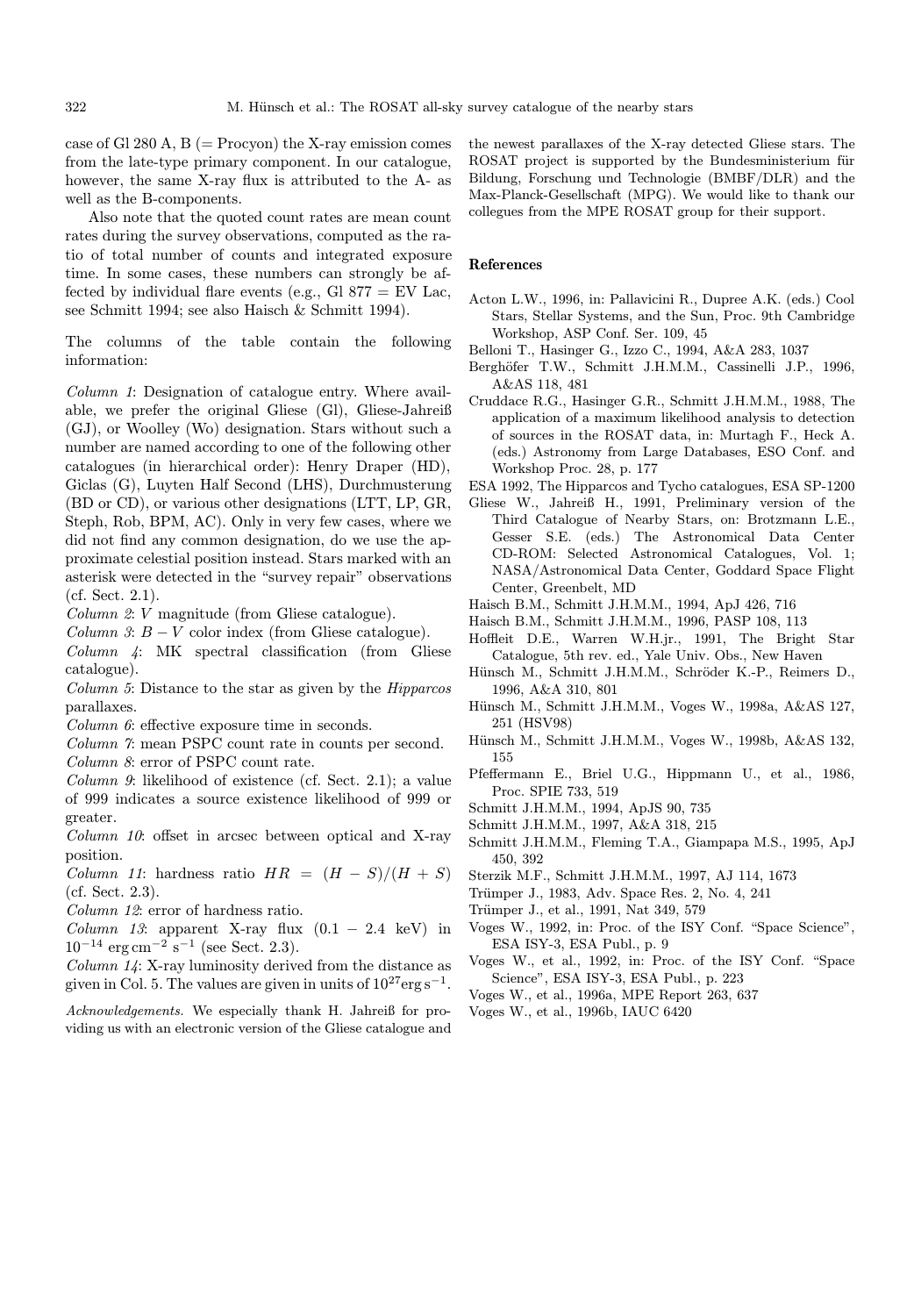M. Hünsch et al.: The ROSAT all-sky survey catalogue of the nearby stars  $323$ 

| Name                 | V              | $B-V$        | Sp. type                    | $d(\mathrm{pc})$ | Exp.       | $_{CR}$        | $\pm CR$       | Li         | Δ                       | hr                 | $_{\Delta hr}$ | $f_{\rm x-14}$  | $L_{\rm x27}$   |
|----------------------|----------------|--------------|-----------------------------|------------------|------------|----------------|----------------|------------|-------------------------|--------------------|----------------|-----------------|-----------------|
| HD 225239            | 6.11           | 0.62         | G2V                         | 36.8             | 262        | 0.628          | 0.052          | 489        | $\mathbf{1}$            | $-0.27$            | 0.08           | 432.3           | 699.2           |
| Gl 1                 | 8.54           | 1.46         | M4 V                        | 4.4              | 156        | 0.059          | 0.024          | 9          | 26                      | $-0.68$            | 0.29           | 27.9            | 0.6             |
| Gl 4 A               | 8.97           | 1.44         | dK6e                        | 11.8             | 380        | 0.049          | 0.014          | 24         | 7                       | $-0.42$            | 0.25           | 30.1            | 5.0             |
| Gl 4 B               | 9.02           | 1.45         | $M0.5$ V                    | 11.8             | 380        | 0.049          | 0.014          | 24         | 6                       | $-0.42$            | 0.25           | 30.1            | 5.0             |
| Gl 4.1A              | 6.43           | 0.64         | G5 V                        | 20.3             | 508        | 0.323          | 0.026          | 409        | $\overline{\mathbf{4}}$ | $-0.33$            | 0.08           | 212.0           | 104.4           |
| Gl 4.1B              | 7.20           | 0.78         | dG8                         | 20.3             | 508        | 0.323          | 0.026          | 409        | $\overline{4}$          | $-0.33$            | 0.08           | 212.0           | 104.4           |
| Gl 5                 | 6.14           | 0.75         | K0 Ve                       | 13.7             | 327        | 0.687          | 0.048          | 624        | $\overline{4}$          | $-0.22$            | 0.07           | 490.6           | 110.2           |
| G131-026             | 13.54          |              | ${\bf m}$                   | 10.3             | 251        | 0.090          | 0.021          | 38         | 5                       | $-0.28$            | 0.21           | 61.4            | 7.8             |
| Gl 8<br>G243-016     | 2.27<br>9.48   | 0.34<br>1.22 | F <sub>2</sub> III-IV<br>K7 | 16.7<br>28.0     | 496<br>467 | 0.162<br>0.026 | 0.020<br>0.009 | 153<br>14  | $\,6$<br>25             | $-0.55$<br>$-0.54$ | 0.10<br>0.30   | 87.7<br>14.1    | 29.2<br>13.2    |
| G242-048             | 11.12          | 1.50         | M1.5                        | 19.6             | 836        | 0.028          | 0.007          | 23         | 12                      | $-0.25$            | 0.26           | 19.5            | 8.9             |
| G242-048             | 17.40          |              | ${\bf m}$                   | 19.6             | 836        | 0.028          | 0.007          | 23         | 15                      | $-0.25$            | 0.26           | 19.5            | 8.9             |
| GR 4                 | 14.31          | 1.57         | dM3.4                       |                  | 120        | 0.037          | 0.020          | 8          | $\overline{4}$          | $-0.98$            | 1.05           | 11.6            |                 |
| GJ 1006 A            | 12.27          | 1.50         | M4                          | 15.1             | 342        | 0.350          | 0.033          | 287        | 10                      | $-0.28$            | 0.09           | 239.2           | 65.5            |
| GJ 1006 B            | 13.22          | 1.60         | M4.5                        | 15.1             | 342        | 0.350          | 0.033          | 287        | 23                      | $-0.28$            | 0.09           | 239.2           | 65.5            |
| HD 1237              | 6.60           |              | G6 V                        | 17.6             | 231        | 0.388          | 0.045          | 194        | 5                       | $-0.21$            | 0.11           | 279.5           | 103.6           |
| G131-047             | 13.77          |              | ${\bf m}$                   | 20.8             | 373        | 0.047          | 0.013          | 27         | 12                      | $-0.27$            | 0.26           | 32.4            | 16.8            |
| Gl 14                | 9.00           | 1.36         | dM0.5                       | 15.0             | 336        | 0.052          | 0.014          | 30         | 11                      | $-0.45$            | 0.23           | 30.9            | 8.3             |
| G158-052<br>Gl 15 A  | 11.00<br>8.08  | 1.42<br>1.56 | dM0<br>$M2$ V               | 35.2<br>3.6      | 356        | 0.034<br>0.260 | 0.012<br>0.026 | 13<br>202  | 25<br>18                | $-0.83$<br>$-0.66$ | 0.23           | 13.1<br>125.2   | 19.5            |
| Gl 15 B              | 11.06          | 1.79         | M <sub>6</sub> Ve           | 3.6              | 453<br>453 | 0.260          | 0.026          | 202        | 18                      | $-0.66$            | 0.08<br>0.08   | 125.2           | 1.9<br>1.9      |
| LHS 5004a            | 12.29          | 1.46         | M3:                         | 20.0             | 209        | 1.001          | 0.071          | 633        | 49                      | $-0.17$            | 0.07           | 741.6           | 353.5           |
| LP 149-56            | 12.84          |              | ${\bf m}$                   | 21.6             | 513        | 0.074          | 0.014          | 55         | 10                      | $-0.26$            | 0.16           | 51.1            | 28.5            |
| Gl 17.2              | 8.30           | 0.90         | K3 V                        | 27.4             | 239        | 0.051          | 0.018          | 11         | 22                      | $-0.26$            | 0.34           | 35.1            | $31.6\,$        |
| Gl 17.3              | 6.38           | 0.66         | G2V                         | 20.4             | 321        | 0.289          | 0.033          | 209        | 12                      | $-0.29$            | 0.10           | 195.7           | 97.5            |
| GJ 1010 A            | 11.30          | 1.49         | k-m                         | 19.7             | 914        | 0.011          | 0.004          | 10         | 14                      | $-0.61$            | 0.33           | 5.7             | $2.7\,$         |
| GJ 1010 B            | 14.00          |              | ${\bf m}$                   | 19.7             | 914        | 0.011          | 0.004          | 10         | 23                      | $-0.61$            | 0.33           | 5.7             | 2.7             |
| GJ 2004              | 8.75           | 1.07         | $K3/4$ V                    | 22.2             | 328        | 0.033          | 0.012          | 13         | 11                      | $-1.00$            | 0.64           | 9.8             | 5.8             |
| G130-068             | 14.54          | 1.67         | ${\bf m}$                   | 18.9             | 321        | 0.065          | 0.016          | 38         | 13                      | $-0.43$            | 0.22           | 39.1            | 16.8            |
| GJ 2005              | 15.42          |              | M5.5<br>G <sub>2</sub> IV   | 7.4              | 212        | 0.053          | 0.018          | 13         | 62                      | $\!-0.56\!$        | 0.27           | 28.3            | 1.8             |
| Gl 19<br>G172-001    | 2.80<br>13.15  | 0.62         |                             | 7.5<br>13.4      | 195<br>523 | 0.070<br>0.232 | 0.023<br>0.023 | 15<br>232  | 21<br>8                 | $-1.00$<br>$-0.24$ | 0.41<br>0.09   | 21.0<br>163.4   | 1.4<br>35.2     |
| Gl 22 AC             | 10.38          | 1.54         | ${\bf m}$<br>dM2.5e         | 10.1             | 304        | 0.085          | 0.020          | 33         | 18                      | $-0.44$            | 0.18           | 50.6            | $6.2\,$         |
| Gl 22 B              | 12.40          |              | dM3.5                       | 10.1             | 304        | 0.085          | 0.020          | 33         | 18                      | $-0.44$            | 0.18           | 50.6            | 6.2             |
| LP 525-39            | 12.70          |              | ${\bf m}$                   | 11.8             | 133        | 0.287          | 0.050          | 77         | 13                      | 0.01               | 0.18           | 240.0           | 39.9            |
| Gl 22.2              | 5.57           | 0.46         | F3 IV-V                     | 25.6             | 216        | 0.037          | 0.015          | 12         | 40                      | $-1.00$            | 2.36           | 11.1            | 8.8             |
| Gl 23 A              | 5.65           | 0.57         | F <sub>6</sub> V            | 21.1             | 421        | 1.116          | 0.076          | 588        | 8                       | $-0.21$            | 0.07           | 803.2           | 425.9           |
| Gl 23 B              | 6.40           |              | G1 V                        | 21.1             | 421        | 1.116          | 0.076          | 588        | 8                       | $-0.21$            | 0.07           | 803.2           | 425.9           |
| HD 3302              | 5.51           | 0.44         | F <sub>6</sub> V            | 36.2             | 184        | 0.224          | 0.039          | 61         | 19                      | $-0.22$            | 0.16           | 160.2           | 251.7           |
| Gl 24 A              | 6.79           | 0.64         | G3 V                        | 43.9             | 231        | 0.327          | 0.039          | 168        | 5                       | $-0.37$            | 0.12           | 207.8           | 478.3           |
| Gl 28                | 7.36           | 0.94         | K <sub>2</sub> Ve           | 17.3             | 485        | 0.026          | 0.009          | 13         | 30                      | $-0.45$            | 0.31           | 15.4            | $5.5\,$         |
| Gl 29.1<br>Gl 31     | 10.52          | 1.50         | dM0e<br>K1 IIIe             | 23.8<br>29.4     | 464        | 1.022          | 0.047<br>0.165 | 999        | 5<br>$\mathbf{1}$       | $-0.21$            | 0.05           | 735.5<br>2594.4 | 498.9<br>2685.2 |
| Gl 31.3              | 2.04<br>5.23   | 1.01<br>0.34 | F2 V                        | 27.9             | 313<br>338 | 2.649<br>0.217 | 0.028          | 835<br>144 | 13                      | 0.28<br>$-0.07$    | 0.06<br>0.12   | 172.3           | 159.9           |
| Gl 32 A              | 8.41           | 1.17         | K5 V                        | 16.0             | 296        | 0.037          | 0.014          | 8          | 36                      | 0.04               | 0.42           | 31.2            | 9.6             |
| Gl 32 B              | 9.06           | 1.27         | K7 V                        | 16.0             | 296        | 0.037          | 0.014          | 8          | 38                      | 0.04               | 0.42           | 31.2            | 9.6             |
| GJ 1021              | 5.80           | 0.64         | G5 IV                       | 14.9             | 215        | 0.335          | 0.044          | 130        | 8                       | $-0.39$            | 0.11           | 208.9           | 55.8            |
| Gl 33                | 5.74           | 0.88         | K <sub>2</sub> V            | 7.5              | 353        | 0.043          | 0.013          | 17         | 31                      | $-1.00$            | 0.20           | 13.0            | 0.9             |
| Gl 34 A              | 3.45           | 0.57         | G3 V                        | 6.0              | 381        | 0.138          | 0.022          | 71         | 12                      | $-0.72$            | 0.11           | 62.0            | 2.6             |
| Gl 34 B              | 7.51           | 1.39         | K7 V                        | 6.0              | 381        | 0.138          | 0.022          | 71         | 12                      | $-0.72$            | 0.11           | 62.0            | 2.6             |
| LP 193-584           | 13.06          |              | ${\bf m}$                   | 19.3             | 185        | 0.222          | 0.037          | 80         | 24                      | $-0.24$            | 0.17           | 156.5           | 69.8            |
| Gl 34.1              | 5.07           | 0.51         | F8 V<br>G9 V                | 23.9             | 418        | 0.024          | 0.009          | 11         | 12                      | $-0.73$            | 0.29           | 10.6            | 7.3             |
| Gl 36<br>Gl 37       | 7.16<br>5.17   | 0.78<br>0.50 | F7 IV-V                     | 18.8<br>15.5     | 311<br>565 | 0.034<br>0.073 | 0.012<br>0.013 | 11<br>54   | 33<br>$\overline{4}$    | $-0.90$<br>$-0.72$ | 0.24<br>0.12   | 12.1<br>32.7    | 5.2<br>9.4      |
| LTT 10301            | 12.70          |              | ${\bf m}$                   | 12.0             | 147        | 0.443          | 0.058          | 187        | 6                       | $-0.21$            | 0.13           | 319.2           | 55.2            |
| LP 350-19            | 13.30          |              | ${\bf m}$                   | 12.0             | 147        | 0.443          | 0.058          | 187        | 6                       | $-0.21$            | 0.13           | 319.2           | 55.2            |
| Gl 39                | 9.24           | 1.21         | dK6                         | 21.9             | 403        | 0.023          | 0.009          | 13         | 8                       | 0.58               | 0.35           | 26.4            | 15.1            |
| Gl 41                | 4.82           | 0.53         | F8 V                        | 18.6             | 326        | 0.044          | 0.014          | 12         | 29                      | $-0.71$            | 0.24           | 19.9            | 8.2             |
| Gl 42                | 7.17           | 0.93         | K3 V                        | 14.1             | 337        | 0.052          | 0.016          | 14         | 13                      | $-0.63$            | 0.18           | 26.0            | $6.2\,$         |
| Gl 42.1              | 7.38           | 0.65         | G5                          | 29.5             | 108        | 0.064          | 0.030          | 9          | 41                      | $-0.66$            | 0.62           | 30.6            | 31.8            |
| Gl 47                | 10.83          | 1.57         | dM2.5e                      | 11.0             | 407        | 0.031          | 0.011          | 16         | 23                      | $-0.80$            | 0.28           | 12.7            | 1.8             |
| Gl 48                | 10.04          | 1.46         | dM3.5e                      | 8.1              | 650        | 0.013          | 0.006          | 9          | 22                      | $-0.90$            | 0.61           | 4.7             | 0.4             |
| Gl 51<br>GJ 1026 A   | 13.66          | 1.68         | M5                          | 10.5             | 416        | 0.227          | 0.026<br>0.024 | 179        | 16                      | $-0.20$            | 0.11           | 164.8           | 21.6<br>32.1    |
| GJ 1026 B            | 11.88<br>12.40 |              | M1.5<br>M3.5                | 16.3<br>16.3     | 291<br>291 | 0.146<br>0.146 | 0.024          | 98<br>98   | 9<br>$\boldsymbol{9}$   | $-0.27$<br>$-0.27$ | 0.15<br>0.15   | 100.6<br>100.6  | 32.1            |
| LP 467-16            | 14.36          |              | ${\bf m}$                   | 8.8              | 345        | 0.094          | 0.018          | 62         | 7                       | $-0.08$            | 0.20           | 73.8            | 6.8             |
| Gl 54.1              | 12.05          | 1.84         | dM5 e                       | 3.7              | 461        | 0.254          | 0.026          | 200        | 15                      | $-0.19$            | 0.10           | 185.4           | 3.1             |
| HD 7205              | 7.28           | 0.78         | G5                          | 44.6             | 385        | 0.269          | 0.029          | 247        | $\overline{4}$          | $-0.10$            | 0.10           | 209.6           | 499.8           |
| GJ 1033              | 14.16          | 1.58         |                             | 17.4             | 287        | 0.071          | 0.018          | 37         | 20                      | $-0.16$            | 0.25           | 52.8            | 19.1            |
| Gl 54.2A             | 5.14           | 0.45         | F5 V                        | 24.4             | 335        | 0.126          | 0.021          | 84         | 11                      | $-0.01$            | 0.16           | 104.0           | 74.0            |
| Gl 54.2B             | 7.85           | 0.78         | K1 V                        | 24.4             | 335        | 0.126          | 0.021          | 84         | 55                      | $-0.01$            | 0.16           | 104.0           | 74.0            |
| Gl 55                | 4.96           | 0.58         | F8 V                        | 15.1             | 324        | 0.039          | 0.013          | 16         | $\boldsymbol{9}$        | $-1.00$            | 0.98           | 11.6            | 3.2             |
| Gl 55.1A             | 7.80           | 0.98         | K2 V                        | 21.1             | 107        | 0.115          | 0.039          | 13         | 25                      | $-0.11$            | 0.31           | 89.1            | 47.4            |
| Gl 55.1B             | 8.20           |              |                             | 21.1             | 107        | 0.115          | 0.039          | 13         | 25                      | $-0.11$            | 0.31           | 89.1            | 47.4            |
| Gl 55.3A<br>Gl 55.3B | 4.99<br>7.20   | 0.47         | F <sub>6</sub> IV<br>G5     | 20.4<br>20.4     | 110<br>110 | 0.522<br>0.522 | 0.072<br>0.072 | 116<br>116 | 15<br>10                | $-0.40$<br>$-0.40$ | 0.13<br>0.13   | 322.9<br>322.9  | 161.6<br>161.6  |
| G269-139             | 14.20          |              | ${\bf m}$                   | 24.3             | 424        | 0.066          | 0.017          | 13         | 54                      | $-0.14$            | 0.30           | 49.9            | 35.2            |
| Gl 56.5              | 7.11           | 0.82         | dK0                         | 16.8             | 786        | 0.014          | 0.005          | 9          | 29                      | $-0.49$            | 0.32           | 7.9             | 2.7             |
| HD 8357              | 7.33           |              | G5                          | 45.2             | 396        | 4.673          | 0.358          | 546        | 5                       | $-0.17$            | 0.08           | 3462.2          | 8481.2          |
| Gl 57.1A             | 7.85           | 0.90         | K0 IV                       | 30.2             | 390        | 0.022          | 0.009          | 10         | 9                       | $-0.89$            | 0.25           | 8.0             | 8.8             |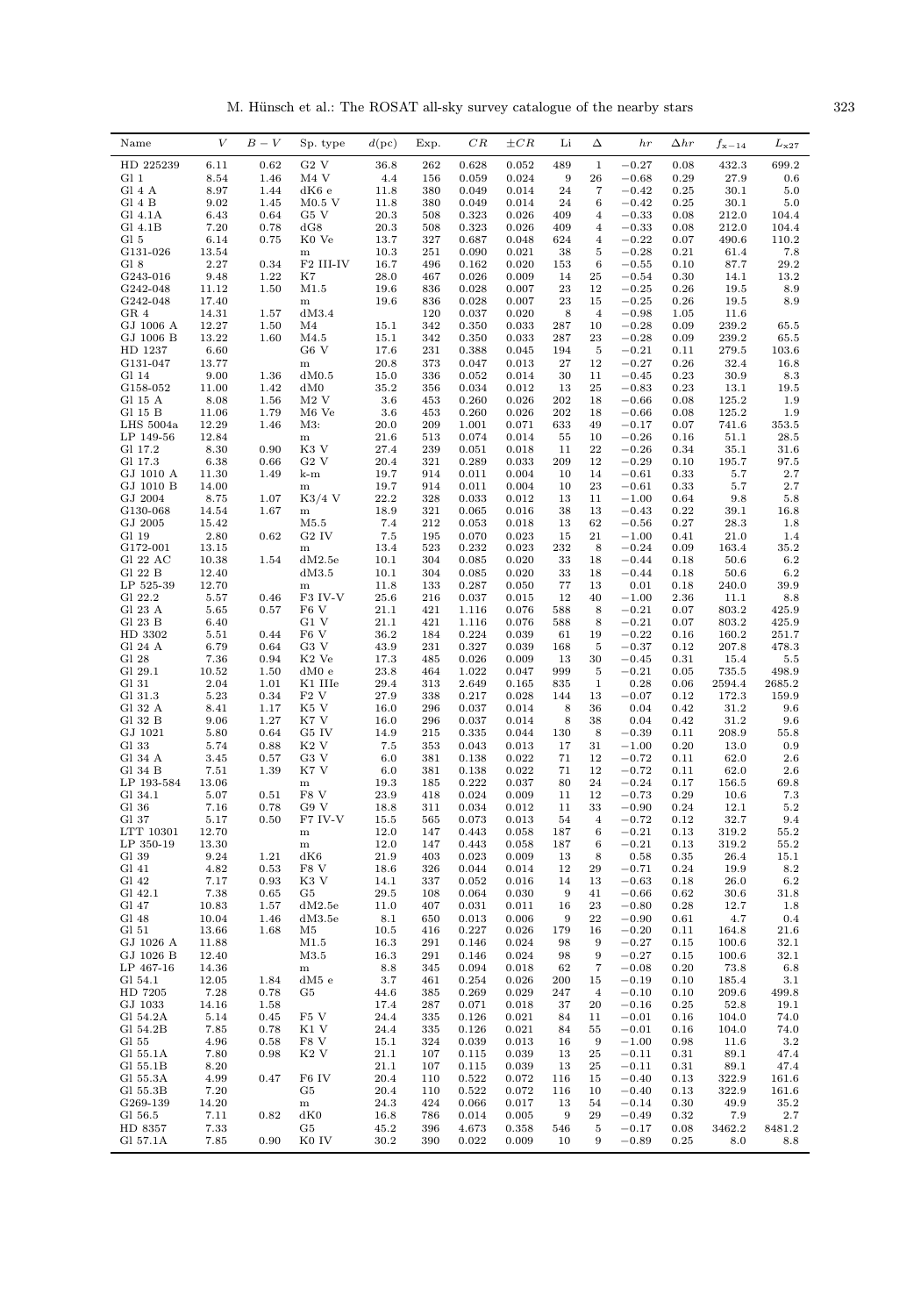324 M. Hünsch et al.: The ROSAT all-sky survey catalogue of the nearby stars

| 10.38<br>1.38<br>dK7<br>30.2<br>0.022<br>46<br>$-0.89$<br>0.25<br>8.0<br>8.8<br>Gl 57.1B<br>390<br>0.009<br>10<br>30.2<br>0.009<br>$-0.89$<br>8.0<br>Gl 57.1C<br>13.10<br>390<br>0.022<br>10<br>46<br>0.25<br>8.8<br>K <sub>2</sub> V<br>7.73<br>0.96<br>23.1<br>69<br>8<br>Gl 58.2<br>436<br>0.105<br>0.017<br>$-0.41$<br>0.14<br>64.4<br>41.3<br>G8 V<br>Gl 59 A<br>6.97<br>0.76<br>19.5<br>251<br>0.059<br>0.019<br>19<br>$\overline{4}$<br>$-0.80$<br>0.17<br>24.1<br>10.9<br>Gl 60 A<br>7.78<br>0.92<br>K3 V<br>23.6<br>389<br>6<br>486<br>2.594<br>0.209<br>$-0.20$<br>0.08<br>1880.7<br>1257.5<br>$GI$ 60 $B$<br>8.00<br>K4 V<br>23.6<br>389<br>$-0.20$<br>1257.5<br>486<br>2.594<br>0.209<br>6<br>0.08<br>1880.7<br>Gl 60 $C$<br>$M2$ V<br>389<br>6<br>10.40<br>23.6<br>486<br>2.594<br>0.209<br>$-0.20$<br>0.08<br>1880.7<br>1257.5<br>Gl 61<br>4.09<br>0.54<br>F8 V<br>13.5<br>354<br>0.135<br>0.023<br>66<br>33<br>$-0.71$<br>0.11<br>61.3<br>13.3<br><b>LHS 1268</b><br>10.50<br>K7<br>21.8<br>0.027<br>30<br>$-0.03$<br>65.9<br>257<br>0.142<br>57<br>0.19<br>115.6<br>2.7<br>Gl 65 A<br>12.57<br>1.85<br>dM5.5e<br>484<br>0.680<br>0.057<br>318<br>11<br>$-0.32$<br>0.08<br>450.0<br>3.9<br>Gl 65 B<br>12.70<br>dM5.5e<br>2.7<br>484<br>0.680<br>0.057<br>318<br>11<br>$-0.32$<br>0.08<br>450.0<br>3.9<br>9.86<br>40.2<br>423<br>9<br>29<br>$-0.78$<br>Gl 65.2<br>1.16<br>M0<br>0.022<br>0.010<br>0.24<br>9.2<br>17.7<br>27.1<br>291<br>6<br>203.3<br>178.7<br>Gl 67.1<br>5.88<br>0.61<br>$G2$ V<br>0.260<br>0.032<br>156<br>$-0.09$<br>0.12<br>Gl 69<br>8.41<br>1.22<br>K5 V<br>13.4<br>533<br>0.056<br>0.012<br>49<br>15<br>$-0.41$<br>0.19<br>34.6<br>7.5<br>3.6<br>24<br>0.2<br>Gl 71<br>3.49<br>0.72<br>G8 Vp<br>445<br>0.052<br>0.013<br>14<br>$-1.00$<br>0.09<br>15.6<br>$-0.60$<br>22.0<br>Gl 75<br>5.63<br>0.81<br>K <sub>0</sub> V<br>10.0<br>572<br>0.360<br>0.026<br>505<br>6<br>0.06<br>184.8<br>23.6<br>Wo 9061 A<br>4.67<br>0.33<br>F3 III<br>454<br>0.248<br>0.025<br>211<br>$\overline{4}$<br>$-0.39$<br>0.09<br>155.0<br>103.7<br>6.77<br>Wo 9061 B<br>0.62<br>dG1<br>23.0<br>450<br>0.386<br>0.032<br>430<br>5<br>$-0.39$<br>0.07<br>241.0<br>152.4<br>32.0<br>G159-003<br>14.60<br>10.7<br>230<br>0.050<br>0.018<br>15<br>19<br>$-0.36$<br>0.29<br>4.4<br>${\bf m}$<br>11<br>Gl 78.1<br>3.42<br>0.48<br>F <sub>6</sub> IV<br>19.6<br>284<br>1.005<br>0.062<br>875<br>$-0.05$<br>0.06<br>808.5<br>373.4<br>22.1<br>29<br>25<br>HD 11373<br>8.48<br>1.01<br>G5<br>509<br>0.040<br>0.010<br>$-0.11$<br>0.25<br>30.9<br>18.1<br>8.90<br>$-0.30$<br>Gl 79<br>1.41<br>$K5/M0$ V<br>11.1<br>395<br>0.070<br>0.016<br>34<br>14<br>0.20<br>47.0<br>6.9<br>3<br>Gl 81 A<br>3.70<br>0.85<br>G5 IV<br>17.5<br>280<br>1.660<br>579<br>0.00<br>0.07<br>1379.5<br>504.4<br>0.115<br>Gl 81 B<br>10.70<br>17.5<br>0.00<br>1379.5<br>280<br>1.660<br>0.115<br>579<br>3<br>0.07<br>504.4<br>Gl 82<br>12.21<br>12.0<br>0.029<br>$-0.23$<br>323.8<br>1.56<br>dM4e<br>583<br>0.457<br>670<br>6<br>0.06<br>56.0<br>29.9<br>8<br>$-0.24$<br>GJ 1041 A<br>10.98<br>1.52<br>387<br>0.324<br>0.031<br>261<br>0.09<br>227.8<br>242.9<br>k-m<br>GJ 1041 B<br>14.00<br>29.9<br>387<br>0.324<br>0.031<br>261<br>8<br>$-0.24$<br>0.09<br>227.8<br>242.9<br>${\bf m}$<br>2.86<br>0.28<br>F <sub>0</sub> V<br>Gl 83<br>21.9<br>378<br>0.055<br>0.015<br>21<br>$\overline{4}$<br>$-1.00$<br>0.08<br>16.6<br>9.5<br>9.5<br>20<br>$-0.48$<br>2.7<br>G245-040<br>14.12<br>1.90<br>765<br>0.044<br>0.009<br>38<br>0.16<br>25.4<br>${\bf m}$<br>12.28<br>7<br>Gl 83.1<br>1.80<br>dM8 e<br>4.4<br>295<br>0.167<br>0.025<br>111<br>$-0.27$<br>0.15<br>115.2<br>2.7<br>G272-137<br>14.10<br>24.2<br>325<br>0.025<br>0.010<br>11<br>32<br>$-0.47$<br>0.29<br>14.4<br>10.1<br>${\bf m}$<br>70<br>5<br>$-0.42$<br>25.7<br>G003-035<br>14.27<br>$dM5$ :<br>16.8<br>289<br>0.126<br>0.023<br>0.17<br>76.6<br>8.36<br>3<br>HD 12545<br>G5<br>196.1<br>0.995<br>0.096<br>247<br>0.36<br>0.09<br>1017.2<br>46790.3<br>117<br>0.69<br>G3 V<br>$\boldsymbol{2}$<br>Gl 83.4A<br>7.31<br>49.3<br>471<br>0.431<br>0.032<br>442<br>0.12<br>0.07<br>385.1<br>1118.1<br>11.50<br>49.3<br>$\boldsymbol{2}$<br>0.12<br>Gl 83.4B<br>471<br>0.431<br>0.032<br>442<br>0.07<br>385.1<br>1118.1<br>7.78<br>K <sub>0</sub> V<br>25.5<br>0.31<br>HD 12786<br>234<br>0.100<br>0.024<br>30<br>18<br>0.24<br>99.2<br>77.3<br>42.9<br>Gl 84<br>10.19<br>1.51<br>M3<br>9.4<br>374<br>0.077<br>0.017<br>38<br>24<br>$-0.52$<br>0.18<br>4.6<br>19.3<br>$-0.25$<br>G244-049<br>14.31<br>522<br>0.088<br>0.015<br>61<br>13<br>0.16<br>61.3<br>27.3<br>m<br>14.2<br>$-0.26$<br>$*G173-039$<br>12.47<br>1.54<br>$M5$ :<br>694<br>0.210<br>0.017<br>489<br>10<br>0.07<br>145.9<br>35.2<br>10.9<br>28<br>Gl 86<br>6.12<br>0.82<br>K <sub>0</sub> V<br>375<br>0.058<br>0.016<br>24<br>$-0.64$<br>0.19<br>28.6<br>4.1<br>5.67<br>46.1<br>30<br>Gl 87.1A<br>0.56<br>F8 V<br>345<br>0.031<br>0.012<br>8<br>$-0.47$<br>0.32<br>17.9<br>45.5<br>7.74<br>G5 V<br>25.6<br>8<br>Gl 87.1B<br>0.68<br>345<br>0.031<br>0.012<br>45<br>$-0.47$<br>0.32<br>17.9<br>14.1<br>42<br>$-0.24$<br>G159-046<br>13.50<br>14.1<br>316<br>0.085<br>0.019<br>7<br>0.21<br>59.6<br>14.2<br>${\bf m}$<br>GJ 1044<br>9.88<br>1.36<br>23.3<br>$\overline{7}$<br>50<br>K7 V<br>278<br>0.024<br>0.011<br>0.17<br>0.54<br>21.8<br>14.1<br>7.09<br>K <sub>2</sub> V<br>672<br>3<br>9.0<br>Gl 90<br>0.90<br>18.1<br>0.045<br>0.009<br>$-0.62$<br>0.14<br>22.8<br>44<br>GJ 1045<br>14.44<br>1.62<br>$m+$<br>20.5<br>0.019<br>0.011<br>8<br>67<br>16.0<br>8.1<br>184<br>$-0.20$<br>G074-011<br>13.58<br>18.0<br>270<br>0.044<br>0.017<br>9<br>38<br>0.35<br>31.8<br>12.2<br>${\bf m}$<br>22.2<br>1.02<br>K <sub>3</sub> V<br>389<br>0.084<br>0.017<br>$-0.28$<br>0.18<br>Gl 91.2A<br>8.42<br>40<br>13<br>57.6<br>34.0<br>Κ<br>22.2<br>Gl 91.2B<br>9.10<br>389<br>0.084<br>0.017<br>40<br>13<br>$-0.28$<br>0.18<br>57.6<br>34.0<br>1.98<br>LHS 1375<br>15.79<br>8.5<br>229<br>0.035<br>0.014<br>14<br>41<br>$-0.52$<br>0.43<br>19.3<br>1.7<br>${\bf m}$<br>Gl 92<br>4.87<br>G0 Ve<br>$-0.38$<br>0.61<br>10.8<br>299<br>0.423<br>0.039<br>285<br>8<br>0.09<br>266.6<br>37.5<br>M <sub>4</sub><br>$-0.52$<br><b>LHS 1377</b><br>12.00<br>14.2<br>481<br>0.242<br>0.024<br>189<br>11<br>0.08<br>134.6<br>32.7<br>22.8<br>0.021<br>29<br>G035-040<br>14.17<br>200<br>0.057<br>15<br>0.33<br>0.35<br>57.5<br>35.7<br>${\bf m}$<br>$K3/4$ V<br>$\!-0.35\!$<br>HD 14629<br>8.74<br>1.04<br>$25.4\,$<br>517<br>0.021<br>0.009<br>$_{9}$<br>0.31<br>$13.9\,$<br>10.8<br>5<br>Gl 96<br>9.41<br>1.49<br>dM1.5e<br>11.9<br>563<br>0.031<br>0.009<br>19<br>17<br>$-0.58$<br>0.22<br>16.2<br>2.8<br>Gl 97<br>5.20<br>G1 V<br>726<br>$-0.08$<br>0.60<br>21.9<br>266<br>0.869<br>0.060<br>11<br>0.07<br>685.5<br>394.4<br>G074-025<br>14.05<br>19.6<br>11<br>$-0.50$<br>0.28<br>28.3<br>13.1<br>305<br>0.050<br>0.015<br>16<br>m<br>F8 V<br>28.7<br>HD 15814<br>6.02<br>0.54<br>122<br>0.306<br>19<br>$-0.39$<br>0.16<br>191.3<br>189.0<br>0.055<br>58<br>12.96<br>Gl 102<br>1.70<br>M4<br>9.8<br>246<br>0.145<br>0.027<br>51<br>15<br>$-0.52$<br>0.15<br>80.6<br>9.2<br>Gl 103<br>8.85<br>1.39<br>K7 Ve<br>11.5<br>2.705<br>0.224<br>11<br>0.17<br>0.08<br>2491.6<br>394.8<br>460<br>360<br>$02$ 32 30 + 23 21.<br>13.71<br>1.58<br>M3e<br>18.2<br>243<br>0.098<br>0.023<br>34<br>40<br>$-0.42$<br>0.21<br>59.7<br>23.7<br>7.2<br>Gl 105 A<br>5.82<br>0.98<br>K3 V<br>232<br>0.058<br>0.019<br>19<br>15<br>$-0.66$<br>0.20<br>28.1<br>1.7<br>GJ 1048<br>8.43<br>1.08<br>$K2$ V<br>21.3<br>338<br>0.036<br>15<br>$-0.11$<br>0.35<br>27.7<br>0.013<br>16<br>15.0<br>G074-034<br>13.63<br>M3<br>15.3<br>317<br>0.048<br>0.015<br>20<br>22<br>$-0.70$<br>0.20<br>22.3<br>6.3<br>LTT 10855<br>M3.5<br>22<br>13.90<br>15.3<br>317<br>0.048<br>0.015<br>20<br>$-0.70$<br>0.20<br>22.3<br>6.3<br>8.10<br>0.95<br>24.3<br>Wo 9087<br>K3<br>105<br>0.115<br>0.038<br>17<br>64<br>$-0.07$<br>0.31<br>91.7<br>64.9<br>16.00<br>20.3<br>73<br>$02\,34\,24\,+06\,41.$<br>M5 e<br>226<br>0.034<br>0.016<br>9<br>$-0.15$<br>0.43<br>25.9<br>12.8<br>0.65<br>0.22<br>Gl 105.1<br>5.78<br>G5 IV<br>25.5<br>448<br>0.028<br>0.010<br>12<br>$\overline{4}$<br>$-1.00$<br>8.4<br>6.5<br>G076-019<br>14.27<br>$-0.09$<br>20.7<br>243<br>0.054<br>0.018<br>14<br>5<br>0.33<br>42.3<br>21.6<br>m<br>5.50<br>0.44<br>F5 V<br>27.0<br>7<br>27.2<br>Gl 105.4A<br>256<br>0.053<br>0.018<br>13<br>$-0.45$<br>0.28<br>31.2<br>F5 V<br>27.0<br>7<br>27.2<br>Gl 105.4B<br>5.60<br>256<br>0.053<br>0.018<br>13<br>$-0.45$<br>0.28<br>31.2<br>GJ 1049<br>9.65<br>1.39<br>M0 Ve<br>$-0.21$<br>962.2<br>16.5<br>272<br>1.337<br>0.073<br>938<br>$\overline{4}$<br>0.05<br>314.5<br>HD 16673<br>F8 V<br>$-0.81$<br>5.78<br>0.52<br>21.6<br>225<br>0.156<br>0.030<br>54<br>16<br>0.10<br>62.6<br>34.8<br>4.92<br>F9 V<br>24.7<br>Gl 105.6<br>0.59<br>0.034<br>0.010<br>15<br>23<br>$-0.57$<br>0.26<br>17.8<br>13.0<br>558<br>Gl 106<br>8.28<br>0.081<br>$-0.20$<br>24.2<br>1.07<br>dK4<br>18.6<br>302<br>0.019<br>40<br>16<br>0.21<br>58.7<br>A3 V<br>25.1<br>Gl 106.1A<br>3.56<br>0.09<br>224<br>0.376<br>0.044<br>159<br>20<br>$-0.12$<br>0.12<br>288.8<br>218.2<br>Gl 106.1B<br>6.30<br>25.1<br>218.2<br>dF3<br>224<br>0.376<br>0.044<br>159<br>20<br>$-0.12$<br>0.12<br>288.8<br>F7 V<br>Gl 107 A<br>4.13<br>0.49<br>11.2<br>527<br>0.152<br>0.019<br>140<br>6<br>$-0.70$<br>0.08<br>70.1<br>10.6<br>Gl 107 B<br>10.06<br>M1 V<br>11.2<br>$-0.70$<br>70.1<br>10.6<br>1.48<br>527<br>0.152<br>0.019<br>140<br>6<br>0.08<br>Gl 108<br>5.41<br>G3 IV<br>17.2<br>0.281<br>$-0.29$<br>0.56<br>825<br>0.045<br>70<br>9<br>0.14<br>190.5<br>67.8 | Name | $\boldsymbol{V}$ | $B-V$ | Sp. type | $d(\mathrm{pc})$ | Exp. | CR | $\pm CR$ | Li | Δ | hr | $_{\Delta hr}$ | $f_{\rm x-14}$ | $L_{\rm x27}$ |
|------------------------------------------------------------------------------------------------------------------------------------------------------------------------------------------------------------------------------------------------------------------------------------------------------------------------------------------------------------------------------------------------------------------------------------------------------------------------------------------------------------------------------------------------------------------------------------------------------------------------------------------------------------------------------------------------------------------------------------------------------------------------------------------------------------------------------------------------------------------------------------------------------------------------------------------------------------------------------------------------------------------------------------------------------------------------------------------------------------------------------------------------------------------------------------------------------------------------------------------------------------------------------------------------------------------------------------------------------------------------------------------------------------------------------------------------------------------------------------------------------------------------------------------------------------------------------------------------------------------------------------------------------------------------------------------------------------------------------------------------------------------------------------------------------------------------------------------------------------------------------------------------------------------------------------------------------------------------------------------------------------------------------------------------------------------------------------------------------------------------------------------------------------------------------------------------------------------------------------------------------------------------------------------------------------------------------------------------------------------------------------------------------------------------------------------------------------------------------------------------------------------------------------------------------------------------------------------------------------------------------------------------------------------------------------------------------------------------------------------------------------------------------------------------------------------------------------------------------------------------------------------------------------------------------------------------------------------------------------------------------------------------------------------------------------------------------------------------------------------------------------------------------------------------------------------------------------------------------------------------------------------------------------------------------------------------------------------------------------------------------------------------------------------------------------------------------------------------------------------------------------------------------------------------------------------------------------------------------------------------------------------------------------------------------------------------------------------------------------------------------------------------------------------------------------------------------------------------------------------------------------------------------------------------------------------------------------------------------------------------------------------------------------------------------------------------------------------------------------------------------------------------------------------------------------------------------------------------------------------------------------------------------------------------------------------------------------------------------------------------------------------------------------------------------------------------------------------------------------------------------------------------------------------------------------------------------------------------------------------------------------------------------------------------------------------------------------------------------------------------------------------------------------------------------------------------------------------------------------------------------------------------------------------------------------------------------------------------------------------------------------------------------------------------------------------------------------------------------------------------------------------------------------------------------------------------------------------------------------------------------------------------------------------------------------------------------------------------------------------------------------------------------------------------------------------------------------------------------------------------------------------------------------------------------------------------------------------------------------------------------------------------------------------------------------------------------------------------------------------------------------------------------------------------------------------------------------------------------------------------------------------------------------------------------------------------------------------------------------------------------------------------------------------------------------------------------------------------------------------------------------------------------------------------------------------------------------------------------------------------------------------------------------------------------------------------------------------------------------------------------------------------------------------------------------------------------------------------------------------------------------------------------------------------------------------------------------------------------------------------------------------------------------------------------------------------------------------------------------------------------------------------------------------------------------------------------------------------------------------------------------------------------------------------------------------------------------------------------------------------------------------------------------------------------------------------------------------------------------------------------------------------------------------------------------------------------------------------------------------------------------------------------------------------------------------------------------------------------------------------------------------------------------------------------------------------------------------------------------------------------------------------------------------------------------------------------------------------------------------------------------------------------------------------------------------------------------------------------------------------------------------------------------------------------------------------------------------------------------------------------------------------------------------------------------------------------------------------------------------------------------------------------------------------------------------------------------------------------------------------------------------------------------------------------------------------------------------------------------------------------------------------------------------------------------------------------------------------------------------------------------------------------------------------------------------------------------------------------------------------------------------------------------------------------------------------------------------------------------------------------------------------------------------------------------------------------------------------------------------------------------------------------------------------------------------------------------------------------------------------------------------------------------------------------------------------------------------------------------------------------------------------------------------------------------------------------------------------------------------------------------------------------------------------------------------------------------------------------------------------------------------------------------------------------------------------------------------------------------------------------------------------------------------------------------------------------------------------------------------------------------------------------------------------------------------------------------------------------------------------------------------------------------------------------------------------------|------|------------------|-------|----------|------------------|------|----|----------|----|---|----|----------------|----------------|---------------|
|                                                                                                                                                                                                                                                                                                                                                                                                                                                                                                                                                                                                                                                                                                                                                                                                                                                                                                                                                                                                                                                                                                                                                                                                                                                                                                                                                                                                                                                                                                                                                                                                                                                                                                                                                                                                                                                                                                                                                                                                                                                                                                                                                                                                                                                                                                                                                                                                                                                                                                                                                                                                                                                                                                                                                                                                                                                                                                                                                                                                                                                                                                                                                                                                                                                                                                                                                                                                                                                                                                                                                                                                                                                                                                                                                                                                                                                                                                                                                                                                                                                                                                                                                                                                                                                                                                                                                                                                                                                                                                                                                                                                                                                                                                                                                                                                                                                                                                                                                                                                                                                                                                                                                                                                                                                                                                                                                                                                                                                                                                                                                                                                                                                                                                                                                                                                                                                                                                                                                                                                                                                                                                                                                                                                                                                                                                                                                                                                                                                                                                                                                                                                                                                                                                                                                                                                                                                                                                                                                                                                                                                                                                                                                                                                                                                                                                                                                                                                                                                                                                                                                                                                                                                                                                                                                                                                                                                                                                                                                                                                                                                                                                                                                                                                                                                                                                                                                                                                                                                                                                                                                                                                                                                                                                                                                                                                                                                                                                                                                                                                                                                                                                                                                                                                                                                                                                                                                                                                                                                                                                                                                                                                                                                                                                      |      |                  |       |          |                  |      |    |          |    |   |    |                |                |               |
|                                                                                                                                                                                                                                                                                                                                                                                                                                                                                                                                                                                                                                                                                                                                                                                                                                                                                                                                                                                                                                                                                                                                                                                                                                                                                                                                                                                                                                                                                                                                                                                                                                                                                                                                                                                                                                                                                                                                                                                                                                                                                                                                                                                                                                                                                                                                                                                                                                                                                                                                                                                                                                                                                                                                                                                                                                                                                                                                                                                                                                                                                                                                                                                                                                                                                                                                                                                                                                                                                                                                                                                                                                                                                                                                                                                                                                                                                                                                                                                                                                                                                                                                                                                                                                                                                                                                                                                                                                                                                                                                                                                                                                                                                                                                                                                                                                                                                                                                                                                                                                                                                                                                                                                                                                                                                                                                                                                                                                                                                                                                                                                                                                                                                                                                                                                                                                                                                                                                                                                                                                                                                                                                                                                                                                                                                                                                                                                                                                                                                                                                                                                                                                                                                                                                                                                                                                                                                                                                                                                                                                                                                                                                                                                                                                                                                                                                                                                                                                                                                                                                                                                                                                                                                                                                                                                                                                                                                                                                                                                                                                                                                                                                                                                                                                                                                                                                                                                                                                                                                                                                                                                                                                                                                                                                                                                                                                                                                                                                                                                                                                                                                                                                                                                                                                                                                                                                                                                                                                                                                                                                                                                                                                                                                                      |      |                  |       |          |                  |      |    |          |    |   |    |                |                |               |
|                                                                                                                                                                                                                                                                                                                                                                                                                                                                                                                                                                                                                                                                                                                                                                                                                                                                                                                                                                                                                                                                                                                                                                                                                                                                                                                                                                                                                                                                                                                                                                                                                                                                                                                                                                                                                                                                                                                                                                                                                                                                                                                                                                                                                                                                                                                                                                                                                                                                                                                                                                                                                                                                                                                                                                                                                                                                                                                                                                                                                                                                                                                                                                                                                                                                                                                                                                                                                                                                                                                                                                                                                                                                                                                                                                                                                                                                                                                                                                                                                                                                                                                                                                                                                                                                                                                                                                                                                                                                                                                                                                                                                                                                                                                                                                                                                                                                                                                                                                                                                                                                                                                                                                                                                                                                                                                                                                                                                                                                                                                                                                                                                                                                                                                                                                                                                                                                                                                                                                                                                                                                                                                                                                                                                                                                                                                                                                                                                                                                                                                                                                                                                                                                                                                                                                                                                                                                                                                                                                                                                                                                                                                                                                                                                                                                                                                                                                                                                                                                                                                                                                                                                                                                                                                                                                                                                                                                                                                                                                                                                                                                                                                                                                                                                                                                                                                                                                                                                                                                                                                                                                                                                                                                                                                                                                                                                                                                                                                                                                                                                                                                                                                                                                                                                                                                                                                                                                                                                                                                                                                                                                                                                                                                                                      |      |                  |       |          |                  |      |    |          |    |   |    |                |                |               |
|                                                                                                                                                                                                                                                                                                                                                                                                                                                                                                                                                                                                                                                                                                                                                                                                                                                                                                                                                                                                                                                                                                                                                                                                                                                                                                                                                                                                                                                                                                                                                                                                                                                                                                                                                                                                                                                                                                                                                                                                                                                                                                                                                                                                                                                                                                                                                                                                                                                                                                                                                                                                                                                                                                                                                                                                                                                                                                                                                                                                                                                                                                                                                                                                                                                                                                                                                                                                                                                                                                                                                                                                                                                                                                                                                                                                                                                                                                                                                                                                                                                                                                                                                                                                                                                                                                                                                                                                                                                                                                                                                                                                                                                                                                                                                                                                                                                                                                                                                                                                                                                                                                                                                                                                                                                                                                                                                                                                                                                                                                                                                                                                                                                                                                                                                                                                                                                                                                                                                                                                                                                                                                                                                                                                                                                                                                                                                                                                                                                                                                                                                                                                                                                                                                                                                                                                                                                                                                                                                                                                                                                                                                                                                                                                                                                                                                                                                                                                                                                                                                                                                                                                                                                                                                                                                                                                                                                                                                                                                                                                                                                                                                                                                                                                                                                                                                                                                                                                                                                                                                                                                                                                                                                                                                                                                                                                                                                                                                                                                                                                                                                                                                                                                                                                                                                                                                                                                                                                                                                                                                                                                                                                                                                                                                      |      |                  |       |          |                  |      |    |          |    |   |    |                |                |               |
|                                                                                                                                                                                                                                                                                                                                                                                                                                                                                                                                                                                                                                                                                                                                                                                                                                                                                                                                                                                                                                                                                                                                                                                                                                                                                                                                                                                                                                                                                                                                                                                                                                                                                                                                                                                                                                                                                                                                                                                                                                                                                                                                                                                                                                                                                                                                                                                                                                                                                                                                                                                                                                                                                                                                                                                                                                                                                                                                                                                                                                                                                                                                                                                                                                                                                                                                                                                                                                                                                                                                                                                                                                                                                                                                                                                                                                                                                                                                                                                                                                                                                                                                                                                                                                                                                                                                                                                                                                                                                                                                                                                                                                                                                                                                                                                                                                                                                                                                                                                                                                                                                                                                                                                                                                                                                                                                                                                                                                                                                                                                                                                                                                                                                                                                                                                                                                                                                                                                                                                                                                                                                                                                                                                                                                                                                                                                                                                                                                                                                                                                                                                                                                                                                                                                                                                                                                                                                                                                                                                                                                                                                                                                                                                                                                                                                                                                                                                                                                                                                                                                                                                                                                                                                                                                                                                                                                                                                                                                                                                                                                                                                                                                                                                                                                                                                                                                                                                                                                                                                                                                                                                                                                                                                                                                                                                                                                                                                                                                                                                                                                                                                                                                                                                                                                                                                                                                                                                                                                                                                                                                                                                                                                                                                                      |      |                  |       |          |                  |      |    |          |    |   |    |                |                |               |
|                                                                                                                                                                                                                                                                                                                                                                                                                                                                                                                                                                                                                                                                                                                                                                                                                                                                                                                                                                                                                                                                                                                                                                                                                                                                                                                                                                                                                                                                                                                                                                                                                                                                                                                                                                                                                                                                                                                                                                                                                                                                                                                                                                                                                                                                                                                                                                                                                                                                                                                                                                                                                                                                                                                                                                                                                                                                                                                                                                                                                                                                                                                                                                                                                                                                                                                                                                                                                                                                                                                                                                                                                                                                                                                                                                                                                                                                                                                                                                                                                                                                                                                                                                                                                                                                                                                                                                                                                                                                                                                                                                                                                                                                                                                                                                                                                                                                                                                                                                                                                                                                                                                                                                                                                                                                                                                                                                                                                                                                                                                                                                                                                                                                                                                                                                                                                                                                                                                                                                                                                                                                                                                                                                                                                                                                                                                                                                                                                                                                                                                                                                                                                                                                                                                                                                                                                                                                                                                                                                                                                                                                                                                                                                                                                                                                                                                                                                                                                                                                                                                                                                                                                                                                                                                                                                                                                                                                                                                                                                                                                                                                                                                                                                                                                                                                                                                                                                                                                                                                                                                                                                                                                                                                                                                                                                                                                                                                                                                                                                                                                                                                                                                                                                                                                                                                                                                                                                                                                                                                                                                                                                                                                                                                                                      |      |                  |       |          |                  |      |    |          |    |   |    |                |                |               |
|                                                                                                                                                                                                                                                                                                                                                                                                                                                                                                                                                                                                                                                                                                                                                                                                                                                                                                                                                                                                                                                                                                                                                                                                                                                                                                                                                                                                                                                                                                                                                                                                                                                                                                                                                                                                                                                                                                                                                                                                                                                                                                                                                                                                                                                                                                                                                                                                                                                                                                                                                                                                                                                                                                                                                                                                                                                                                                                                                                                                                                                                                                                                                                                                                                                                                                                                                                                                                                                                                                                                                                                                                                                                                                                                                                                                                                                                                                                                                                                                                                                                                                                                                                                                                                                                                                                                                                                                                                                                                                                                                                                                                                                                                                                                                                                                                                                                                                                                                                                                                                                                                                                                                                                                                                                                                                                                                                                                                                                                                                                                                                                                                                                                                                                                                                                                                                                                                                                                                                                                                                                                                                                                                                                                                                                                                                                                                                                                                                                                                                                                                                                                                                                                                                                                                                                                                                                                                                                                                                                                                                                                                                                                                                                                                                                                                                                                                                                                                                                                                                                                                                                                                                                                                                                                                                                                                                                                                                                                                                                                                                                                                                                                                                                                                                                                                                                                                                                                                                                                                                                                                                                                                                                                                                                                                                                                                                                                                                                                                                                                                                                                                                                                                                                                                                                                                                                                                                                                                                                                                                                                                                                                                                                                                                      |      |                  |       |          |                  |      |    |          |    |   |    |                |                |               |
|                                                                                                                                                                                                                                                                                                                                                                                                                                                                                                                                                                                                                                                                                                                                                                                                                                                                                                                                                                                                                                                                                                                                                                                                                                                                                                                                                                                                                                                                                                                                                                                                                                                                                                                                                                                                                                                                                                                                                                                                                                                                                                                                                                                                                                                                                                                                                                                                                                                                                                                                                                                                                                                                                                                                                                                                                                                                                                                                                                                                                                                                                                                                                                                                                                                                                                                                                                                                                                                                                                                                                                                                                                                                                                                                                                                                                                                                                                                                                                                                                                                                                                                                                                                                                                                                                                                                                                                                                                                                                                                                                                                                                                                                                                                                                                                                                                                                                                                                                                                                                                                                                                                                                                                                                                                                                                                                                                                                                                                                                                                                                                                                                                                                                                                                                                                                                                                                                                                                                                                                                                                                                                                                                                                                                                                                                                                                                                                                                                                                                                                                                                                                                                                                                                                                                                                                                                                                                                                                                                                                                                                                                                                                                                                                                                                                                                                                                                                                                                                                                                                                                                                                                                                                                                                                                                                                                                                                                                                                                                                                                                                                                                                                                                                                                                                                                                                                                                                                                                                                                                                                                                                                                                                                                                                                                                                                                                                                                                                                                                                                                                                                                                                                                                                                                                                                                                                                                                                                                                                                                                                                                                                                                                                                                                      |      |                  |       |          |                  |      |    |          |    |   |    |                |                |               |
|                                                                                                                                                                                                                                                                                                                                                                                                                                                                                                                                                                                                                                                                                                                                                                                                                                                                                                                                                                                                                                                                                                                                                                                                                                                                                                                                                                                                                                                                                                                                                                                                                                                                                                                                                                                                                                                                                                                                                                                                                                                                                                                                                                                                                                                                                                                                                                                                                                                                                                                                                                                                                                                                                                                                                                                                                                                                                                                                                                                                                                                                                                                                                                                                                                                                                                                                                                                                                                                                                                                                                                                                                                                                                                                                                                                                                                                                                                                                                                                                                                                                                                                                                                                                                                                                                                                                                                                                                                                                                                                                                                                                                                                                                                                                                                                                                                                                                                                                                                                                                                                                                                                                                                                                                                                                                                                                                                                                                                                                                                                                                                                                                                                                                                                                                                                                                                                                                                                                                                                                                                                                                                                                                                                                                                                                                                                                                                                                                                                                                                                                                                                                                                                                                                                                                                                                                                                                                                                                                                                                                                                                                                                                                                                                                                                                                                                                                                                                                                                                                                                                                                                                                                                                                                                                                                                                                                                                                                                                                                                                                                                                                                                                                                                                                                                                                                                                                                                                                                                                                                                                                                                                                                                                                                                                                                                                                                                                                                                                                                                                                                                                                                                                                                                                                                                                                                                                                                                                                                                                                                                                                                                                                                                                                                      |      |                  |       |          |                  |      |    |          |    |   |    |                |                |               |
|                                                                                                                                                                                                                                                                                                                                                                                                                                                                                                                                                                                                                                                                                                                                                                                                                                                                                                                                                                                                                                                                                                                                                                                                                                                                                                                                                                                                                                                                                                                                                                                                                                                                                                                                                                                                                                                                                                                                                                                                                                                                                                                                                                                                                                                                                                                                                                                                                                                                                                                                                                                                                                                                                                                                                                                                                                                                                                                                                                                                                                                                                                                                                                                                                                                                                                                                                                                                                                                                                                                                                                                                                                                                                                                                                                                                                                                                                                                                                                                                                                                                                                                                                                                                                                                                                                                                                                                                                                                                                                                                                                                                                                                                                                                                                                                                                                                                                                                                                                                                                                                                                                                                                                                                                                                                                                                                                                                                                                                                                                                                                                                                                                                                                                                                                                                                                                                                                                                                                                                                                                                                                                                                                                                                                                                                                                                                                                                                                                                                                                                                                                                                                                                                                                                                                                                                                                                                                                                                                                                                                                                                                                                                                                                                                                                                                                                                                                                                                                                                                                                                                                                                                                                                                                                                                                                                                                                                                                                                                                                                                                                                                                                                                                                                                                                                                                                                                                                                                                                                                                                                                                                                                                                                                                                                                                                                                                                                                                                                                                                                                                                                                                                                                                                                                                                                                                                                                                                                                                                                                                                                                                                                                                                                                                      |      |                  |       |          |                  |      |    |          |    |   |    |                |                |               |
|                                                                                                                                                                                                                                                                                                                                                                                                                                                                                                                                                                                                                                                                                                                                                                                                                                                                                                                                                                                                                                                                                                                                                                                                                                                                                                                                                                                                                                                                                                                                                                                                                                                                                                                                                                                                                                                                                                                                                                                                                                                                                                                                                                                                                                                                                                                                                                                                                                                                                                                                                                                                                                                                                                                                                                                                                                                                                                                                                                                                                                                                                                                                                                                                                                                                                                                                                                                                                                                                                                                                                                                                                                                                                                                                                                                                                                                                                                                                                                                                                                                                                                                                                                                                                                                                                                                                                                                                                                                                                                                                                                                                                                                                                                                                                                                                                                                                                                                                                                                                                                                                                                                                                                                                                                                                                                                                                                                                                                                                                                                                                                                                                                                                                                                                                                                                                                                                                                                                                                                                                                                                                                                                                                                                                                                                                                                                                                                                                                                                                                                                                                                                                                                                                                                                                                                                                                                                                                                                                                                                                                                                                                                                                                                                                                                                                                                                                                                                                                                                                                                                                                                                                                                                                                                                                                                                                                                                                                                                                                                                                                                                                                                                                                                                                                                                                                                                                                                                                                                                                                                                                                                                                                                                                                                                                                                                                                                                                                                                                                                                                                                                                                                                                                                                                                                                                                                                                                                                                                                                                                                                                                                                                                                                                                      |      |                  |       |          |                  |      |    |          |    |   |    |                |                |               |
|                                                                                                                                                                                                                                                                                                                                                                                                                                                                                                                                                                                                                                                                                                                                                                                                                                                                                                                                                                                                                                                                                                                                                                                                                                                                                                                                                                                                                                                                                                                                                                                                                                                                                                                                                                                                                                                                                                                                                                                                                                                                                                                                                                                                                                                                                                                                                                                                                                                                                                                                                                                                                                                                                                                                                                                                                                                                                                                                                                                                                                                                                                                                                                                                                                                                                                                                                                                                                                                                                                                                                                                                                                                                                                                                                                                                                                                                                                                                                                                                                                                                                                                                                                                                                                                                                                                                                                                                                                                                                                                                                                                                                                                                                                                                                                                                                                                                                                                                                                                                                                                                                                                                                                                                                                                                                                                                                                                                                                                                                                                                                                                                                                                                                                                                                                                                                                                                                                                                                                                                                                                                                                                                                                                                                                                                                                                                                                                                                                                                                                                                                                                                                                                                                                                                                                                                                                                                                                                                                                                                                                                                                                                                                                                                                                                                                                                                                                                                                                                                                                                                                                                                                                                                                                                                                                                                                                                                                                                                                                                                                                                                                                                                                                                                                                                                                                                                                                                                                                                                                                                                                                                                                                                                                                                                                                                                                                                                                                                                                                                                                                                                                                                                                                                                                                                                                                                                                                                                                                                                                                                                                                                                                                                                                                      |      |                  |       |          |                  |      |    |          |    |   |    |                |                |               |
|                                                                                                                                                                                                                                                                                                                                                                                                                                                                                                                                                                                                                                                                                                                                                                                                                                                                                                                                                                                                                                                                                                                                                                                                                                                                                                                                                                                                                                                                                                                                                                                                                                                                                                                                                                                                                                                                                                                                                                                                                                                                                                                                                                                                                                                                                                                                                                                                                                                                                                                                                                                                                                                                                                                                                                                                                                                                                                                                                                                                                                                                                                                                                                                                                                                                                                                                                                                                                                                                                                                                                                                                                                                                                                                                                                                                                                                                                                                                                                                                                                                                                                                                                                                                                                                                                                                                                                                                                                                                                                                                                                                                                                                                                                                                                                                                                                                                                                                                                                                                                                                                                                                                                                                                                                                                                                                                                                                                                                                                                                                                                                                                                                                                                                                                                                                                                                                                                                                                                                                                                                                                                                                                                                                                                                                                                                                                                                                                                                                                                                                                                                                                                                                                                                                                                                                                                                                                                                                                                                                                                                                                                                                                                                                                                                                                                                                                                                                                                                                                                                                                                                                                                                                                                                                                                                                                                                                                                                                                                                                                                                                                                                                                                                                                                                                                                                                                                                                                                                                                                                                                                                                                                                                                                                                                                                                                                                                                                                                                                                                                                                                                                                                                                                                                                                                                                                                                                                                                                                                                                                                                                                                                                                                                                                      |      |                  |       |          |                  |      |    |          |    |   |    |                |                |               |
|                                                                                                                                                                                                                                                                                                                                                                                                                                                                                                                                                                                                                                                                                                                                                                                                                                                                                                                                                                                                                                                                                                                                                                                                                                                                                                                                                                                                                                                                                                                                                                                                                                                                                                                                                                                                                                                                                                                                                                                                                                                                                                                                                                                                                                                                                                                                                                                                                                                                                                                                                                                                                                                                                                                                                                                                                                                                                                                                                                                                                                                                                                                                                                                                                                                                                                                                                                                                                                                                                                                                                                                                                                                                                                                                                                                                                                                                                                                                                                                                                                                                                                                                                                                                                                                                                                                                                                                                                                                                                                                                                                                                                                                                                                                                                                                                                                                                                                                                                                                                                                                                                                                                                                                                                                                                                                                                                                                                                                                                                                                                                                                                                                                                                                                                                                                                                                                                                                                                                                                                                                                                                                                                                                                                                                                                                                                                                                                                                                                                                                                                                                                                                                                                                                                                                                                                                                                                                                                                                                                                                                                                                                                                                                                                                                                                                                                                                                                                                                                                                                                                                                                                                                                                                                                                                                                                                                                                                                                                                                                                                                                                                                                                                                                                                                                                                                                                                                                                                                                                                                                                                                                                                                                                                                                                                                                                                                                                                                                                                                                                                                                                                                                                                                                                                                                                                                                                                                                                                                                                                                                                                                                                                                                                                                      |      |                  |       |          |                  |      |    |          |    |   |    |                |                |               |
|                                                                                                                                                                                                                                                                                                                                                                                                                                                                                                                                                                                                                                                                                                                                                                                                                                                                                                                                                                                                                                                                                                                                                                                                                                                                                                                                                                                                                                                                                                                                                                                                                                                                                                                                                                                                                                                                                                                                                                                                                                                                                                                                                                                                                                                                                                                                                                                                                                                                                                                                                                                                                                                                                                                                                                                                                                                                                                                                                                                                                                                                                                                                                                                                                                                                                                                                                                                                                                                                                                                                                                                                                                                                                                                                                                                                                                                                                                                                                                                                                                                                                                                                                                                                                                                                                                                                                                                                                                                                                                                                                                                                                                                                                                                                                                                                                                                                                                                                                                                                                                                                                                                                                                                                                                                                                                                                                                                                                                                                                                                                                                                                                                                                                                                                                                                                                                                                                                                                                                                                                                                                                                                                                                                                                                                                                                                                                                                                                                                                                                                                                                                                                                                                                                                                                                                                                                                                                                                                                                                                                                                                                                                                                                                                                                                                                                                                                                                                                                                                                                                                                                                                                                                                                                                                                                                                                                                                                                                                                                                                                                                                                                                                                                                                                                                                                                                                                                                                                                                                                                                                                                                                                                                                                                                                                                                                                                                                                                                                                                                                                                                                                                                                                                                                                                                                                                                                                                                                                                                                                                                                                                                                                                                                                                      |      |                  |       |          |                  |      |    |          |    |   |    |                |                |               |
|                                                                                                                                                                                                                                                                                                                                                                                                                                                                                                                                                                                                                                                                                                                                                                                                                                                                                                                                                                                                                                                                                                                                                                                                                                                                                                                                                                                                                                                                                                                                                                                                                                                                                                                                                                                                                                                                                                                                                                                                                                                                                                                                                                                                                                                                                                                                                                                                                                                                                                                                                                                                                                                                                                                                                                                                                                                                                                                                                                                                                                                                                                                                                                                                                                                                                                                                                                                                                                                                                                                                                                                                                                                                                                                                                                                                                                                                                                                                                                                                                                                                                                                                                                                                                                                                                                                                                                                                                                                                                                                                                                                                                                                                                                                                                                                                                                                                                                                                                                                                                                                                                                                                                                                                                                                                                                                                                                                                                                                                                                                                                                                                                                                                                                                                                                                                                                                                                                                                                                                                                                                                                                                                                                                                                                                                                                                                                                                                                                                                                                                                                                                                                                                                                                                                                                                                                                                                                                                                                                                                                                                                                                                                                                                                                                                                                                                                                                                                                                                                                                                                                                                                                                                                                                                                                                                                                                                                                                                                                                                                                                                                                                                                                                                                                                                                                                                                                                                                                                                                                                                                                                                                                                                                                                                                                                                                                                                                                                                                                                                                                                                                                                                                                                                                                                                                                                                                                                                                                                                                                                                                                                                                                                                                                                      |      |                  |       |          |                  |      |    |          |    |   |    |                |                |               |
|                                                                                                                                                                                                                                                                                                                                                                                                                                                                                                                                                                                                                                                                                                                                                                                                                                                                                                                                                                                                                                                                                                                                                                                                                                                                                                                                                                                                                                                                                                                                                                                                                                                                                                                                                                                                                                                                                                                                                                                                                                                                                                                                                                                                                                                                                                                                                                                                                                                                                                                                                                                                                                                                                                                                                                                                                                                                                                                                                                                                                                                                                                                                                                                                                                                                                                                                                                                                                                                                                                                                                                                                                                                                                                                                                                                                                                                                                                                                                                                                                                                                                                                                                                                                                                                                                                                                                                                                                                                                                                                                                                                                                                                                                                                                                                                                                                                                                                                                                                                                                                                                                                                                                                                                                                                                                                                                                                                                                                                                                                                                                                                                                                                                                                                                                                                                                                                                                                                                                                                                                                                                                                                                                                                                                                                                                                                                                                                                                                                                                                                                                                                                                                                                                                                                                                                                                                                                                                                                                                                                                                                                                                                                                                                                                                                                                                                                                                                                                                                                                                                                                                                                                                                                                                                                                                                                                                                                                                                                                                                                                                                                                                                                                                                                                                                                                                                                                                                                                                                                                                                                                                                                                                                                                                                                                                                                                                                                                                                                                                                                                                                                                                                                                                                                                                                                                                                                                                                                                                                                                                                                                                                                                                                                                                      |      |                  |       |          |                  |      |    |          |    |   |    |                |                |               |
|                                                                                                                                                                                                                                                                                                                                                                                                                                                                                                                                                                                                                                                                                                                                                                                                                                                                                                                                                                                                                                                                                                                                                                                                                                                                                                                                                                                                                                                                                                                                                                                                                                                                                                                                                                                                                                                                                                                                                                                                                                                                                                                                                                                                                                                                                                                                                                                                                                                                                                                                                                                                                                                                                                                                                                                                                                                                                                                                                                                                                                                                                                                                                                                                                                                                                                                                                                                                                                                                                                                                                                                                                                                                                                                                                                                                                                                                                                                                                                                                                                                                                                                                                                                                                                                                                                                                                                                                                                                                                                                                                                                                                                                                                                                                                                                                                                                                                                                                                                                                                                                                                                                                                                                                                                                                                                                                                                                                                                                                                                                                                                                                                                                                                                                                                                                                                                                                                                                                                                                                                                                                                                                                                                                                                                                                                                                                                                                                                                                                                                                                                                                                                                                                                                                                                                                                                                                                                                                                                                                                                                                                                                                                                                                                                                                                                                                                                                                                                                                                                                                                                                                                                                                                                                                                                                                                                                                                                                                                                                                                                                                                                                                                                                                                                                                                                                                                                                                                                                                                                                                                                                                                                                                                                                                                                                                                                                                                                                                                                                                                                                                                                                                                                                                                                                                                                                                                                                                                                                                                                                                                                                                                                                                                                                      |      |                  |       |          |                  |      |    |          |    |   |    |                |                |               |
|                                                                                                                                                                                                                                                                                                                                                                                                                                                                                                                                                                                                                                                                                                                                                                                                                                                                                                                                                                                                                                                                                                                                                                                                                                                                                                                                                                                                                                                                                                                                                                                                                                                                                                                                                                                                                                                                                                                                                                                                                                                                                                                                                                                                                                                                                                                                                                                                                                                                                                                                                                                                                                                                                                                                                                                                                                                                                                                                                                                                                                                                                                                                                                                                                                                                                                                                                                                                                                                                                                                                                                                                                                                                                                                                                                                                                                                                                                                                                                                                                                                                                                                                                                                                                                                                                                                                                                                                                                                                                                                                                                                                                                                                                                                                                                                                                                                                                                                                                                                                                                                                                                                                                                                                                                                                                                                                                                                                                                                                                                                                                                                                                                                                                                                                                                                                                                                                                                                                                                                                                                                                                                                                                                                                                                                                                                                                                                                                                                                                                                                                                                                                                                                                                                                                                                                                                                                                                                                                                                                                                                                                                                                                                                                                                                                                                                                                                                                                                                                                                                                                                                                                                                                                                                                                                                                                                                                                                                                                                                                                                                                                                                                                                                                                                                                                                                                                                                                                                                                                                                                                                                                                                                                                                                                                                                                                                                                                                                                                                                                                                                                                                                                                                                                                                                                                                                                                                                                                                                                                                                                                                                                                                                                                                                      |      |                  |       |          |                  |      |    |          |    |   |    |                |                |               |
|                                                                                                                                                                                                                                                                                                                                                                                                                                                                                                                                                                                                                                                                                                                                                                                                                                                                                                                                                                                                                                                                                                                                                                                                                                                                                                                                                                                                                                                                                                                                                                                                                                                                                                                                                                                                                                                                                                                                                                                                                                                                                                                                                                                                                                                                                                                                                                                                                                                                                                                                                                                                                                                                                                                                                                                                                                                                                                                                                                                                                                                                                                                                                                                                                                                                                                                                                                                                                                                                                                                                                                                                                                                                                                                                                                                                                                                                                                                                                                                                                                                                                                                                                                                                                                                                                                                                                                                                                                                                                                                                                                                                                                                                                                                                                                                                                                                                                                                                                                                                                                                                                                                                                                                                                                                                                                                                                                                                                                                                                                                                                                                                                                                                                                                                                                                                                                                                                                                                                                                                                                                                                                                                                                                                                                                                                                                                                                                                                                                                                                                                                                                                                                                                                                                                                                                                                                                                                                                                                                                                                                                                                                                                                                                                                                                                                                                                                                                                                                                                                                                                                                                                                                                                                                                                                                                                                                                                                                                                                                                                                                                                                                                                                                                                                                                                                                                                                                                                                                                                                                                                                                                                                                                                                                                                                                                                                                                                                                                                                                                                                                                                                                                                                                                                                                                                                                                                                                                                                                                                                                                                                                                                                                                                                                      |      |                  |       |          |                  |      |    |          |    |   |    |                |                |               |
|                                                                                                                                                                                                                                                                                                                                                                                                                                                                                                                                                                                                                                                                                                                                                                                                                                                                                                                                                                                                                                                                                                                                                                                                                                                                                                                                                                                                                                                                                                                                                                                                                                                                                                                                                                                                                                                                                                                                                                                                                                                                                                                                                                                                                                                                                                                                                                                                                                                                                                                                                                                                                                                                                                                                                                                                                                                                                                                                                                                                                                                                                                                                                                                                                                                                                                                                                                                                                                                                                                                                                                                                                                                                                                                                                                                                                                                                                                                                                                                                                                                                                                                                                                                                                                                                                                                                                                                                                                                                                                                                                                                                                                                                                                                                                                                                                                                                                                                                                                                                                                                                                                                                                                                                                                                                                                                                                                                                                                                                                                                                                                                                                                                                                                                                                                                                                                                                                                                                                                                                                                                                                                                                                                                                                                                                                                                                                                                                                                                                                                                                                                                                                                                                                                                                                                                                                                                                                                                                                                                                                                                                                                                                                                                                                                                                                                                                                                                                                                                                                                                                                                                                                                                                                                                                                                                                                                                                                                                                                                                                                                                                                                                                                                                                                                                                                                                                                                                                                                                                                                                                                                                                                                                                                                                                                                                                                                                                                                                                                                                                                                                                                                                                                                                                                                                                                                                                                                                                                                                                                                                                                                                                                                                                                                      |      |                  |       |          |                  |      |    |          |    |   |    |                |                |               |
|                                                                                                                                                                                                                                                                                                                                                                                                                                                                                                                                                                                                                                                                                                                                                                                                                                                                                                                                                                                                                                                                                                                                                                                                                                                                                                                                                                                                                                                                                                                                                                                                                                                                                                                                                                                                                                                                                                                                                                                                                                                                                                                                                                                                                                                                                                                                                                                                                                                                                                                                                                                                                                                                                                                                                                                                                                                                                                                                                                                                                                                                                                                                                                                                                                                                                                                                                                                                                                                                                                                                                                                                                                                                                                                                                                                                                                                                                                                                                                                                                                                                                                                                                                                                                                                                                                                                                                                                                                                                                                                                                                                                                                                                                                                                                                                                                                                                                                                                                                                                                                                                                                                                                                                                                                                                                                                                                                                                                                                                                                                                                                                                                                                                                                                                                                                                                                                                                                                                                                                                                                                                                                                                                                                                                                                                                                                                                                                                                                                                                                                                                                                                                                                                                                                                                                                                                                                                                                                                                                                                                                                                                                                                                                                                                                                                                                                                                                                                                                                                                                                                                                                                                                                                                                                                                                                                                                                                                                                                                                                                                                                                                                                                                                                                                                                                                                                                                                                                                                                                                                                                                                                                                                                                                                                                                                                                                                                                                                                                                                                                                                                                                                                                                                                                                                                                                                                                                                                                                                                                                                                                                                                                                                                                                                      |      |                  |       |          |                  |      |    |          |    |   |    |                |                |               |
|                                                                                                                                                                                                                                                                                                                                                                                                                                                                                                                                                                                                                                                                                                                                                                                                                                                                                                                                                                                                                                                                                                                                                                                                                                                                                                                                                                                                                                                                                                                                                                                                                                                                                                                                                                                                                                                                                                                                                                                                                                                                                                                                                                                                                                                                                                                                                                                                                                                                                                                                                                                                                                                                                                                                                                                                                                                                                                                                                                                                                                                                                                                                                                                                                                                                                                                                                                                                                                                                                                                                                                                                                                                                                                                                                                                                                                                                                                                                                                                                                                                                                                                                                                                                                                                                                                                                                                                                                                                                                                                                                                                                                                                                                                                                                                                                                                                                                                                                                                                                                                                                                                                                                                                                                                                                                                                                                                                                                                                                                                                                                                                                                                                                                                                                                                                                                                                                                                                                                                                                                                                                                                                                                                                                                                                                                                                                                                                                                                                                                                                                                                                                                                                                                                                                                                                                                                                                                                                                                                                                                                                                                                                                                                                                                                                                                                                                                                                                                                                                                                                                                                                                                                                                                                                                                                                                                                                                                                                                                                                                                                                                                                                                                                                                                                                                                                                                                                                                                                                                                                                                                                                                                                                                                                                                                                                                                                                                                                                                                                                                                                                                                                                                                                                                                                                                                                                                                                                                                                                                                                                                                                                                                                                                                                      |      |                  |       |          |                  |      |    |          |    |   |    |                |                |               |
|                                                                                                                                                                                                                                                                                                                                                                                                                                                                                                                                                                                                                                                                                                                                                                                                                                                                                                                                                                                                                                                                                                                                                                                                                                                                                                                                                                                                                                                                                                                                                                                                                                                                                                                                                                                                                                                                                                                                                                                                                                                                                                                                                                                                                                                                                                                                                                                                                                                                                                                                                                                                                                                                                                                                                                                                                                                                                                                                                                                                                                                                                                                                                                                                                                                                                                                                                                                                                                                                                                                                                                                                                                                                                                                                                                                                                                                                                                                                                                                                                                                                                                                                                                                                                                                                                                                                                                                                                                                                                                                                                                                                                                                                                                                                                                                                                                                                                                                                                                                                                                                                                                                                                                                                                                                                                                                                                                                                                                                                                                                                                                                                                                                                                                                                                                                                                                                                                                                                                                                                                                                                                                                                                                                                                                                                                                                                                                                                                                                                                                                                                                                                                                                                                                                                                                                                                                                                                                                                                                                                                                                                                                                                                                                                                                                                                                                                                                                                                                                                                                                                                                                                                                                                                                                                                                                                                                                                                                                                                                                                                                                                                                                                                                                                                                                                                                                                                                                                                                                                                                                                                                                                                                                                                                                                                                                                                                                                                                                                                                                                                                                                                                                                                                                                                                                                                                                                                                                                                                                                                                                                                                                                                                                                                                      |      |                  |       |          |                  |      |    |          |    |   |    |                |                |               |
|                                                                                                                                                                                                                                                                                                                                                                                                                                                                                                                                                                                                                                                                                                                                                                                                                                                                                                                                                                                                                                                                                                                                                                                                                                                                                                                                                                                                                                                                                                                                                                                                                                                                                                                                                                                                                                                                                                                                                                                                                                                                                                                                                                                                                                                                                                                                                                                                                                                                                                                                                                                                                                                                                                                                                                                                                                                                                                                                                                                                                                                                                                                                                                                                                                                                                                                                                                                                                                                                                                                                                                                                                                                                                                                                                                                                                                                                                                                                                                                                                                                                                                                                                                                                                                                                                                                                                                                                                                                                                                                                                                                                                                                                                                                                                                                                                                                                                                                                                                                                                                                                                                                                                                                                                                                                                                                                                                                                                                                                                                                                                                                                                                                                                                                                                                                                                                                                                                                                                                                                                                                                                                                                                                                                                                                                                                                                                                                                                                                                                                                                                                                                                                                                                                                                                                                                                                                                                                                                                                                                                                                                                                                                                                                                                                                                                                                                                                                                                                                                                                                                                                                                                                                                                                                                                                                                                                                                                                                                                                                                                                                                                                                                                                                                                                                                                                                                                                                                                                                                                                                                                                                                                                                                                                                                                                                                                                                                                                                                                                                                                                                                                                                                                                                                                                                                                                                                                                                                                                                                                                                                                                                                                                                                                                      |      |                  |       |          |                  |      |    |          |    |   |    |                |                |               |
|                                                                                                                                                                                                                                                                                                                                                                                                                                                                                                                                                                                                                                                                                                                                                                                                                                                                                                                                                                                                                                                                                                                                                                                                                                                                                                                                                                                                                                                                                                                                                                                                                                                                                                                                                                                                                                                                                                                                                                                                                                                                                                                                                                                                                                                                                                                                                                                                                                                                                                                                                                                                                                                                                                                                                                                                                                                                                                                                                                                                                                                                                                                                                                                                                                                                                                                                                                                                                                                                                                                                                                                                                                                                                                                                                                                                                                                                                                                                                                                                                                                                                                                                                                                                                                                                                                                                                                                                                                                                                                                                                                                                                                                                                                                                                                                                                                                                                                                                                                                                                                                                                                                                                                                                                                                                                                                                                                                                                                                                                                                                                                                                                                                                                                                                                                                                                                                                                                                                                                                                                                                                                                                                                                                                                                                                                                                                                                                                                                                                                                                                                                                                                                                                                                                                                                                                                                                                                                                                                                                                                                                                                                                                                                                                                                                                                                                                                                                                                                                                                                                                                                                                                                                                                                                                                                                                                                                                                                                                                                                                                                                                                                                                                                                                                                                                                                                                                                                                                                                                                                                                                                                                                                                                                                                                                                                                                                                                                                                                                                                                                                                                                                                                                                                                                                                                                                                                                                                                                                                                                                                                                                                                                                                                                                      |      |                  |       |          |                  |      |    |          |    |   |    |                |                |               |
|                                                                                                                                                                                                                                                                                                                                                                                                                                                                                                                                                                                                                                                                                                                                                                                                                                                                                                                                                                                                                                                                                                                                                                                                                                                                                                                                                                                                                                                                                                                                                                                                                                                                                                                                                                                                                                                                                                                                                                                                                                                                                                                                                                                                                                                                                                                                                                                                                                                                                                                                                                                                                                                                                                                                                                                                                                                                                                                                                                                                                                                                                                                                                                                                                                                                                                                                                                                                                                                                                                                                                                                                                                                                                                                                                                                                                                                                                                                                                                                                                                                                                                                                                                                                                                                                                                                                                                                                                                                                                                                                                                                                                                                                                                                                                                                                                                                                                                                                                                                                                                                                                                                                                                                                                                                                                                                                                                                                                                                                                                                                                                                                                                                                                                                                                                                                                                                                                                                                                                                                                                                                                                                                                                                                                                                                                                                                                                                                                                                                                                                                                                                                                                                                                                                                                                                                                                                                                                                                                                                                                                                                                                                                                                                                                                                                                                                                                                                                                                                                                                                                                                                                                                                                                                                                                                                                                                                                                                                                                                                                                                                                                                                                                                                                                                                                                                                                                                                                                                                                                                                                                                                                                                                                                                                                                                                                                                                                                                                                                                                                                                                                                                                                                                                                                                                                                                                                                                                                                                                                                                                                                                                                                                                                                                      |      |                  |       |          |                  |      |    |          |    |   |    |                |                |               |
|                                                                                                                                                                                                                                                                                                                                                                                                                                                                                                                                                                                                                                                                                                                                                                                                                                                                                                                                                                                                                                                                                                                                                                                                                                                                                                                                                                                                                                                                                                                                                                                                                                                                                                                                                                                                                                                                                                                                                                                                                                                                                                                                                                                                                                                                                                                                                                                                                                                                                                                                                                                                                                                                                                                                                                                                                                                                                                                                                                                                                                                                                                                                                                                                                                                                                                                                                                                                                                                                                                                                                                                                                                                                                                                                                                                                                                                                                                                                                                                                                                                                                                                                                                                                                                                                                                                                                                                                                                                                                                                                                                                                                                                                                                                                                                                                                                                                                                                                                                                                                                                                                                                                                                                                                                                                                                                                                                                                                                                                                                                                                                                                                                                                                                                                                                                                                                                                                                                                                                                                                                                                                                                                                                                                                                                                                                                                                                                                                                                                                                                                                                                                                                                                                                                                                                                                                                                                                                                                                                                                                                                                                                                                                                                                                                                                                                                                                                                                                                                                                                                                                                                                                                                                                                                                                                                                                                                                                                                                                                                                                                                                                                                                                                                                                                                                                                                                                                                                                                                                                                                                                                                                                                                                                                                                                                                                                                                                                                                                                                                                                                                                                                                                                                                                                                                                                                                                                                                                                                                                                                                                                                                                                                                                                                      |      |                  |       |          |                  |      |    |          |    |   |    |                |                |               |
|                                                                                                                                                                                                                                                                                                                                                                                                                                                                                                                                                                                                                                                                                                                                                                                                                                                                                                                                                                                                                                                                                                                                                                                                                                                                                                                                                                                                                                                                                                                                                                                                                                                                                                                                                                                                                                                                                                                                                                                                                                                                                                                                                                                                                                                                                                                                                                                                                                                                                                                                                                                                                                                                                                                                                                                                                                                                                                                                                                                                                                                                                                                                                                                                                                                                                                                                                                                                                                                                                                                                                                                                                                                                                                                                                                                                                                                                                                                                                                                                                                                                                                                                                                                                                                                                                                                                                                                                                                                                                                                                                                                                                                                                                                                                                                                                                                                                                                                                                                                                                                                                                                                                                                                                                                                                                                                                                                                                                                                                                                                                                                                                                                                                                                                                                                                                                                                                                                                                                                                                                                                                                                                                                                                                                                                                                                                                                                                                                                                                                                                                                                                                                                                                                                                                                                                                                                                                                                                                                                                                                                                                                                                                                                                                                                                                                                                                                                                                                                                                                                                                                                                                                                                                                                                                                                                                                                                                                                                                                                                                                                                                                                                                                                                                                                                                                                                                                                                                                                                                                                                                                                                                                                                                                                                                                                                                                                                                                                                                                                                                                                                                                                                                                                                                                                                                                                                                                                                                                                                                                                                                                                                                                                                                                                      |      |                  |       |          |                  |      |    |          |    |   |    |                |                |               |
|                                                                                                                                                                                                                                                                                                                                                                                                                                                                                                                                                                                                                                                                                                                                                                                                                                                                                                                                                                                                                                                                                                                                                                                                                                                                                                                                                                                                                                                                                                                                                                                                                                                                                                                                                                                                                                                                                                                                                                                                                                                                                                                                                                                                                                                                                                                                                                                                                                                                                                                                                                                                                                                                                                                                                                                                                                                                                                                                                                                                                                                                                                                                                                                                                                                                                                                                                                                                                                                                                                                                                                                                                                                                                                                                                                                                                                                                                                                                                                                                                                                                                                                                                                                                                                                                                                                                                                                                                                                                                                                                                                                                                                                                                                                                                                                                                                                                                                                                                                                                                                                                                                                                                                                                                                                                                                                                                                                                                                                                                                                                                                                                                                                                                                                                                                                                                                                                                                                                                                                                                                                                                                                                                                                                                                                                                                                                                                                                                                                                                                                                                                                                                                                                                                                                                                                                                                                                                                                                                                                                                                                                                                                                                                                                                                                                                                                                                                                                                                                                                                                                                                                                                                                                                                                                                                                                                                                                                                                                                                                                                                                                                                                                                                                                                                                                                                                                                                                                                                                                                                                                                                                                                                                                                                                                                                                                                                                                                                                                                                                                                                                                                                                                                                                                                                                                                                                                                                                                                                                                                                                                                                                                                                                                                                      |      |                  |       |          |                  |      |    |          |    |   |    |                |                |               |
|                                                                                                                                                                                                                                                                                                                                                                                                                                                                                                                                                                                                                                                                                                                                                                                                                                                                                                                                                                                                                                                                                                                                                                                                                                                                                                                                                                                                                                                                                                                                                                                                                                                                                                                                                                                                                                                                                                                                                                                                                                                                                                                                                                                                                                                                                                                                                                                                                                                                                                                                                                                                                                                                                                                                                                                                                                                                                                                                                                                                                                                                                                                                                                                                                                                                                                                                                                                                                                                                                                                                                                                                                                                                                                                                                                                                                                                                                                                                                                                                                                                                                                                                                                                                                                                                                                                                                                                                                                                                                                                                                                                                                                                                                                                                                                                                                                                                                                                                                                                                                                                                                                                                                                                                                                                                                                                                                                                                                                                                                                                                                                                                                                                                                                                                                                                                                                                                                                                                                                                                                                                                                                                                                                                                                                                                                                                                                                                                                                                                                                                                                                                                                                                                                                                                                                                                                                                                                                                                                                                                                                                                                                                                                                                                                                                                                                                                                                                                                                                                                                                                                                                                                                                                                                                                                                                                                                                                                                                                                                                                                                                                                                                                                                                                                                                                                                                                                                                                                                                                                                                                                                                                                                                                                                                                                                                                                                                                                                                                                                                                                                                                                                                                                                                                                                                                                                                                                                                                                                                                                                                                                                                                                                                                                                      |      |                  |       |          |                  |      |    |          |    |   |    |                |                |               |
|                                                                                                                                                                                                                                                                                                                                                                                                                                                                                                                                                                                                                                                                                                                                                                                                                                                                                                                                                                                                                                                                                                                                                                                                                                                                                                                                                                                                                                                                                                                                                                                                                                                                                                                                                                                                                                                                                                                                                                                                                                                                                                                                                                                                                                                                                                                                                                                                                                                                                                                                                                                                                                                                                                                                                                                                                                                                                                                                                                                                                                                                                                                                                                                                                                                                                                                                                                                                                                                                                                                                                                                                                                                                                                                                                                                                                                                                                                                                                                                                                                                                                                                                                                                                                                                                                                                                                                                                                                                                                                                                                                                                                                                                                                                                                                                                                                                                                                                                                                                                                                                                                                                                                                                                                                                                                                                                                                                                                                                                                                                                                                                                                                                                                                                                                                                                                                                                                                                                                                                                                                                                                                                                                                                                                                                                                                                                                                                                                                                                                                                                                                                                                                                                                                                                                                                                                                                                                                                                                                                                                                                                                                                                                                                                                                                                                                                                                                                                                                                                                                                                                                                                                                                                                                                                                                                                                                                                                                                                                                                                                                                                                                                                                                                                                                                                                                                                                                                                                                                                                                                                                                                                                                                                                                                                                                                                                                                                                                                                                                                                                                                                                                                                                                                                                                                                                                                                                                                                                                                                                                                                                                                                                                                                                                      |      |                  |       |          |                  |      |    |          |    |   |    |                |                |               |
|                                                                                                                                                                                                                                                                                                                                                                                                                                                                                                                                                                                                                                                                                                                                                                                                                                                                                                                                                                                                                                                                                                                                                                                                                                                                                                                                                                                                                                                                                                                                                                                                                                                                                                                                                                                                                                                                                                                                                                                                                                                                                                                                                                                                                                                                                                                                                                                                                                                                                                                                                                                                                                                                                                                                                                                                                                                                                                                                                                                                                                                                                                                                                                                                                                                                                                                                                                                                                                                                                                                                                                                                                                                                                                                                                                                                                                                                                                                                                                                                                                                                                                                                                                                                                                                                                                                                                                                                                                                                                                                                                                                                                                                                                                                                                                                                                                                                                                                                                                                                                                                                                                                                                                                                                                                                                                                                                                                                                                                                                                                                                                                                                                                                                                                                                                                                                                                                                                                                                                                                                                                                                                                                                                                                                                                                                                                                                                                                                                                                                                                                                                                                                                                                                                                                                                                                                                                                                                                                                                                                                                                                                                                                                                                                                                                                                                                                                                                                                                                                                                                                                                                                                                                                                                                                                                                                                                                                                                                                                                                                                                                                                                                                                                                                                                                                                                                                                                                                                                                                                                                                                                                                                                                                                                                                                                                                                                                                                                                                                                                                                                                                                                                                                                                                                                                                                                                                                                                                                                                                                                                                                                                                                                                                                                      |      |                  |       |          |                  |      |    |          |    |   |    |                |                |               |
|                                                                                                                                                                                                                                                                                                                                                                                                                                                                                                                                                                                                                                                                                                                                                                                                                                                                                                                                                                                                                                                                                                                                                                                                                                                                                                                                                                                                                                                                                                                                                                                                                                                                                                                                                                                                                                                                                                                                                                                                                                                                                                                                                                                                                                                                                                                                                                                                                                                                                                                                                                                                                                                                                                                                                                                                                                                                                                                                                                                                                                                                                                                                                                                                                                                                                                                                                                                                                                                                                                                                                                                                                                                                                                                                                                                                                                                                                                                                                                                                                                                                                                                                                                                                                                                                                                                                                                                                                                                                                                                                                                                                                                                                                                                                                                                                                                                                                                                                                                                                                                                                                                                                                                                                                                                                                                                                                                                                                                                                                                                                                                                                                                                                                                                                                                                                                                                                                                                                                                                                                                                                                                                                                                                                                                                                                                                                                                                                                                                                                                                                                                                                                                                                                                                                                                                                                                                                                                                                                                                                                                                                                                                                                                                                                                                                                                                                                                                                                                                                                                                                                                                                                                                                                                                                                                                                                                                                                                                                                                                                                                                                                                                                                                                                                                                                                                                                                                                                                                                                                                                                                                                                                                                                                                                                                                                                                                                                                                                                                                                                                                                                                                                                                                                                                                                                                                                                                                                                                                                                                                                                                                                                                                                                                                      |      |                  |       |          |                  |      |    |          |    |   |    |                |                |               |
|                                                                                                                                                                                                                                                                                                                                                                                                                                                                                                                                                                                                                                                                                                                                                                                                                                                                                                                                                                                                                                                                                                                                                                                                                                                                                                                                                                                                                                                                                                                                                                                                                                                                                                                                                                                                                                                                                                                                                                                                                                                                                                                                                                                                                                                                                                                                                                                                                                                                                                                                                                                                                                                                                                                                                                                                                                                                                                                                                                                                                                                                                                                                                                                                                                                                                                                                                                                                                                                                                                                                                                                                                                                                                                                                                                                                                                                                                                                                                                                                                                                                                                                                                                                                                                                                                                                                                                                                                                                                                                                                                                                                                                                                                                                                                                                                                                                                                                                                                                                                                                                                                                                                                                                                                                                                                                                                                                                                                                                                                                                                                                                                                                                                                                                                                                                                                                                                                                                                                                                                                                                                                                                                                                                                                                                                                                                                                                                                                                                                                                                                                                                                                                                                                                                                                                                                                                                                                                                                                                                                                                                                                                                                                                                                                                                                                                                                                                                                                                                                                                                                                                                                                                                                                                                                                                                                                                                                                                                                                                                                                                                                                                                                                                                                                                                                                                                                                                                                                                                                                                                                                                                                                                                                                                                                                                                                                                                                                                                                                                                                                                                                                                                                                                                                                                                                                                                                                                                                                                                                                                                                                                                                                                                                                                      |      |                  |       |          |                  |      |    |          |    |   |    |                |                |               |
|                                                                                                                                                                                                                                                                                                                                                                                                                                                                                                                                                                                                                                                                                                                                                                                                                                                                                                                                                                                                                                                                                                                                                                                                                                                                                                                                                                                                                                                                                                                                                                                                                                                                                                                                                                                                                                                                                                                                                                                                                                                                                                                                                                                                                                                                                                                                                                                                                                                                                                                                                                                                                                                                                                                                                                                                                                                                                                                                                                                                                                                                                                                                                                                                                                                                                                                                                                                                                                                                                                                                                                                                                                                                                                                                                                                                                                                                                                                                                                                                                                                                                                                                                                                                                                                                                                                                                                                                                                                                                                                                                                                                                                                                                                                                                                                                                                                                                                                                                                                                                                                                                                                                                                                                                                                                                                                                                                                                                                                                                                                                                                                                                                                                                                                                                                                                                                                                                                                                                                                                                                                                                                                                                                                                                                                                                                                                                                                                                                                                                                                                                                                                                                                                                                                                                                                                                                                                                                                                                                                                                                                                                                                                                                                                                                                                                                                                                                                                                                                                                                                                                                                                                                                                                                                                                                                                                                                                                                                                                                                                                                                                                                                                                                                                                                                                                                                                                                                                                                                                                                                                                                                                                                                                                                                                                                                                                                                                                                                                                                                                                                                                                                                                                                                                                                                                                                                                                                                                                                                                                                                                                                                                                                                                                                      |      |                  |       |          |                  |      |    |          |    |   |    |                |                |               |
|                                                                                                                                                                                                                                                                                                                                                                                                                                                                                                                                                                                                                                                                                                                                                                                                                                                                                                                                                                                                                                                                                                                                                                                                                                                                                                                                                                                                                                                                                                                                                                                                                                                                                                                                                                                                                                                                                                                                                                                                                                                                                                                                                                                                                                                                                                                                                                                                                                                                                                                                                                                                                                                                                                                                                                                                                                                                                                                                                                                                                                                                                                                                                                                                                                                                                                                                                                                                                                                                                                                                                                                                                                                                                                                                                                                                                                                                                                                                                                                                                                                                                                                                                                                                                                                                                                                                                                                                                                                                                                                                                                                                                                                                                                                                                                                                                                                                                                                                                                                                                                                                                                                                                                                                                                                                                                                                                                                                                                                                                                                                                                                                                                                                                                                                                                                                                                                                                                                                                                                                                                                                                                                                                                                                                                                                                                                                                                                                                                                                                                                                                                                                                                                                                                                                                                                                                                                                                                                                                                                                                                                                                                                                                                                                                                                                                                                                                                                                                                                                                                                                                                                                                                                                                                                                                                                                                                                                                                                                                                                                                                                                                                                                                                                                                                                                                                                                                                                                                                                                                                                                                                                                                                                                                                                                                                                                                                                                                                                                                                                                                                                                                                                                                                                                                                                                                                                                                                                                                                                                                                                                                                                                                                                                                                      |      |                  |       |          |                  |      |    |          |    |   |    |                |                |               |
|                                                                                                                                                                                                                                                                                                                                                                                                                                                                                                                                                                                                                                                                                                                                                                                                                                                                                                                                                                                                                                                                                                                                                                                                                                                                                                                                                                                                                                                                                                                                                                                                                                                                                                                                                                                                                                                                                                                                                                                                                                                                                                                                                                                                                                                                                                                                                                                                                                                                                                                                                                                                                                                                                                                                                                                                                                                                                                                                                                                                                                                                                                                                                                                                                                                                                                                                                                                                                                                                                                                                                                                                                                                                                                                                                                                                                                                                                                                                                                                                                                                                                                                                                                                                                                                                                                                                                                                                                                                                                                                                                                                                                                                                                                                                                                                                                                                                                                                                                                                                                                                                                                                                                                                                                                                                                                                                                                                                                                                                                                                                                                                                                                                                                                                                                                                                                                                                                                                                                                                                                                                                                                                                                                                                                                                                                                                                                                                                                                                                                                                                                                                                                                                                                                                                                                                                                                                                                                                                                                                                                                                                                                                                                                                                                                                                                                                                                                                                                                                                                                                                                                                                                                                                                                                                                                                                                                                                                                                                                                                                                                                                                                                                                                                                                                                                                                                                                                                                                                                                                                                                                                                                                                                                                                                                                                                                                                                                                                                                                                                                                                                                                                                                                                                                                                                                                                                                                                                                                                                                                                                                                                                                                                                                                                      |      |                  |       |          |                  |      |    |          |    |   |    |                |                |               |
|                                                                                                                                                                                                                                                                                                                                                                                                                                                                                                                                                                                                                                                                                                                                                                                                                                                                                                                                                                                                                                                                                                                                                                                                                                                                                                                                                                                                                                                                                                                                                                                                                                                                                                                                                                                                                                                                                                                                                                                                                                                                                                                                                                                                                                                                                                                                                                                                                                                                                                                                                                                                                                                                                                                                                                                                                                                                                                                                                                                                                                                                                                                                                                                                                                                                                                                                                                                                                                                                                                                                                                                                                                                                                                                                                                                                                                                                                                                                                                                                                                                                                                                                                                                                                                                                                                                                                                                                                                                                                                                                                                                                                                                                                                                                                                                                                                                                                                                                                                                                                                                                                                                                                                                                                                                                                                                                                                                                                                                                                                                                                                                                                                                                                                                                                                                                                                                                                                                                                                                                                                                                                                                                                                                                                                                                                                                                                                                                                                                                                                                                                                                                                                                                                                                                                                                                                                                                                                                                                                                                                                                                                                                                                                                                                                                                                                                                                                                                                                                                                                                                                                                                                                                                                                                                                                                                                                                                                                                                                                                                                                                                                                                                                                                                                                                                                                                                                                                                                                                                                                                                                                                                                                                                                                                                                                                                                                                                                                                                                                                                                                                                                                                                                                                                                                                                                                                                                                                                                                                                                                                                                                                                                                                                                                      |      |                  |       |          |                  |      |    |          |    |   |    |                |                |               |
|                                                                                                                                                                                                                                                                                                                                                                                                                                                                                                                                                                                                                                                                                                                                                                                                                                                                                                                                                                                                                                                                                                                                                                                                                                                                                                                                                                                                                                                                                                                                                                                                                                                                                                                                                                                                                                                                                                                                                                                                                                                                                                                                                                                                                                                                                                                                                                                                                                                                                                                                                                                                                                                                                                                                                                                                                                                                                                                                                                                                                                                                                                                                                                                                                                                                                                                                                                                                                                                                                                                                                                                                                                                                                                                                                                                                                                                                                                                                                                                                                                                                                                                                                                                                                                                                                                                                                                                                                                                                                                                                                                                                                                                                                                                                                                                                                                                                                                                                                                                                                                                                                                                                                                                                                                                                                                                                                                                                                                                                                                                                                                                                                                                                                                                                                                                                                                                                                                                                                                                                                                                                                                                                                                                                                                                                                                                                                                                                                                                                                                                                                                                                                                                                                                                                                                                                                                                                                                                                                                                                                                                                                                                                                                                                                                                                                                                                                                                                                                                                                                                                                                                                                                                                                                                                                                                                                                                                                                                                                                                                                                                                                                                                                                                                                                                                                                                                                                                                                                                                                                                                                                                                                                                                                                                                                                                                                                                                                                                                                                                                                                                                                                                                                                                                                                                                                                                                                                                                                                                                                                                                                                                                                                                                                                      |      |                  |       |          |                  |      |    |          |    |   |    |                |                |               |
|                                                                                                                                                                                                                                                                                                                                                                                                                                                                                                                                                                                                                                                                                                                                                                                                                                                                                                                                                                                                                                                                                                                                                                                                                                                                                                                                                                                                                                                                                                                                                                                                                                                                                                                                                                                                                                                                                                                                                                                                                                                                                                                                                                                                                                                                                                                                                                                                                                                                                                                                                                                                                                                                                                                                                                                                                                                                                                                                                                                                                                                                                                                                                                                                                                                                                                                                                                                                                                                                                                                                                                                                                                                                                                                                                                                                                                                                                                                                                                                                                                                                                                                                                                                                                                                                                                                                                                                                                                                                                                                                                                                                                                                                                                                                                                                                                                                                                                                                                                                                                                                                                                                                                                                                                                                                                                                                                                                                                                                                                                                                                                                                                                                                                                                                                                                                                                                                                                                                                                                                                                                                                                                                                                                                                                                                                                                                                                                                                                                                                                                                                                                                                                                                                                                                                                                                                                                                                                                                                                                                                                                                                                                                                                                                                                                                                                                                                                                                                                                                                                                                                                                                                                                                                                                                                                                                                                                                                                                                                                                                                                                                                                                                                                                                                                                                                                                                                                                                                                                                                                                                                                                                                                                                                                                                                                                                                                                                                                                                                                                                                                                                                                                                                                                                                                                                                                                                                                                                                                                                                                                                                                                                                                                                                                      |      |                  |       |          |                  |      |    |          |    |   |    |                |                |               |
|                                                                                                                                                                                                                                                                                                                                                                                                                                                                                                                                                                                                                                                                                                                                                                                                                                                                                                                                                                                                                                                                                                                                                                                                                                                                                                                                                                                                                                                                                                                                                                                                                                                                                                                                                                                                                                                                                                                                                                                                                                                                                                                                                                                                                                                                                                                                                                                                                                                                                                                                                                                                                                                                                                                                                                                                                                                                                                                                                                                                                                                                                                                                                                                                                                                                                                                                                                                                                                                                                                                                                                                                                                                                                                                                                                                                                                                                                                                                                                                                                                                                                                                                                                                                                                                                                                                                                                                                                                                                                                                                                                                                                                                                                                                                                                                                                                                                                                                                                                                                                                                                                                                                                                                                                                                                                                                                                                                                                                                                                                                                                                                                                                                                                                                                                                                                                                                                                                                                                                                                                                                                                                                                                                                                                                                                                                                                                                                                                                                                                                                                                                                                                                                                                                                                                                                                                                                                                                                                                                                                                                                                                                                                                                                                                                                                                                                                                                                                                                                                                                                                                                                                                                                                                                                                                                                                                                                                                                                                                                                                                                                                                                                                                                                                                                                                                                                                                                                                                                                                                                                                                                                                                                                                                                                                                                                                                                                                                                                                                                                                                                                                                                                                                                                                                                                                                                                                                                                                                                                                                                                                                                                                                                                                                                      |      |                  |       |          |                  |      |    |          |    |   |    |                |                |               |
|                                                                                                                                                                                                                                                                                                                                                                                                                                                                                                                                                                                                                                                                                                                                                                                                                                                                                                                                                                                                                                                                                                                                                                                                                                                                                                                                                                                                                                                                                                                                                                                                                                                                                                                                                                                                                                                                                                                                                                                                                                                                                                                                                                                                                                                                                                                                                                                                                                                                                                                                                                                                                                                                                                                                                                                                                                                                                                                                                                                                                                                                                                                                                                                                                                                                                                                                                                                                                                                                                                                                                                                                                                                                                                                                                                                                                                                                                                                                                                                                                                                                                                                                                                                                                                                                                                                                                                                                                                                                                                                                                                                                                                                                                                                                                                                                                                                                                                                                                                                                                                                                                                                                                                                                                                                                                                                                                                                                                                                                                                                                                                                                                                                                                                                                                                                                                                                                                                                                                                                                                                                                                                                                                                                                                                                                                                                                                                                                                                                                                                                                                                                                                                                                                                                                                                                                                                                                                                                                                                                                                                                                                                                                                                                                                                                                                                                                                                                                                                                                                                                                                                                                                                                                                                                                                                                                                                                                                                                                                                                                                                                                                                                                                                                                                                                                                                                                                                                                                                                                                                                                                                                                                                                                                                                                                                                                                                                                                                                                                                                                                                                                                                                                                                                                                                                                                                                                                                                                                                                                                                                                                                                                                                                                                                      |      |                  |       |          |                  |      |    |          |    |   |    |                |                |               |
|                                                                                                                                                                                                                                                                                                                                                                                                                                                                                                                                                                                                                                                                                                                                                                                                                                                                                                                                                                                                                                                                                                                                                                                                                                                                                                                                                                                                                                                                                                                                                                                                                                                                                                                                                                                                                                                                                                                                                                                                                                                                                                                                                                                                                                                                                                                                                                                                                                                                                                                                                                                                                                                                                                                                                                                                                                                                                                                                                                                                                                                                                                                                                                                                                                                                                                                                                                                                                                                                                                                                                                                                                                                                                                                                                                                                                                                                                                                                                                                                                                                                                                                                                                                                                                                                                                                                                                                                                                                                                                                                                                                                                                                                                                                                                                                                                                                                                                                                                                                                                                                                                                                                                                                                                                                                                                                                                                                                                                                                                                                                                                                                                                                                                                                                                                                                                                                                                                                                                                                                                                                                                                                                                                                                                                                                                                                                                                                                                                                                                                                                                                                                                                                                                                                                                                                                                                                                                                                                                                                                                                                                                                                                                                                                                                                                                                                                                                                                                                                                                                                                                                                                                                                                                                                                                                                                                                                                                                                                                                                                                                                                                                                                                                                                                                                                                                                                                                                                                                                                                                                                                                                                                                                                                                                                                                                                                                                                                                                                                                                                                                                                                                                                                                                                                                                                                                                                                                                                                                                                                                                                                                                                                                                                                                      |      |                  |       |          |                  |      |    |          |    |   |    |                |                |               |
|                                                                                                                                                                                                                                                                                                                                                                                                                                                                                                                                                                                                                                                                                                                                                                                                                                                                                                                                                                                                                                                                                                                                                                                                                                                                                                                                                                                                                                                                                                                                                                                                                                                                                                                                                                                                                                                                                                                                                                                                                                                                                                                                                                                                                                                                                                                                                                                                                                                                                                                                                                                                                                                                                                                                                                                                                                                                                                                                                                                                                                                                                                                                                                                                                                                                                                                                                                                                                                                                                                                                                                                                                                                                                                                                                                                                                                                                                                                                                                                                                                                                                                                                                                                                                                                                                                                                                                                                                                                                                                                                                                                                                                                                                                                                                                                                                                                                                                                                                                                                                                                                                                                                                                                                                                                                                                                                                                                                                                                                                                                                                                                                                                                                                                                                                                                                                                                                                                                                                                                                                                                                                                                                                                                                                                                                                                                                                                                                                                                                                                                                                                                                                                                                                                                                                                                                                                                                                                                                                                                                                                                                                                                                                                                                                                                                                                                                                                                                                                                                                                                                                                                                                                                                                                                                                                                                                                                                                                                                                                                                                                                                                                                                                                                                                                                                                                                                                                                                                                                                                                                                                                                                                                                                                                                                                                                                                                                                                                                                                                                                                                                                                                                                                                                                                                                                                                                                                                                                                                                                                                                                                                                                                                                                                                      |      |                  |       |          |                  |      |    |          |    |   |    |                |                |               |
|                                                                                                                                                                                                                                                                                                                                                                                                                                                                                                                                                                                                                                                                                                                                                                                                                                                                                                                                                                                                                                                                                                                                                                                                                                                                                                                                                                                                                                                                                                                                                                                                                                                                                                                                                                                                                                                                                                                                                                                                                                                                                                                                                                                                                                                                                                                                                                                                                                                                                                                                                                                                                                                                                                                                                                                                                                                                                                                                                                                                                                                                                                                                                                                                                                                                                                                                                                                                                                                                                                                                                                                                                                                                                                                                                                                                                                                                                                                                                                                                                                                                                                                                                                                                                                                                                                                                                                                                                                                                                                                                                                                                                                                                                                                                                                                                                                                                                                                                                                                                                                                                                                                                                                                                                                                                                                                                                                                                                                                                                                                                                                                                                                                                                                                                                                                                                                                                                                                                                                                                                                                                                                                                                                                                                                                                                                                                                                                                                                                                                                                                                                                                                                                                                                                                                                                                                                                                                                                                                                                                                                                                                                                                                                                                                                                                                                                                                                                                                                                                                                                                                                                                                                                                                                                                                                                                                                                                                                                                                                                                                                                                                                                                                                                                                                                                                                                                                                                                                                                                                                                                                                                                                                                                                                                                                                                                                                                                                                                                                                                                                                                                                                                                                                                                                                                                                                                                                                                                                                                                                                                                                                                                                                                                                                      |      |                  |       |          |                  |      |    |          |    |   |    |                |                |               |
|                                                                                                                                                                                                                                                                                                                                                                                                                                                                                                                                                                                                                                                                                                                                                                                                                                                                                                                                                                                                                                                                                                                                                                                                                                                                                                                                                                                                                                                                                                                                                                                                                                                                                                                                                                                                                                                                                                                                                                                                                                                                                                                                                                                                                                                                                                                                                                                                                                                                                                                                                                                                                                                                                                                                                                                                                                                                                                                                                                                                                                                                                                                                                                                                                                                                                                                                                                                                                                                                                                                                                                                                                                                                                                                                                                                                                                                                                                                                                                                                                                                                                                                                                                                                                                                                                                                                                                                                                                                                                                                                                                                                                                                                                                                                                                                                                                                                                                                                                                                                                                                                                                                                                                                                                                                                                                                                                                                                                                                                                                                                                                                                                                                                                                                                                                                                                                                                                                                                                                                                                                                                                                                                                                                                                                                                                                                                                                                                                                                                                                                                                                                                                                                                                                                                                                                                                                                                                                                                                                                                                                                                                                                                                                                                                                                                                                                                                                                                                                                                                                                                                                                                                                                                                                                                                                                                                                                                                                                                                                                                                                                                                                                                                                                                                                                                                                                                                                                                                                                                                                                                                                                                                                                                                                                                                                                                                                                                                                                                                                                                                                                                                                                                                                                                                                                                                                                                                                                                                                                                                                                                                                                                                                                                                                      |      |                  |       |          |                  |      |    |          |    |   |    |                |                |               |
|                                                                                                                                                                                                                                                                                                                                                                                                                                                                                                                                                                                                                                                                                                                                                                                                                                                                                                                                                                                                                                                                                                                                                                                                                                                                                                                                                                                                                                                                                                                                                                                                                                                                                                                                                                                                                                                                                                                                                                                                                                                                                                                                                                                                                                                                                                                                                                                                                                                                                                                                                                                                                                                                                                                                                                                                                                                                                                                                                                                                                                                                                                                                                                                                                                                                                                                                                                                                                                                                                                                                                                                                                                                                                                                                                                                                                                                                                                                                                                                                                                                                                                                                                                                                                                                                                                                                                                                                                                                                                                                                                                                                                                                                                                                                                                                                                                                                                                                                                                                                                                                                                                                                                                                                                                                                                                                                                                                                                                                                                                                                                                                                                                                                                                                                                                                                                                                                                                                                                                                                                                                                                                                                                                                                                                                                                                                                                                                                                                                                                                                                                                                                                                                                                                                                                                                                                                                                                                                                                                                                                                                                                                                                                                                                                                                                                                                                                                                                                                                                                                                                                                                                                                                                                                                                                                                                                                                                                                                                                                                                                                                                                                                                                                                                                                                                                                                                                                                                                                                                                                                                                                                                                                                                                                                                                                                                                                                                                                                                                                                                                                                                                                                                                                                                                                                                                                                                                                                                                                                                                                                                                                                                                                                                                                      |      |                  |       |          |                  |      |    |          |    |   |    |                |                |               |
|                                                                                                                                                                                                                                                                                                                                                                                                                                                                                                                                                                                                                                                                                                                                                                                                                                                                                                                                                                                                                                                                                                                                                                                                                                                                                                                                                                                                                                                                                                                                                                                                                                                                                                                                                                                                                                                                                                                                                                                                                                                                                                                                                                                                                                                                                                                                                                                                                                                                                                                                                                                                                                                                                                                                                                                                                                                                                                                                                                                                                                                                                                                                                                                                                                                                                                                                                                                                                                                                                                                                                                                                                                                                                                                                                                                                                                                                                                                                                                                                                                                                                                                                                                                                                                                                                                                                                                                                                                                                                                                                                                                                                                                                                                                                                                                                                                                                                                                                                                                                                                                                                                                                                                                                                                                                                                                                                                                                                                                                                                                                                                                                                                                                                                                                                                                                                                                                                                                                                                                                                                                                                                                                                                                                                                                                                                                                                                                                                                                                                                                                                                                                                                                                                                                                                                                                                                                                                                                                                                                                                                                                                                                                                                                                                                                                                                                                                                                                                                                                                                                                                                                                                                                                                                                                                                                                                                                                                                                                                                                                                                                                                                                                                                                                                                                                                                                                                                                                                                                                                                                                                                                                                                                                                                                                                                                                                                                                                                                                                                                                                                                                                                                                                                                                                                                                                                                                                                                                                                                                                                                                                                                                                                                                                                      |      |                  |       |          |                  |      |    |          |    |   |    |                |                |               |
|                                                                                                                                                                                                                                                                                                                                                                                                                                                                                                                                                                                                                                                                                                                                                                                                                                                                                                                                                                                                                                                                                                                                                                                                                                                                                                                                                                                                                                                                                                                                                                                                                                                                                                                                                                                                                                                                                                                                                                                                                                                                                                                                                                                                                                                                                                                                                                                                                                                                                                                                                                                                                                                                                                                                                                                                                                                                                                                                                                                                                                                                                                                                                                                                                                                                                                                                                                                                                                                                                                                                                                                                                                                                                                                                                                                                                                                                                                                                                                                                                                                                                                                                                                                                                                                                                                                                                                                                                                                                                                                                                                                                                                                                                                                                                                                                                                                                                                                                                                                                                                                                                                                                                                                                                                                                                                                                                                                                                                                                                                                                                                                                                                                                                                                                                                                                                                                                                                                                                                                                                                                                                                                                                                                                                                                                                                                                                                                                                                                                                                                                                                                                                                                                                                                                                                                                                                                                                                                                                                                                                                                                                                                                                                                                                                                                                                                                                                                                                                                                                                                                                                                                                                                                                                                                                                                                                                                                                                                                                                                                                                                                                                                                                                                                                                                                                                                                                                                                                                                                                                                                                                                                                                                                                                                                                                                                                                                                                                                                                                                                                                                                                                                                                                                                                                                                                                                                                                                                                                                                                                                                                                                                                                                                                                      |      |                  |       |          |                  |      |    |          |    |   |    |                |                |               |
|                                                                                                                                                                                                                                                                                                                                                                                                                                                                                                                                                                                                                                                                                                                                                                                                                                                                                                                                                                                                                                                                                                                                                                                                                                                                                                                                                                                                                                                                                                                                                                                                                                                                                                                                                                                                                                                                                                                                                                                                                                                                                                                                                                                                                                                                                                                                                                                                                                                                                                                                                                                                                                                                                                                                                                                                                                                                                                                                                                                                                                                                                                                                                                                                                                                                                                                                                                                                                                                                                                                                                                                                                                                                                                                                                                                                                                                                                                                                                                                                                                                                                                                                                                                                                                                                                                                                                                                                                                                                                                                                                                                                                                                                                                                                                                                                                                                                                                                                                                                                                                                                                                                                                                                                                                                                                                                                                                                                                                                                                                                                                                                                                                                                                                                                                                                                                                                                                                                                                                                                                                                                                                                                                                                                                                                                                                                                                                                                                                                                                                                                                                                                                                                                                                                                                                                                                                                                                                                                                                                                                                                                                                                                                                                                                                                                                                                                                                                                                                                                                                                                                                                                                                                                                                                                                                                                                                                                                                                                                                                                                                                                                                                                                                                                                                                                                                                                                                                                                                                                                                                                                                                                                                                                                                                                                                                                                                                                                                                                                                                                                                                                                                                                                                                                                                                                                                                                                                                                                                                                                                                                                                                                                                                                                                      |      |                  |       |          |                  |      |    |          |    |   |    |                |                |               |
|                                                                                                                                                                                                                                                                                                                                                                                                                                                                                                                                                                                                                                                                                                                                                                                                                                                                                                                                                                                                                                                                                                                                                                                                                                                                                                                                                                                                                                                                                                                                                                                                                                                                                                                                                                                                                                                                                                                                                                                                                                                                                                                                                                                                                                                                                                                                                                                                                                                                                                                                                                                                                                                                                                                                                                                                                                                                                                                                                                                                                                                                                                                                                                                                                                                                                                                                                                                                                                                                                                                                                                                                                                                                                                                                                                                                                                                                                                                                                                                                                                                                                                                                                                                                                                                                                                                                                                                                                                                                                                                                                                                                                                                                                                                                                                                                                                                                                                                                                                                                                                                                                                                                                                                                                                                                                                                                                                                                                                                                                                                                                                                                                                                                                                                                                                                                                                                                                                                                                                                                                                                                                                                                                                                                                                                                                                                                                                                                                                                                                                                                                                                                                                                                                                                                                                                                                                                                                                                                                                                                                                                                                                                                                                                                                                                                                                                                                                                                                                                                                                                                                                                                                                                                                                                                                                                                                                                                                                                                                                                                                                                                                                                                                                                                                                                                                                                                                                                                                                                                                                                                                                                                                                                                                                                                                                                                                                                                                                                                                                                                                                                                                                                                                                                                                                                                                                                                                                                                                                                                                                                                                                                                                                                                                                      |      |                  |       |          |                  |      |    |          |    |   |    |                |                |               |
|                                                                                                                                                                                                                                                                                                                                                                                                                                                                                                                                                                                                                                                                                                                                                                                                                                                                                                                                                                                                                                                                                                                                                                                                                                                                                                                                                                                                                                                                                                                                                                                                                                                                                                                                                                                                                                                                                                                                                                                                                                                                                                                                                                                                                                                                                                                                                                                                                                                                                                                                                                                                                                                                                                                                                                                                                                                                                                                                                                                                                                                                                                                                                                                                                                                                                                                                                                                                                                                                                                                                                                                                                                                                                                                                                                                                                                                                                                                                                                                                                                                                                                                                                                                                                                                                                                                                                                                                                                                                                                                                                                                                                                                                                                                                                                                                                                                                                                                                                                                                                                                                                                                                                                                                                                                                                                                                                                                                                                                                                                                                                                                                                                                                                                                                                                                                                                                                                                                                                                                                                                                                                                                                                                                                                                                                                                                                                                                                                                                                                                                                                                                                                                                                                                                                                                                                                                                                                                                                                                                                                                                                                                                                                                                                                                                                                                                                                                                                                                                                                                                                                                                                                                                                                                                                                                                                                                                                                                                                                                                                                                                                                                                                                                                                                                                                                                                                                                                                                                                                                                                                                                                                                                                                                                                                                                                                                                                                                                                                                                                                                                                                                                                                                                                                                                                                                                                                                                                                                                                                                                                                                                                                                                                                                                      |      |                  |       |          |                  |      |    |          |    |   |    |                |                |               |
|                                                                                                                                                                                                                                                                                                                                                                                                                                                                                                                                                                                                                                                                                                                                                                                                                                                                                                                                                                                                                                                                                                                                                                                                                                                                                                                                                                                                                                                                                                                                                                                                                                                                                                                                                                                                                                                                                                                                                                                                                                                                                                                                                                                                                                                                                                                                                                                                                                                                                                                                                                                                                                                                                                                                                                                                                                                                                                                                                                                                                                                                                                                                                                                                                                                                                                                                                                                                                                                                                                                                                                                                                                                                                                                                                                                                                                                                                                                                                                                                                                                                                                                                                                                                                                                                                                                                                                                                                                                                                                                                                                                                                                                                                                                                                                                                                                                                                                                                                                                                                                                                                                                                                                                                                                                                                                                                                                                                                                                                                                                                                                                                                                                                                                                                                                                                                                                                                                                                                                                                                                                                                                                                                                                                                                                                                                                                                                                                                                                                                                                                                                                                                                                                                                                                                                                                                                                                                                                                                                                                                                                                                                                                                                                                                                                                                                                                                                                                                                                                                                                                                                                                                                                                                                                                                                                                                                                                                                                                                                                                                                                                                                                                                                                                                                                                                                                                                                                                                                                                                                                                                                                                                                                                                                                                                                                                                                                                                                                                                                                                                                                                                                                                                                                                                                                                                                                                                                                                                                                                                                                                                                                                                                                                                                      |      |                  |       |          |                  |      |    |          |    |   |    |                |                |               |
|                                                                                                                                                                                                                                                                                                                                                                                                                                                                                                                                                                                                                                                                                                                                                                                                                                                                                                                                                                                                                                                                                                                                                                                                                                                                                                                                                                                                                                                                                                                                                                                                                                                                                                                                                                                                                                                                                                                                                                                                                                                                                                                                                                                                                                                                                                                                                                                                                                                                                                                                                                                                                                                                                                                                                                                                                                                                                                                                                                                                                                                                                                                                                                                                                                                                                                                                                                                                                                                                                                                                                                                                                                                                                                                                                                                                                                                                                                                                                                                                                                                                                                                                                                                                                                                                                                                                                                                                                                                                                                                                                                                                                                                                                                                                                                                                                                                                                                                                                                                                                                                                                                                                                                                                                                                                                                                                                                                                                                                                                                                                                                                                                                                                                                                                                                                                                                                                                                                                                                                                                                                                                                                                                                                                                                                                                                                                                                                                                                                                                                                                                                                                                                                                                                                                                                                                                                                                                                                                                                                                                                                                                                                                                                                                                                                                                                                                                                                                                                                                                                                                                                                                                                                                                                                                                                                                                                                                                                                                                                                                                                                                                                                                                                                                                                                                                                                                                                                                                                                                                                                                                                                                                                                                                                                                                                                                                                                                                                                                                                                                                                                                                                                                                                                                                                                                                                                                                                                                                                                                                                                                                                                                                                                                                                      |      |                  |       |          |                  |      |    |          |    |   |    |                |                |               |
|                                                                                                                                                                                                                                                                                                                                                                                                                                                                                                                                                                                                                                                                                                                                                                                                                                                                                                                                                                                                                                                                                                                                                                                                                                                                                                                                                                                                                                                                                                                                                                                                                                                                                                                                                                                                                                                                                                                                                                                                                                                                                                                                                                                                                                                                                                                                                                                                                                                                                                                                                                                                                                                                                                                                                                                                                                                                                                                                                                                                                                                                                                                                                                                                                                                                                                                                                                                                                                                                                                                                                                                                                                                                                                                                                                                                                                                                                                                                                                                                                                                                                                                                                                                                                                                                                                                                                                                                                                                                                                                                                                                                                                                                                                                                                                                                                                                                                                                                                                                                                                                                                                                                                                                                                                                                                                                                                                                                                                                                                                                                                                                                                                                                                                                                                                                                                                                                                                                                                                                                                                                                                                                                                                                                                                                                                                                                                                                                                                                                                                                                                                                                                                                                                                                                                                                                                                                                                                                                                                                                                                                                                                                                                                                                                                                                                                                                                                                                                                                                                                                                                                                                                                                                                                                                                                                                                                                                                                                                                                                                                                                                                                                                                                                                                                                                                                                                                                                                                                                                                                                                                                                                                                                                                                                                                                                                                                                                                                                                                                                                                                                                                                                                                                                                                                                                                                                                                                                                                                                                                                                                                                                                                                                                                                      |      |                  |       |          |                  |      |    |          |    |   |    |                |                |               |
|                                                                                                                                                                                                                                                                                                                                                                                                                                                                                                                                                                                                                                                                                                                                                                                                                                                                                                                                                                                                                                                                                                                                                                                                                                                                                                                                                                                                                                                                                                                                                                                                                                                                                                                                                                                                                                                                                                                                                                                                                                                                                                                                                                                                                                                                                                                                                                                                                                                                                                                                                                                                                                                                                                                                                                                                                                                                                                                                                                                                                                                                                                                                                                                                                                                                                                                                                                                                                                                                                                                                                                                                                                                                                                                                                                                                                                                                                                                                                                                                                                                                                                                                                                                                                                                                                                                                                                                                                                                                                                                                                                                                                                                                                                                                                                                                                                                                                                                                                                                                                                                                                                                                                                                                                                                                                                                                                                                                                                                                                                                                                                                                                                                                                                                                                                                                                                                                                                                                                                                                                                                                                                                                                                                                                                                                                                                                                                                                                                                                                                                                                                                                                                                                                                                                                                                                                                                                                                                                                                                                                                                                                                                                                                                                                                                                                                                                                                                                                                                                                                                                                                                                                                                                                                                                                                                                                                                                                                                                                                                                                                                                                                                                                                                                                                                                                                                                                                                                                                                                                                                                                                                                                                                                                                                                                                                                                                                                                                                                                                                                                                                                                                                                                                                                                                                                                                                                                                                                                                                                                                                                                                                                                                                                                                      |      |                  |       |          |                  |      |    |          |    |   |    |                |                |               |
|                                                                                                                                                                                                                                                                                                                                                                                                                                                                                                                                                                                                                                                                                                                                                                                                                                                                                                                                                                                                                                                                                                                                                                                                                                                                                                                                                                                                                                                                                                                                                                                                                                                                                                                                                                                                                                                                                                                                                                                                                                                                                                                                                                                                                                                                                                                                                                                                                                                                                                                                                                                                                                                                                                                                                                                                                                                                                                                                                                                                                                                                                                                                                                                                                                                                                                                                                                                                                                                                                                                                                                                                                                                                                                                                                                                                                                                                                                                                                                                                                                                                                                                                                                                                                                                                                                                                                                                                                                                                                                                                                                                                                                                                                                                                                                                                                                                                                                                                                                                                                                                                                                                                                                                                                                                                                                                                                                                                                                                                                                                                                                                                                                                                                                                                                                                                                                                                                                                                                                                                                                                                                                                                                                                                                                                                                                                                                                                                                                                                                                                                                                                                                                                                                                                                                                                                                                                                                                                                                                                                                                                                                                                                                                                                                                                                                                                                                                                                                                                                                                                                                                                                                                                                                                                                                                                                                                                                                                                                                                                                                                                                                                                                                                                                                                                                                                                                                                                                                                                                                                                                                                                                                                                                                                                                                                                                                                                                                                                                                                                                                                                                                                                                                                                                                                                                                                                                                                                                                                                                                                                                                                                                                                                                                                      |      |                  |       |          |                  |      |    |          |    |   |    |                |                |               |
|                                                                                                                                                                                                                                                                                                                                                                                                                                                                                                                                                                                                                                                                                                                                                                                                                                                                                                                                                                                                                                                                                                                                                                                                                                                                                                                                                                                                                                                                                                                                                                                                                                                                                                                                                                                                                                                                                                                                                                                                                                                                                                                                                                                                                                                                                                                                                                                                                                                                                                                                                                                                                                                                                                                                                                                                                                                                                                                                                                                                                                                                                                                                                                                                                                                                                                                                                                                                                                                                                                                                                                                                                                                                                                                                                                                                                                                                                                                                                                                                                                                                                                                                                                                                                                                                                                                                                                                                                                                                                                                                                                                                                                                                                                                                                                                                                                                                                                                                                                                                                                                                                                                                                                                                                                                                                                                                                                                                                                                                                                                                                                                                                                                                                                                                                                                                                                                                                                                                                                                                                                                                                                                                                                                                                                                                                                                                                                                                                                                                                                                                                                                                                                                                                                                                                                                                                                                                                                                                                                                                                                                                                                                                                                                                                                                                                                                                                                                                                                                                                                                                                                                                                                                                                                                                                                                                                                                                                                                                                                                                                                                                                                                                                                                                                                                                                                                                                                                                                                                                                                                                                                                                                                                                                                                                                                                                                                                                                                                                                                                                                                                                                                                                                                                                                                                                                                                                                                                                                                                                                                                                                                                                                                                                                                      |      |                  |       |          |                  |      |    |          |    |   |    |                |                |               |
|                                                                                                                                                                                                                                                                                                                                                                                                                                                                                                                                                                                                                                                                                                                                                                                                                                                                                                                                                                                                                                                                                                                                                                                                                                                                                                                                                                                                                                                                                                                                                                                                                                                                                                                                                                                                                                                                                                                                                                                                                                                                                                                                                                                                                                                                                                                                                                                                                                                                                                                                                                                                                                                                                                                                                                                                                                                                                                                                                                                                                                                                                                                                                                                                                                                                                                                                                                                                                                                                                                                                                                                                                                                                                                                                                                                                                                                                                                                                                                                                                                                                                                                                                                                                                                                                                                                                                                                                                                                                                                                                                                                                                                                                                                                                                                                                                                                                                                                                                                                                                                                                                                                                                                                                                                                                                                                                                                                                                                                                                                                                                                                                                                                                                                                                                                                                                                                                                                                                                                                                                                                                                                                                                                                                                                                                                                                                                                                                                                                                                                                                                                                                                                                                                                                                                                                                                                                                                                                                                                                                                                                                                                                                                                                                                                                                                                                                                                                                                                                                                                                                                                                                                                                                                                                                                                                                                                                                                                                                                                                                                                                                                                                                                                                                                                                                                                                                                                                                                                                                                                                                                                                                                                                                                                                                                                                                                                                                                                                                                                                                                                                                                                                                                                                                                                                                                                                                                                                                                                                                                                                                                                                                                                                                                                      |      |                  |       |          |                  |      |    |          |    |   |    |                |                |               |
|                                                                                                                                                                                                                                                                                                                                                                                                                                                                                                                                                                                                                                                                                                                                                                                                                                                                                                                                                                                                                                                                                                                                                                                                                                                                                                                                                                                                                                                                                                                                                                                                                                                                                                                                                                                                                                                                                                                                                                                                                                                                                                                                                                                                                                                                                                                                                                                                                                                                                                                                                                                                                                                                                                                                                                                                                                                                                                                                                                                                                                                                                                                                                                                                                                                                                                                                                                                                                                                                                                                                                                                                                                                                                                                                                                                                                                                                                                                                                                                                                                                                                                                                                                                                                                                                                                                                                                                                                                                                                                                                                                                                                                                                                                                                                                                                                                                                                                                                                                                                                                                                                                                                                                                                                                                                                                                                                                                                                                                                                                                                                                                                                                                                                                                                                                                                                                                                                                                                                                                                                                                                                                                                                                                                                                                                                                                                                                                                                                                                                                                                                                                                                                                                                                                                                                                                                                                                                                                                                                                                                                                                                                                                                                                                                                                                                                                                                                                                                                                                                                                                                                                                                                                                                                                                                                                                                                                                                                                                                                                                                                                                                                                                                                                                                                                                                                                                                                                                                                                                                                                                                                                                                                                                                                                                                                                                                                                                                                                                                                                                                                                                                                                                                                                                                                                                                                                                                                                                                                                                                                                                                                                                                                                                                                      |      |                  |       |          |                  |      |    |          |    |   |    |                |                |               |
|                                                                                                                                                                                                                                                                                                                                                                                                                                                                                                                                                                                                                                                                                                                                                                                                                                                                                                                                                                                                                                                                                                                                                                                                                                                                                                                                                                                                                                                                                                                                                                                                                                                                                                                                                                                                                                                                                                                                                                                                                                                                                                                                                                                                                                                                                                                                                                                                                                                                                                                                                                                                                                                                                                                                                                                                                                                                                                                                                                                                                                                                                                                                                                                                                                                                                                                                                                                                                                                                                                                                                                                                                                                                                                                                                                                                                                                                                                                                                                                                                                                                                                                                                                                                                                                                                                                                                                                                                                                                                                                                                                                                                                                                                                                                                                                                                                                                                                                                                                                                                                                                                                                                                                                                                                                                                                                                                                                                                                                                                                                                                                                                                                                                                                                                                                                                                                                                                                                                                                                                                                                                                                                                                                                                                                                                                                                                                                                                                                                                                                                                                                                                                                                                                                                                                                                                                                                                                                                                                                                                                                                                                                                                                                                                                                                                                                                                                                                                                                                                                                                                                                                                                                                                                                                                                                                                                                                                                                                                                                                                                                                                                                                                                                                                                                                                                                                                                                                                                                                                                                                                                                                                                                                                                                                                                                                                                                                                                                                                                                                                                                                                                                                                                                                                                                                                                                                                                                                                                                                                                                                                                                                                                                                                                                      |      |                  |       |          |                  |      |    |          |    |   |    |                |                |               |
|                                                                                                                                                                                                                                                                                                                                                                                                                                                                                                                                                                                                                                                                                                                                                                                                                                                                                                                                                                                                                                                                                                                                                                                                                                                                                                                                                                                                                                                                                                                                                                                                                                                                                                                                                                                                                                                                                                                                                                                                                                                                                                                                                                                                                                                                                                                                                                                                                                                                                                                                                                                                                                                                                                                                                                                                                                                                                                                                                                                                                                                                                                                                                                                                                                                                                                                                                                                                                                                                                                                                                                                                                                                                                                                                                                                                                                                                                                                                                                                                                                                                                                                                                                                                                                                                                                                                                                                                                                                                                                                                                                                                                                                                                                                                                                                                                                                                                                                                                                                                                                                                                                                                                                                                                                                                                                                                                                                                                                                                                                                                                                                                                                                                                                                                                                                                                                                                                                                                                                                                                                                                                                                                                                                                                                                                                                                                                                                                                                                                                                                                                                                                                                                                                                                                                                                                                                                                                                                                                                                                                                                                                                                                                                                                                                                                                                                                                                                                                                                                                                                                                                                                                                                                                                                                                                                                                                                                                                                                                                                                                                                                                                                                                                                                                                                                                                                                                                                                                                                                                                                                                                                                                                                                                                                                                                                                                                                                                                                                                                                                                                                                                                                                                                                                                                                                                                                                                                                                                                                                                                                                                                                                                                                                                                      |      |                  |       |          |                  |      |    |          |    |   |    |                |                |               |
|                                                                                                                                                                                                                                                                                                                                                                                                                                                                                                                                                                                                                                                                                                                                                                                                                                                                                                                                                                                                                                                                                                                                                                                                                                                                                                                                                                                                                                                                                                                                                                                                                                                                                                                                                                                                                                                                                                                                                                                                                                                                                                                                                                                                                                                                                                                                                                                                                                                                                                                                                                                                                                                                                                                                                                                                                                                                                                                                                                                                                                                                                                                                                                                                                                                                                                                                                                                                                                                                                                                                                                                                                                                                                                                                                                                                                                                                                                                                                                                                                                                                                                                                                                                                                                                                                                                                                                                                                                                                                                                                                                                                                                                                                                                                                                                                                                                                                                                                                                                                                                                                                                                                                                                                                                                                                                                                                                                                                                                                                                                                                                                                                                                                                                                                                                                                                                                                                                                                                                                                                                                                                                                                                                                                                                                                                                                                                                                                                                                                                                                                                                                                                                                                                                                                                                                                                                                                                                                                                                                                                                                                                                                                                                                                                                                                                                                                                                                                                                                                                                                                                                                                                                                                                                                                                                                                                                                                                                                                                                                                                                                                                                                                                                                                                                                                                                                                                                                                                                                                                                                                                                                                                                                                                                                                                                                                                                                                                                                                                                                                                                                                                                                                                                                                                                                                                                                                                                                                                                                                                                                                                                                                                                                                                                      |      |                  |       |          |                  |      |    |          |    |   |    |                |                |               |
|                                                                                                                                                                                                                                                                                                                                                                                                                                                                                                                                                                                                                                                                                                                                                                                                                                                                                                                                                                                                                                                                                                                                                                                                                                                                                                                                                                                                                                                                                                                                                                                                                                                                                                                                                                                                                                                                                                                                                                                                                                                                                                                                                                                                                                                                                                                                                                                                                                                                                                                                                                                                                                                                                                                                                                                                                                                                                                                                                                                                                                                                                                                                                                                                                                                                                                                                                                                                                                                                                                                                                                                                                                                                                                                                                                                                                                                                                                                                                                                                                                                                                                                                                                                                                                                                                                                                                                                                                                                                                                                                                                                                                                                                                                                                                                                                                                                                                                                                                                                                                                                                                                                                                                                                                                                                                                                                                                                                                                                                                                                                                                                                                                                                                                                                                                                                                                                                                                                                                                                                                                                                                                                                                                                                                                                                                                                                                                                                                                                                                                                                                                                                                                                                                                                                                                                                                                                                                                                                                                                                                                                                                                                                                                                                                                                                                                                                                                                                                                                                                                                                                                                                                                                                                                                                                                                                                                                                                                                                                                                                                                                                                                                                                                                                                                                                                                                                                                                                                                                                                                                                                                                                                                                                                                                                                                                                                                                                                                                                                                                                                                                                                                                                                                                                                                                                                                                                                                                                                                                                                                                                                                                                                                                                                                      |      |                  |       |          |                  |      |    |          |    |   |    |                |                |               |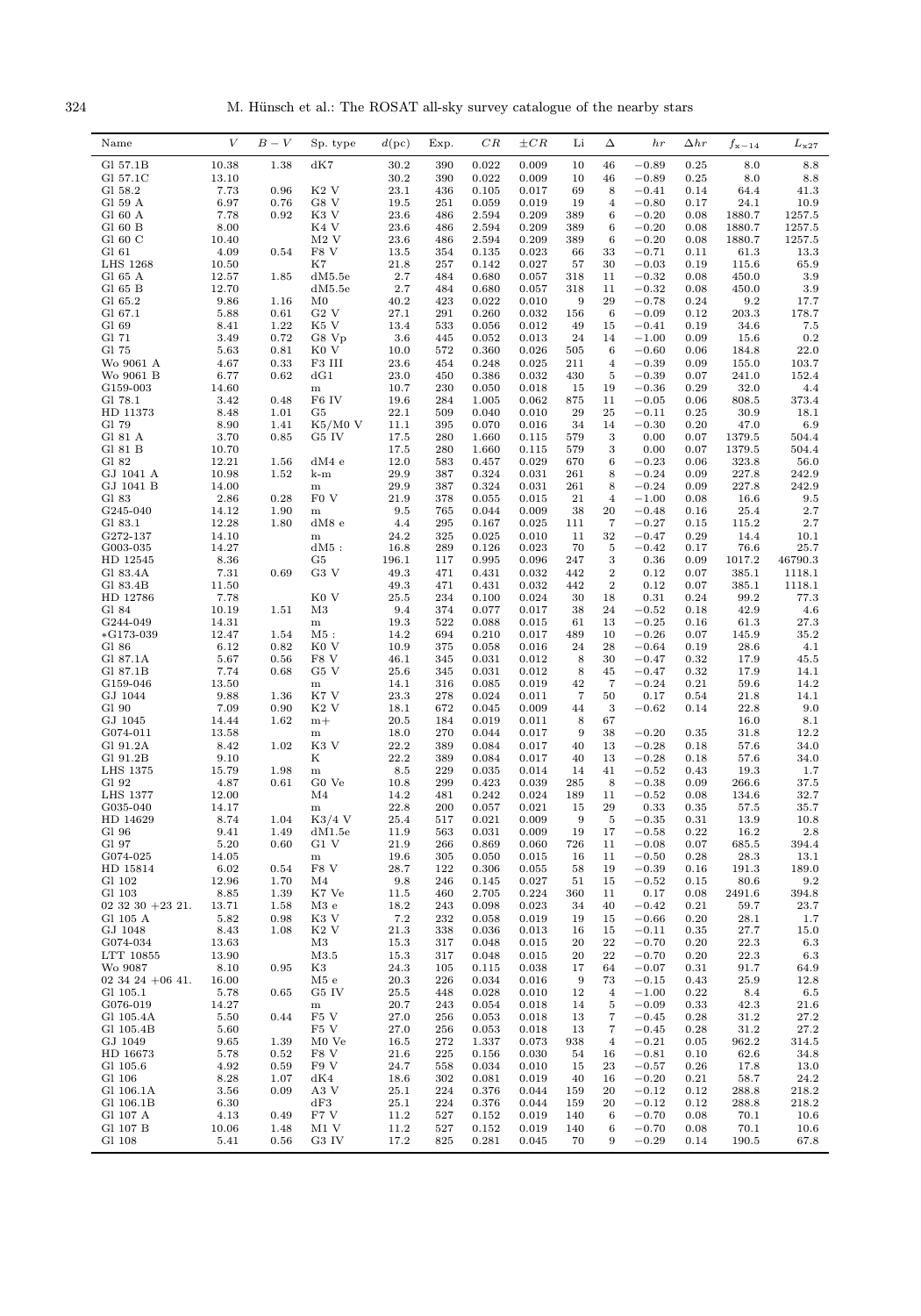M. Hünsch et al.: The ROSAT all-sky survey catalogue of the nearby stars  $325$ 

| Name                   | $\bar{V}$      | $B-V$        | Sp. type          | d(pc)        | Exp.       | $_{CR}$        | $\pm CR$       | Li                      | Δ              | hr                 | $\Delta hr$  | $f_{\rm x-14}$   | $L_{\rm x27}$     |
|------------------------|----------------|--------------|-------------------|--------------|------------|----------------|----------------|-------------------------|----------------|--------------------|--------------|------------------|-------------------|
| Gl 109                 | 10.57          | 1.56         | dM3.5             | 7.6          | 399        | 0.053          | 0.014          | 23                      | 17             | $-0.51$            | 0.27         | 29.6             | 2.0               |
| HD 17169               | 7.12           |              | G5 V              | 107.5        | 401        | 0.098          | 0.018          | 67                      | 10             | 0.18               | 0.18         | 90.4             | 1250.8            |
| $*$ Wo 9099            | 4.27           | 0.31         | F0 IV             | 25.8         | 1263       | 0.101          | 0.009          | 295                     | 21             | $-0.64$            | 0.07         | 49.7             | 39.7              |
| Gl 111                 | 4.46           | 0.48         | F <sub>6</sub> V  | 14.0         | 288        | 0.906          | 0.059          | 559                     | 11             | $-0.23$            | 0.06         | 642.7            | 150.0             |
| Gl 113 AB              | 7.61           | 0.83         | K1 Ve             | 22.4         | 280        | 0.116          | 0.023          | 54                      | 18             | $-0.26$            | 0.17         | 80.8             | 48.4              |
| Gl 113 C               | 16.50          |              | ${\bf m}$         | 22.4         | 280        | 0.116          | 0.023          | 54                      | 24             | $-0.26$            | 0.17         | 80.8             | 48.4              |
| Gl 113.1<br>LP 298-42  | 6.76<br>13.96  | 0.96         | G9e<br>${\bf m}$  | 44.1<br>16.2 | 169<br>229 | 6.792<br>0.041 | 0.202<br>0.016 | 999<br>14               | 6<br>16        | $-0.08$<br>$-0.50$ | 0.03<br>0.32 | 5356.2<br>22.9   | 12436.3<br>7.2    |
| Gl 117                 | 6.03           | 0.87         | K <sub>2</sub> V  | 10.4         | 220        | 1.200          | 0.077          | 883                     | 13             | $-0.11$            | 0.06         | 927.2            | 119.6             |
| HD 17948               | 5.59           | 0.45         | F <sub>4</sub> V  | 26.5         | 550        | 0.028          | 0.009          | 18                      | 32             | $-1.00$            | 0.26         | 8.5              | 7.1               |
| Gl 118.1A              | 8.23           | 0.93         | K3 V              | 29.6         | 408        | 0.073          | 0.016          | 34                      | 12             | $-0.65$            | 0.14         | 35.3             | 37.0              |
| Gl 118.1B              | 13.10          | 1.52         | $M3$ :            | 29.6         | 408        | 0.073          | 0.016          | 34                      | 25             | $-0.65$            | 0.14         | 35.3             | 37.0              |
| Gl 120.1A              | 8.03           | 0.87         | $K1/2$ V          | 22.5         | 262        | 0.029          | 0.012          | 10                      | 24             | $-1.00$            | 1.23         | 8.7              | 5.3               |
| Gl 120.1B              | 8.20           |              |                   | 22.5         | 262        | 0.029          | 0.012          | 10                      | 24             | $-1.00$            | 1.23         | 8.7              | 5.3               |
| Gl 120.1C              | 7.83           | 0.95         | K <sub>2</sub> V  | 25.7         | 262        | 0.029          | 0.012          | 10                      | 21             | $-1.00$            | 1.23         | 8.7              | 6.9               |
| Gl 120.2<br>LTT 1445   | 6.62<br>10.96  | 0.72<br>1.69 | G8 V<br>M3        | 21.1<br>7.6  | 592<br>211 | 0.020<br>0.177 | 0.008<br>0.033 | 10<br>57                | 33<br>26       | $-1.00$<br>$-0.54$ | 0.20<br>0.15 | 6.0<br>96.4      | $3.2\,$<br>6.7    |
| LP 771-96              | 11.80          |              | M3                | 7.6          | 211        | 0.177          | 0.033          | 57                      | 26             | $-0.54$            | 0.15         | 96.4             | 6.7               |
| Gl 124                 | 4.05           | 0.60         | G0 V              | 10.5         | 523        | 0.021          | 0.007          | 13                      | 57             | $-1.00$            | 0.89         | 6.4              | 0.9               |
| $\rm GJ$ 1054 A        | 10.24          | 1.41         | K7 V              | 19.1         | 227        | 1.538          | 0.086          | 999                     | 8              | $-0.28$            | 0.05         | 1049.8           | 457.5             |
| GJ 1054 B              | 13.09          | 1.64         | $m+$              | 19.1         | 227        | 1.538          | 0.086          | 999                     | 65             | $-0.28$            | 0.05         | 1049.8           | 457.5             |
| CD-25 1273             | 9.50           |              | ${\bf m}$         | 31.2         | 198        | 1.022          | 0.075          | 553                     | 37             | $-0.08$            | 0.07         | 805.9            | 935.8             |
| Gl 125                 | 10.15          | 1.49         | dM1               | 15.4         | 510        | 0.015          | 0.007          | 7                       | 4              | $-0.51$            | 0.33         | 8.7              | $_{2.5}$          |
| G246-026               | 11.72          | 1.50         | M <sub>3</sub>    | 21.2         | 504        | 0.030          | 0.009          | 17                      | $\overline{7}$ | $-0.36$            | 0.27         | 19.5             | 10.5              |
| BD+60 637              | 10.12          | 1.32         | dK8               | 36.9         | 602        | 0.134          | 0.017          | 138                     | 74             | $-0.18$            | 0.12         | 98.7             | 160.8             |
| Gl 127 A<br>Gl 127 B   | 3.95<br>6.70   | 0.51         | F7 IV<br>G7 V     | 14.1<br>14.1 | 212<br>212 | 2.792<br>2.792 | 0.168<br>0.168 | 916<br>916              | 6<br>6         | $-0.09$<br>$-0.09$ | 0.06<br>0.06 | 2187.0<br>2187.0 | 520.5<br>520.5    |
| G078-028               | 12.39          |              | m                 | 15.2         | 498        | 0.014          | 0.007          | 8                       | 48             | $-0.05$            | 0.46         | 11.3             | 3.1               |
| Gl 135                 | 7.03           | 0.66         | G1.5 V            | 24.7         | 562        | 0.018          | 0.007          | 10                      | 31             | $-1.00$            | 0.32         | 5.5              | 4.0               |
| Gl 136                 | 5.54           | 0.64         | G2V               | 12.1         | 328        | 0.095          | 0.020          | 35                      | 15             | $-0.91$            | 0.09         | 33.1             | 5.8               |
| Gl 137                 | 4.82           | 0.68         | G5 Ve             | 9.2          | 286        | 1.201          | 0.095          | 472                     | 9              | $-0.36$            | 0.07         | 768.9            | 77.1              |
| Gl 139                 | 4.26           | 0.71         | G5 V              | 6.1          | 519        | 0.026          | 0.009          | 10                      | 13             | $-0.76$            | 0.31         | 11.1             | 0.5               |
| G077-046               | 11.37          | 1.50         | M <sub>2</sub>    | 15.1         | 455        | 0.026          | 0.010          | 8                       | 15             | $-1.00$            | 0.45         | 7.9              | $2.1\,$           |
| G005-032               | 12.19          | 1.56         | m                 | 18.3         | 540        | 0.103          | 0.016          | 82                      | 9              | $-0.20$            | 0.14         | 74.4             | 29.7              |
| Gl 140 A               | 10.64          | 1.51         | dM0               | 19.8         | 459        | 0.509          | 0.035          | 597                     | 12             | $-0.15$            | 0.07         | 382.8            | 179.6             |
| Gl 140 B<br>Gl 140.1A  | 12.00<br>8.47  | 1.13         | K5 V              | 19.8<br>19.8 | 459<br>593 | 0.509<br>0.018 | 0.035<br>0.007 | 597<br>11               | 12<br>3        | $-0.15$            | 0.07         | 382.8<br>14.6    | 179.6<br>6.8      |
| Gl 140.1B              | 10.32          | 1.39         | k                 | 19.9         | 593        | 0.018          | 0.007          | 11                      | 12             |                    |              | 14.6             | 6.9               |
| HD 21175               | 6.92           |              | K0 V              | 17.1         | 394        | 0.422          | 0.036          | 356                     | 7              | $-0.22$            | 0.08         | 301.2            | 105.3             |
| Gl 141                 | 7.86           | 1.16         | K5 V              | 15.1         | 375        | 0.032          | 0.012          | 13                      | $\overline{4}$ | $-0.21$            | 0.39         | 22.9             | 6.2               |
| LP 532-81              | 14.70          |              | $m+$              | 23.0         | 508        | 0.025          | 0.009          | 15                      | 3              | $-0.48$            | 0.27         | 14.6             | 9.3               |
| *Gl 142                | 8.39           | 1.33         | K7 V              | 12.6         | 2017       | 0.091          | 0.007          | 457                     | 16             | $-0.49$            | 0.07         | 52.0             | 9.9               |
| LP 772-72              | 14.28          |              | ${\bf m}$         | 21.9         | 185        | 0.060          | 0.022          | 10                      | 24             | $-0.45$            | 0.35         | 35.4             | 20.3              |
| LDS 3498?              | 14.37          |              | ${\bf m}$         | 21.9         | 185        | 0.060          | 0.022          | 10                      | 32             | $-0.45$            | 0.35         | 35.4             | 20.3              |
| GJ 1060 A<br>GJ 1060 B | 14.00<br>13.80 |              | DA5<br>sdM3       | 17.4<br>17.4 | 96<br>96   | 0.067<br>0.067 | 0.031<br>0.031 | 10<br>10                | 71<br>67       | 0.21<br>0.21       | 0.47<br>0.47 | 62.9<br>62.9     | 22.7<br>22.7      |
| Gl 143.1               | 9.98           | 1.42         | M0V               | 21.6         | 590        | 0.021          | 0.008          | 10                      | 5              | $-0.47$            | 0.31         | 12.0             | 6.7               |
| HD 21663 A             | 8.32           | 0.74         | G5                | 46.3         | 426        | 0.018          | 0.008          | 7                       | 34             | $-0.91$            | 0.66         | 6.3              | 16.2              |
| HD 21663 B             | 10.75          | 1.42         | dK6               | 46.3         | 426        | 0.018          | 0.008          | $\overline{7}$          | 34             | $-0.91$            | 0.66         | 6.3              | 16.2              |
| Hy 207                 | 10.79          | 1.39         | K7 V              | 16.0         | 426        | 0.018          | 0.008          | $\overline{7}$          | 33             | $-0.91$            | 0.66         | 6.3              | 1.9               |
| Gl 143.2A              | 4.71           | 0.39         | F5 IV-V           | 21.4         | 356        | 0.071          | 0.017          | 32                      | 16             | $-0.50$            | 0.19         | 40.0             | 22.0              |
| Gl 143.2B              | 10.75          | 1.42         | ${\bf m}$         | 21.4         | 356        | 0.071          | 0.017          | 32                      | 61             | $-0.50$            | 0.19         | 40.0             | 22.0              |
| Gl 144                 | 3.73           | 0.88         | K <sub>2</sub> V  | 3.2          | 374        | 2.822          | 0.233          | 327                     | $\overline{7}$ | $-0.45$            | 0.07         | 1672.0           | 20.7              |
| Gl 145<br>LP 54-19     | 11.48<br>14.17 | 1.57         | M3.5<br>${\bf m}$ | 10.9<br>22.5 | 412<br>555 | 0.030<br>0.076 | 0.011<br>0.013 | 8<br>64                 | 17<br>5        | $-0.72$<br>$-0.12$ | 0.28<br>0.16 | 13.3<br>58.7     | $1.9\,$<br>35.6   |
| Gl 146                 | 8.60           | 1.31         | K7 V              | 13.4         | 555        | 0.030          | 0.010          | 9                       | ${\bf 22}$     | $-0.78$            | 0.19         | 12.3             | $2.6\,$           |
| Rob 233                | 13.86          |              | $dM5$ :           | 13.9         | 369        | 0.051          | 0.015          | 20                      | ${\bf 22}$     | $-0.49$            | 0.23         | 29.0             | 6.6               |
| LP 413-18              | 12.74          |              | g-k               | 23.3         | 381        | 0.141          | 0.021          | 91                      | 31             | $-0.10$            | 0.15         | 109.5            | 70.9              |
| LP 413-19              | 13.29          |              | g-k               | 23.3         | 381        | 0.141          | 0.021          | 91                      | 13             | $-0.10$            | 0.15         | 109.5            | 70.9              |
| LTT 11203              | 12.79          |              | dM3.1             | 16.9         | 390        | 0.070          | 0.016          | 27                      | 8              | $-0.52$            | 0.19         | 39.1             | 13.4              |
| Wo 9119 A              | 9.07           | 1.06         | dK5               | 50.0         | 402        | 0.160          | 0.021          | 127                     | 14             | $-0.10$<br>$-0.10$ | 0.14         | 124.7            | 373.0             |
| Wo 9119 B<br>Gl 150    | 12.87<br>3.53  | 1.49<br>0.92 | K0 IVe            | 50.0<br>9.0  | 402        | 0.160<br>0.019 | 0.021<br>0.008 | 127<br>$\boldsymbol{9}$ | 6<br>26        | $-0.66$            | 0.14<br>0.29 | 124.7<br>9.2     | 373.0<br>$_{0.9}$ |
| Wo 9124                | 10.66          | 0.66         | F8                | 123.5        | 532<br>382 | 0.127          | 0.021          | 81                      | 74             | 0.62               | 0.14         | 147.6            | 2691.9            |
| Wo 9125                | 10.81          | 0.70         | $_{\rm G0}$       | 125.0        | 382        | 0.127          | 0.021          | 81                      | 66             | 0.62               | 0.14         | 147.6            | 2759.6            |
| Wo 9127                | 11.09          | 0.86         | G3                | 101.0        | 382        | 0.127          | 0.021          | 81                      | 83             | 0.62               | 0.14         | 147.6            | 1802.0            |
| Gl 152                 | 6.99           | 0.88         | K <sub>0</sub> V  | 16.2         | 171        | 0.108          | 0.032          | 16                      | 8              | $-0.73$            | 0.16         | 47.8             | 15.1              |
| Gl 153 A               | 9.33           | 1.28         | K7                | 17.4         | 542        | 0.049          | 0.011          | 36                      | 41             | $-0.39$            | 0.21         | 30.9             | 11.2              |
| Gl 153 B               | 11.30          | 1.54         | M2.5              | 17.4         | 542        | 0.049          | 0.011          | 36                      | 24             | $-0.39$            | 0.21         | 30.9             | 11.2              |
| Gl 153 C               | 11.60          |              |                   | 17.4         | 542        | 0.049          | 0.011          | 36                      | 24             | $-0.39$            | 0.21         | 30.9             | 11.2              |
| Gl 154                 | 9.61           | 1.47         | K7                | 14.6         | 367        | 0.036          | 0.012          | 17                      | 9              | $-0.66$            | 0.24         | 17.6             | 4.5               |
| Gl 155<br>Wo 9135      | 4.22<br>10.23  | 0.42<br>1.16 | F3 III<br>dK6     | 17.9<br>40.5 | 518<br>359 | 0.022<br>0.025 | 0.009<br>0.010 | 8<br>14                 | 19<br>8        | $-1.00$<br>$-0.06$ | 0.14<br>0.39 | 6.7<br>20.1      | 2.6<br>39.5       |
| HD 24496               | 6.81           |              | G5                | 20.7         | 330        | 0.057          | 0.015          | 32                      | $\,2$          | $-0.39$            | 0.26         | 35.6             | 18.2              |
| Steph 430              | 11.22          | 1.53         | M3                | 15.4         | 366        | 0.058          | 0.016          | 20                      | 16             | $-0.50$            | 0.21         | 32.8             | 9.3               |
| HD 24409               | 6.54           |              | $_{\rm G0}$       | 21.4         | 573        | 0.014          | 0.006          | 7                       | 46             | $-0.90$            | 0.33         | 4.8              | 2.7               |
| Gl 156.2               | 8.26           | 1.15         | K4 V              | 16.0         | 480        | 0.026          | 0.010          | 12                      | 16             | $-0.68$            | 0.20         | 12.4             | 3.8               |
| $*GJ 1066$             | 8.94           | 1.21         | K4 V              | 17.6         | 576        | 0.069          | 0.011          | 37                      | 9              | $-0.36$            | 0.16         | 44.4             | 16.5              |
| $\rm Gl$ 157 A         | 8.04           | 1.11         | K4 V              | 15.8         | 329        | 0.440          | 0.038          | 364                     | 15             | $-0.36$            | 0.08         | 281.4            | 83.8              |
| Gl 157 B               | 11.61          | 1.47         | dM3 e             | 15.8         | 329        | 0.440          | 0.038          | 364                     | 15             | $-0.36$            | 0.08         | 281.4            | 83.8              |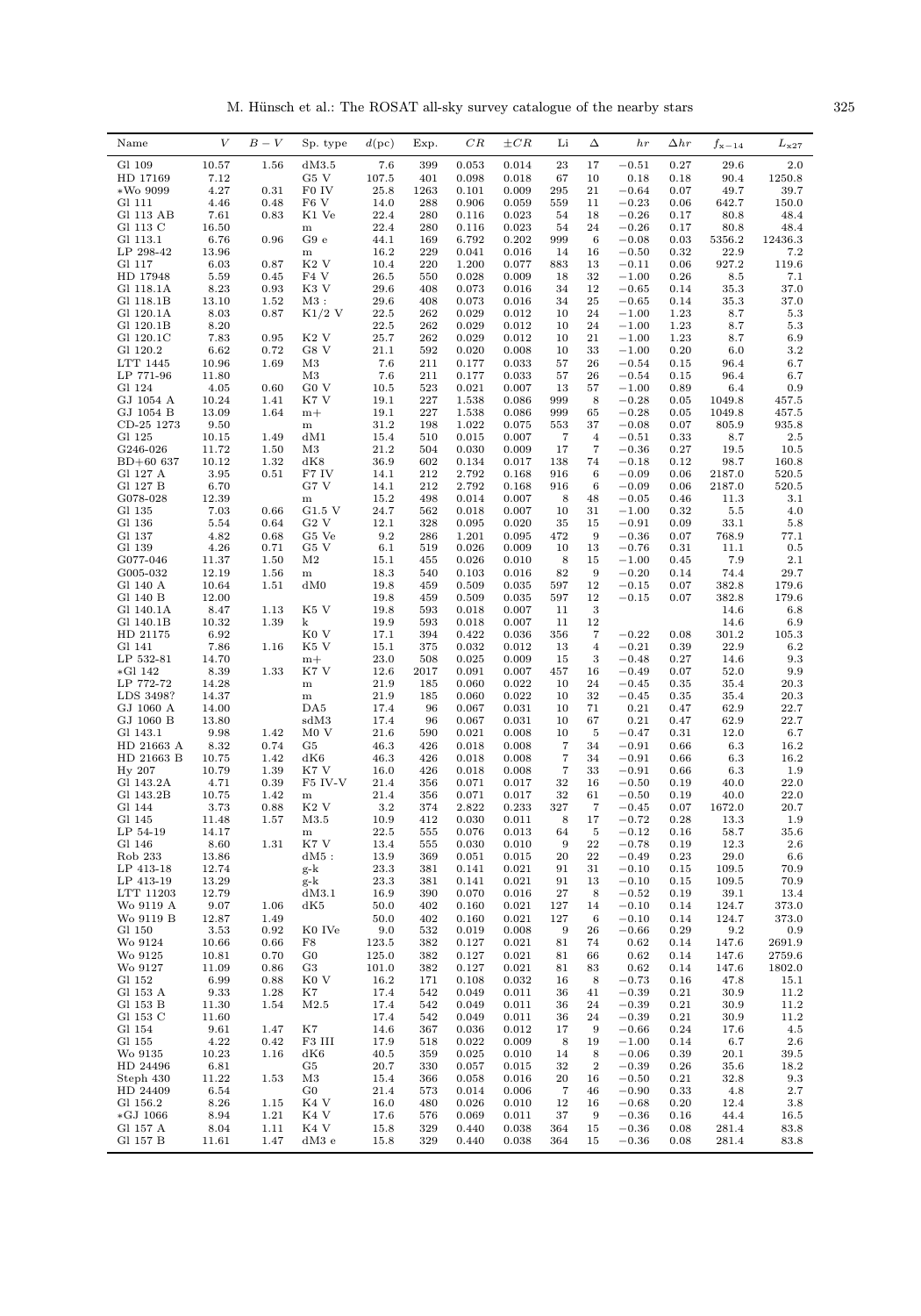326 M. Hünsch et al.: The ROSAT all-sky survey catalogue of the nearby stars

| Name                     | V              | $B-V$        | Sp. type               | $d(\text{pc})$ | Exp.        | $_{CR}$        | $\pm CR$       | Li         | Δ                      | hr                 | $_{\Delta hr}$ | $f_{\rm x-14}$ | $L_{\rm x27}$  |
|--------------------------|----------------|--------------|------------------------|----------------|-------------|----------------|----------------|------------|------------------------|--------------------|----------------|----------------|----------------|
| Gl 159                   | 5.37           | 0.50         | F <sub>6</sub> V       | 19.2           | 320         | 1.524          | 0.100          | 774        | 10                     | $-0.04$            | 0.07           | 1234.1         | 546.1          |
| Gl 160                   | 5.90           | 0.62         | G5 V                   | 16.7           | 178         | 0.424          | 0.051          | 174        | 12                     | $-0.27$            | 0.12           | 291.6          | 97.6           |
| Rob 256                  | 12.89          |              | $dM5$ e                | 16.3           | 327         | 0.155          | 0.024          | 103        | 23                     | $-0.22$            | 0.15           | 110.4          | 34.9           |
| Gl 161.1                 | 5.52           | 0.46         | F7 V                   | 21.3           | 473         | 0.843          | 0.044          | 999        | 9                      | $-0.14$            | 0.05           | 638.4          | 347.2          |
| HD 26337<br>G247-015     | 7.04<br>13.71  | 1.69         | $G2$ IV-V<br>${\bf m}$ | 56.2<br>11.8   | 308<br>478  | 4.409<br>0.052 | 0.286<br>0.012 | 760<br>33  | 11<br>6                | $-0.15$<br>$-0.52$ | 0.06<br>0.18   | 3313.4<br>29.0 | 12511.7<br>4.8 |
| HD 26018                 | 8.19           | 0.84         | G5                     | 26.4           | 469         | 0.065          | 0.014          | 33         | 5                      | 0.03               | 0.21           | 55.0           | 45.9           |
| Gl 165.1                 | 8.67           | 1.00         | K3                     | 27.9           | 523         | 0.049          | 0.012          | 31         | 11                     | $-0.46$            | 0.19           | 28.8           | 26.9           |
| Gl 166 A                 | 4.43           | 0.82         | K1 Ve                  | 5.0            | 341         | 0.179          | 0.025          | 93         | 46                     | $-0.14$            | 0.14           | 135.8          | 4.1            |
| Gl 166 B                 | 9.52           | 0.03<br>1.67 | DA4                    | 5.0            | 344         | 0.796          | 0.052          | 572        | 35                     | $-0.29$            | 0.06           | 539.4          | 16.4           |
| Gl 166 C<br>G007-034     | 11.17<br>13.82 |              | dM4.5e<br>dM4e         | 5.0<br>10.3    | 344<br>280  | 0.796<br>0.121 | 0.052<br>0.023 | 572<br>54  | 35<br>19               | $-0.29$<br>$-0.35$ | 0.06<br>0.17   | 539.4<br>77.8  | 16.4<br>9.9    |
| Gl 167                   | 7.64           | 1.13         | K5 V                   | 13.1           | 233         | 0.035          | 0.015          | 8          | 24                     | $-1.00$            | 9.99           | 10.6           | $2.2\,$        |
| Gl 167.1                 | 4.25           | 0.30         | F4 III                 | 20.3           | 179         | 0.187          | 0.036          | 67         | $\overline{7}$         | $-0.10$            | 0.19           | 145.3          | 71.5           |
| Gl 167.3                 | 4.44           | 1.07         | K <sub>2</sub> IV      | 18.2           | 1131        | 0.013          | 0.005          | 12         | 19                     | $-1.00$            | 0.32           | 3.8            | $1.5\,$        |
| LP 415-636<br>$*GJ 2034$ | 12.90<br>14.36 | 1.70<br>0.52 | dM4.5e<br>$DA8+M$      | 22.6           | 462<br>233  | 0.108<br>0.243 | 0.017<br>0.032 | 77<br>90   | 23<br>45               | $-0.28$<br>$-0.06$ | 0.14<br>0.11   | 73.9<br>194.0  | 45.2           |
| LDS 3584A                | 12.63          |              | $\, {\rm m}$           | 23.5           | 410         | 0.043          | 0.012          | 24         | 38                     | $-0.27$            | 0.26           | 29.2           | 19.4           |
| LDS 3584B                | 14.97          |              | $\, {\rm m}$           | 23.5           | 410         | 0.043          | 0.012          | 24         | 35                     | $-0.27$            | 0.26           | 29.2           | 19.4           |
| Wo 9155 A                | 6.88           | 0.66         | G <sub>4</sub> V       | 27.1           | 544         | 0.051          | 0.012          | 23         | 26                     | $-0.89$            | 0.20           | 18.5           | 16.2           |
| Wo 9155 B                | 7.30           |              | G <sub>6</sub> V       | 27.1           | 544         | 0.051          | 0.012          | 23         | 17                     | $-0.89$            | 0.20           | 18.5           | 16.2           |
| LHS 1668<br>G175-032     | 14.10<br>14.45 |              | M3.5<br>${\bf m}$      | 17.0<br>20.0   | 727<br>479  | 0.062<br>0.050 | 0.012<br>0.012 | 58<br>30   | 64<br>20               | $-0.07$<br>$-0.12$ | 0.17<br>0.22   | 49.5<br>38.1   | 17.1<br>18.2   |
| Gl 169                   | 8.27           | 1.35         | K7 V                   | 11.5           | 429         | 0.133          | 0.020          | 116        | 6                      | $-0.37$            | 0.13           | 84.6           | 13.3           |
| Gl 170                   | 13.91          | 1.73         | M4.5                   | 10.4           | 465         | 0.087          | 0.015          | 64         | 24                     | $-0.30$            | 0.16           | 58.3           | 7.6            |
| LP 415-148               | 14.57          | 1.75         | k-m                    | 33.6           | 467         | 0.021          | 0.009          | 11         | 13                     | $-0.02$            | 0.41           | 17.6           | 23.7           |
| HD 28495                 | 7.74           |              | $\rm G0$               | 27.5           | 476         | 0.528          | 0.034          | 653        | 15                     | $-0.18$            | 0.06           | 388.8          | 353.0          |
| G008-041<br>Wo 9158      | 14.60<br>7.93  | 0.79         | ${\bf m}$<br>K1        | 16.4<br>26.8   | 420<br>551  | 0.090<br>0.026 | 0.017<br>0.009 | 50<br>12   | 9<br>86                | $-0.16$<br>0.56    | 0.18<br>0.34   | 67.2<br>29.3   | 21.6<br>25.2   |
| GJ 1071                  | 8.86           | 1.11         | K5 V                   | 22.5           | 596         | 0.046          | 0.011          | 28         | 35                     | $-0.31$            | 0.21           | 30.6           | 18.5           |
| Gl 171.2A                | 8.42           | 1.12         | dK5ep                  | 17.9           | 452         | 2.689          | 0.078          | 999        | $\overline{4}$         | $-0.05$            | 0.03           | 2163.2         | 825.3          |
| Gl 172                   | 8.61           | 1.40         | K8 Ve                  | 10.2           | 512         | 0.079          | 0.014          | 63         | 5                      | $-0.64$            | 0.12           | 39.0           | 4.8            |
| G039-029                 | 12.53          | 1.65         | $\, {\rm m}$           | 9.8            | 452         | 0.310          | 0.028          | 324        | 5                      | $-0.20$            | 0.09           | 224.6          | 25.9           |
| Steph 497<br>Steph 502   | 10.59<br>11.24 | 1.45<br>1.47 | M1<br>M0               | 15.1<br>17.8   | 509<br>402  | 1.594<br>0.014 | 0.155<br>0.007 | 275<br>7   | 8<br>79                | $-0.09$<br>1.00    | 0.10<br>0.86   | 1248.6<br>18.9 | 341.9<br>7.2   |
| Wo 9163 AB               | 10.97          | 1.48         | dM0                    | 20.2           | 471         | 0.016          | 0.007          | 8          | 37                     | $-1.00$            | 0.51           | 4.9            | 2.4            |
| Gl 174                   | 8.00           | 1.10         | K3 V                   | 13.5           | 434         | 2.364          | 0.075          | 999        | $\,2$                  | $-0.21$            | 0.03           | 1701.4         | 370.7          |
| Gl 174.1A                | 4.44           | 0.34         | F2V                    | 20.1           | 329         | 0.521          | 0.042          | 393        | 7                      | $-0.33$            | 0.08           | 341.6          | 165.4          |
| Gl 174.1B                | 12.50          |              |                        | 20.1           | 329         | 0.521          | 0.042          | 393        | 7                      | $-0.33$            | 0.08           | 341.6          | 165.4          |
| Gl 176<br>Gl 176.1       | 9.98<br>5.05   | 1.52<br>0.38 | dM2.5e<br>F1 V         | 9.4<br>27.6    | 425<br>268  | 0.039<br>0.099 | 0.012<br>0.022 | 13<br>39   | 24<br>11               | $-0.18$<br>$-0.16$ | 0.28<br>0.20   | 28.6<br>73.7   | 3.0<br>67.3    |
| Gl 176.3                 | 7.59           | 0.89         | K <sub>0</sub> V       | 20.4           | 708         | 0.025          | 0.008          | 14         | 11                     | $-0.79$            | 0.18           | 10.5           | 5.3            |
| Gl 177                   | 5.49           | 0.63         | G1 V                   | 13.3           | 539         | 0.490          | 0.046          | 272        | 9                      | $-0.34$            | 0.09           | 319.0          | 67.7           |
| Gl 178                   | 3.19           | 0.45         | F <sub>6</sub> V       | 8.0            | 392         | 1.957          | 0.147          | 481        | 14                     | $-0.23$            | 0.07           | 1387.7         | 106.9          |
| GJ 2035                  | 8.77           | 1.01         | K5 V                   | 27.0           | 442         | 0.065          | 0.014          | 36         | 5                      | $-0.09$            | 0.22           | 50.8           | 44.1           |
| GJ 2036 A<br>GJ 2036 B   | 11.13<br>12.15 | 1.57<br>1.60 | $M2$ Ve                | 11.2<br>11.2   | 600<br>600  | 1.084<br>1.084 | 0.108<br>0.108 | 170<br>170 | 20<br>20               | $-0.20$<br>$-0.20$ | 0.09<br>0.09   | 785.9<br>785.9 | 117.4<br>117.4 |
| Wo 9169 A                | 7.02           | 0.55         | ${\rm F}8$             | 36.0           | 406         | 0.149          | 0.022          | 106        | 30                     | $-0.27$            | 0.14           | 102.8          | 159.1          |
| Wo 9169 B                | 14.60          |              | k                      | 36.0           | 406         | 0.149          | 0.022          | 106        | 10                     | $-0.27$            | 0.14           | 102.8          | 159.1          |
| GJ 2037                  | 8.13           | 1.07         | $K3/4$ V               | 18.0           | 503         | 0.013          | 0.006          | 7          | 8                      | $-1.00$            | 9.31           | $3.9\,$        | 1.5            |
| Gl 181<br>Gl 182         | 9.78<br>10.09  | 1.44<br>1.39 | dM2e<br>dM0.5          | 16.5<br>26.7   | 474<br>393  | 0.023<br>0.651 | 0.009<br>0.042 | 11<br>667  | 24<br>14               | $-0.84$<br>$-0.20$ | 0.16<br>0.06   | 8.9<br>472.3   | 2.9<br>401.8   |
| Gl 183                   | 6.22           | 1.06         | K3 V                   | 8.8            | 387         | 0.032          | 0.012          | 9          | 13                     | $-0.64$            | 0.39           | 15.8           | 1.5            |
| LP 476-207               | 11.47          | 1.52         | dM3                    | 32.1           | 420         | 0.661          | 0.060          | 340        | - 6                    | $-0.35$            | 0.08           | 427.0          | 524.8          |
| LHS 1723                 | 12.10          |              | ${\bf m}$              | 6.4            | 387         | 0.104          | 0.019          | 50         | 5                      | $-0.68$            | 0.12           | 48.9           | $2.4\,$        |
| Gl 185 A                 | 8.46           | 1.41         | M0V                    | 8.5            | 426         | 0.025          | 0.012          | 8          | 14                     | $-0.43$            | 0.34           | 15.1           | 1.3            |
| Gl 185 B<br>G097-015     | 10.50<br>13.75 |              | ${\bf m}$              | 8.5<br>12.1    | 426<br>418  | 0.025<br>0.029 | 0.012<br>0.011 | 8<br>14    | 14<br>$\boldsymbol{9}$ | $-0.43$<br>$-0.33$ | 0.34<br>0.30   | 15.1<br>19.2   | $1.3\,$<br>3.4 |
| Gl 187                   | 5.37           | 0.43         | F2V                    | 26.2           | 244         | 0.179          | 0.030          | 60         | 8                      | $-0.23$            | 0.16           | 126.9          | 104.1          |
| Gl 187.2A                | 5.00           | 0.33         | F <sub>0</sub> V       | 26.2           | 450         | 0.051          | 0.013          | 22         | 19                     | $-0.83$            | 0.16           | 19.8           | 16.3           |
| LP 716-35                | 12.97          |              | M4e                    | 17.4           | 381         | 0.045          | 0.013          | 28         | 6                      | $-0.36$            | 0.24           | 28.7           | 10.4           |
| HD 32850                 | 7.75           | 0.80         | K <sub>0</sub> V       | 24.0           | 426         | 0.029          | 0.009          | 16         | 23                     | $-0.22$            | 0.33           | 20.6           | 14.2           |
| Gl 189<br>BD-21 1074     | 4.71<br>10.29  | 0.52<br>1.52 | F7 V<br>$\rm M2$       | 11.7<br>11.6   | 1236<br>395 | 0.484<br>1.147 | 0.110<br>0.099 | 26<br>382  | 14<br>6                | $-0.33$<br>$-0.16$ | 0.18<br>0.08   | 317.9<br>855.9 | 51.7<br>137.5  |
| Steph 545                | 11.66          | 1.51         | M3:                    | 11.6           | 395         | 1.147          | 0.099          | 382        | 8                      | $-0.16$            | 0.08           | 855.9          | 137.5          |
| G085-041                 | 11.78          | 1.66         | k                      | 12.8           | 445         | 0.055          | 0.014          | 24         | 5                      | $-0.58$            | 0.22           | 28.9           | 5.7            |
| GJ 1075                  | 9.02           | 1.40         | K7 V                   | 11.5           | 1241        | 0.031          | 0.010          | 11         | 17                     | $-0.90$            | 0.20           | 10.9           | 1.7            |
| Wo 9175<br>Gl 189.2      | 2.79           | 0.13         | A3 III                 | 27.2           | 408         | 0.176          | 0.024          | 115        | 17                     | $-0.24$<br>$-1.00$ | 0.12           | 124.1          | 110.2          |
| G085-044                 | 5.11<br>12.48  | 0.44<br>1.50 | F2V<br>M3              | 25.0<br>20.9   | 406<br>458  | 0.021<br>0.182 | 0.009<br>0.022 | 8<br>170   | 50<br>$\,2$            | $-0.13$            | 0.42<br>0.12   | 6.4<br>139.0   | 4.8<br>72.5    |
| Gl 190                   | 10.30          | 1.50         | M4                     | 9.3            | 383         | 0.030          | 0.012          | 9          | 34                     | $-1.00$            | 0.28           | 9.1            | 0.9            |
| Gl 191                   | 8.85           | 1.55         | M0V                    | 3.9            | 248         | 0.049          | 0.020          | 10         | 43                     | $-0.75$            | 0.15           | 21.1           | 0.4            |
| Gl 194 A                 | 0.71           | 0.80         | G5 III                 | 12.9           | 420         | 23.540         | 0.244          | 999        | 15                     | 0.11               | 0.01           | 20934.1        | 4191.6         |
| Gl 194 B<br>Gl 195 A     | 0.96           |              | G0 III<br>dM2          | 12.9           | 420<br>425  | 23.540         | 0.244          | 999        | 15                     | 0.11<br>$-0.28$    | 0.01           | 20934.1        | 4191.6         |
| Gl 195 B                 | 10.20<br>13.70 | 1.50         | $M4$ :                 | 13.2<br>13.2   | 425         | 0.137<br>0.137 | 0.020<br>0.020 | 91<br>91   | 18<br>18               | $-0.28$            | 0.14<br>0.14   | 93.3<br>93.3   | 19.3<br>19.3   |
| Gl 196                   | 5.05           | 0.47         | F <sub>6</sub> V       | 21.0           | 519         | 0.020          | 0.007          | 11         | 10                     | $-1.00$            | 0.64           | 5.9            | 3.1            |
| Gl 198                   | 5.96           | 0.57         | G0 V                   | 24.9           | 417         | 0.028          | 0.010          | 14         | 48                     | $-0.04$            | 0.37           | 22.8           | 16.9           |
| Gl 200 A                 | 7.70           | 1.04         | K3 V                   | 16.9           | 412         | 0.030          | 0.010          | 11         | 57                     | $-0.88$            | 0.22           | 11.0           | 3.7            |
| Gl 200 B                 | 11.70          |              | M <sub>2</sub>         | 16.9           | 412         | 0.030          | 0.010          | 11         | 57                     | $-0.88$            | 0.22           | 11.0           | 3.7            |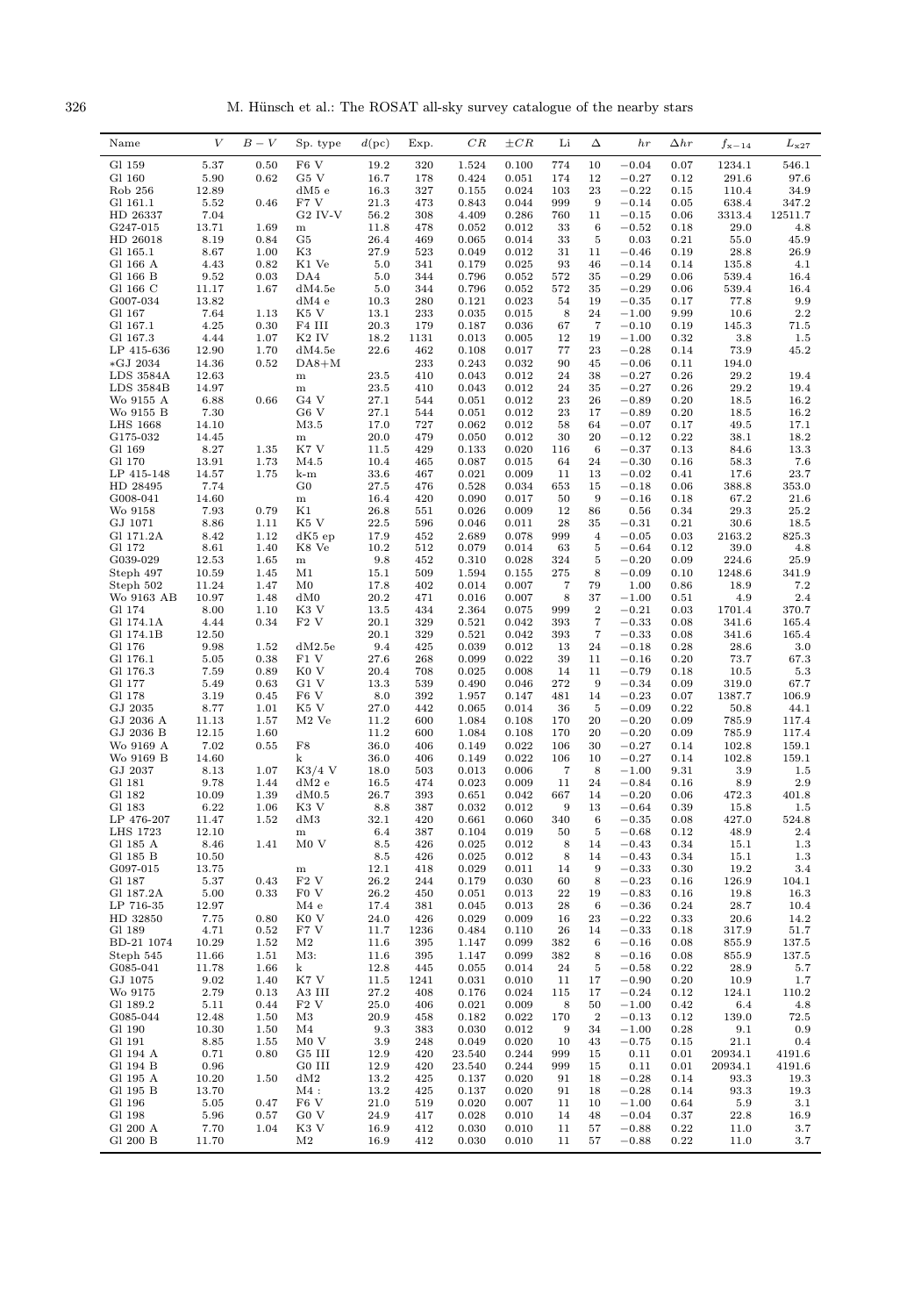M. Hünsch et al.: The ROSAT all-sky survey catalogue of the nearby stars  $327$ 

| Name                  | V             | $B-V$        | Sp. type                  | d(pc)        | Exp.        | CR             | $\pm CR$       | Li         | Δ                            | hr                 | $\Delta hr$  | $f_{\rm x-14}$  | $L_{\rm x27}$  |
|-----------------------|---------------|--------------|---------------------------|--------------|-------------|----------------|----------------|------------|------------------------------|--------------------|--------------|-----------------|----------------|
| Gl 199 A              | 9.33          | 1.27         | $K3/5$ V                  | 20.3         | 399         | 0.134          | 0.020          | 72         | $\overline{4}$               | $-0.36$            | 0.13         | 85.7            | 42.2           |
| Gl 199 B              | 13.50         |              |                           | 20.3         | 399         | 0.134          | 0.020          | 72         | $\overline{\mathbf{4}}$      | $-0.36$            | 0.13         | 85.7            | 42.2           |
| HD 34865              | 8.79          | 1.00         | K3 V                      | 24.3         | 431         | 0.023          | 0.009          | 10         | 8                            | $-0.36$            | 0.39         | 14.7            | 10.4           |
| Gl 201                | 7.95          | 1.09         | dK5 e                     | 14.3         | 444         | 0.110          | 0.017          | 92         | 10                           | $-0.49$            | 0.13         | 62.8            | 15.4           |
| Gl 202<br>GJ 1079     | 4.99<br>7.74  | 0.53<br>0.94 | F8 Ve<br>$K2/3$ V         | 14.7<br>17.9 | 443<br>519  | 1.395<br>0.022 | 0.057<br>0.009 | 999<br>8   | 10<br>20                     | $-0.13$<br>$-0.58$ | 0.04<br>0.28 | 1063.1<br>11.6  | 273.5<br>4.4   |
| G102-004              | 13.98         | 1.65         | ${\bf m}$                 | 29.0         | 454         | 0.024          | 0.009          | 15         | 9                            | $-0.35$            | 0.30         | 15.2            | 15.3           |
| Gl 204.1              | 6.99          | 0.77         | G5 Ve                     | 19.6         | 1150        | 0.106          | 0.017          | 71         | 18                           | $-0.52$            | 0.12         | 59.2            | 27.1           |
| Gl 205                | 7.96          | 1.47         | $M1.5$ V                  | 5.7          | 455         | 0.196          | 0.022          | 152        | 11                           | $^{ -0.61}$        | 0.10         | 99.7            | 3.9            |
| G1 206                | 11.52         | 1.63         | dM4e                      | 12.8         | 454         | 0.625          | 0.055          | 352        | 6                            | $-0.34$            | 0.08         | 407.1           | 79.4           |
| GJ 1081               | 12.21         | 1.60         | k-m                       | 15.3         | 403         | 0.086          | 0.016          | 48         | 16                           | $-0.25$            | 0.18         | 60.1            | 16.9           |
| Gl 207.1              | 11.53         | 1.57         | dM2.5e                    | 16.8         | 459         | 0.505          | 0.050          | 286        | 5                            | $-0.18$            | 0.10         | 371.8           | 125.6          |
| G097-054<br>Gl 208    | 11.81<br>8.80 | 1.59<br>1.40 | M3.5<br>dM0               | 12.4<br>11.4 | 453<br>463  | 0.022<br>0.274 | 0.009<br>0.026 | 10<br>259  | 32<br>16                     | $-0.02$<br>$-0.46$ | 0.39<br>0.09 | 18.2<br>160.7   | 3.4<br>24.9    |
| Wo 9185               | 9.33          | 1.13         | K5 V                      | 32.5         | 1692        | 0.016          | 0.004          | 16         | 45                           | $-0.32$            | 0.26         | 10.6            | 13.3           |
| Gl 209.1              | 5.30          | 0.46         | F5 V                      | 42.6         | 526         | 0.125          | 0.017          | 109        | 12                           | $-0.14$            | 0.14         | 94.3            | 204.3          |
| Gl 211                | 6.23          | 0.84         | K1 Ve                     | 12.2         | 367         | 0.369          | 0.033          | 331        | 14                           | $-0.55$            | 0.08         | 199.0           | 35.7           |
| GJ 1083 AB            | 14.85         | 1.88         | $\, {\rm m}$              | 10.4         | 435         | 0.043          | 0.012          | 22         | 28                           | 0.01               | 0.25         | 35.8            | 4.6            |
| Gl 212                | 9.75          | 1.48         | M1                        | 12.5         | 367         | 0.369          | 0.033          | 331        | 80                           | $-0.55$            | 0.08         | 199.0           | 37.1           |
| G102-021              | 11.36         | 1.46         | M3                        | 28.8         | 462         | 0.319          | 0.028          | 350        | 9                            | $-0.27$            | 0.08         | 219.2           | 217.8          |
| Wo 9188               | 10.61         | 1.46         | dM0                       | 21.5         | 448         | 0.017          | 0.008          | 9          | 6                            | 0.58               | 0.52         | 19.7            | 10.9           |
| Gl 213<br>Wo 9189     | 11.53<br>5.65 | 1.62<br>0.60 | M4<br>G1 V                | 5.8<br>18.2  | 461<br>1069 | 0.016<br>0.016 | 0.007<br>0.005 | 9<br>12    | 14<br>10                     | $-0.61$<br>$-0.72$ | 0.39<br>0.21 | 8.2<br>7.0      | 0.3<br>2.8     |
| Gl 216 B              | 6.13          | 0.94         | K <sub>2</sub> V          | 9.0          | 488         | 0.343          | 0.029          | 330        | 10                           | $-0.52$            | 0.06         | 190.5           | 18.3           |
| Steph 578             | 10.99         | 1.45         | M0                        | 24.4         | 478         | 0.205          | 0.022          | 193        | 7                            | $-0.28$            | 0.11         | 140.2           | 100.3          |
| GJ 1084               | 9.74          | 1.38         | M0V                       | 20.7         | 916         | 0.037          | 0.008          | 47         | 8                            | $-0.49$            | 0.16         | 21.3            | 11.0           |
| GJ 1085               | 5.97          | 0.64         | $G2$ V                    | 15.6         | 500         | 0.023          | 0.008          | 10         | 41                           | $-0.78$            | 0.23         | 9.5             | 2.7            |
| Gl 222 AB             | 4.40          | 0.59         | G0 V                      | 8.7          | 431         | 1.942          | 0.068          | 999        | 9                            | $-0.27$            | 0.03         | 1335.9          | 120.0          |
| Gl 224.1              | 4.65          | 1.05         | $K1$ III/IV               | 27.2         | 3067        | 0.007          | 0.002          | 11         | 31                           | $-1.00$            | 0.73         | 2.1             | 1.9            |
| Gl 225                | 3.72          | 0.33         | F1 III                    | 15.0         | 507         | 0.224          | 0.023          | 212        | 12                           | $-0.37$            | 0.09         | 142.0           | 38.4           |
| G192-012              | 13.56         |              | ${\bf m}$                 | 13.5         | 343         | 0.140          | 0.023          | 75         | 9                            | $-0.34$            | 0.15         | 91.0            | 19.8           |
| G099-049<br>Gl 226    | 11.33         | 1.68         | M <sub>4</sub><br>M2.5    | 5.4<br>9.4   | 475<br>534  | 0.404<br>0.019 | 0.045          | 193<br>7   | 7<br>20                      | $-0.20$<br>$-0.81$ | 0.11         | 292.9<br>7.8    | 10.1           |
| Wo 9200               | 10.50<br>6.35 | 1.51<br>0.52 | G0 IV-V                   | 26.7         | 933         | 0.636          | 0.008<br>0.028 | 889        | 77                           | $-0.09$            | 0.20<br>0.05 | 498.1           | 0.8<br>423.8   |
| Gl 227                | 6.76          | 0.81         | dK0e                      | 15.5         | 434         | 0.257          | 0.027          | 200        | 13                           | $-0.39$            | 0.10         | 160.8           | 45.9           |
| Gl 229                | 8.14          | 1.50         | M1 Ve                     | 5.8          | 592         | 0.054          | 0.012          | 39         | $\overline{7}$               | $-0.38$            | 0.18         | 33.7            | 1.3            |
| G1 230                | 6.45          | 0.67         | G2 V                      | 18.1         | 450         | 0.193          | 0.023          | 172        | 5                            | $-0.37$            | 0.10         | 122.6           | 48.1           |
| HD 43162              | 6.38          | 0.72         | G5 V                      | 16.7         | 651         | 0.655          | 0.071          | 165        | 21                           | $-0.39$            | 0.10         | 408.7           | 136.3          |
| Gl 231                | 5.08          | 0.72         | G5 V                      | 10.2         | 1166        | 0.017          | 0.005          | 21         | 16                           | $-1.00$            | 1.53         | 5.1             | 0.6            |
| HD 43042              | 5.20          | 0.44         | F <sub>6</sub> V          | 21.1         | 403         | 0.140          | 0.020          | 95         | 8                            | $-0.18$            | 0.14         | 102.8           | 55.0           |
| Wo 9207               | 5.04          | 0.42         | F5 IV-V                   | 19.6         | 454         | 0.352          | 0.029          | 380        | $\mathbf{1}$                 | $-0.24$            | 0.08         | 247.7           | 113.9          |
| G101-035<br>Gl 233 AB | 12.27<br>6.76 | 0.94         | ${\bf m}$<br>K2 V e       | 23.3<br>14.7 | 299<br>394  | 0.265<br>1.741 | 0.033<br>0.069 | 156<br>999 | 7<br>6                       | $-0.30$<br>$-0.20$ | 0.12<br>0.04 | 178.0<br>1262.2 | 115.7<br>324.7 |
| Steph 598             | 11.09         | 1.50         | M0                        | 19.3         | 285         | 0.360          | 0.037          | 214        | 17                           | $-0.32$            | 0.10         | 238.2           | 106.6          |
| LP 205-49             | 14.83         |              | m                         | 12.5         | 311         | 0.085          | 0.019          | 42         | $\overline{4}$               | $-0.22$            | 0.21         | 60.7            | 11.4           |
| G1 239                | 9.63          | 1.49         | dM1                       | 9.8          | 447         | 0.025          | 0.009          | 15         | 13                           | $-0.33$            | 0.35         | 16.7            | 1.9            |
| Gl 240                | 9.62          | 1.46         | K0                        | 15.1         | 948         | 0.041          | 0.009          | 39         | 3                            | $-0.61$            | 0.14         | 20.7            | 5.7            |
| HD 48189 A            | 6.34          | 0.62         | G0 V                      | 21.6         | 966         | 2.325          | 0.050          | 999        | 6                            | $-0.15$            | 0.02         | 1747.2          | 979.4          |
| HD 48189 B            | 8.30          |              |                           | 21.6         | 966         | 2.325          | 0.050          | 999        | 6                            | $-0.15$            | 0.02         | 1747.2          | 979.4          |
| Gl 240.1              | 5.45          | 0.50         | F8 V                      | 17.9         | 528         | 0.017          | 0.007          | 9          | 20                           | $-1.00$            | 0.89         | 5.0             | 1.9            |
| Gl 241<br>Wo 9216     | 8.13<br>10.95 | 1.02<br>1.48 | dK6<br>K7                 | 17.5<br>22.5 | 439<br>411  | 0.023<br>0.021 | 0.010<br>0.009 | 7<br>10    | 9<br>$\bf 5$                 | $-0.04$<br>$-1.00$ | 0.37<br>0.38 | 18.9<br>6.4     | 7.0<br>3.9     |
| G192-039              | 12.44         | 1.59         | M3.5                      | 19.1         | 298         | 0.051          | 0.016          | 14         | 15                           | $-0.41$            | 0.30         | 31.1            | 13.6           |
| G192-039              | 14.90         |              |                           | 19.1         | 298         | 0.051          | 0.016          | 14         | 15                           | $-0.41$            | 0.30         | 31.1            | 13.6           |
| Gl 242                | 3.36          | 0.43         | F5 III                    | 17.5         | 451         | 0.393          | 0.031          | 443        | 6                            | $-0.04$            | 0.08         | 318.6           | 117.3          |
| Gl 244 A              | -1.43         |              | A1 V                      | 2.6          | 272         | 12.730         | 0.219          | 999        | 8                            | $-1.00$            | 0.00         | 3831.7          | 31.9           |
| Gl 244 B              | 8.44          | $-0.03$      | DA <sub>2</sub>           | 2.6          | 272         | 12.730         | 0.219          | 999        | 8                            | $-1.00$            | 0.00         | 3831.7          | 31.9           |
| Gl 245                | 5.24          | 0.56         | G <sub>0</sub> V          | 16.5         | 337         | 0.048          | 0.014          | 17         | 43                           | $-0.19$            | 0.30         | 34.8            | 11.3           |
| Gl 245.1              | 5.92          | 0.49         | $F6$ V                    | 24.3         | 577         | 0.015          | 0.006          | 9          | 24                           | $-0.65$            | 0.32         | 7.1             | 5.0            |
| Gl 248<br>Gl 249.1    | 3.27<br>5.13  | 0.21         | A7 IV<br>F5 III           | 30.3<br>25.2 | 1213<br>606 | 0.078<br>0.016 | 0.009<br>0.006 | 138<br>10  | 6<br>30                      | $-0.13$<br>$-0.88$ | 0.12<br>0.32 | 59.2<br>5.8     | 65.1           |
| Gl 250 A              | 6.59          | 0.45<br>1.05 | K3 V                      | 8.7          | 269         | 0.229          | 0.032          | 152        | 7                            | $-0.51$            | 0.12         | 128.6           | 4.4<br>11.7    |
| Gl 250 B              | 10.09         | 1.50         | M <sub>2</sub>            | 8.7          | 269         | 0.229          | 0.032          | 152        | 66                           | $-0.51$            | 0.12         | 128.6           | 11.7           |
| Wo 9220 A             | 4.74          | 0.31         | A9Vp                      | 27.9         | 344         | 0.263          | 0.031          | 196        | 5                            | $-0.22$            | 0.11         | 188.2           | 175.7          |
| Wo 9220 B             | 7.68          | 0.72         | G6 V                      | 27.9         | 344         | 0.263          | 0.031          | 196        | 5                            | $-0.22$            | 0.11         | 188.2           | 175.7          |
| G250-031              | 13.65         |              | ${\bf m}$                 | 11.4         | 350         | 0.331          | 0.033          | 242        | 8                            | 0.01               | 0.10         | 277.2           | 43.4           |
| Wo 9222               | 7.65          | 0.53         | $F8 V + A/F$              | 53.8         | 804         | 0.018          | 0.006          | 17         | 25                           |                    |              | 15.0            | 52.0           |
| Gl 255 A              | 6.91          | 0.46         | F8 IV-V                   | 43.3         | 432         | 0.412          | 0.032          | 462        | 6                            | $-0.02$            | 0.08         | 338.0           | 757.9          |
| Gl 255 B              | 7.10          |              | F8 IV-V                   | 43.3         | 432         | 0.412          | 0.032          | 462        | 6                            | $-0.02$            | 0.08         | 338.0           | 757.9          |
| Gl 256                | 9.15          | 1.16         | K4 V<br>K <sub>0</sub> Ve | 22.3<br>14.6 | 445<br>443  | 0.503          | 0.034          | 661<br>154 | 6<br>$\overline{\mathbf{4}}$ | $-0.24$<br>$-0.42$ | 0.07         | 354.2<br>120.8  | 211.2          |
| Gl 259<br>Gl 260      | 6.71<br>6.82  | 0.89<br>0.80 | K0 IV-V                   | 18.4         | 1481        | 0.198<br>0.192 | 0.024<br>0.012 | 557        | 8                            | $-0.38$            | 0.10<br>0.06 | 120.7           | 30.9<br>49.0   |
| GJ 1094               | 8.38          | 1.08         | K5 V                      | 18.7         | 416         | 0.022          | 0.009          | 8          | 35                           | $-0.52$            | 0.34         | 12.2            | 5.1            |
| Gl 268                | 11.49         | 1.71         | $M4.5$ Ve                 | 6.4          | 202         | 0.257          | 0.041          | 79         | 20                           | $-0.56$            | 0.12         | 137.3           | 6.6            |
| Gl 268.1              | 4.48          | 0.32         | F0 IV                     | 21.2         | 176         | 0.106          | 0.027          | 34         | $\bf{^{22}}$                 | $-0.58$            | 0.19         | 55.6            | 29.9           |
| Gl 268.2              | 9.10          | 1.25         | K5 V                      | 20.0         | 1217        | 0.013          | 0.005          | 10         | 17                           | $-0.65$            | 0.22         | 6.4             | 3.1            |
| GJ 1096               | 14.48         | 1.75         | $m+$                      | 14.9         | 437         | 0.081          | 0.015          | 56         | 15                           | $-0.39$            | 0.17         | 50.4            | 13.5           |
| Gl 268.3              | 10.85         | 1.54         | dM0                       | 12.3         | 402         | 0.020          | 0.009          | 9          | 83                           | $-1.00$            | 0.46         | 6.1             | 1.1            |
| Gl 269 A              | 7.15          | 0.99         | K1 V                      | 14.8         | 175         | 0.251          | 0.041          | 101<br>101 | 6                            | $-0.06$<br>$-0.06$ | 0.16         | 200.7           | 52.4           |
| Gl 269 B              | 7.90          |              | K4 V                      | 14.8         | 175         | 0.251          | 0.041          |            | 6                            |                    | 0.16         | 200.7           | 52.4           |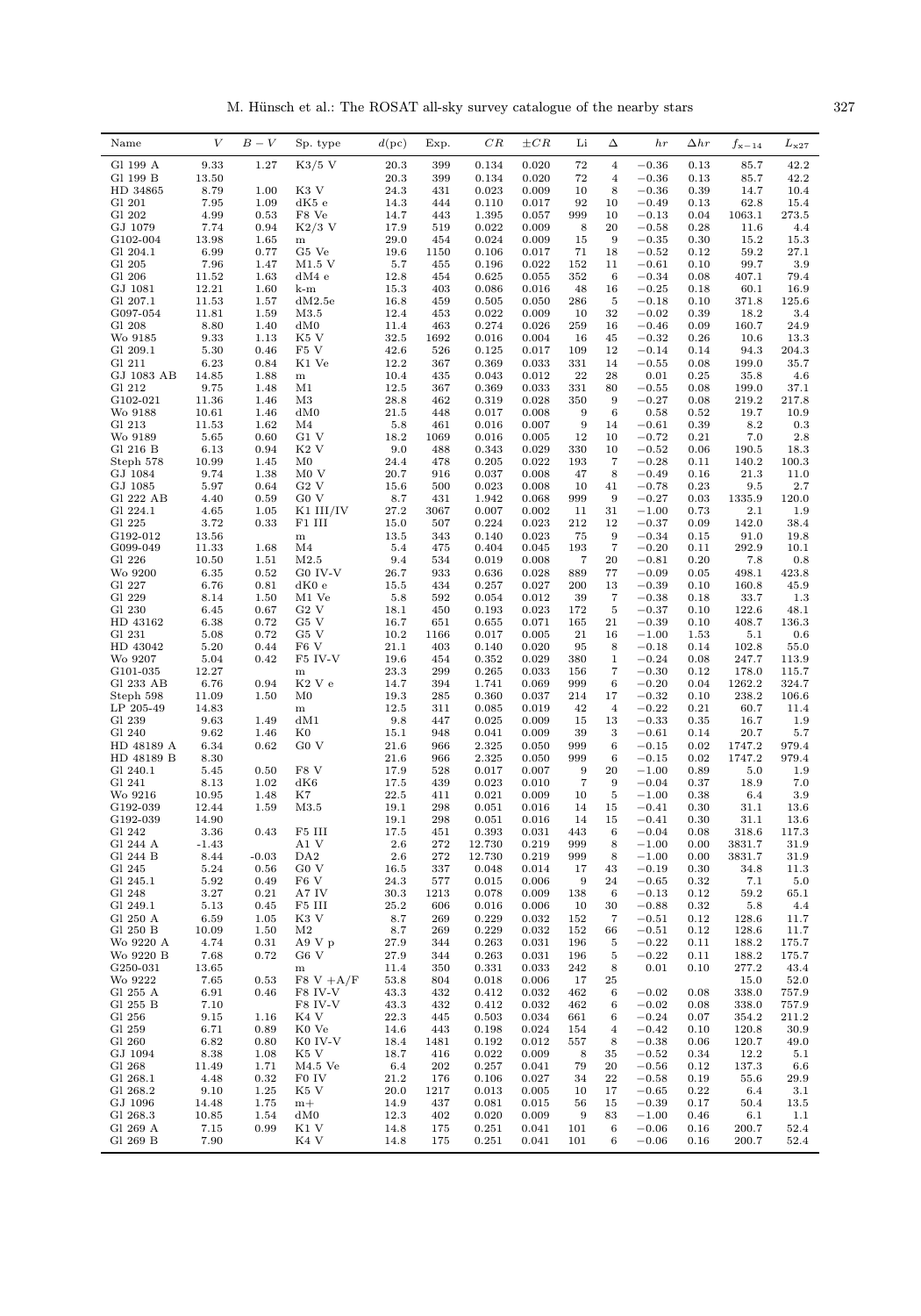328 M. Hünsch et al.: The ROSAT all-sky survey catalogue of the nearby stars

| $\boldsymbol{V}$<br>$B-V$<br>CR<br>Sp. type<br>d(pc)<br>$\pm CR$<br>Li<br>Δ<br>Name<br>Exp.<br>hr<br>$_{\Delta hr}$                                                                        |                                  | $L_{\rm x27}$  |
|--------------------------------------------------------------------------------------------------------------------------------------------------------------------------------------------|----------------------------------|----------------|
| 0.34<br>F1 IV-V<br>Gl 271 A<br>3.53<br>18.0<br>443<br>0.108<br>0.019<br>57<br>18<br>$^{+0.57}$                                                                                             | 0.13<br>57.2                     | 22.2           |
| 8.20<br>K <sub>3</sub> V<br>Gl 271 B<br>18.0<br>443<br>0.108<br>0.019<br>57<br>18<br>$^{+0.57}$                                                                                            | 0.13<br>57.2                     | 22.2           |
| Gl 272<br>10.53<br>dM2<br>16.2<br>0.015<br>1.46<br>412<br>0.007<br>11<br>15<br>$-0.35$                                                                                                     | 0.40<br>9.7                      | 3.1            |
| 22.4<br><b>LHS 1909</b><br>11.75<br>388<br>0.028<br>0.010<br>18<br>39<br>$-0.31$<br>${\bf m}$<br>Gl 273<br>9.85<br>M3.5<br>3.8<br>9<br>39<br>$-1.00$<br>1.56<br>247<br>0.034<br>0.015      | 0.31<br>18.4<br>10.2<br>0.74     | 11.1<br>0.2    |
| 7.74<br>Gl 273.1<br>0.94<br>dK8<br>17.5<br>0.013<br>$-0.62$<br>441<br>0.055<br>31<br>19                                                                                                    | 27.7<br>0.18                     | 10.2           |
| F0 V<br>Gl 274 A<br>4.18<br>0.32<br>18.5<br>445<br>0.347<br>0.029<br>399<br>$\mathbf{1}$<br>$-0.29$                                                                                        | 0.08<br>234.9                    | 96.0           |
| 12.50<br>$\mathbf{1}$<br>Gl 274 B<br>18.5<br>445<br>0.347<br>0.029<br>399<br>$-0.29$                                                                                                       | 0.08<br>234.9                    | 96.0           |
| Gl 277 A<br>10.58<br>$-0.21$<br>1.47<br>dM3.5e<br>11.4<br>1.006<br>0.048<br>999<br>30<br>455                                                                                               | 724.0<br>0.05                    | 112.9          |
| Gl 277 B<br>11.78<br>1.52<br>dM4.5e<br>11.5<br>455<br>1.006<br>0.048<br>999<br>8<br>$-0.21$<br>0.63<br>HD 59967<br>6.64<br>G4 V<br>21.8<br>271<br>0.320<br>0.037<br>195<br>13<br>$-0.36$   | 0.05<br>724.0<br>0.10<br>205.1   | 113.9<br>116.5 |
| Gl 278 A<br>1.94<br>3.697<br>0.091<br>$-0.16$<br>0.04<br>A1 V<br>15.8<br>440<br>999<br>58                                                                                                  | 2758.7<br>0.03                   | 823.7          |
| Gl 278 B<br>2.85<br>A m<br>15.8<br>440<br>3.697<br>0.091<br>999<br>58<br>$-0.16$                                                                                                           | 0.03<br>2758.7                   | 823.7          |
| Gl 278 C<br>9.07<br>1.49<br>M0.5Ve<br>15.8<br>440<br>3.697<br>0.091<br>999<br>16<br>$-0.16$                                                                                                | 0.03<br>2758.7                   | 823.7          |
| Gl 280 A<br>0.38<br>0.42<br>0.098<br>999<br>F5 IV-V<br>3.5<br>400<br>3.655<br>8<br>$-0.90$<br>8<br>Gl 280 B<br>10.70<br>DA<br>3.5<br>400<br>3.655<br>0.098<br>999<br>$-0.90$               | 1293.9<br>0.01<br>0.01<br>1293.9 | 18.9<br>18.9   |
| Gl 282 A<br>7.20<br>$\mathrm{K2}$ Ve<br>0.96<br>14.2<br>128<br>0.128<br>0.038<br>18<br>13<br>$-0.67$                                                                                       | 0.20<br>60.9                     | 14.7           |
| Gl 282 B<br>8.94<br>1.33<br>14.2<br>128<br>0.128<br>0.038<br>K5<br>18<br>49<br>$-0.67$                                                                                                     | 0.20<br>60.9                     | 14.7           |
| 11.20<br>Gl 285<br>1.60<br>dM4.5e<br>5.9<br>253<br>1.467<br>0.079<br>999<br>30<br>$-0.21$                                                                                                  | 0.05<br>1055.8                   | 44.4           |
| Gl 285.1<br>7.09<br>$\,3$<br>0.66<br>dG5<br>28.5<br>307<br>0.089<br>0.019<br>41<br>$-0.65$                                                                                                 | 0.24<br>43.2                     | 42.0           |
| 1.14<br>1.00<br>0.059<br>0.014<br>23<br>12<br>Gl 286<br>K0 IIIb<br>10.3<br>411<br>$-0.75$<br>13.09<br>GJ 1101<br>1.68<br>12.5<br>680<br>0.183<br>0.018<br>239<br>3<br>$-0.22$<br>${\bf m}$ | 25.7<br>0.19<br>0.09<br>130.4    | 3.3<br>24.2    |
| Gl 290<br>G8 V<br>23<br>6.56<br>0.73<br>17.0<br>551<br>0.021<br>0.008<br>9<br>$-0.67$                                                                                                      | 0.26<br>9.8                      | 3.4            |
| Gl 292 A<br>5.05<br>F5 V<br>18.0<br>0.589<br>0.063<br>226<br>9<br>$-0.20$<br>0.44<br>154                                                                                                   | 426.9<br>0.11                    | 165.8          |
| 8.60<br>K3<br>9<br>Gl 292 B<br>18.0<br>154<br>0.589<br>0.063<br>226<br>$-0.20$                                                                                                             | 0.11<br>426.9                    | 165.8          |
| <b>LHS 1955</b><br>13.38<br>M4<br>12.6<br>243<br>0.037<br>0.016<br>8<br>45<br>$-0.35$<br>8.06<br>8<br>Gl 293.1A<br>1.04<br>K5 V<br>17.5<br>366<br>0.024<br>0.010<br>23<br>$-0.58$          | 0.35<br>23.8<br>0.32<br>12.5     | 4.5<br>4.5     |
| Gl 293.1B<br>13.30<br>17.5<br>8<br>23<br>366<br>0.024<br>0.010<br>$-0.58$                                                                                                                  | 0.32<br>12.5                     | 4.5            |
| 8.42<br>K3 V<br>21<br>Gl 293.2<br>1.05<br>18.2<br>221<br>0.036<br>0.015<br>13<br>$-0.75$                                                                                                   | 0.27<br>15.8                     | 6.3            |
| 7.95<br>0.74<br>G <sub>6</sub> V<br>29.3<br>0.029<br>22<br>Wo 9247<br>220<br>0.014<br>8<br>$-0.88$                                                                                         | 0.81<br>10.5                     | 10.8           |
| 7.14<br>K1 V<br>17.3<br>35<br>HD 67199<br>0.94<br>929<br>0.036<br>0.008<br>31<br>$-0.48$                                                                                                   | 0.16<br>20.8                     | 7.4            |
| 10.21<br>9<br>9<br>$BD+26$ 1715<br>1.46<br>M0<br>17.9<br>403<br>0.021<br>0.009<br>$-0.74$<br>9.80<br>G040-007<br>1.38<br>K5<br>17.1<br>212<br>0.767<br>0.064<br>458<br>15<br>$-0.31$       | 0.24<br>9.0<br>0.08<br>511.4     | 3.4<br>179.4   |
| 11.00<br>17.1<br>LHS 5134<br>212<br>0.767<br>0.064<br>16<br>$-0.31$<br>${\bf m}$<br>458                                                                                                    | 0.08<br>511.4                    | 179.4          |
| 20.7<br>274<br>$-0.29$<br>GJ 1108 A<br>10.05<br>1.35<br>dM0.5e<br>0.777<br>0.056<br>12<br>504                                                                                              | 0.07<br>526.4                    | 270.0          |
| 12.12<br>$\sqrt{3}$<br>$-0.29$<br>GJ 1108 B<br>1.53<br>$dM3$ e<br>20.7<br>274<br>0.777<br>0.056<br>504                                                                                     | 0.07<br>526.4                    | 270.0          |
| 4.76<br>F5 V<br>292<br>Gl 297.1<br>0.43<br>21.4<br>366<br>0.351<br>0.032<br>5<br>$-0.19$<br>Gl 302<br>5.97<br>0.76<br>G7.5 V<br>12.6<br>355<br>0.032<br>0.011<br>6<br>$-0.65$<br>13        | 0.09<br>256.6<br>0.29<br>15.7    | 140.2<br>3.0   |
| 4.07<br>Gl 305<br>0.40<br>F6 IV<br>19.5<br>560<br>0.229<br>0.022<br>257<br>6<br>$-0.13$                                                                                                    | 0.09<br>174.9                    | 79.2           |
| Gl 306<br>5.61<br>F3 V<br>27.2<br>307<br>0.686<br>0.46<br>0.050<br>548<br>16<br>0.01                                                                                                       | 0.07<br>574.0                    | 507.1          |
| 11.89<br>12.8<br>GJ 2069 A<br>M5e<br>314<br>0.726<br>0.050<br>580<br>5<br>$-0.14$                                                                                                          | 0.07<br>549.5                    | 107.8          |
| GJ 2069 B<br>13.32<br>12.8<br>314<br>0.726<br>0.050<br>580<br>17<br>$-0.14$<br>15.00<br>16.5<br>9<br>LHS 2024<br>245<br>0.016<br>0.010<br>63<br>${\bf m}$                                  | 0.07<br>549.5<br>13.4            | 107.8<br>4.4   |
| 12.9<br>25<br>G234-037<br>11.67<br>1.57<br>M3<br>430<br>0.037<br>0.011<br>15<br>$-1.00$                                                                                                    | 0.41<br>11.1                     | 2.2            |
| HD 72760<br>7.32<br>G5<br>21.7<br>294<br>0.096<br>0.022<br>39<br>8<br>$-0.34$                                                                                                              | 0.19<br>62.8                     | 35.5           |
| 5.99<br>F8 V<br>49<br>Gl 310.1A<br>0.52<br>26.5<br>333<br>0.118<br>0.021<br>8<br>$-0.52$                                                                                                   | 0.14<br>65.8                     | 55.4           |
| Gl 310.1B<br>7.25<br>0.71<br>G5 IV-V<br>23.4<br>0.021<br>49<br>333<br>0.118<br>14<br>$-0.52$<br>G1 V<br>Gl 311<br>5.64<br>0.62<br>14.3<br>392<br>0.797<br>0.047<br>820<br>6<br>$-0.32$     | 0.14<br>65.8<br>0.06<br>526.9    | 43.2<br>128.3  |
| 6.75<br>Wo 9273<br>0.66<br>$_{\rm G0}$<br>23.6<br>282<br>0.130<br>0.024<br>57<br>$\overline{4}$<br>$-0.26$                                                                                 | 0.17<br>90.2                     | 60.3           |
| 5.28<br>0.73<br>G3 V<br>19.9<br>22<br>$-0.76$<br>Gl 314 A<br>374<br>0.047<br>0.014<br>17                                                                                                   | 0.21<br>20.1                     | 9.6            |
| 6.80<br>Gl 314 B<br>K0 V<br>19.9<br>374<br>0.047<br>0.014<br>17<br>22<br>$-0.76$                                                                                                           | 0.21<br>20.1                     | 9.6            |
| Gl 316.1<br>17.68<br>2.02<br>14.1<br>0.417<br>0.054<br>127<br>$-0.07$<br>170<br>20<br>${\bf m}$<br>6.56<br>0.93<br>K1 V<br>0.460<br>216<br>Gl 320<br>11.1<br>505<br>0.047<br>14<br>$-0.31$ | 0.13<br>331.1<br>0.10<br>306.9   | 78.4<br>45.5   |
| Gl 321.3A<br>2.02<br>A0 V<br>24.4<br>553<br>0.264<br>0.034<br>109<br>11<br>$-0.24$<br>0.04                                                                                                 | 0.13<br>185.9                    | 133.0          |
| $-0.24$<br>Gl 321.3B<br>5.00<br>24.4<br>553<br>0.264<br>0.034<br>109<br>11                                                                                                                 | 0.13<br>185.9                    | 133.0          |
| Gl 321.3C<br>11.00<br>0.264<br>0.034<br>$-0.24$<br>24.4<br>553<br>109<br>60                                                                                                                | 0.13<br>185.9                    | 133.0          |
| Gl 321.3D<br>13.50<br>24.4<br>553<br>0.264<br>0.034<br>109<br>60<br>$-0.24$                                                                                                                | 0.13<br>185.9                    | 133.0          |
| 9.28<br>dM0<br>Gl 322<br>1.34<br>16.5<br>421<br>0.075<br>0.016<br>32<br>26<br>$-0.23$<br>9.77<br>Gl 323 A<br>1.36<br>$dM0$ p<br>17.0<br>246<br>0.097<br>0.024<br>26<br>17<br>0.04          | 0.19<br>53.0<br>0.24<br>82.9     | 17.3<br>28.6   |
| 9.90<br>Gl 323 B<br>17.0<br>246<br>0.097<br>0.024<br>26<br>17<br>0.04                                                                                                                      | 0.24<br>82.9                     | 28.6           |
| 8.70<br>K5 V<br>Gl 325 A<br>1.39<br>11.4<br>423<br>0.059<br>0.014<br>25<br>19<br>$-1.00$                                                                                                   | 0.11<br>17.8                     | 2.8            |
| Gl 325 B<br>8.90<br>K <sub>6</sub> V<br>11.4<br>423<br>0.059<br>0.014<br>25<br>18<br>$-1.00$                                                                                               | 0.11<br>17.8                     | 2.8            |
| Gl 327<br>6.00<br>0.67<br>G3 V<br>17.1<br>307<br>0.118<br>0.023<br>49<br>11<br>$-0.58$<br>8.66<br>Gl 329<br>1.00<br>$K2/3$ III<br>31.2<br>232<br>0.030<br>0.013<br>9<br>37                 | 0.14<br>61.8<br>24.8             | 21.6<br>28.8   |
| <b>LHS 2071</b><br>14.00<br>12.7<br>242<br>0.036<br>0.015<br>10<br>26<br>$-0.27$<br>m                                                                                                      | 0.37<br>24.5                     | 4.8            |
| $\overline{2}$<br>5.71<br>0.48<br>F <sub>6</sub> V<br>0.034<br>HD 76653<br>24.2<br>440<br>0.461<br>403<br>$-0.31$                                                                          | 0.07<br>307.0                    | 214.3          |
| 14.32<br>0.34<br>G252-025<br>1.70<br>13.8<br>423<br>0.018<br>0.008<br>8<br>65<br>${\bf m}$                                                                                                 | 0.46<br>18.6                     | 4.2            |
| GJ 1116 A<br>14.06<br>1.84<br>5.2<br>337<br>0.340<br>0.034<br>231<br>66<br>$-0.17$<br>m<br>GJ 1116 B<br>14.92<br>5.2<br>$-0.17$<br>1.93<br>337<br>0.340<br>0.034<br>231<br>60              | 0.10<br>251.9<br>251.9           | 8.2<br>8.2     |
| ${\bf m}$<br>3.14<br>A7 IV<br>Gl 331 A<br>0.19<br>14.6<br>285<br>0.027<br>$-0.35$<br>0.169<br>81<br>6                                                                                      | 0.10<br>0.14<br>109.3            | 28.0           |
| 10.80<br>Gl 331 B<br>dM1<br>14.6<br>285<br>0.169<br>0.027<br>81<br>6<br>$-0.35$                                                                                                            | 0.14<br>109.3                    | 28.0           |
| Gl 331 C<br>11.00<br>0.027<br>$-0.35$<br>14.6<br>285<br>0.169<br>81<br>6                                                                                                                   | 109.3<br>0.14                    | 28.0           |
| 10.89<br>6.5<br>$-0.13$<br>G041-014<br>1.67<br>k<br>351<br>1.526<br>0.119<br>8<br>441                                                                                                      | 1163.0<br>0.08                   | 58.1           |
| GJ 1119<br>13.32<br>1.72<br>10.3<br>308<br>0.031<br>0.013<br>10<br>26<br>$-0.15$<br>${\bf m}$<br>Gl 332 A<br>4.11<br>0.37<br>F3 V<br>0.045<br>6<br>16.4<br>400<br>0.676<br>543<br>$-0.46$  | 0.37<br>23.2<br>0.06<br>396.9    | 3.0<br>128.1   |
| 6.18<br>G5 V<br>Gl 332 B<br>0.65<br>16.4<br>400<br>0.676<br>0.045<br>$-0.46$<br>543<br>6                                                                                                   | 0.06<br>396.9                    | 128.1          |
| HD 77137<br>6.87<br>0.69<br>G5 V<br>55.9<br>424<br>1.604<br>0.127<br>492<br>11<br>0.15                                                                                                     | 0.08<br>1460.4                   | 5453.4         |
| F3 V<br>Gl 333.1<br>5.16<br>0.42<br>26.2<br>355<br>0.219<br>0.028<br>155<br>8<br>$-0.32$<br>Gl 334<br>9.51<br>1.42<br>dM0<br>14.5<br>0.017<br>36<br>$-0.26$<br>362<br>0.073<br>5           | 0.11<br>144.6<br>0.21<br>50.5    | 118.6<br>12.7  |
| Gl 334.2<br>5.93<br>0.60<br>F9 V<br>19.1<br>411<br>0.334<br>0.030<br>284<br>8<br>$-0.42$                                                                                                   | 0.08<br>203.1                    | 88.9           |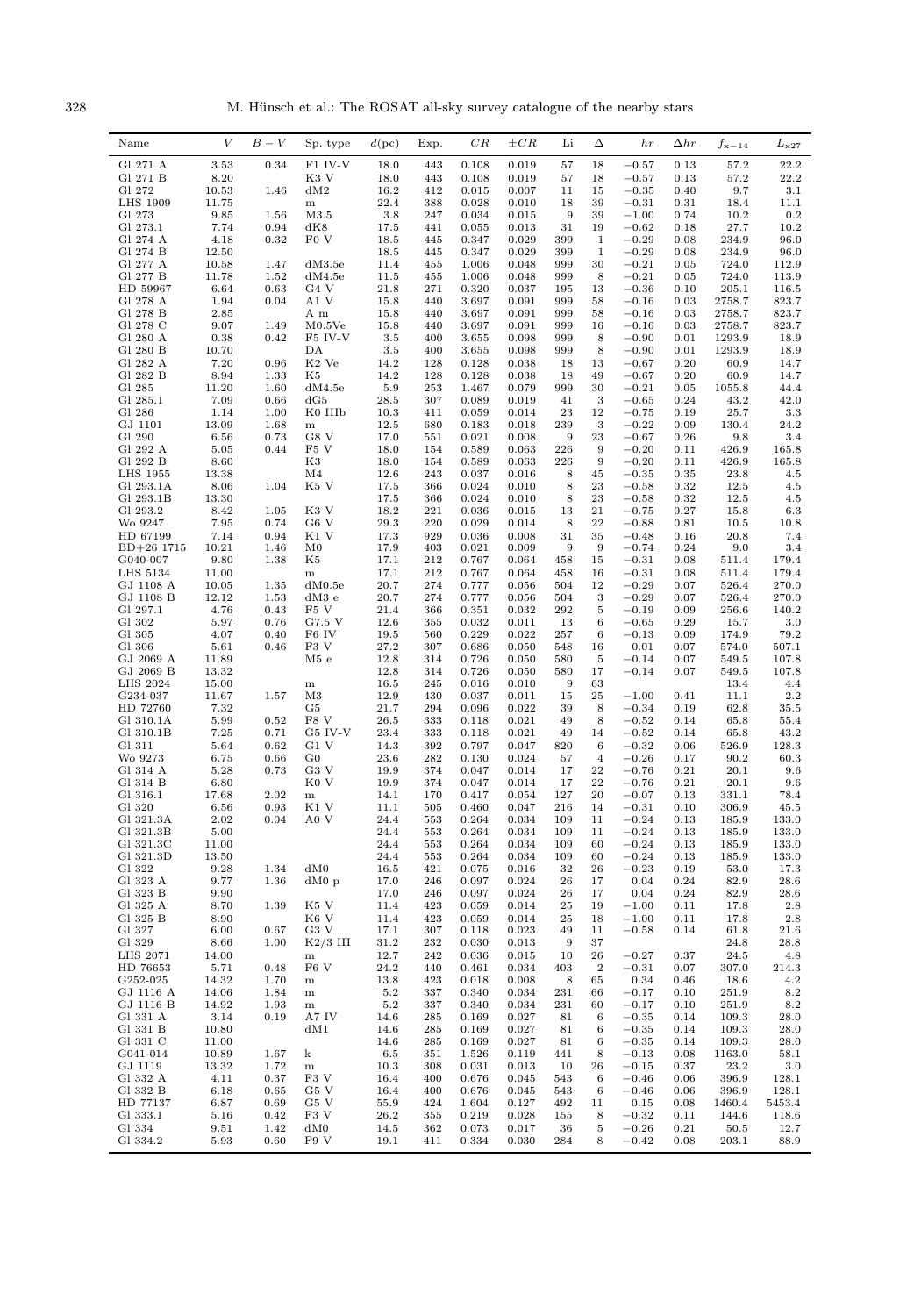M. Hünsch et al.: The ROSAT all-sky survey catalogue of the nearby stars  $329$ 

| Wo 9286<br>5.99<br>0.65<br>G5 IV<br>31.2<br>0.018<br>39<br>43<br>365<br>0.090<br>$-0.65$<br>0.14<br>F7 IV-V<br>20.4<br>Gl 335 A<br>4.84<br>0.49<br>438<br>0.059<br>0.014<br>23<br>24<br>$-0.79$<br>0.16<br>Gl 335 B<br>K2 V<br>20.4<br>$-0.79$<br>8.44<br>438<br>0.059<br>0.014<br>23<br>24<br>0.16<br>G1 V<br>Wo 9287 A<br>6.77<br>0.57<br>44.6<br>439<br>0.028<br>0.010<br>85<br>$-0.61$<br>0.35<br>10<br>Wo 9287 B<br>13.00<br>44.6<br>439<br>0.028<br>0.010<br>10<br>85<br>$-0.61$<br>0.35 | 43.7<br>51.1<br>24.2<br>12.1<br>24.2<br>12.1<br>14.4<br>34.4<br>14.4<br>34.4<br>71.4<br>37.1 |
|------------------------------------------------------------------------------------------------------------------------------------------------------------------------------------------------------------------------------------------------------------------------------------------------------------------------------------------------------------------------------------------------------------------------------------------------------------------------------------------------|----------------------------------------------------------------------------------------------|
|                                                                                                                                                                                                                                                                                                                                                                                                                                                                                                |                                                                                              |
|                                                                                                                                                                                                                                                                                                                                                                                                                                                                                                |                                                                                              |
|                                                                                                                                                                                                                                                                                                                                                                                                                                                                                                |                                                                                              |
|                                                                                                                                                                                                                                                                                                                                                                                                                                                                                                |                                                                                              |
|                                                                                                                                                                                                                                                                                                                                                                                                                                                                                                |                                                                                              |
| 20.8<br>09 07 00 $+06$ 54.<br>13.35<br>1.57<br>M4e<br>373<br>0.127<br>0.020<br>73<br>28<br>$-0.51$<br>0.13                                                                                                                                                                                                                                                                                                                                                                                     |                                                                                              |
| K4<br>17<br>HD 78727<br>8.38<br>1.01<br>21.5<br>369<br>0.045<br>0.015<br>15<br>$-0.06$<br>0.31                                                                                                                                                                                                                                                                                                                                                                                                 | 19.9<br>36.0                                                                                 |
| HD 78899<br>7.68<br>224<br>G5<br>36.8<br>0.239<br>0.024<br>25<br>$-0.25$<br>0.09<br>484                                                                                                                                                                                                                                                                                                                                                                                                        | 166.9<br>270.0                                                                               |
| Gl 337 A<br>7.25<br>K <sub>0</sub> V<br>20.5<br>0.022<br>0.73<br>189<br>0.061<br>14<br>19<br>$-1.00$<br>0.45<br>7.30<br>20.5<br>0.022<br>Gl 337 B<br>189<br>0.061<br>14<br>19<br>$-1.00$<br>0.45                                                                                                                                                                                                                                                                                               | 9.3<br>18.5<br>18.5<br>9.3                                                                   |
| M0 Ve<br>6.2<br>3<br>Gl 338 A<br>7.62<br>1.39<br>326<br>0.257<br>0.030<br>149<br>$-0.67$<br>0.09                                                                                                                                                                                                                                                                                                                                                                                               | 122.3<br>5.6                                                                                 |
| Gl 338 B<br>7.71<br>1.42<br>M0 Ve<br>6.1<br>326<br>0.257<br>0.030<br>149<br>17<br>$-0.67$<br>0.09                                                                                                                                                                                                                                                                                                                                                                                              | 122.3<br>5.5                                                                                 |
| 10.67<br>1.38<br>27.2<br>0.020<br>0.008<br>9<br>33<br>Gl 338.1A<br>K5<br>470<br>$-0.27$<br>0.36                                                                                                                                                                                                                                                                                                                                                                                                | 13.4<br>11.9                                                                                 |
| Gl 338.1B<br>27.2<br>0.020<br>9<br>11.00<br>470<br>0.008<br>33<br>$-0.27$<br>0.36                                                                                                                                                                                                                                                                                                                                                                                                              | 13.4<br>11.9                                                                                 |
| Gl 339 AB<br>8.04<br>1.02<br>dK5<br>18.4<br>368<br>0.423<br>0.037<br>373<br>5<br>$-0.36$<br>0.08                                                                                                                                                                                                                                                                                                                                                                                               | 270.9<br>109.9                                                                               |
| 4.62<br>F5 III<br>9<br>Gl 339.3<br>0.45<br>50.8<br>572<br>0.038<br>0.011<br>51<br>$-0.56$<br>0.30                                                                                                                                                                                                                                                                                                                                                                                              | 20.1<br>62.1                                                                                 |
| 12.7<br>LTT 3412<br>10.75<br>M <sub>2</sub><br>0.044<br>$27\,$<br>31<br>1.55<br>352<br>0.013<br>$-0.35$<br>0.25                                                                                                                                                                                                                                                                                                                                                                                | 28.4<br>5.5                                                                                  |
| HD 79873<br>6.71<br>0.41<br>F6 III-IV<br>69.0<br>338<br>0.126<br>0.021<br>56<br>15<br>$-0.14$<br>0.16                                                                                                                                                                                                                                                                                                                                                                                          | 95.2<br>541.8                                                                                |
| K3 V<br>Gl 340 A<br>7.86<br>1.00<br>17.5<br>340<br>0.041<br>0.014<br>11<br>36<br>$-0.74$<br>0.27                                                                                                                                                                                                                                                                                                                                                                                               | 18.2<br>6.7                                                                                  |
| Gl 340 B<br>8.10<br>K3 V<br>0.041<br>11<br>$-0.74$<br>17.5<br>340<br>0.014<br>36<br>0.27<br>$BD+27$ 1739<br>9.55<br>1.34<br>K5<br>19.3<br>364<br>0.027<br>0.011<br>10<br>15<br>$-0.19$<br>0.35                                                                                                                                                                                                                                                                                                 | 18.2<br>6.7<br>19.7<br>8.8                                                                   |
| 32.5<br>G235-020<br>11.28<br>350<br>0.200<br>0.026<br>149<br>10<br>$-0.16$<br>0.13<br>${\bf m}$                                                                                                                                                                                                                                                                                                                                                                                                | 149.2<br>188.1                                                                               |
| GJ 1122 A<br>14.52<br>1.68<br>20.2<br>0.034<br>459<br>0.012<br>14<br>8<br>$-0.61$<br>0.20<br>$\,$ m                                                                                                                                                                                                                                                                                                                                                                                            | 17.5<br>8.6                                                                                  |
| 20.2<br>GJ 1122 B<br>14.67<br>1.68<br>459<br>0.034<br>0.012<br>14<br>14<br>$-0.61$<br>0.20<br>m                                                                                                                                                                                                                                                                                                                                                                                                | 17.5<br>8.6                                                                                  |
| 0.42<br>$\mathrm{F4}$ V<br>33.6<br>297<br>9<br>Gl 340.1A<br>6.13<br>0.049<br>0.015<br>19<br>$-0.32$<br>0.27                                                                                                                                                                                                                                                                                                                                                                                    | 32.2<br>43.4                                                                                 |
| 6.13<br>33.6<br>297<br>0.049<br>9<br>$-0.32$<br>Gl 340.1B<br>0.015<br>19<br>0.27                                                                                                                                                                                                                                                                                                                                                                                                               | 32.2<br>43.4                                                                                 |
| $\overline{7}$<br>G115-071<br>14.02<br>15.4<br>0.032<br>0.011<br>19<br>0.08<br>0.33<br>468<br>${\bf m}$                                                                                                                                                                                                                                                                                                                                                                                        | 28.3<br>8.0                                                                                  |
| K <sub>2</sub> V<br>24.3<br>2385.7<br>GJ 1124<br>7.63<br>0.99<br>450<br>2.908<br>0.082<br>999<br>8<br>$-0.02$<br>0.03                                                                                                                                                                                                                                                                                                                                                                          | 1681.6                                                                                       |
| Gl 342<br>9.03<br>1.19<br>dK5 e<br>20.1<br>497<br>17<br>10<br>$-1.00$<br>0.040<br>0.011<br>0.15                                                                                                                                                                                                                                                                                                                                                                                                | 12.0<br>5.8                                                                                  |
| 1.29<br>Gl 343.1<br>9.84<br>dK8 e<br>32.3<br>430<br>0.100<br>0.017<br>52<br>14<br>$-0.30$<br>0.16                                                                                                                                                                                                                                                                                                                                                                                              | 67.2<br>83.7                                                                                 |
| $G2$ V<br>9<br>${\bf 22}$<br>Gl 344 A<br>5.80<br>0.65<br>31.2<br>395<br>0.030<br>0.012<br>$-0.89$<br>0.27<br>Gl 344 B<br>6.60<br>395<br>0.030<br>9<br>22                                                                                                                                                                                                                                                                                                                                       | 10.7<br>12.6<br>10.7                                                                         |
| 31.2<br>0.012<br>$-0.89$<br>0.27<br>Gl 346<br>dM0<br>$20.5\,$<br>10.52<br>1.43<br>364<br>0.044<br>0.014<br>17<br>13<br>$-0.03$<br>0.30                                                                                                                                                                                                                                                                                                                                                         | 12.6<br>35.9<br>18.1                                                                         |
| F6 V<br>17.1<br>Gl 348 A<br>4.60<br>0.45<br>365<br>0.574<br>0.041<br>507<br>18<br>$-0.26$<br>0.07                                                                                                                                                                                                                                                                                                                                                                                              | 398.0<br>139.1                                                                               |
| Gl 348 B<br>7.18<br>0.87<br>K0<br>17.1<br>365<br>0.574<br>0.041<br>507<br>48<br>$-0.26$<br>0.07<br>398.0                                                                                                                                                                                                                                                                                                                                                                                       | 139.1                                                                                        |
| Gl 349<br>7.20<br>K3 Ve<br>12.7<br>1.00<br>385<br>0.184<br>0.023<br>136<br>$\overline{4}$<br>$-0.51$<br>0.11                                                                                                                                                                                                                                                                                                                                                                                   | 19.9<br>103.3                                                                                |
| HD 81937<br>F0 IV<br>23.1<br>3.67<br>0.33<br>346<br>0.042<br>0.013<br>14<br>9<br>$-1.00$<br>0.45                                                                                                                                                                                                                                                                                                                                                                                               | 12.7<br>8.2                                                                                  |
| F3 IV<br>18.6<br>552<br>363.3<br>Gl 351 A<br>4.12<br>0.36<br>427<br>0.558<br>0.038<br>6<br>$-0.34$<br>0.06                                                                                                                                                                                                                                                                                                                                                                                     | 149.6                                                                                        |
| 4.65<br>F0 IV<br>552<br>Gl 351 B<br>18.6<br>427<br>0.558<br>0.038<br>6<br>$-0.34$<br>0.06                                                                                                                                                                                                                                                                                                                                                                                                      | 363.3<br>149.6                                                                               |
| M <sub>3</sub><br>8<br>Gl 352 A<br>10.81<br>1.53<br>10.5<br>402<br>0.018<br>0.009<br>10<br>$-0.43$<br>0.32                                                                                                                                                                                                                                                                                                                                                                                     | 10.7<br>1.4                                                                                  |
| 8<br>Gl 352 B<br>10.80<br>10.5<br>402<br>0.018<br>0.009<br>10<br>$-0.43$<br>0.32                                                                                                                                                                                                                                                                                                                                                                                                               | 10.7<br>1.4                                                                                  |
| dG9<br>5<br>Gl 354.1A<br>7.01<br>0.77<br>17.8<br>434<br>0.731<br>0.043<br>$-0.20$<br>0.06<br>770                                                                                                                                                                                                                                                                                                                                                                                               | 530.3<br>200.2                                                                               |
| 17.8<br>770<br>$-0.20$<br>Gl 354.1B<br>16.50<br>434<br>0.731<br>0.043<br>57<br>0.06<br>${\bf m}$<br>0.92<br>$_{\rm K0}$<br>583                                                                                                                                                                                                                                                                                                                                                                 | 530.3<br>200.2                                                                               |
| Gl 355<br>7.82<br>18.3<br>445<br>2.730<br>0.202<br>10<br>$-0.04$<br>0.07<br>2210.8<br>4.56<br>G4 III-IV<br>32.4<br>2.029<br>999<br>3<br>0.05<br>Gl 355.1<br>0.77<br>419<br>0.071<br>0.03<br>1739.9                                                                                                                                                                                                                                                                                             | 890.5<br>2180.2                                                                              |
| 0.77<br>11.2<br>254<br>$\bf{27}$<br>Gl 356 A<br>5.41<br>G8 V<br>467<br>0.298<br>0.027<br>$-0.55$<br>0.08<br>160.9                                                                                                                                                                                                                                                                                                                                                                              | 24.1                                                                                         |
| Gl 356 B<br>13.00<br>11.2<br>467<br>0.298<br>0.027<br>254<br>27<br>$-0.55$<br>0.08<br>160.9                                                                                                                                                                                                                                                                                                                                                                                                    | 24.1                                                                                         |
| Wo 9303<br>K5<br>33.2<br>0.075<br>22<br>27<br>$-0.18$<br>11.02<br>1.44<br>431<br>0.017<br>0.20                                                                                                                                                                                                                                                                                                                                                                                                 | 72.8<br>55.1                                                                                 |
| M <sub>3</sub><br>9.5<br>0.023<br>Gl 358<br>10.75<br>1.53<br>410<br>0.175<br>118<br>17<br>$-0.31$<br>0.13<br>116.8                                                                                                                                                                                                                                                                                                                                                                             | 12.6                                                                                         |
| Gl 360<br>10.57<br>1.50<br>M3<br>11.8<br>299<br>0.179<br>0.029<br>70<br>68<br>$-0.40$<br>0.13<br>110.7                                                                                                                                                                                                                                                                                                                                                                                         | 18.3                                                                                         |
| 9<br>Gl 361<br>10.37<br>1.50<br>dM2 e<br>11.4<br>409<br>0.038<br>0.012<br>16<br>$-0.42$<br>0.28                                                                                                                                                                                                                                                                                                                                                                                                | 23.2<br>3.6                                                                                  |
| Gl 362<br>11.22<br>11.5<br>299<br>0.029<br>70<br>33<br>1.52<br>M3<br>0.179<br>$-0.40$<br>0.13                                                                                                                                                                                                                                                                                                                                                                                                  | 110.7<br>17.6                                                                                |
| Gl 365<br>8.12<br>1.15<br>K5 V<br>17.8<br>413<br>0.035<br>0.013<br>10<br>18<br>$-0.67$<br>0.24<br>G042-024<br>14.05<br>10.3<br>361<br>0.023<br>0.010<br>8<br>11<br>0.32<br>$-0.51$                                                                                                                                                                                                                                                                                                             | 16.5<br>$6.2\,$<br>13.2<br>$1.7^{\circ}$                                                     |
| m<br>Gl 373<br>$\,9.00$<br>dM1<br>1.43<br>10.5<br>0.059<br>0.012<br>8<br>$-0.52$<br>0.17<br>596<br>44                                                                                                                                                                                                                                                                                                                                                                                          | 32.7<br>4.3                                                                                  |
| 12.73<br>M4<br>19.0<br>G116-065<br>445<br>0.105<br>0.019<br>57<br>25<br>$-0.41$<br>0.14                                                                                                                                                                                                                                                                                                                                                                                                        | 64.2<br>27.7                                                                                 |
| HD 86146<br>5.14<br>0.46<br>F <sub>6</sub> Vas<br>28.9<br>0.087<br>0.019<br>9<br>$-0.67$<br>366<br>31<br>0.15                                                                                                                                                                                                                                                                                                                                                                                  | 41.5<br>41.5                                                                                 |
| G116-072<br>13.89<br>22.6<br>0.024<br>$-0.26$<br>150.0<br>484<br>0.216<br>149<br>5<br>0.10<br>$\, {\rm m}$                                                                                                                                                                                                                                                                                                                                                                                     | 91.9                                                                                         |
| G116-073<br>14.16<br>22.6<br>0.216<br>0.024<br>149<br>21<br>$-0.26$<br>150.0<br>${\bf m}$<br>484<br>0.10                                                                                                                                                                                                                                                                                                                                                                                       | 91.9                                                                                         |
| Gl 375<br>11.27<br>15.9<br>0.805<br>3<br>$-0.17$<br>1.55<br>M3.5<br>394<br>0.067<br>431<br>0.08<br>596.5                                                                                                                                                                                                                                                                                                                                                                                       | 180.4                                                                                        |
| HD 86590<br>7.90<br>K <sub>0</sub> V<br>32.5<br>999<br>$-0.02$<br>0.88<br>452<br>2.053<br>0.068<br>12<br>0.03<br>1684.3                                                                                                                                                                                                                                                                                                                                                                        | 2124.2                                                                                       |
| Gl 378.1<br>9.04<br>1.07<br>dK8<br>27.7<br>507<br>0.055<br>21<br>14<br>$-0.63$<br>0.16<br>0.014                                                                                                                                                                                                                                                                                                                                                                                                | 27.5<br>25.2                                                                                 |
| Gl 378.2<br>9.95<br>1.39<br>dM0e<br>22.3<br>0.023<br>9<br>22<br>$-0.32$<br>435<br>0.009<br>0.35<br>9                                                                                                                                                                                                                                                                                                                                                                                           | 15.3<br>9.1                                                                                  |
| Gl 380<br>6.59<br>1.36<br>K <sub>2</sub> Ve<br>4.9<br>0.177<br>$-0.54$<br>494<br>0.021<br>0.09<br>153<br>9.27<br>$\,2$<br>Gl 382<br>1.48<br>dM2<br>7.8<br>430<br>0.065<br>0.015<br>$-0.67$<br>0.19<br>32                                                                                                                                                                                                                                                                                       | 96.3<br>2.7<br>30.9<br>2.3                                                                   |
| 8.27<br>G8 V<br>Gl 384 A<br>0.80<br>41.0<br>354<br>0.047<br>0.014<br>10<br>$-0.04$<br>0.28<br>18                                                                                                                                                                                                                                                                                                                                                                                               | 38.3<br>77.0                                                                                 |
| Gl 384 B<br>10.90<br>41.0<br>0.014<br>$-0.04$<br>354<br>0.047<br>18<br>10<br>0.28                                                                                                                                                                                                                                                                                                                                                                                                              | 38.3<br>77.0                                                                                 |
| Gl 385.1<br>6.38<br>G1 V<br>22.7<br>0.59<br>281<br>0.080<br>0.021<br>23<br>35<br>$-0.14$<br>0.24                                                                                                                                                                                                                                                                                                                                                                                               | 37.6<br>60.8                                                                                 |
| Wo 9321<br>7.21<br>${\rm dF6}$<br>0.00<br>0.49<br>48.3<br>379<br>0.134<br>0.020<br>94<br>$\overline{4}$<br>0.16<br>111.4                                                                                                                                                                                                                                                                                                                                                                       | 311.2                                                                                        |
| GJ 2079<br>20.4<br>10.20<br>1.36<br>dM0 e<br>300<br>0.507<br>0.043<br>353<br>$-0.38$<br>0.08<br>319.5<br>11                                                                                                                                                                                                                                                                                                                                                                                    | 159.2                                                                                        |
| 9.40<br>4.9<br>$\overline{7}$<br>Gl 388<br>1.54<br>M4.5Ve<br>104<br>3.701<br>0.194<br>999<br>$-0.28$<br>0.05<br>2526.3                                                                                                                                                                                                                                                                                                                                                                         | 72.2                                                                                         |
| Gl 388.2<br>7.18<br>F8 V<br>34.6<br>0.035<br>$-0.82$<br>0.55<br>398<br>0.011<br>17<br>$\overline{\mathbf{4}}$<br>0.18                                                                                                                                                                                                                                                                                                                                                                          | 19.9<br>13.9                                                                                 |
| 12.5<br>9<br>Gl 390<br>10.17<br>1.49<br>M1.5<br>401<br>0.016<br>0.007<br>9<br>$-0.71$<br>0.54                                                                                                                                                                                                                                                                                                                                                                                                  | 7.3<br>1.4                                                                                   |
| 4.00<br>16.2<br>42<br>*Gl 391<br>0.35<br>F <sub>2</sub> IV<br>606<br>0.100<br>0.013<br>148<br>$-0.44:$<br>0.21:                                                                                                                                                                                                                                                                                                                                                                                | 59.9:<br>18.8:                                                                               |
| Gl 392.1<br>5.26<br>F2V<br>21.5<br>0.309<br>$-0.21$<br>222.5<br>0.37<br>329<br>0.033<br>181<br>6<br>0.11<br>G118-061<br>13.00<br>19.1<br>$-0.50$<br>463<br>0.019<br>0.009<br>7<br>8<br>0.31<br>$\, {\rm m}$                                                                                                                                                                                                                                                                                    | 123.1<br>11.0<br>4.8                                                                         |
| Gl 393<br>9.64<br>7.2<br>1.52<br>dM2.5<br>401<br>0.025<br>0.011<br>10<br>10<br>$-0.73$<br>0.21                                                                                                                                                                                                                                                                                                                                                                                                 | 11.2<br>0.7                                                                                  |
| Gl 395<br>F8 V<br>12.9<br>$-0.68$<br>4.84<br>0.52<br>0.195<br>0.021<br>172<br>0.07<br>572<br>5                                                                                                                                                                                                                                                                                                                                                                                                 | 92.0<br>18.2                                                                                 |
| Gl 396<br>7.30<br>0.82<br>$_{\rm K0}$<br>21.1<br>0.032<br>0.009<br>12<br>$-0.64$<br>589<br>18<br>0.20                                                                                                                                                                                                                                                                                                                                                                                          | 15.9<br>8.4                                                                                  |
| Gl 397<br>1.33<br>K7 V<br>20<br>18<br>8.86<br>15.7<br>392<br>0.060<br>0.015<br>$-0.36$<br>0.23                                                                                                                                                                                                                                                                                                                                                                                                 | 38.3<br>11.3                                                                                 |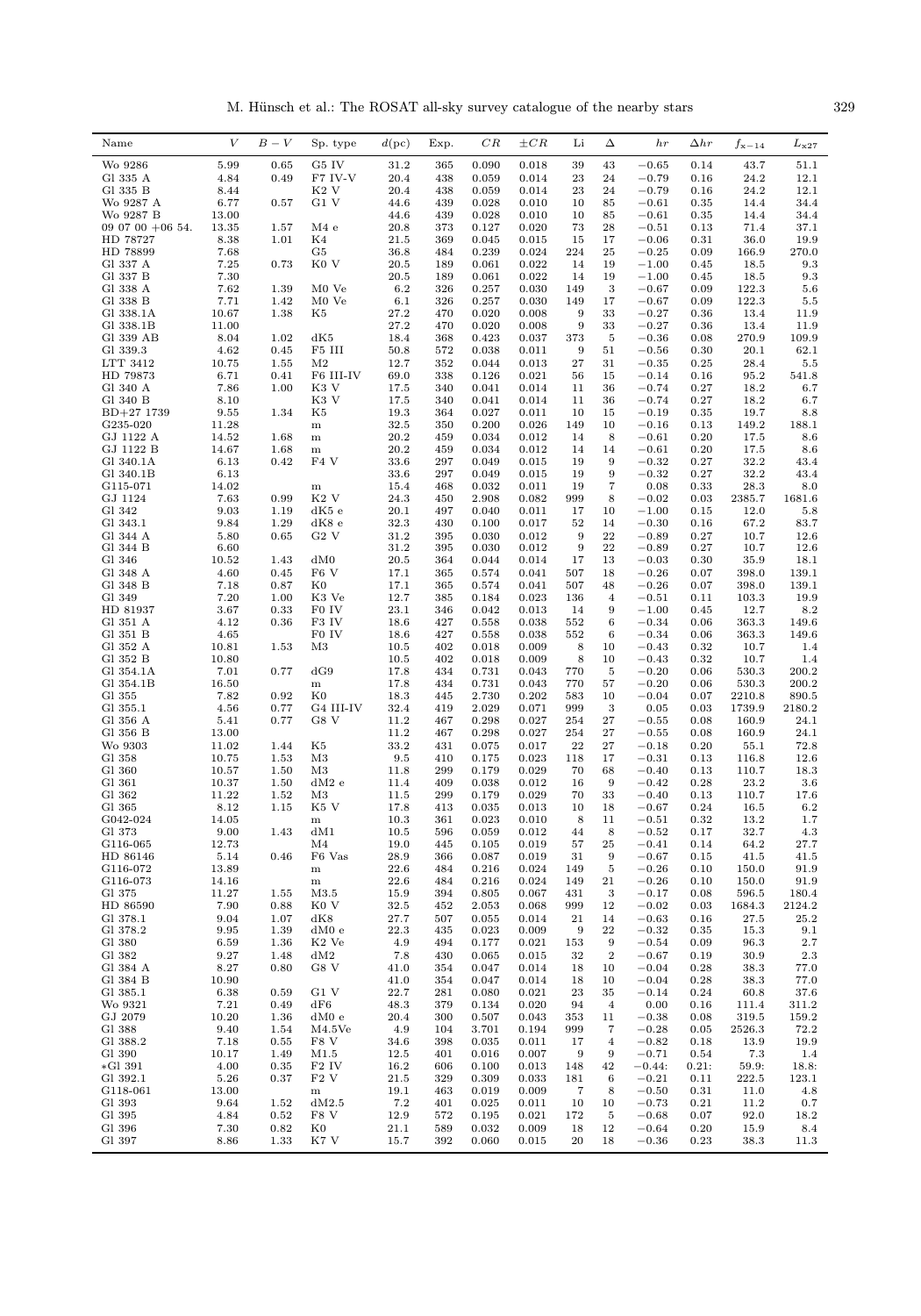330 M. Hünsch et al.: The ROSAT all-sky survey catalogue of the nearby stars

| Name                   | V              | $B-V$        | Sp. type                              | $d(\mathrm{pc})$ | Exp.       | $_{CR}$        | $\pm CR$       | Li                | Δ                       | h r                | $\Delta hr$  | $f_{\rm x-14}$ | $L_{\rm x27}$     |
|------------------------|----------------|--------------|---------------------------------------|------------------|------------|----------------|----------------|-------------------|-------------------------|--------------------|--------------|----------------|-------------------|
| Gl 397.1A              | 9.65           | 1.38         | dM0e                                  | 17.5             | 543        | 0.038          | 0.010          | 25                | 6                       | $-0.75$            | 0.16         | 16.6           | 6.1               |
| BD-20 3198             | 10.68          | 1.38         | K7 V                                  | 29.2             | 256        | 0.149          | 0.027          | 58                | 16                      | $-0.19$            | 0.18         | 109.1          | 111.0             |
| DON 414C               | 13.13          | 1.57         |                                       | 29.2             | 256        | 0.149          | 0.027          | 58                | 16                      | $-0.19$            | 0.18         | 109.1          | 111.0             |
| Gl 398<br>LP 167-71    | 12.60<br>13.49 | 1.60         | dM4e<br>${\bf m}$                     | 14.5<br>22.4     | 165<br>542 | 0.205<br>0.068 | 0.039<br>0.014 | 48<br>39          | 39<br>5                 | $-0.26$<br>$-0.58$ | 0.19<br>0.15 | 142.2<br>35.8  | 36.0<br>21.4      |
| GJ 1136 A              | 10.19          | 1.46         | K7 V                                  | 16.3             | 297        | 0.048          | 0.016          | 11                | 24                      | $-0.87$            | 0.16         | 17.9           | 5.7               |
| GJ 1136 B              | 11.67          | 1.52         |                                       | 16.3             | 297        | 0.048          | 0.016          | 11                | 24                      | $-0.87$            | 0.16         | 17.9           | 5.7               |
| HD 92945               | 7.74           | 0.89         | K1 V                                  | 21.6             | 361        | 0.118          | 0.020          | 68                | 9                       | $-0.13$            | 0.17         | 89.6           | 49.8              |
| Gl 400 A               | 9.30           | 1.41         | dM2                                   | 14.1             | 455        | 0.022          | 0.009          | 8                 | $\overline{\mathbf{4}}$ | $-1.00$            | 0.35         | 6.5            | 1.6               |
| Gl 400 B<br>HD 93811   | 12.20<br>8.33  |              | G5                                    | 14.1<br>28.7     | 455<br>548 | 0.022<br>0.157 | 0.009<br>0.020 | 8<br>110          | $\overline{4}$<br>11    | $-1.00$<br>$-0.22$ | 0.35<br>0.11 | 6.5<br>112.0   | 1.6<br>110.7      |
| LP 263-35              | 13.46          |              | ${\bf m}$                             | 24.5             | 327        | 0.127          | 0.022          | 73                | 6                       | $-0.03$            | 0.17         | 103.4          | 74.3              |
| G045-011               | 13.85          |              | ${\bf m}$                             | 15.9             | 415        | 0.186          | 0.024          | 138               | $\boldsymbol{9}$        | $-0.09$            | 0.13         | 146.1          | 44.0              |
| G044-043               | 14.40          |              | m                                     | 19.0             | 333        | 0.071          | 0.017          | 33                | 17                      | $-0.26$            | 0.21         | 48.9           | 21.1              |
| Wo 9336                | 7.05           | 0.64         | $G3/5$ V<br>F <sub>6</sub> V          | 41.3             | 345        | 0.145          | 0.024          | 94                | $\mathbf{0}$            | 0.02               | 0.16         | 121.6          | 248.4             |
| Gl 403.1<br>Gl 404.1   | 5.23<br>3.78   | 0.46<br>0.95 | K1 III                                | 31.3<br>29.7     | 289<br>192 | 0.070<br>0.135 | 0.018<br>0.029 | 37<br>45          | 15<br>$\bf{4}$          | 0.14<br>$-0.05$    | 0.24<br>0.21 | 63.7<br>108.5  | 74.9<br>114.3     |
| HD 94765               | 7.34           | 0.92         | $_{\rm K0}$                           | 17.5             | 344        | 0.153          | 0.022          | 87                | 5                       | $-0.36$            | 0.15         | 98.2           | 36.2              |
| Gl 406                 | 13.45          | 2.00         | M6                                    | 2.4              | 384        | 0.227          | 0.026          | 183               | 18                      | $-0.22$            | 0.11         | 162.5          | 1.1               |
| G147-011               | 15.36          | 1.75         | m                                     | 22.3             | 352        | 0.020          | 0.010          | 8                 | 13                      | $-0.52$            | 0.35         | 11.4           | 6.8               |
| Gl 408                 | 10.02          | 1.54         | M3                                    | 6.6              | 212        | 0.026          | 0.013          | 8                 | 39                      | $-1.00$            | 1.51         | 8.0            | 0.4               |
| Gl 410<br>LP 263-64    | 9.60<br>13.67  | 1.48         | dM2e<br>$\, {\rm m}$                  | 11.7<br>21.1     | 178<br>360 | 0.240<br>0.108 | 0.039<br>0.020 | 87<br>53          | 9<br>7                  | $-0.42$<br>$-0.30$ | 0.16<br>0.17 | 146.3<br>72.8  | 23.8<br>38.8      |
| Gl 411                 | 7.48           | 1.51         | $M2$ Ve                               | 2.5              | 341        | 0.167          | 0.024          | 83                | 10                      | $-0.67$            | 0.10         | 79.5           | 0.6               |
| HD 96202               | 5.63           | 0.37         | F3 IV                                 | 43.5             | 289        | 0.032          | 0.013          | 12                | 8                       | $-1.00$            | 0.26         | 9.6            | 21.6              |
| Gl 412 A               | 8.74           | 1.54         | $M2$ Ve                               | 4.8              | 364        | 0.185          | 0.027          | 111               | $\bf 25$                | $-0.65$            | 0.09         | 89.9           | $2.5\,$           |
| Gl 412 B               | 14.40          | 2.09         | M6e                                   | 4.8              | 364        | 0.185          | 0.027          | 111               | 13                      | $-0.65$            | 0.09         | 89.9           | $2.5\,$           |
| Gl 414 A<br>Gl 414 B   | 8.33<br>9.98   | 1.34<br>1.52 | K8 V<br>M2V                           | 11.9<br>11.9     | 317<br>317 | 0.046<br>0.046 | 0.016<br>0.016 | 10<br>10          | 36<br>36                | $-0.80$<br>$-0.80$ | 0.18<br>0.18 | 18.7<br>18.7   | 3.2<br>3.2        |
| G119-062               | 12.38          |              | dM4                                   | 14.6             | 262        | 0.366          | 0.040          | 201               | $\overline{4}$          | $-0.21$            | 0.11         | 263.3          | 67.5              |
| Gl 416.1               | 4.48           | 0.03         | A2 III                                | 81.3             | 293        | 0.469          | 0.043          | 206               | 11                      | $-1.00$            | 0.04         | 141.1          | 1116.2            |
| Gl 417                 | 6.41           | 0.61         | G <sub>0</sub> V                      | 21.7             | 207        | 0.320          | 0.045          | 114               | 11                      | $-0.26$            | 0.13         | 222.0          | 125.5             |
| Gl 418                 | 8.69           | 1.18         | K5 V                                  | 18.0             | 422        | 0.036          | 0.011          | 17                | 8                       | $-0.91$            | 0.22         | 12.6           | 4.9               |
| Gl 420 A<br>Gl 420 B   | 7.68<br>11.40  | 1.06         | dK5<br>$\rm M2$                       | 14.7<br>14.7     | 483<br>483 | 0.117<br>0.117 | 0.018<br>0.018 | 66<br>66          | 14<br>14                | $-0.40$<br>$-0.40$ | 0.13<br>0.13 | 72.5<br>72.5   | 18.7<br>18.7      |
| Steph 932              | 11.22          | 1.41         | $_{\rm M0}$                           | 23.8             | 547        | 0.323          | 0.027          | 337               | $\overline{7}$          | $-0.25$            | 0.08         | 225.7          | 152.3             |
| Gl 421.1A              | 6.50           | 0.43         | F <sub>6</sub> V                      | 39.2             | 384        | 0.034          | 0.012          | 11                | 85                      | $-0.69$            | 0.32         | 15.7           | 28.9              |
| Gl 421.1B              | 8.03           | 0.60         | F9 V                                  | 45.2             | 384        | 0.034          | 0.012          | 11                | 87                      | $-0.69$            | 0.32         | 15.7           | 38.4              |
| Gl 423 A               | 4.33           | 0.59         | G0 Ve                                 | 8.8              | 192        | 4.539          | 0.157          | 999               | 7                       | $-0.21$            | 0.03         | 3266.7         | 305.0             |
| Gl 423 B               | 4.80           |              | G0 Ve<br>M1 V                         | 8.8<br>9.1       | 192        | 4.539          | 0.157          | 999<br>9          | $\overline{7}$          | $-0.21$            | 0.03         | 3266.7         | 305.0             |
| Gl 424<br>Gl 425 A     | 9.31<br>8.74   | 1.41<br>1.36 | $K4/5$ V                              | 13.2             | 619<br>292 | 0.018<br>0.914 | 0.007<br>0.057 | 716               | 17<br>11                | $-0.63$<br>$-0.13$ | 0.30<br>0.06 | 9.0<br>696.3   | $_{0.9}$<br>144.2 |
| Gl 425 B               | 11.00          |              | ${\bf m}$                             | 13.2             | 292        | 0.914          | 0.057          | 716               | 11                      | $-0.13$            | 0.06         | 696.3          | 144.2             |
| GJ 2084 AB             | 9.08           | 1.26         | K4 V                                  | 46.7             | 330        | 0.656          | 0.046          | 529               | 9                       | 0.06               | 0.07         | 566.3          | 1479.6            |
| G253-050               | 12.15          |              | M2.5                                  | 18.4             | 520        | 0.021          | 0.008          | 8                 | 67                      | $-1.00$            | 0.25         | 6.3            | $_{2.5}$          |
| G253-049<br>Gl 428 A   | 12.65<br>7.50  | 1.26         | M3<br>K7 V                            | 27.2<br>12.9     | 520<br>209 | 0.021<br>0.076 | 0.008<br>0.022 | 8<br>$\bf 25$     | 27<br>13                | $-1.00$<br>$-0.43$ | 0.25<br>0.27 | 6.3<br>45.7    | $5.6\,$<br>9.1    |
| Gl 428 B               | 8.30           |              | M <sub>0</sub> Ve                     | 12.9             | 209        | 0.076          | 0.022          | 25                | 13                      | $-0.43$            | 0.27         | 45.7           | 9.1               |
| Gl 429 A               | 6.50           | 0.80         | K0 IV                                 | 17.7             | 386        | 0.030          | 0.012          | $\overline{7}$    | 39                      | $-0.99$            | 0.21         | 9.2            | 3.4               |
| Gl 429 B               | 7.58           | 1.00         | K <sub>2</sub> IV-V                   | 18.0             | 386        | 0.030          | 0.012          | $\scriptstyle{7}$ | 64                      | $-0.99$            | 0.21         | 9.2            | 3.6               |
| Gl 429.4               | 8.33           | 1.06         | K4 Ve                                 | 22.2             | 137        | 0.076          | 0.027          | 11                | 19                      | $-0.52$            | 0.35         | 42.3           | 25.0              |
| HD 100180<br>LTT 13146 | 6.20<br>9.22   | 0.57<br>1.14 | G <sub>0</sub> V<br>K <sub>6</sub> IV | 23.0<br>23.0     | 398<br>398 | 0.031<br>0.031 | 0.010<br>0.010 | 16<br>16          | 13<br>13                | $-1.00$<br>$-1.00$ | 1.22<br>1.22 | 9.2<br>9.2     | 5.9<br>5.9        |
| Gl 431                 | 11.52          | 1.54         | M3.5                                  | 10.5             | 210        | 0.662          | 0.060          | 440               | 8                       | $-0.38$            | 0.08         | 417.0          | 54.7              |
| Wo 9367                | 5.77           | 0.46         | F <sub>6</sub> V                      | 26.5             | 417        | 0.242          | 0.027          | 197               | $\overline{7}$          | $-0.33$            | 0.10         | 158.7          | 133.6             |
| G122-036               | 10.03          | 1.35         | K5                                    | 24.4             | 248        | 0.028          | 0.013          | 9                 | 6                       | $-0.98$            | 0.79         | 8.8            | $6.3\,$           |
| HD 101206<br>Gl 434    | 8.26<br>5.33   | 0.96<br>0.72 | K5 V<br>G8 Ve                         | 19.8<br>9.5      | 255<br>314 | 0.107<br>0.348 | 0.024<br>0.037 | 30<br>194         | 22<br>15                | 0.32<br>$-0.76$    | 0.22<br>0.07 | 107.1<br>149.0 | 50.0<br>16.2      |
| Gl 436                 | 10.67          | 1.52         | dM3.5                                 | 10.2             | 455        | 0.018          | 0.008          | 7                 | 58                      | $-1.00$            | 2.26         | 5.4            | 0.7               |
| Gl 441                 | 9.02           | 1.17         | dK8                                   | 27.5             | 759        | 0.022          | 0.007          | 17                | 10                      | $-0.49$            | 0.25         | 12.7           | 11.6              |
| G236-081               | 13.60          |              | ${\bf m}$                             | 16.5             | 805        | 0.094          | 0.013          | 88                | 12                      | $-0.23$            | 0.13         | 66.4           | 21.7              |
| G010-049               | 13.25          |              | ${\bf m}$                             | 14.6             | 373        | 0.114          | 0.020          | 75                | 11                      | $-0.24$            | 0.16         | 80.1           | 20.5              |
| LP 613-50<br>Gl 447    | 17.60<br>11.12 | 1.75         | ${\bf m}$<br>dM4.5                    | 14.6<br>3.3      | 373<br>364 | 0.114<br>0.080 | 0.020<br>0.017 | 75<br>41          | 22<br>3                 | $-0.24$<br>$-0.34$ | 0.16<br>0.19 | 80.1<br>51.8   | 20.5<br>0.7       |
| Gl 449                 | 3.61           | 0.55         | $F9 V$                                | 10.9             | 417        | 0.344          | 0.030          | 264               | 11                      | $-0.63$            | 0.07         | 170.9          | 24.3              |
| Gl 450                 | 9.73           | 1.51         | M1 Ve                                 | 8.6              | 377        | 0.069          | 0.015          | 37                | 6                       | $-0.19$            | 0.20         | 50.2           | 4.4               |
| Gl 452.4               | 10.52          | 1.39         | M0 Ve                                 | 28.7             | 395        | 0.019          | 0.009          | 9                 | 12                      | $-0.75$            | 0.33         | 8.2            | 8.1               |
| Gl 452.5A              | 7.29           | 0.64         | $\rm{G5}$ V                           | 31.0             | 282        | 0.234          | 0.032          | 128               | $\overline{4}$          | $-0.28$            | 0.13         | 159.9          | 183.3             |
| Gl 452.5B<br>Gl 454.2A | 7.70           | 0.59         | $G0$ V                                | 31.0<br>56.2     | 282<br>163 | 0.234<br>0.162 | 0.032<br>0.034 | 128<br>61         | $\overline{4}$<br>12    | $-0.28$<br>0.32    | 0.13<br>0.20 | 159.9<br>162.5 | 183.3<br>613.6    |
| Gl 454.2B              | 7.35<br>8.10   |              |                                       | 56.2             | 163        | 0.162          | 0.034          | 61                | 12                      | 0.32               | 0.20         | 162.5          | 613.6             |
| Gl 455                 | 12.84          | 1.75         | M3                                    | 20.2             | 478        | 0.089          | 0.017          | 38                | 10                      | $-0.75$            | 0.13         | 38.6           | 18.9              |
| HD 104731              | 5.15           | 0.41         | F6 V                                  | 24.2             | 173        | 0.067          | 0.023          | 14                | 30                      | $-0.32$            | 0.31         | 44.4           | 31.1              |
| Gl 455.1               | 9.99           | 1.34         | K5 V                                  | 22.5             | 92         | 0.125          | 0.042          | 13                | 29                      | 0.20               | 0.32         | 117.4          | 71.3              |
| *Gl 455.2<br>Gl 455.3  | 4.15<br>4.02   | 0.34<br>0.32 | F <sub>2</sub> III<br>F2 III-IV       | 19.7<br>14.8     | 374<br>292 | 0.372<br>1.362 | 0.032<br>0.100 | 522<br>663        | $\boldsymbol{2}$<br>8   | $-0.05$<br>$-0.34$ | 0.09<br>0.07 | 299.3<br>886.4 | 139.0<br>231.4    |
| Wo 9390 A              | 6.81           | 0.66         | G2V                                   | 26.5             | 408        | 0.025          | 0.010          | 8                 | 52                      | $-1.00$            | 1.35         | 7.5            | 6.3               |
| Wo 9390 B              | 9.20           |              | K5                                    | 26.5             | 408        | 0.025          | 0.010          | 8                 | 33                      | $-1.00$            | 1.35         | 7.5            | 6.3               |
| HD 105631              | 7.47           | 0.79         | K <sub>0</sub> V                      | 24.3             | 445        | 0.039          | 0.012          | 14                | 6                       | $-0.70$            | 0.21         | 18.0           | 12.8              |
| Gl 456.1A              | 8.45           | 1.14         | K5 V                                  | 20.1             | 279        | 0.043          | 0.015          | 13                | 20                      | $-0.72$            | 0.26         | 19.2           | 9.3               |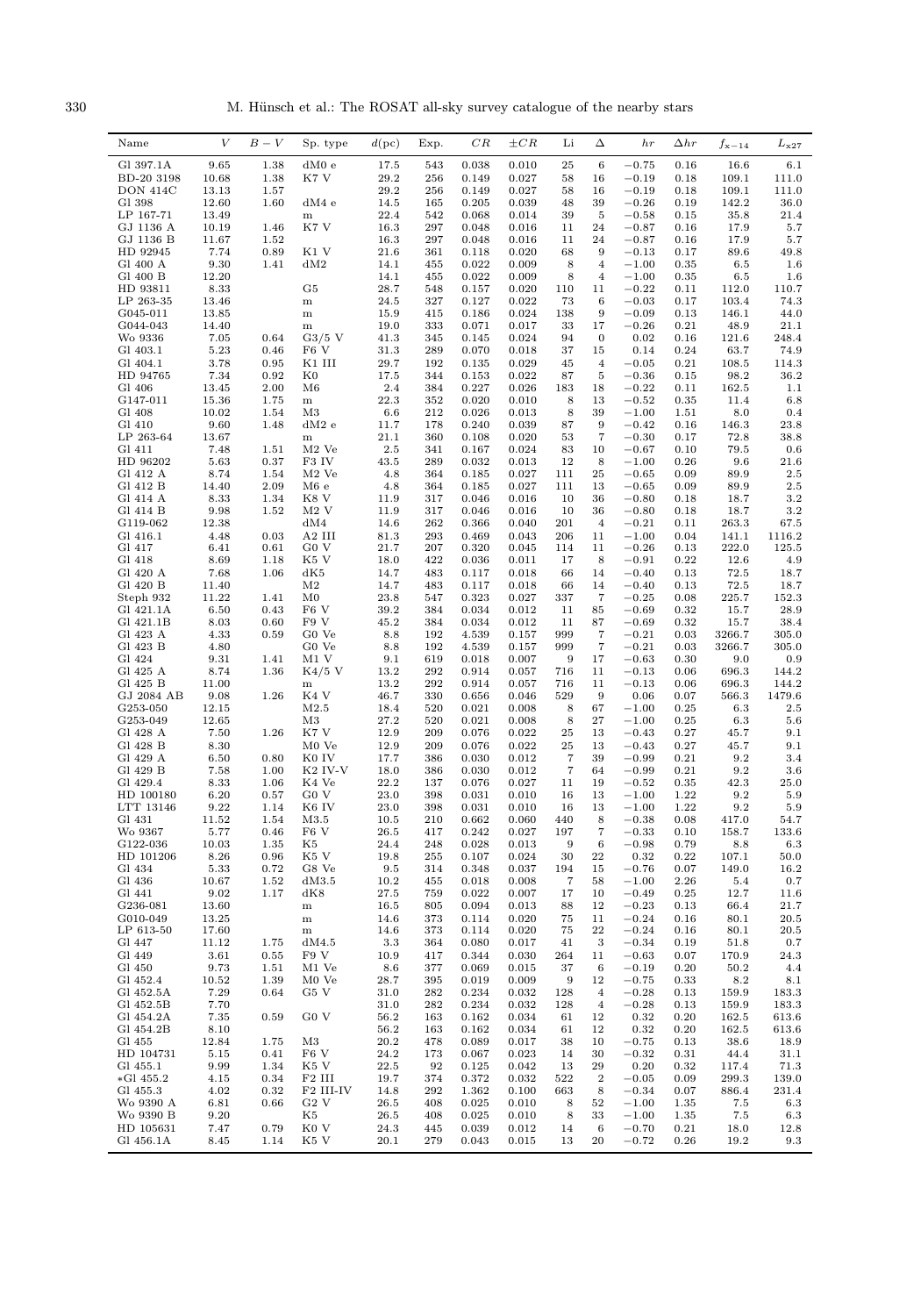M. Hünsch et al.: The ROSAT all-sky survey catalogue of the nearby stars  $331$ 

| Gl 456.1B<br>13.25<br>1.56<br>20.1<br>279<br>0.043<br>0.015<br>13<br>43<br>$-0.72$<br>0.26<br>19.2<br>9.3<br>${\bf m}$<br>HD 105963<br>8.03<br>0.88<br>K <sub>2</sub><br>26.5<br>421<br>0.021<br>96<br>11<br>$-0.41$<br>0.12<br>92.2<br>77.6<br>0.150<br>8.23<br>K3<br>23<br>$-0.41$<br>92.2<br>109.7<br>LTT 13390<br>31.5<br>421<br>0.150<br>0.021<br>96<br>0.12<br>10<br>30.6<br>G122-074<br>12.91<br>21.8<br>318<br>0.072<br>0.018<br>28<br>$-0.15$<br>0.24<br>53.9<br>${\bf m}$<br>GJ 1154 AB<br>13.73<br>1.77<br>8.4<br>332<br>0.098<br>0.020<br>43<br>12<br>$-0.24$<br>0.19<br>69.2<br>5.8<br>$\, {\rm m}$<br>20<br>$-0.52$<br>28.1<br>San 39<br>14.15<br>1.62<br>$dM4-5e$<br>19.7<br>397<br>0.051<br>0.014<br>25<br>0.19<br>13.1<br>GJ 1156<br>4.7<br>13.81<br>1.88<br>dM e<br>6.5<br>400<br>0.131<br>0.020<br>67<br>6<br>$-0.25$<br>0.15<br>91.3<br>8.89<br>HD 108421<br>1.02<br>K3 V<br>27.5<br>439<br>0.032<br>0.012<br>11<br>14<br>$-0.50$<br>0.24<br>18.3<br>16.7<br>14.88<br>1.73<br>9<br>9<br>$-0.33$<br>18.0<br>G148-059<br>dM5 e<br>27.5<br>448<br>0.027<br>0.010<br>0.31<br>16.3<br>10.96<br>71<br>LTT 4730<br>1.51<br>M <sub>2</sub><br>17.3<br>58<br>0.218<br>0.066<br>17<br>$-0.32$<br>0.29<br>143.9<br>51.7<br>0.29<br>143.9<br>LP 735-11<br>11.00<br>17.3<br>58<br>0.218<br>0.066<br>17<br>56<br>$-0.32$<br>51.7<br>g<br>12.90<br>94<br>8<br>$-0.39$<br>91.1<br>22.6<br>G123-035<br>14.4<br>487<br>0.146<br>0.020<br>0.12<br>m<br>57<br>87.0<br>LP 377-100<br>14.18<br>1.60<br>dM5<br>20.4<br>459<br>0.092<br>0.016<br>9<br>0.21<br>0.18<br>43.3<br>G <sub>0</sub> V<br>25.0<br>452.9<br>338.6<br>Gl 469.2A<br>6.46<br>0.58<br>257<br>0.620<br>0.050<br>432<br>$\overline{4}$<br>$-0.19$<br>0.08<br>9.20<br>25.0<br>$-0.19$<br>452.9<br>338.6<br>Gl 469.2B<br>257<br>0.620<br>0.050<br>432<br>$\overline{4}$<br>0.08<br>8.12<br>0.93<br>K <sub>2</sub> V<br>23.8<br>392<br>21<br>$-0.04$<br>48.5<br>32.7<br>GJ 1160<br>0.060<br>0.015<br>17<br>0.24<br>4.30<br>18.2<br>Gl 471.2<br>0.37<br>F0 IV<br>231<br>0.209<br>0.032<br>86<br>$\overline{4}$<br>$-0.48$<br>0.13<br>120.5<br>47.8<br>12.90<br>0.020<br>6<br>$-0.27$<br>87.7<br>Steph 1021<br>1.56<br>M4<br>21.1<br>439<br>0.127<br>88<br>0.14<br>46.7<br>13.04<br>0.027<br>142.6<br>3.3<br>Gl 473 A<br>1.83<br>dM5.5e<br>4.4<br>430<br>0.239<br>147<br>12<br>$-0.44$<br>0.09<br>Gl 473 B<br>4.4<br>0.239<br>12<br>0.09<br>142.6<br>3.3<br>13.30<br>M7<br>430<br>0.027<br>147<br>$-0.44$<br>4.27<br>0.59<br>G <sub>0</sub> V<br>0.008<br>40<br>$-1.00$<br>0.39<br>7.0<br>Gl 475<br>8.4<br>509<br>0.023<br>12<br>0.6<br>$\scriptstyle{7}$<br>7.91<br>1.04<br>K4 V<br>220<br>0.021<br>20<br>$-0.86$<br>GJ 1161 A<br>21.6<br>0.050<br>0.30<br>18.9<br>10.6<br>$\overline{7}$<br>GJ 1161 B<br>11.91<br>1.60<br>21.6<br>220<br>0.050<br>0.021<br>77<br>$-0.86$<br>0.30<br>18.9<br>10.6<br>Gl 479<br>10.67<br>M <sub>3</sub><br>9.7<br>0.023<br>59<br>7<br>$-0.55$<br>0.14<br>71.4<br>8.0<br>1.54<br>312<br>0.132<br>Gl 479.1<br>6.96<br>35.8<br>0.107<br>0.016<br>74<br>8<br>$-0.13$<br>125.2<br>0.59<br>$dG2$ e<br>488<br>0.16<br>81.5<br>G123-049<br>12.14<br>25.6<br>439<br>0.103<br>0.020<br>53<br>11<br>$-0.33$<br>0.15<br>67.4<br>52.7<br>${\bf m}$<br>LTT 13593<br>14.81<br>1.63<br>21.1<br>467<br>0.025<br>0.010<br>8<br>5<br>$-0.61$<br>0.26<br>12.5<br>6.7<br>${\bf m}$<br>Gl 482 A<br>0.36<br>F <sub>0</sub> V<br>2.039<br>0.121<br>$-0.11$<br>1575.5<br>264.0<br>3.46<br>11.8<br>146<br>888<br>11<br>0.06<br>3.52<br>F <sub>0</sub> V<br>264.0<br>Gl 482 B<br>11.8<br>146<br>2.039<br>0.121<br>888<br>11<br>$-0.11$<br>0.06<br>1575.5<br>8.29<br>0.95<br>K3 V<br>23.2<br>$-0.27$<br>27.0<br>HD 110463<br>348<br>0.061<br>0.016<br>28<br>8<br>0.23<br>41.9<br>7.04<br>0.94<br>K3 V<br>15.1<br>320<br>0.025<br>82<br>$-0.52$<br>0.13<br>88.0<br>23.9<br>Gl 483<br>0.158<br>11<br>7.94<br>K <sub>2</sub> V<br>29<br>GJ 1165<br>0.96<br>21.2<br>324<br>0.081<br>0.019<br>10<br>$-0.42$<br>0.19<br>49.3<br>$26.5\,$<br>DC8:<br>18.5<br>20<br>$-0.42$<br>313.8<br>128.7<br>WD1246+586<br>15.56<br>352<br>0.516<br>0.041<br>418<br>0.07<br>G7 V<br>17.2<br>424<br>0.133<br>0.021<br>77<br>$-0.55$<br>0.12<br>71.9<br>25.4<br>Gl 486.1<br>6.31<br>0.70<br>14<br>5.85<br>F <sub>6</sub> V<br>24.2<br>Wo 9417<br>0.46<br>479<br>0.503<br>0.034<br>565<br>5<br>$-0.19$<br>0.06<br>367.7<br>256.7<br>Gl 487<br>10.90<br>M <sub>3</sub><br>10.2<br>0.226<br>0.025<br>$-0.22$<br>0.10<br>20.1<br>1.64<br>478<br>159<br>8<br>161.8<br>8.49<br>1.40<br>M0.5Ve<br>10.8<br>221<br>0.021<br>12<br>$-0.29$<br>0.31<br>41.5<br>5.8<br>Gl 488<br>0.061<br>36<br>Wo 9421<br>6.11<br>0.50<br>F5 V<br>32.5<br>0.135<br>0.023<br>61<br>9<br>$-0.40$<br>0.14<br>83.8<br>105.6<br>341<br>0.21<br>A7 III<br>$-0.44$<br>33.4<br>Gl 488.1<br>4.26<br>47.6<br>333<br>0.021<br>0.010<br>8<br>19<br>0.42<br>12.3<br>Gl 490 A<br>1.44<br>521<br>0.838<br>0.042<br>999<br>3<br>$-0.22$<br>598.5<br>234.1<br>10.68<br>M <sub>0</sub> Ve<br>18.1<br>0.05<br>234.1<br>Gl 490 B<br>13.20<br>1.64<br>dM4e<br>18.1<br>521<br>0.838<br>0.042<br>999<br>18<br>$-0.22$<br>0.05<br>598.5<br>Gl 493.1<br>13.40<br>1.75<br>dM5 e<br>8.1<br>272<br>0.140<br>0.025<br>68<br>5<br>$-0.16$<br>0.18<br>104.5<br>8.2<br>*LTT 4974<br>dM2<br>16.8<br>0.010<br>0.004<br>$-0.75$<br>4.2<br>1.4<br>10.95<br>638<br>11<br>14<br>0.80<br>10<br>1293.0<br>202.1<br>Gl 494<br>9.75<br>1.47<br>dM1.5e<br>11.4<br>1.566<br>0.099<br>705<br>$-0.01$<br>0.06<br>177<br>Gl 498<br>8.6<br>9.30<br>1.17<br>dK8<br>21.9<br>516<br>0.023<br>0.009<br>8<br>12<br>$-0.35$<br>0.30<br>15.0<br>1.29<br>$\overline{7}$<br>$-0.40$<br>Gl 499 A<br>9.44<br>dM0<br>18.6<br>493<br>0.151<br>0.019<br>130<br>0.12<br>93.4<br>38.6<br>Gl 499 B<br>14.90<br>7<br>93.4<br>18.6<br>493<br>0.151<br>0.019<br>130<br>$-0.40$<br>0.12<br>38.6<br>GJ 1167 A<br>14.18<br>dM5<br>11.5<br>3<br>$-0.12$<br>1.72<br>508<br>0.098<br>0.016<br>76<br>0.16<br>75.0<br>12.0<br>F <sub>5</sub> V<br>9<br>Gl 501 A<br>4.98<br>0.45<br>18.3<br>244<br>0.876<br>0.063<br>538<br>$-0.38$<br>0.06<br>551.7<br>221.4<br>F <sub>5</sub> V<br>18.3<br>9<br>221.4<br>Gl 501 B<br>5.17<br>244<br>0.876<br>0.063<br>538<br>$-0.38$<br>0.06<br>551.7<br>Gl 501.1<br>F5 IV<br>107.5<br>10447.1<br>8.16<br>0.58<br>506<br>0.886<br>0.044<br>999<br>6<br>0.04<br>0.05<br>755.2<br>Gl 501.2<br>0.70<br>G3 V<br>20.5<br>282<br>0.100<br>0.022<br>34<br>9<br>$-0.70$<br>23.1<br>4.85<br>0.15<br>45.9<br>G <sub>0</sub> V<br>0.255<br>0.037<br>78<br>10<br>G1 502<br>4.26<br>0.57<br>9.2<br>504<br>$-0.73$<br>0.09<br>113.2<br>11.4<br>G1 V<br>25.7<br>Gl 503.2<br>6.83<br>0.60<br>634<br>0.176<br>0.019<br>195<br>0.09<br>112.7<br>4<br>$-0.36$<br>89.1<br>5.20<br>$-0.14$<br>Gl 504<br>0.58<br>G0 V<br>18.0<br>331<br>1.122<br>0.087<br>$\boldsymbol{9}$<br>0.08<br>849.1<br>327.5<br>415<br>Gl 505 A<br>6.59<br>0.94<br>K1 V<br>11.2<br>279<br>0.143<br>0.027<br>48<br>13<br>$-0.65$<br>69.5<br>10.5<br>0.13<br>Gl 505 B<br>9.60<br>M1 V<br>11.2<br>279<br>0.143<br>0.027<br>$-0.65$<br>69.5<br>10.5<br>48<br>13<br>0.13<br>K1 V<br>14603.9<br>HD 115781<br>8.13<br>1.14<br>416.7<br>477<br>0.071<br>0.015<br>40<br>33<br>0.29<br>0.22<br>70.3<br>8.94<br>0.012<br>12<br>29.8<br>Gl 508 A<br>1.48<br>dM1.5e<br>10.4<br>554<br>0.050<br>32<br>$-0.44$<br>0.20<br>3.8<br>Gl 508 B<br>9.80<br>0.012<br>32<br>12<br>$-0.44$<br>0.20<br>29.8<br>3.8<br>10.4<br>0.050<br>554<br>12.90<br>0.024<br>LHS 2729<br>13.4<br>309<br>0.137<br>56<br>$\overline{4}$<br>$-0.31$<br>0.16<br>91.0<br>19.5<br>${\bf m}$<br>dM0<br>0.010<br>23<br>7.9<br>$3.2\,$<br>Gl 509 A<br>9.52<br>1.33<br>18.5<br>428<br>0.026<br>11<br>$-1.00$<br>0.35<br>Gl 509 B<br>9.80<br>dK6<br>0.010<br>23<br>$-1.00$<br>0.35<br>7.9<br>3.2<br>18.5<br>428<br>0.026<br>11<br>Gl 509.1<br>M0V<br>9.75<br>1.26<br>25.1<br>697<br>0.198<br>0.019<br>222<br>11<br>$-0.36$<br>0.08<br>126.9<br>95.8<br>HD 116656<br>2.25<br>0.02<br>0.008<br>8<br>57<br>$-0.34$<br>12.5<br>$dA1$ p<br>24.0<br>545<br>0.019<br>0.36<br>8.6<br>HD 116657<br>3.95<br>0.008<br>$-0.34$<br>12.5<br>0.13<br>A1 m<br>24.0<br>545<br>0.019<br>8<br>38<br>0.36<br>8.6<br>4.01<br>$\overline{2}$<br>0.24<br>25.4<br>HD 116842<br>0.16<br>A5 V<br>24.9<br>552<br>0.026<br>0.010<br>13<br>0.34<br>18.8<br><b>LHS 2739</b><br>13.60<br>300<br>0.021<br>0.00<br>82.2<br>M4<br>0.099<br>32<br>$\overline{4}$<br>0.22<br>9.05<br>$M1$ V<br>7.6<br>311<br>0.016<br>21<br>10<br>$-0.40$<br>0.26<br>35.8<br>$2.5\,$<br>Gl 514<br>1.50<br>0.058 | Name     | $\bar{V}$ | $B-V$ | Sp. type | d(pc) | Exp. | CR    | $\pm CR$ | Li | Δ | h r     | $\Delta hr$ | $f_{\rm x-14}$ | $L_{\rm x27}$ |
|------------------------------------------------------------------------------------------------------------------------------------------------------------------------------------------------------------------------------------------------------------------------------------------------------------------------------------------------------------------------------------------------------------------------------------------------------------------------------------------------------------------------------------------------------------------------------------------------------------------------------------------------------------------------------------------------------------------------------------------------------------------------------------------------------------------------------------------------------------------------------------------------------------------------------------------------------------------------------------------------------------------------------------------------------------------------------------------------------------------------------------------------------------------------------------------------------------------------------------------------------------------------------------------------------------------------------------------------------------------------------------------------------------------------------------------------------------------------------------------------------------------------------------------------------------------------------------------------------------------------------------------------------------------------------------------------------------------------------------------------------------------------------------------------------------------------------------------------------------------------------------------------------------------------------------------------------------------------------------------------------------------------------------------------------------------------------------------------------------------------------------------------------------------------------------------------------------------------------------------------------------------------------------------------------------------------------------------------------------------------------------------------------------------------------------------------------------------------------------------------------------------------------------------------------------------------------------------------------------------------------------------------------------------------------------------------------------------------------------------------------------------------------------------------------------------------------------------------------------------------------------------------------------------------------------------------------------------------------------------------------------------------------------------------------------------------------------------------------------------------------------------------------------------------------------------------------------------------------------------------------------------------------------------------------------------------------------------------------------------------------------------------------------------------------------------------------------------------------------------------------------------------------------------------------------------------------------------------------------------------------------------------------------------------------------------------------------------------------------------------------------------------------------------------------------------------------------------------------------------------------------------------------------------------------------------------------------------------------------------------------------------------------------------------------------------------------------------------------------------------------------------------------------------------------------------------------------------------------------------------------------------------------------------------------------------------------------------------------------------------------------------------------------------------------------------------------------------------------------------------------------------------------------------------------------------------------------------------------------------------------------------------------------------------------------------------------------------------------------------------------------------------------------------------------------------------------------------------------------------------------------------------------------------------------------------------------------------------------------------------------------------------------------------------------------------------------------------------------------------------------------------------------------------------------------------------------------------------------------------------------------------------------------------------------------------------------------------------------------------------------------------------------------------------------------------------------------------------------------------------------------------------------------------------------------------------------------------------------------------------------------------------------------------------------------------------------------------------------------------------------------------------------------------------------------------------------------------------------------------------------------------------------------------------------------------------------------------------------------------------------------------------------------------------------------------------------------------------------------------------------------------------------------------------------------------------------------------------------------------------------------------------------------------------------------------------------------------------------------------------------------------------------------------------------------------------------------------------------------------------------------------------------------------------------------------------------------------------------------------------------------------------------------------------------------------------------------------------------------------------------------------------------------------------------------------------------------------------------------------------------------------------------------------------------------------------------------------------------------------------------------------------------------------------------------------------------------------------------------------------------------------------------------------------------------------------------------------------------------------------------------------------------------------------------------------------------------------------------------------------------------------------------------------------------------------------------------------------------------------------------------------------------------------------------------------------------------------------------------------------------------------------------------------------------------------------------------------------------------------------------------------------------------------------------------------------------------------------------------------------------------------------------------------------------------------------------------------------------------------------------------------------------------------------------------------------------------------------------------------------------------------------------------------------------------------------------------------------------------------------------------------------------------------------------------------------------------------------------------------------------------------------------------------------------------------------------------------------------------------------------------------------------|----------|-----------|-------|----------|-------|------|-------|----------|----|---|---------|-------------|----------------|---------------|
|                                                                                                                                                                                                                                                                                                                                                                                                                                                                                                                                                                                                                                                                                                                                                                                                                                                                                                                                                                                                                                                                                                                                                                                                                                                                                                                                                                                                                                                                                                                                                                                                                                                                                                                                                                                                                                                                                                                                                                                                                                                                                                                                                                                                                                                                                                                                                                                                                                                                                                                                                                                                                                                                                                                                                                                                                                                                                                                                                                                                                                                                                                                                                                                                                                                                                                                                                                                                                                                                                                                                                                                                                                                                                                                                                                                                                                                                                                                                                                                                                                                                                                                                                                                                                                                                                                                                                                                                                                                                                                                                                                                                                                                                                                                                                                                                                                                                                                                                                                                                                                                                                                                                                                                                                                                                                                                                                                                                                                                                                                                                                                                                                                                                                                                                                                                                                                                                                                                                                                                                                                                                                                                                                                                                                                                                                                                                                                                                                                                                                                                                                                                                                                                                                                                                                                                                                                                                                                                                                                                                                                                                                                                                                                                                                                                                                                                                                                                                                                                                                                                                                                                                                                                                                                                                                                                                                                                                                                                                                                                                                                                                                                                                                                                                                                                                                                                                                                                                                                                                                                                              |          |           |       |          |       |      |       |          |    |   |         |             |                |               |
|                                                                                                                                                                                                                                                                                                                                                                                                                                                                                                                                                                                                                                                                                                                                                                                                                                                                                                                                                                                                                                                                                                                                                                                                                                                                                                                                                                                                                                                                                                                                                                                                                                                                                                                                                                                                                                                                                                                                                                                                                                                                                                                                                                                                                                                                                                                                                                                                                                                                                                                                                                                                                                                                                                                                                                                                                                                                                                                                                                                                                                                                                                                                                                                                                                                                                                                                                                                                                                                                                                                                                                                                                                                                                                                                                                                                                                                                                                                                                                                                                                                                                                                                                                                                                                                                                                                                                                                                                                                                                                                                                                                                                                                                                                                                                                                                                                                                                                                                                                                                                                                                                                                                                                                                                                                                                                                                                                                                                                                                                                                                                                                                                                                                                                                                                                                                                                                                                                                                                                                                                                                                                                                                                                                                                                                                                                                                                                                                                                                                                                                                                                                                                                                                                                                                                                                                                                                                                                                                                                                                                                                                                                                                                                                                                                                                                                                                                                                                                                                                                                                                                                                                                                                                                                                                                                                                                                                                                                                                                                                                                                                                                                                                                                                                                                                                                                                                                                                                                                                                                                                              |          |           |       |          |       |      |       |          |    |   |         |             |                |               |
|                                                                                                                                                                                                                                                                                                                                                                                                                                                                                                                                                                                                                                                                                                                                                                                                                                                                                                                                                                                                                                                                                                                                                                                                                                                                                                                                                                                                                                                                                                                                                                                                                                                                                                                                                                                                                                                                                                                                                                                                                                                                                                                                                                                                                                                                                                                                                                                                                                                                                                                                                                                                                                                                                                                                                                                                                                                                                                                                                                                                                                                                                                                                                                                                                                                                                                                                                                                                                                                                                                                                                                                                                                                                                                                                                                                                                                                                                                                                                                                                                                                                                                                                                                                                                                                                                                                                                                                                                                                                                                                                                                                                                                                                                                                                                                                                                                                                                                                                                                                                                                                                                                                                                                                                                                                                                                                                                                                                                                                                                                                                                                                                                                                                                                                                                                                                                                                                                                                                                                                                                                                                                                                                                                                                                                                                                                                                                                                                                                                                                                                                                                                                                                                                                                                                                                                                                                                                                                                                                                                                                                                                                                                                                                                                                                                                                                                                                                                                                                                                                                                                                                                                                                                                                                                                                                                                                                                                                                                                                                                                                                                                                                                                                                                                                                                                                                                                                                                                                                                                                                                              |          |           |       |          |       |      |       |          |    |   |         |             |                |               |
|                                                                                                                                                                                                                                                                                                                                                                                                                                                                                                                                                                                                                                                                                                                                                                                                                                                                                                                                                                                                                                                                                                                                                                                                                                                                                                                                                                                                                                                                                                                                                                                                                                                                                                                                                                                                                                                                                                                                                                                                                                                                                                                                                                                                                                                                                                                                                                                                                                                                                                                                                                                                                                                                                                                                                                                                                                                                                                                                                                                                                                                                                                                                                                                                                                                                                                                                                                                                                                                                                                                                                                                                                                                                                                                                                                                                                                                                                                                                                                                                                                                                                                                                                                                                                                                                                                                                                                                                                                                                                                                                                                                                                                                                                                                                                                                                                                                                                                                                                                                                                                                                                                                                                                                                                                                                                                                                                                                                                                                                                                                                                                                                                                                                                                                                                                                                                                                                                                                                                                                                                                                                                                                                                                                                                                                                                                                                                                                                                                                                                                                                                                                                                                                                                                                                                                                                                                                                                                                                                                                                                                                                                                                                                                                                                                                                                                                                                                                                                                                                                                                                                                                                                                                                                                                                                                                                                                                                                                                                                                                                                                                                                                                                                                                                                                                                                                                                                                                                                                                                                                                              |          |           |       |          |       |      |       |          |    |   |         |             |                |               |
|                                                                                                                                                                                                                                                                                                                                                                                                                                                                                                                                                                                                                                                                                                                                                                                                                                                                                                                                                                                                                                                                                                                                                                                                                                                                                                                                                                                                                                                                                                                                                                                                                                                                                                                                                                                                                                                                                                                                                                                                                                                                                                                                                                                                                                                                                                                                                                                                                                                                                                                                                                                                                                                                                                                                                                                                                                                                                                                                                                                                                                                                                                                                                                                                                                                                                                                                                                                                                                                                                                                                                                                                                                                                                                                                                                                                                                                                                                                                                                                                                                                                                                                                                                                                                                                                                                                                                                                                                                                                                                                                                                                                                                                                                                                                                                                                                                                                                                                                                                                                                                                                                                                                                                                                                                                                                                                                                                                                                                                                                                                                                                                                                                                                                                                                                                                                                                                                                                                                                                                                                                                                                                                                                                                                                                                                                                                                                                                                                                                                                                                                                                                                                                                                                                                                                                                                                                                                                                                                                                                                                                                                                                                                                                                                                                                                                                                                                                                                                                                                                                                                                                                                                                                                                                                                                                                                                                                                                                                                                                                                                                                                                                                                                                                                                                                                                                                                                                                                                                                                                                                              |          |           |       |          |       |      |       |          |    |   |         |             |                |               |
|                                                                                                                                                                                                                                                                                                                                                                                                                                                                                                                                                                                                                                                                                                                                                                                                                                                                                                                                                                                                                                                                                                                                                                                                                                                                                                                                                                                                                                                                                                                                                                                                                                                                                                                                                                                                                                                                                                                                                                                                                                                                                                                                                                                                                                                                                                                                                                                                                                                                                                                                                                                                                                                                                                                                                                                                                                                                                                                                                                                                                                                                                                                                                                                                                                                                                                                                                                                                                                                                                                                                                                                                                                                                                                                                                                                                                                                                                                                                                                                                                                                                                                                                                                                                                                                                                                                                                                                                                                                                                                                                                                                                                                                                                                                                                                                                                                                                                                                                                                                                                                                                                                                                                                                                                                                                                                                                                                                                                                                                                                                                                                                                                                                                                                                                                                                                                                                                                                                                                                                                                                                                                                                                                                                                                                                                                                                                                                                                                                                                                                                                                                                                                                                                                                                                                                                                                                                                                                                                                                                                                                                                                                                                                                                                                                                                                                                                                                                                                                                                                                                                                                                                                                                                                                                                                                                                                                                                                                                                                                                                                                                                                                                                                                                                                                                                                                                                                                                                                                                                                                                              |          |           |       |          |       |      |       |          |    |   |         |             |                |               |
|                                                                                                                                                                                                                                                                                                                                                                                                                                                                                                                                                                                                                                                                                                                                                                                                                                                                                                                                                                                                                                                                                                                                                                                                                                                                                                                                                                                                                                                                                                                                                                                                                                                                                                                                                                                                                                                                                                                                                                                                                                                                                                                                                                                                                                                                                                                                                                                                                                                                                                                                                                                                                                                                                                                                                                                                                                                                                                                                                                                                                                                                                                                                                                                                                                                                                                                                                                                                                                                                                                                                                                                                                                                                                                                                                                                                                                                                                                                                                                                                                                                                                                                                                                                                                                                                                                                                                                                                                                                                                                                                                                                                                                                                                                                                                                                                                                                                                                                                                                                                                                                                                                                                                                                                                                                                                                                                                                                                                                                                                                                                                                                                                                                                                                                                                                                                                                                                                                                                                                                                                                                                                                                                                                                                                                                                                                                                                                                                                                                                                                                                                                                                                                                                                                                                                                                                                                                                                                                                                                                                                                                                                                                                                                                                                                                                                                                                                                                                                                                                                                                                                                                                                                                                                                                                                                                                                                                                                                                                                                                                                                                                                                                                                                                                                                                                                                                                                                                                                                                                                                                              |          |           |       |          |       |      |       |          |    |   |         |             |                |               |
|                                                                                                                                                                                                                                                                                                                                                                                                                                                                                                                                                                                                                                                                                                                                                                                                                                                                                                                                                                                                                                                                                                                                                                                                                                                                                                                                                                                                                                                                                                                                                                                                                                                                                                                                                                                                                                                                                                                                                                                                                                                                                                                                                                                                                                                                                                                                                                                                                                                                                                                                                                                                                                                                                                                                                                                                                                                                                                                                                                                                                                                                                                                                                                                                                                                                                                                                                                                                                                                                                                                                                                                                                                                                                                                                                                                                                                                                                                                                                                                                                                                                                                                                                                                                                                                                                                                                                                                                                                                                                                                                                                                                                                                                                                                                                                                                                                                                                                                                                                                                                                                                                                                                                                                                                                                                                                                                                                                                                                                                                                                                                                                                                                                                                                                                                                                                                                                                                                                                                                                                                                                                                                                                                                                                                                                                                                                                                                                                                                                                                                                                                                                                                                                                                                                                                                                                                                                                                                                                                                                                                                                                                                                                                                                                                                                                                                                                                                                                                                                                                                                                                                                                                                                                                                                                                                                                                                                                                                                                                                                                                                                                                                                                                                                                                                                                                                                                                                                                                                                                                                                              |          |           |       |          |       |      |       |          |    |   |         |             |                |               |
|                                                                                                                                                                                                                                                                                                                                                                                                                                                                                                                                                                                                                                                                                                                                                                                                                                                                                                                                                                                                                                                                                                                                                                                                                                                                                                                                                                                                                                                                                                                                                                                                                                                                                                                                                                                                                                                                                                                                                                                                                                                                                                                                                                                                                                                                                                                                                                                                                                                                                                                                                                                                                                                                                                                                                                                                                                                                                                                                                                                                                                                                                                                                                                                                                                                                                                                                                                                                                                                                                                                                                                                                                                                                                                                                                                                                                                                                                                                                                                                                                                                                                                                                                                                                                                                                                                                                                                                                                                                                                                                                                                                                                                                                                                                                                                                                                                                                                                                                                                                                                                                                                                                                                                                                                                                                                                                                                                                                                                                                                                                                                                                                                                                                                                                                                                                                                                                                                                                                                                                                                                                                                                                                                                                                                                                                                                                                                                                                                                                                                                                                                                                                                                                                                                                                                                                                                                                                                                                                                                                                                                                                                                                                                                                                                                                                                                                                                                                                                                                                                                                                                                                                                                                                                                                                                                                                                                                                                                                                                                                                                                                                                                                                                                                                                                                                                                                                                                                                                                                                                                                              |          |           |       |          |       |      |       |          |    |   |         |             |                |               |
|                                                                                                                                                                                                                                                                                                                                                                                                                                                                                                                                                                                                                                                                                                                                                                                                                                                                                                                                                                                                                                                                                                                                                                                                                                                                                                                                                                                                                                                                                                                                                                                                                                                                                                                                                                                                                                                                                                                                                                                                                                                                                                                                                                                                                                                                                                                                                                                                                                                                                                                                                                                                                                                                                                                                                                                                                                                                                                                                                                                                                                                                                                                                                                                                                                                                                                                                                                                                                                                                                                                                                                                                                                                                                                                                                                                                                                                                                                                                                                                                                                                                                                                                                                                                                                                                                                                                                                                                                                                                                                                                                                                                                                                                                                                                                                                                                                                                                                                                                                                                                                                                                                                                                                                                                                                                                                                                                                                                                                                                                                                                                                                                                                                                                                                                                                                                                                                                                                                                                                                                                                                                                                                                                                                                                                                                                                                                                                                                                                                                                                                                                                                                                                                                                                                                                                                                                                                                                                                                                                                                                                                                                                                                                                                                                                                                                                                                                                                                                                                                                                                                                                                                                                                                                                                                                                                                                                                                                                                                                                                                                                                                                                                                                                                                                                                                                                                                                                                                                                                                                                                              |          |           |       |          |       |      |       |          |    |   |         |             |                |               |
|                                                                                                                                                                                                                                                                                                                                                                                                                                                                                                                                                                                                                                                                                                                                                                                                                                                                                                                                                                                                                                                                                                                                                                                                                                                                                                                                                                                                                                                                                                                                                                                                                                                                                                                                                                                                                                                                                                                                                                                                                                                                                                                                                                                                                                                                                                                                                                                                                                                                                                                                                                                                                                                                                                                                                                                                                                                                                                                                                                                                                                                                                                                                                                                                                                                                                                                                                                                                                                                                                                                                                                                                                                                                                                                                                                                                                                                                                                                                                                                                                                                                                                                                                                                                                                                                                                                                                                                                                                                                                                                                                                                                                                                                                                                                                                                                                                                                                                                                                                                                                                                                                                                                                                                                                                                                                                                                                                                                                                                                                                                                                                                                                                                                                                                                                                                                                                                                                                                                                                                                                                                                                                                                                                                                                                                                                                                                                                                                                                                                                                                                                                                                                                                                                                                                                                                                                                                                                                                                                                                                                                                                                                                                                                                                                                                                                                                                                                                                                                                                                                                                                                                                                                                                                                                                                                                                                                                                                                                                                                                                                                                                                                                                                                                                                                                                                                                                                                                                                                                                                                                              |          |           |       |          |       |      |       |          |    |   |         |             |                |               |
|                                                                                                                                                                                                                                                                                                                                                                                                                                                                                                                                                                                                                                                                                                                                                                                                                                                                                                                                                                                                                                                                                                                                                                                                                                                                                                                                                                                                                                                                                                                                                                                                                                                                                                                                                                                                                                                                                                                                                                                                                                                                                                                                                                                                                                                                                                                                                                                                                                                                                                                                                                                                                                                                                                                                                                                                                                                                                                                                                                                                                                                                                                                                                                                                                                                                                                                                                                                                                                                                                                                                                                                                                                                                                                                                                                                                                                                                                                                                                                                                                                                                                                                                                                                                                                                                                                                                                                                                                                                                                                                                                                                                                                                                                                                                                                                                                                                                                                                                                                                                                                                                                                                                                                                                                                                                                                                                                                                                                                                                                                                                                                                                                                                                                                                                                                                                                                                                                                                                                                                                                                                                                                                                                                                                                                                                                                                                                                                                                                                                                                                                                                                                                                                                                                                                                                                                                                                                                                                                                                                                                                                                                                                                                                                                                                                                                                                                                                                                                                                                                                                                                                                                                                                                                                                                                                                                                                                                                                                                                                                                                                                                                                                                                                                                                                                                                                                                                                                                                                                                                                                              |          |           |       |          |       |      |       |          |    |   |         |             |                |               |
|                                                                                                                                                                                                                                                                                                                                                                                                                                                                                                                                                                                                                                                                                                                                                                                                                                                                                                                                                                                                                                                                                                                                                                                                                                                                                                                                                                                                                                                                                                                                                                                                                                                                                                                                                                                                                                                                                                                                                                                                                                                                                                                                                                                                                                                                                                                                                                                                                                                                                                                                                                                                                                                                                                                                                                                                                                                                                                                                                                                                                                                                                                                                                                                                                                                                                                                                                                                                                                                                                                                                                                                                                                                                                                                                                                                                                                                                                                                                                                                                                                                                                                                                                                                                                                                                                                                                                                                                                                                                                                                                                                                                                                                                                                                                                                                                                                                                                                                                                                                                                                                                                                                                                                                                                                                                                                                                                                                                                                                                                                                                                                                                                                                                                                                                                                                                                                                                                                                                                                                                                                                                                                                                                                                                                                                                                                                                                                                                                                                                                                                                                                                                                                                                                                                                                                                                                                                                                                                                                                                                                                                                                                                                                                                                                                                                                                                                                                                                                                                                                                                                                                                                                                                                                                                                                                                                                                                                                                                                                                                                                                                                                                                                                                                                                                                                                                                                                                                                                                                                                                                              |          |           |       |          |       |      |       |          |    |   |         |             |                |               |
|                                                                                                                                                                                                                                                                                                                                                                                                                                                                                                                                                                                                                                                                                                                                                                                                                                                                                                                                                                                                                                                                                                                                                                                                                                                                                                                                                                                                                                                                                                                                                                                                                                                                                                                                                                                                                                                                                                                                                                                                                                                                                                                                                                                                                                                                                                                                                                                                                                                                                                                                                                                                                                                                                                                                                                                                                                                                                                                                                                                                                                                                                                                                                                                                                                                                                                                                                                                                                                                                                                                                                                                                                                                                                                                                                                                                                                                                                                                                                                                                                                                                                                                                                                                                                                                                                                                                                                                                                                                                                                                                                                                                                                                                                                                                                                                                                                                                                                                                                                                                                                                                                                                                                                                                                                                                                                                                                                                                                                                                                                                                                                                                                                                                                                                                                                                                                                                                                                                                                                                                                                                                                                                                                                                                                                                                                                                                                                                                                                                                                                                                                                                                                                                                                                                                                                                                                                                                                                                                                                                                                                                                                                                                                                                                                                                                                                                                                                                                                                                                                                                                                                                                                                                                                                                                                                                                                                                                                                                                                                                                                                                                                                                                                                                                                                                                                                                                                                                                                                                                                                                              |          |           |       |          |       |      |       |          |    |   |         |             |                |               |
|                                                                                                                                                                                                                                                                                                                                                                                                                                                                                                                                                                                                                                                                                                                                                                                                                                                                                                                                                                                                                                                                                                                                                                                                                                                                                                                                                                                                                                                                                                                                                                                                                                                                                                                                                                                                                                                                                                                                                                                                                                                                                                                                                                                                                                                                                                                                                                                                                                                                                                                                                                                                                                                                                                                                                                                                                                                                                                                                                                                                                                                                                                                                                                                                                                                                                                                                                                                                                                                                                                                                                                                                                                                                                                                                                                                                                                                                                                                                                                                                                                                                                                                                                                                                                                                                                                                                                                                                                                                                                                                                                                                                                                                                                                                                                                                                                                                                                                                                                                                                                                                                                                                                                                                                                                                                                                                                                                                                                                                                                                                                                                                                                                                                                                                                                                                                                                                                                                                                                                                                                                                                                                                                                                                                                                                                                                                                                                                                                                                                                                                                                                                                                                                                                                                                                                                                                                                                                                                                                                                                                                                                                                                                                                                                                                                                                                                                                                                                                                                                                                                                                                                                                                                                                                                                                                                                                                                                                                                                                                                                                                                                                                                                                                                                                                                                                                                                                                                                                                                                                                                              |          |           |       |          |       |      |       |          |    |   |         |             |                |               |
|                                                                                                                                                                                                                                                                                                                                                                                                                                                                                                                                                                                                                                                                                                                                                                                                                                                                                                                                                                                                                                                                                                                                                                                                                                                                                                                                                                                                                                                                                                                                                                                                                                                                                                                                                                                                                                                                                                                                                                                                                                                                                                                                                                                                                                                                                                                                                                                                                                                                                                                                                                                                                                                                                                                                                                                                                                                                                                                                                                                                                                                                                                                                                                                                                                                                                                                                                                                                                                                                                                                                                                                                                                                                                                                                                                                                                                                                                                                                                                                                                                                                                                                                                                                                                                                                                                                                                                                                                                                                                                                                                                                                                                                                                                                                                                                                                                                                                                                                                                                                                                                                                                                                                                                                                                                                                                                                                                                                                                                                                                                                                                                                                                                                                                                                                                                                                                                                                                                                                                                                                                                                                                                                                                                                                                                                                                                                                                                                                                                                                                                                                                                                                                                                                                                                                                                                                                                                                                                                                                                                                                                                                                                                                                                                                                                                                                                                                                                                                                                                                                                                                                                                                                                                                                                                                                                                                                                                                                                                                                                                                                                                                                                                                                                                                                                                                                                                                                                                                                                                                                                              |          |           |       |          |       |      |       |          |    |   |         |             |                |               |
|                                                                                                                                                                                                                                                                                                                                                                                                                                                                                                                                                                                                                                                                                                                                                                                                                                                                                                                                                                                                                                                                                                                                                                                                                                                                                                                                                                                                                                                                                                                                                                                                                                                                                                                                                                                                                                                                                                                                                                                                                                                                                                                                                                                                                                                                                                                                                                                                                                                                                                                                                                                                                                                                                                                                                                                                                                                                                                                                                                                                                                                                                                                                                                                                                                                                                                                                                                                                                                                                                                                                                                                                                                                                                                                                                                                                                                                                                                                                                                                                                                                                                                                                                                                                                                                                                                                                                                                                                                                                                                                                                                                                                                                                                                                                                                                                                                                                                                                                                                                                                                                                                                                                                                                                                                                                                                                                                                                                                                                                                                                                                                                                                                                                                                                                                                                                                                                                                                                                                                                                                                                                                                                                                                                                                                                                                                                                                                                                                                                                                                                                                                                                                                                                                                                                                                                                                                                                                                                                                                                                                                                                                                                                                                                                                                                                                                                                                                                                                                                                                                                                                                                                                                                                                                                                                                                                                                                                                                                                                                                                                                                                                                                                                                                                                                                                                                                                                                                                                                                                                                                              |          |           |       |          |       |      |       |          |    |   |         |             |                |               |
|                                                                                                                                                                                                                                                                                                                                                                                                                                                                                                                                                                                                                                                                                                                                                                                                                                                                                                                                                                                                                                                                                                                                                                                                                                                                                                                                                                                                                                                                                                                                                                                                                                                                                                                                                                                                                                                                                                                                                                                                                                                                                                                                                                                                                                                                                                                                                                                                                                                                                                                                                                                                                                                                                                                                                                                                                                                                                                                                                                                                                                                                                                                                                                                                                                                                                                                                                                                                                                                                                                                                                                                                                                                                                                                                                                                                                                                                                                                                                                                                                                                                                                                                                                                                                                                                                                                                                                                                                                                                                                                                                                                                                                                                                                                                                                                                                                                                                                                                                                                                                                                                                                                                                                                                                                                                                                                                                                                                                                                                                                                                                                                                                                                                                                                                                                                                                                                                                                                                                                                                                                                                                                                                                                                                                                                                                                                                                                                                                                                                                                                                                                                                                                                                                                                                                                                                                                                                                                                                                                                                                                                                                                                                                                                                                                                                                                                                                                                                                                                                                                                                                                                                                                                                                                                                                                                                                                                                                                                                                                                                                                                                                                                                                                                                                                                                                                                                                                                                                                                                                                                              |          |           |       |          |       |      |       |          |    |   |         |             |                |               |
|                                                                                                                                                                                                                                                                                                                                                                                                                                                                                                                                                                                                                                                                                                                                                                                                                                                                                                                                                                                                                                                                                                                                                                                                                                                                                                                                                                                                                                                                                                                                                                                                                                                                                                                                                                                                                                                                                                                                                                                                                                                                                                                                                                                                                                                                                                                                                                                                                                                                                                                                                                                                                                                                                                                                                                                                                                                                                                                                                                                                                                                                                                                                                                                                                                                                                                                                                                                                                                                                                                                                                                                                                                                                                                                                                                                                                                                                                                                                                                                                                                                                                                                                                                                                                                                                                                                                                                                                                                                                                                                                                                                                                                                                                                                                                                                                                                                                                                                                                                                                                                                                                                                                                                                                                                                                                                                                                                                                                                                                                                                                                                                                                                                                                                                                                                                                                                                                                                                                                                                                                                                                                                                                                                                                                                                                                                                                                                                                                                                                                                                                                                                                                                                                                                                                                                                                                                                                                                                                                                                                                                                                                                                                                                                                                                                                                                                                                                                                                                                                                                                                                                                                                                                                                                                                                                                                                                                                                                                                                                                                                                                                                                                                                                                                                                                                                                                                                                                                                                                                                                                              |          |           |       |          |       |      |       |          |    |   |         |             |                |               |
|                                                                                                                                                                                                                                                                                                                                                                                                                                                                                                                                                                                                                                                                                                                                                                                                                                                                                                                                                                                                                                                                                                                                                                                                                                                                                                                                                                                                                                                                                                                                                                                                                                                                                                                                                                                                                                                                                                                                                                                                                                                                                                                                                                                                                                                                                                                                                                                                                                                                                                                                                                                                                                                                                                                                                                                                                                                                                                                                                                                                                                                                                                                                                                                                                                                                                                                                                                                                                                                                                                                                                                                                                                                                                                                                                                                                                                                                                                                                                                                                                                                                                                                                                                                                                                                                                                                                                                                                                                                                                                                                                                                                                                                                                                                                                                                                                                                                                                                                                                                                                                                                                                                                                                                                                                                                                                                                                                                                                                                                                                                                                                                                                                                                                                                                                                                                                                                                                                                                                                                                                                                                                                                                                                                                                                                                                                                                                                                                                                                                                                                                                                                                                                                                                                                                                                                                                                                                                                                                                                                                                                                                                                                                                                                                                                                                                                                                                                                                                                                                                                                                                                                                                                                                                                                                                                                                                                                                                                                                                                                                                                                                                                                                                                                                                                                                                                                                                                                                                                                                                                                              |          |           |       |          |       |      |       |          |    |   |         |             |                |               |
|                                                                                                                                                                                                                                                                                                                                                                                                                                                                                                                                                                                                                                                                                                                                                                                                                                                                                                                                                                                                                                                                                                                                                                                                                                                                                                                                                                                                                                                                                                                                                                                                                                                                                                                                                                                                                                                                                                                                                                                                                                                                                                                                                                                                                                                                                                                                                                                                                                                                                                                                                                                                                                                                                                                                                                                                                                                                                                                                                                                                                                                                                                                                                                                                                                                                                                                                                                                                                                                                                                                                                                                                                                                                                                                                                                                                                                                                                                                                                                                                                                                                                                                                                                                                                                                                                                                                                                                                                                                                                                                                                                                                                                                                                                                                                                                                                                                                                                                                                                                                                                                                                                                                                                                                                                                                                                                                                                                                                                                                                                                                                                                                                                                                                                                                                                                                                                                                                                                                                                                                                                                                                                                                                                                                                                                                                                                                                                                                                                                                                                                                                                                                                                                                                                                                                                                                                                                                                                                                                                                                                                                                                                                                                                                                                                                                                                                                                                                                                                                                                                                                                                                                                                                                                                                                                                                                                                                                                                                                                                                                                                                                                                                                                                                                                                                                                                                                                                                                                                                                                                                              |          |           |       |          |       |      |       |          |    |   |         |             |                |               |
|                                                                                                                                                                                                                                                                                                                                                                                                                                                                                                                                                                                                                                                                                                                                                                                                                                                                                                                                                                                                                                                                                                                                                                                                                                                                                                                                                                                                                                                                                                                                                                                                                                                                                                                                                                                                                                                                                                                                                                                                                                                                                                                                                                                                                                                                                                                                                                                                                                                                                                                                                                                                                                                                                                                                                                                                                                                                                                                                                                                                                                                                                                                                                                                                                                                                                                                                                                                                                                                                                                                                                                                                                                                                                                                                                                                                                                                                                                                                                                                                                                                                                                                                                                                                                                                                                                                                                                                                                                                                                                                                                                                                                                                                                                                                                                                                                                                                                                                                                                                                                                                                                                                                                                                                                                                                                                                                                                                                                                                                                                                                                                                                                                                                                                                                                                                                                                                                                                                                                                                                                                                                                                                                                                                                                                                                                                                                                                                                                                                                                                                                                                                                                                                                                                                                                                                                                                                                                                                                                                                                                                                                                                                                                                                                                                                                                                                                                                                                                                                                                                                                                                                                                                                                                                                                                                                                                                                                                                                                                                                                                                                                                                                                                                                                                                                                                                                                                                                                                                                                                                                              |          |           |       |          |       |      |       |          |    |   |         |             |                |               |
|                                                                                                                                                                                                                                                                                                                                                                                                                                                                                                                                                                                                                                                                                                                                                                                                                                                                                                                                                                                                                                                                                                                                                                                                                                                                                                                                                                                                                                                                                                                                                                                                                                                                                                                                                                                                                                                                                                                                                                                                                                                                                                                                                                                                                                                                                                                                                                                                                                                                                                                                                                                                                                                                                                                                                                                                                                                                                                                                                                                                                                                                                                                                                                                                                                                                                                                                                                                                                                                                                                                                                                                                                                                                                                                                                                                                                                                                                                                                                                                                                                                                                                                                                                                                                                                                                                                                                                                                                                                                                                                                                                                                                                                                                                                                                                                                                                                                                                                                                                                                                                                                                                                                                                                                                                                                                                                                                                                                                                                                                                                                                                                                                                                                                                                                                                                                                                                                                                                                                                                                                                                                                                                                                                                                                                                                                                                                                                                                                                                                                                                                                                                                                                                                                                                                                                                                                                                                                                                                                                                                                                                                                                                                                                                                                                                                                                                                                                                                                                                                                                                                                                                                                                                                                                                                                                                                                                                                                                                                                                                                                                                                                                                                                                                                                                                                                                                                                                                                                                                                                                                              |          |           |       |          |       |      |       |          |    |   |         |             |                |               |
|                                                                                                                                                                                                                                                                                                                                                                                                                                                                                                                                                                                                                                                                                                                                                                                                                                                                                                                                                                                                                                                                                                                                                                                                                                                                                                                                                                                                                                                                                                                                                                                                                                                                                                                                                                                                                                                                                                                                                                                                                                                                                                                                                                                                                                                                                                                                                                                                                                                                                                                                                                                                                                                                                                                                                                                                                                                                                                                                                                                                                                                                                                                                                                                                                                                                                                                                                                                                                                                                                                                                                                                                                                                                                                                                                                                                                                                                                                                                                                                                                                                                                                                                                                                                                                                                                                                                                                                                                                                                                                                                                                                                                                                                                                                                                                                                                                                                                                                                                                                                                                                                                                                                                                                                                                                                                                                                                                                                                                                                                                                                                                                                                                                                                                                                                                                                                                                                                                                                                                                                                                                                                                                                                                                                                                                                                                                                                                                                                                                                                                                                                                                                                                                                                                                                                                                                                                                                                                                                                                                                                                                                                                                                                                                                                                                                                                                                                                                                                                                                                                                                                                                                                                                                                                                                                                                                                                                                                                                                                                                                                                                                                                                                                                                                                                                                                                                                                                                                                                                                                                                              |          |           |       |          |       |      |       |          |    |   |         |             |                |               |
|                                                                                                                                                                                                                                                                                                                                                                                                                                                                                                                                                                                                                                                                                                                                                                                                                                                                                                                                                                                                                                                                                                                                                                                                                                                                                                                                                                                                                                                                                                                                                                                                                                                                                                                                                                                                                                                                                                                                                                                                                                                                                                                                                                                                                                                                                                                                                                                                                                                                                                                                                                                                                                                                                                                                                                                                                                                                                                                                                                                                                                                                                                                                                                                                                                                                                                                                                                                                                                                                                                                                                                                                                                                                                                                                                                                                                                                                                                                                                                                                                                                                                                                                                                                                                                                                                                                                                                                                                                                                                                                                                                                                                                                                                                                                                                                                                                                                                                                                                                                                                                                                                                                                                                                                                                                                                                                                                                                                                                                                                                                                                                                                                                                                                                                                                                                                                                                                                                                                                                                                                                                                                                                                                                                                                                                                                                                                                                                                                                                                                                                                                                                                                                                                                                                                                                                                                                                                                                                                                                                                                                                                                                                                                                                                                                                                                                                                                                                                                                                                                                                                                                                                                                                                                                                                                                                                                                                                                                                                                                                                                                                                                                                                                                                                                                                                                                                                                                                                                                                                                                                              |          |           |       |          |       |      |       |          |    |   |         |             |                |               |
|                                                                                                                                                                                                                                                                                                                                                                                                                                                                                                                                                                                                                                                                                                                                                                                                                                                                                                                                                                                                                                                                                                                                                                                                                                                                                                                                                                                                                                                                                                                                                                                                                                                                                                                                                                                                                                                                                                                                                                                                                                                                                                                                                                                                                                                                                                                                                                                                                                                                                                                                                                                                                                                                                                                                                                                                                                                                                                                                                                                                                                                                                                                                                                                                                                                                                                                                                                                                                                                                                                                                                                                                                                                                                                                                                                                                                                                                                                                                                                                                                                                                                                                                                                                                                                                                                                                                                                                                                                                                                                                                                                                                                                                                                                                                                                                                                                                                                                                                                                                                                                                                                                                                                                                                                                                                                                                                                                                                                                                                                                                                                                                                                                                                                                                                                                                                                                                                                                                                                                                                                                                                                                                                                                                                                                                                                                                                                                                                                                                                                                                                                                                                                                                                                                                                                                                                                                                                                                                                                                                                                                                                                                                                                                                                                                                                                                                                                                                                                                                                                                                                                                                                                                                                                                                                                                                                                                                                                                                                                                                                                                                                                                                                                                                                                                                                                                                                                                                                                                                                                                                              |          |           |       |          |       |      |       |          |    |   |         |             |                |               |
|                                                                                                                                                                                                                                                                                                                                                                                                                                                                                                                                                                                                                                                                                                                                                                                                                                                                                                                                                                                                                                                                                                                                                                                                                                                                                                                                                                                                                                                                                                                                                                                                                                                                                                                                                                                                                                                                                                                                                                                                                                                                                                                                                                                                                                                                                                                                                                                                                                                                                                                                                                                                                                                                                                                                                                                                                                                                                                                                                                                                                                                                                                                                                                                                                                                                                                                                                                                                                                                                                                                                                                                                                                                                                                                                                                                                                                                                                                                                                                                                                                                                                                                                                                                                                                                                                                                                                                                                                                                                                                                                                                                                                                                                                                                                                                                                                                                                                                                                                                                                                                                                                                                                                                                                                                                                                                                                                                                                                                                                                                                                                                                                                                                                                                                                                                                                                                                                                                                                                                                                                                                                                                                                                                                                                                                                                                                                                                                                                                                                                                                                                                                                                                                                                                                                                                                                                                                                                                                                                                                                                                                                                                                                                                                                                                                                                                                                                                                                                                                                                                                                                                                                                                                                                                                                                                                                                                                                                                                                                                                                                                                                                                                                                                                                                                                                                                                                                                                                                                                                                                                              |          |           |       |          |       |      |       |          |    |   |         |             |                |               |
|                                                                                                                                                                                                                                                                                                                                                                                                                                                                                                                                                                                                                                                                                                                                                                                                                                                                                                                                                                                                                                                                                                                                                                                                                                                                                                                                                                                                                                                                                                                                                                                                                                                                                                                                                                                                                                                                                                                                                                                                                                                                                                                                                                                                                                                                                                                                                                                                                                                                                                                                                                                                                                                                                                                                                                                                                                                                                                                                                                                                                                                                                                                                                                                                                                                                                                                                                                                                                                                                                                                                                                                                                                                                                                                                                                                                                                                                                                                                                                                                                                                                                                                                                                                                                                                                                                                                                                                                                                                                                                                                                                                                                                                                                                                                                                                                                                                                                                                                                                                                                                                                                                                                                                                                                                                                                                                                                                                                                                                                                                                                                                                                                                                                                                                                                                                                                                                                                                                                                                                                                                                                                                                                                                                                                                                                                                                                                                                                                                                                                                                                                                                                                                                                                                                                                                                                                                                                                                                                                                                                                                                                                                                                                                                                                                                                                                                                                                                                                                                                                                                                                                                                                                                                                                                                                                                                                                                                                                                                                                                                                                                                                                                                                                                                                                                                                                                                                                                                                                                                                                                              |          |           |       |          |       |      |       |          |    |   |         |             |                |               |
|                                                                                                                                                                                                                                                                                                                                                                                                                                                                                                                                                                                                                                                                                                                                                                                                                                                                                                                                                                                                                                                                                                                                                                                                                                                                                                                                                                                                                                                                                                                                                                                                                                                                                                                                                                                                                                                                                                                                                                                                                                                                                                                                                                                                                                                                                                                                                                                                                                                                                                                                                                                                                                                                                                                                                                                                                                                                                                                                                                                                                                                                                                                                                                                                                                                                                                                                                                                                                                                                                                                                                                                                                                                                                                                                                                                                                                                                                                                                                                                                                                                                                                                                                                                                                                                                                                                                                                                                                                                                                                                                                                                                                                                                                                                                                                                                                                                                                                                                                                                                                                                                                                                                                                                                                                                                                                                                                                                                                                                                                                                                                                                                                                                                                                                                                                                                                                                                                                                                                                                                                                                                                                                                                                                                                                                                                                                                                                                                                                                                                                                                                                                                                                                                                                                                                                                                                                                                                                                                                                                                                                                                                                                                                                                                                                                                                                                                                                                                                                                                                                                                                                                                                                                                                                                                                                                                                                                                                                                                                                                                                                                                                                                                                                                                                                                                                                                                                                                                                                                                                                                              |          |           |       |          |       |      |       |          |    |   |         |             |                |               |
|                                                                                                                                                                                                                                                                                                                                                                                                                                                                                                                                                                                                                                                                                                                                                                                                                                                                                                                                                                                                                                                                                                                                                                                                                                                                                                                                                                                                                                                                                                                                                                                                                                                                                                                                                                                                                                                                                                                                                                                                                                                                                                                                                                                                                                                                                                                                                                                                                                                                                                                                                                                                                                                                                                                                                                                                                                                                                                                                                                                                                                                                                                                                                                                                                                                                                                                                                                                                                                                                                                                                                                                                                                                                                                                                                                                                                                                                                                                                                                                                                                                                                                                                                                                                                                                                                                                                                                                                                                                                                                                                                                                                                                                                                                                                                                                                                                                                                                                                                                                                                                                                                                                                                                                                                                                                                                                                                                                                                                                                                                                                                                                                                                                                                                                                                                                                                                                                                                                                                                                                                                                                                                                                                                                                                                                                                                                                                                                                                                                                                                                                                                                                                                                                                                                                                                                                                                                                                                                                                                                                                                                                                                                                                                                                                                                                                                                                                                                                                                                                                                                                                                                                                                                                                                                                                                                                                                                                                                                                                                                                                                                                                                                                                                                                                                                                                                                                                                                                                                                                                                                              |          |           |       |          |       |      |       |          |    |   |         |             |                |               |
|                                                                                                                                                                                                                                                                                                                                                                                                                                                                                                                                                                                                                                                                                                                                                                                                                                                                                                                                                                                                                                                                                                                                                                                                                                                                                                                                                                                                                                                                                                                                                                                                                                                                                                                                                                                                                                                                                                                                                                                                                                                                                                                                                                                                                                                                                                                                                                                                                                                                                                                                                                                                                                                                                                                                                                                                                                                                                                                                                                                                                                                                                                                                                                                                                                                                                                                                                                                                                                                                                                                                                                                                                                                                                                                                                                                                                                                                                                                                                                                                                                                                                                                                                                                                                                                                                                                                                                                                                                                                                                                                                                                                                                                                                                                                                                                                                                                                                                                                                                                                                                                                                                                                                                                                                                                                                                                                                                                                                                                                                                                                                                                                                                                                                                                                                                                                                                                                                                                                                                                                                                                                                                                                                                                                                                                                                                                                                                                                                                                                                                                                                                                                                                                                                                                                                                                                                                                                                                                                                                                                                                                                                                                                                                                                                                                                                                                                                                                                                                                                                                                                                                                                                                                                                                                                                                                                                                                                                                                                                                                                                                                                                                                                                                                                                                                                                                                                                                                                                                                                                                                              |          |           |       |          |       |      |       |          |    |   |         |             |                |               |
|                                                                                                                                                                                                                                                                                                                                                                                                                                                                                                                                                                                                                                                                                                                                                                                                                                                                                                                                                                                                                                                                                                                                                                                                                                                                                                                                                                                                                                                                                                                                                                                                                                                                                                                                                                                                                                                                                                                                                                                                                                                                                                                                                                                                                                                                                                                                                                                                                                                                                                                                                                                                                                                                                                                                                                                                                                                                                                                                                                                                                                                                                                                                                                                                                                                                                                                                                                                                                                                                                                                                                                                                                                                                                                                                                                                                                                                                                                                                                                                                                                                                                                                                                                                                                                                                                                                                                                                                                                                                                                                                                                                                                                                                                                                                                                                                                                                                                                                                                                                                                                                                                                                                                                                                                                                                                                                                                                                                                                                                                                                                                                                                                                                                                                                                                                                                                                                                                                                                                                                                                                                                                                                                                                                                                                                                                                                                                                                                                                                                                                                                                                                                                                                                                                                                                                                                                                                                                                                                                                                                                                                                                                                                                                                                                                                                                                                                                                                                                                                                                                                                                                                                                                                                                                                                                                                                                                                                                                                                                                                                                                                                                                                                                                                                                                                                                                                                                                                                                                                                                                                              |          |           |       |          |       |      |       |          |    |   |         |             |                |               |
|                                                                                                                                                                                                                                                                                                                                                                                                                                                                                                                                                                                                                                                                                                                                                                                                                                                                                                                                                                                                                                                                                                                                                                                                                                                                                                                                                                                                                                                                                                                                                                                                                                                                                                                                                                                                                                                                                                                                                                                                                                                                                                                                                                                                                                                                                                                                                                                                                                                                                                                                                                                                                                                                                                                                                                                                                                                                                                                                                                                                                                                                                                                                                                                                                                                                                                                                                                                                                                                                                                                                                                                                                                                                                                                                                                                                                                                                                                                                                                                                                                                                                                                                                                                                                                                                                                                                                                                                                                                                                                                                                                                                                                                                                                                                                                                                                                                                                                                                                                                                                                                                                                                                                                                                                                                                                                                                                                                                                                                                                                                                                                                                                                                                                                                                                                                                                                                                                                                                                                                                                                                                                                                                                                                                                                                                                                                                                                                                                                                                                                                                                                                                                                                                                                                                                                                                                                                                                                                                                                                                                                                                                                                                                                                                                                                                                                                                                                                                                                                                                                                                                                                                                                                                                                                                                                                                                                                                                                                                                                                                                                                                                                                                                                                                                                                                                                                                                                                                                                                                                                                              |          |           |       |          |       |      |       |          |    |   |         |             |                |               |
|                                                                                                                                                                                                                                                                                                                                                                                                                                                                                                                                                                                                                                                                                                                                                                                                                                                                                                                                                                                                                                                                                                                                                                                                                                                                                                                                                                                                                                                                                                                                                                                                                                                                                                                                                                                                                                                                                                                                                                                                                                                                                                                                                                                                                                                                                                                                                                                                                                                                                                                                                                                                                                                                                                                                                                                                                                                                                                                                                                                                                                                                                                                                                                                                                                                                                                                                                                                                                                                                                                                                                                                                                                                                                                                                                                                                                                                                                                                                                                                                                                                                                                                                                                                                                                                                                                                                                                                                                                                                                                                                                                                                                                                                                                                                                                                                                                                                                                                                                                                                                                                                                                                                                                                                                                                                                                                                                                                                                                                                                                                                                                                                                                                                                                                                                                                                                                                                                                                                                                                                                                                                                                                                                                                                                                                                                                                                                                                                                                                                                                                                                                                                                                                                                                                                                                                                                                                                                                                                                                                                                                                                                                                                                                                                                                                                                                                                                                                                                                                                                                                                                                                                                                                                                                                                                                                                                                                                                                                                                                                                                                                                                                                                                                                                                                                                                                                                                                                                                                                                                                                              |          |           |       |          |       |      |       |          |    |   |         |             |                |               |
|                                                                                                                                                                                                                                                                                                                                                                                                                                                                                                                                                                                                                                                                                                                                                                                                                                                                                                                                                                                                                                                                                                                                                                                                                                                                                                                                                                                                                                                                                                                                                                                                                                                                                                                                                                                                                                                                                                                                                                                                                                                                                                                                                                                                                                                                                                                                                                                                                                                                                                                                                                                                                                                                                                                                                                                                                                                                                                                                                                                                                                                                                                                                                                                                                                                                                                                                                                                                                                                                                                                                                                                                                                                                                                                                                                                                                                                                                                                                                                                                                                                                                                                                                                                                                                                                                                                                                                                                                                                                                                                                                                                                                                                                                                                                                                                                                                                                                                                                                                                                                                                                                                                                                                                                                                                                                                                                                                                                                                                                                                                                                                                                                                                                                                                                                                                                                                                                                                                                                                                                                                                                                                                                                                                                                                                                                                                                                                                                                                                                                                                                                                                                                                                                                                                                                                                                                                                                                                                                                                                                                                                                                                                                                                                                                                                                                                                                                                                                                                                                                                                                                                                                                                                                                                                                                                                                                                                                                                                                                                                                                                                                                                                                                                                                                                                                                                                                                                                                                                                                                                                              |          |           |       |          |       |      |       |          |    |   |         |             |                |               |
|                                                                                                                                                                                                                                                                                                                                                                                                                                                                                                                                                                                                                                                                                                                                                                                                                                                                                                                                                                                                                                                                                                                                                                                                                                                                                                                                                                                                                                                                                                                                                                                                                                                                                                                                                                                                                                                                                                                                                                                                                                                                                                                                                                                                                                                                                                                                                                                                                                                                                                                                                                                                                                                                                                                                                                                                                                                                                                                                                                                                                                                                                                                                                                                                                                                                                                                                                                                                                                                                                                                                                                                                                                                                                                                                                                                                                                                                                                                                                                                                                                                                                                                                                                                                                                                                                                                                                                                                                                                                                                                                                                                                                                                                                                                                                                                                                                                                                                                                                                                                                                                                                                                                                                                                                                                                                                                                                                                                                                                                                                                                                                                                                                                                                                                                                                                                                                                                                                                                                                                                                                                                                                                                                                                                                                                                                                                                                                                                                                                                                                                                                                                                                                                                                                                                                                                                                                                                                                                                                                                                                                                                                                                                                                                                                                                                                                                                                                                                                                                                                                                                                                                                                                                                                                                                                                                                                                                                                                                                                                                                                                                                                                                                                                                                                                                                                                                                                                                                                                                                                                                              |          |           |       |          |       |      |       |          |    |   |         |             |                |               |
|                                                                                                                                                                                                                                                                                                                                                                                                                                                                                                                                                                                                                                                                                                                                                                                                                                                                                                                                                                                                                                                                                                                                                                                                                                                                                                                                                                                                                                                                                                                                                                                                                                                                                                                                                                                                                                                                                                                                                                                                                                                                                                                                                                                                                                                                                                                                                                                                                                                                                                                                                                                                                                                                                                                                                                                                                                                                                                                                                                                                                                                                                                                                                                                                                                                                                                                                                                                                                                                                                                                                                                                                                                                                                                                                                                                                                                                                                                                                                                                                                                                                                                                                                                                                                                                                                                                                                                                                                                                                                                                                                                                                                                                                                                                                                                                                                                                                                                                                                                                                                                                                                                                                                                                                                                                                                                                                                                                                                                                                                                                                                                                                                                                                                                                                                                                                                                                                                                                                                                                                                                                                                                                                                                                                                                                                                                                                                                                                                                                                                                                                                                                                                                                                                                                                                                                                                                                                                                                                                                                                                                                                                                                                                                                                                                                                                                                                                                                                                                                                                                                                                                                                                                                                                                                                                                                                                                                                                                                                                                                                                                                                                                                                                                                                                                                                                                                                                                                                                                                                                                                              |          |           |       |          |       |      |       |          |    |   |         |             |                |               |
|                                                                                                                                                                                                                                                                                                                                                                                                                                                                                                                                                                                                                                                                                                                                                                                                                                                                                                                                                                                                                                                                                                                                                                                                                                                                                                                                                                                                                                                                                                                                                                                                                                                                                                                                                                                                                                                                                                                                                                                                                                                                                                                                                                                                                                                                                                                                                                                                                                                                                                                                                                                                                                                                                                                                                                                                                                                                                                                                                                                                                                                                                                                                                                                                                                                                                                                                                                                                                                                                                                                                                                                                                                                                                                                                                                                                                                                                                                                                                                                                                                                                                                                                                                                                                                                                                                                                                                                                                                                                                                                                                                                                                                                                                                                                                                                                                                                                                                                                                                                                                                                                                                                                                                                                                                                                                                                                                                                                                                                                                                                                                                                                                                                                                                                                                                                                                                                                                                                                                                                                                                                                                                                                                                                                                                                                                                                                                                                                                                                                                                                                                                                                                                                                                                                                                                                                                                                                                                                                                                                                                                                                                                                                                                                                                                                                                                                                                                                                                                                                                                                                                                                                                                                                                                                                                                                                                                                                                                                                                                                                                                                                                                                                                                                                                                                                                                                                                                                                                                                                                                                              |          |           |       |          |       |      |       |          |    |   |         |             |                |               |
|                                                                                                                                                                                                                                                                                                                                                                                                                                                                                                                                                                                                                                                                                                                                                                                                                                                                                                                                                                                                                                                                                                                                                                                                                                                                                                                                                                                                                                                                                                                                                                                                                                                                                                                                                                                                                                                                                                                                                                                                                                                                                                                                                                                                                                                                                                                                                                                                                                                                                                                                                                                                                                                                                                                                                                                                                                                                                                                                                                                                                                                                                                                                                                                                                                                                                                                                                                                                                                                                                                                                                                                                                                                                                                                                                                                                                                                                                                                                                                                                                                                                                                                                                                                                                                                                                                                                                                                                                                                                                                                                                                                                                                                                                                                                                                                                                                                                                                                                                                                                                                                                                                                                                                                                                                                                                                                                                                                                                                                                                                                                                                                                                                                                                                                                                                                                                                                                                                                                                                                                                                                                                                                                                                                                                                                                                                                                                                                                                                                                                                                                                                                                                                                                                                                                                                                                                                                                                                                                                                                                                                                                                                                                                                                                                                                                                                                                                                                                                                                                                                                                                                                                                                                                                                                                                                                                                                                                                                                                                                                                                                                                                                                                                                                                                                                                                                                                                                                                                                                                                                                              |          |           |       |          |       |      |       |          |    |   |         |             |                |               |
|                                                                                                                                                                                                                                                                                                                                                                                                                                                                                                                                                                                                                                                                                                                                                                                                                                                                                                                                                                                                                                                                                                                                                                                                                                                                                                                                                                                                                                                                                                                                                                                                                                                                                                                                                                                                                                                                                                                                                                                                                                                                                                                                                                                                                                                                                                                                                                                                                                                                                                                                                                                                                                                                                                                                                                                                                                                                                                                                                                                                                                                                                                                                                                                                                                                                                                                                                                                                                                                                                                                                                                                                                                                                                                                                                                                                                                                                                                                                                                                                                                                                                                                                                                                                                                                                                                                                                                                                                                                                                                                                                                                                                                                                                                                                                                                                                                                                                                                                                                                                                                                                                                                                                                                                                                                                                                                                                                                                                                                                                                                                                                                                                                                                                                                                                                                                                                                                                                                                                                                                                                                                                                                                                                                                                                                                                                                                                                                                                                                                                                                                                                                                                                                                                                                                                                                                                                                                                                                                                                                                                                                                                                                                                                                                                                                                                                                                                                                                                                                                                                                                                                                                                                                                                                                                                                                                                                                                                                                                                                                                                                                                                                                                                                                                                                                                                                                                                                                                                                                                                                                              |          |           |       |          |       |      |       |          |    |   |         |             |                |               |
|                                                                                                                                                                                                                                                                                                                                                                                                                                                                                                                                                                                                                                                                                                                                                                                                                                                                                                                                                                                                                                                                                                                                                                                                                                                                                                                                                                                                                                                                                                                                                                                                                                                                                                                                                                                                                                                                                                                                                                                                                                                                                                                                                                                                                                                                                                                                                                                                                                                                                                                                                                                                                                                                                                                                                                                                                                                                                                                                                                                                                                                                                                                                                                                                                                                                                                                                                                                                                                                                                                                                                                                                                                                                                                                                                                                                                                                                                                                                                                                                                                                                                                                                                                                                                                                                                                                                                                                                                                                                                                                                                                                                                                                                                                                                                                                                                                                                                                                                                                                                                                                                                                                                                                                                                                                                                                                                                                                                                                                                                                                                                                                                                                                                                                                                                                                                                                                                                                                                                                                                                                                                                                                                                                                                                                                                                                                                                                                                                                                                                                                                                                                                                                                                                                                                                                                                                                                                                                                                                                                                                                                                                                                                                                                                                                                                                                                                                                                                                                                                                                                                                                                                                                                                                                                                                                                                                                                                                                                                                                                                                                                                                                                                                                                                                                                                                                                                                                                                                                                                                                                              |          |           |       |          |       |      |       |          |    |   |         |             |                |               |
|                                                                                                                                                                                                                                                                                                                                                                                                                                                                                                                                                                                                                                                                                                                                                                                                                                                                                                                                                                                                                                                                                                                                                                                                                                                                                                                                                                                                                                                                                                                                                                                                                                                                                                                                                                                                                                                                                                                                                                                                                                                                                                                                                                                                                                                                                                                                                                                                                                                                                                                                                                                                                                                                                                                                                                                                                                                                                                                                                                                                                                                                                                                                                                                                                                                                                                                                                                                                                                                                                                                                                                                                                                                                                                                                                                                                                                                                                                                                                                                                                                                                                                                                                                                                                                                                                                                                                                                                                                                                                                                                                                                                                                                                                                                                                                                                                                                                                                                                                                                                                                                                                                                                                                                                                                                                                                                                                                                                                                                                                                                                                                                                                                                                                                                                                                                                                                                                                                                                                                                                                                                                                                                                                                                                                                                                                                                                                                                                                                                                                                                                                                                                                                                                                                                                                                                                                                                                                                                                                                                                                                                                                                                                                                                                                                                                                                                                                                                                                                                                                                                                                                                                                                                                                                                                                                                                                                                                                                                                                                                                                                                                                                                                                                                                                                                                                                                                                                                                                                                                                                                              |          |           |       |          |       |      |       |          |    |   |         |             |                |               |
|                                                                                                                                                                                                                                                                                                                                                                                                                                                                                                                                                                                                                                                                                                                                                                                                                                                                                                                                                                                                                                                                                                                                                                                                                                                                                                                                                                                                                                                                                                                                                                                                                                                                                                                                                                                                                                                                                                                                                                                                                                                                                                                                                                                                                                                                                                                                                                                                                                                                                                                                                                                                                                                                                                                                                                                                                                                                                                                                                                                                                                                                                                                                                                                                                                                                                                                                                                                                                                                                                                                                                                                                                                                                                                                                                                                                                                                                                                                                                                                                                                                                                                                                                                                                                                                                                                                                                                                                                                                                                                                                                                                                                                                                                                                                                                                                                                                                                                                                                                                                                                                                                                                                                                                                                                                                                                                                                                                                                                                                                                                                                                                                                                                                                                                                                                                                                                                                                                                                                                                                                                                                                                                                                                                                                                                                                                                                                                                                                                                                                                                                                                                                                                                                                                                                                                                                                                                                                                                                                                                                                                                                                                                                                                                                                                                                                                                                                                                                                                                                                                                                                                                                                                                                                                                                                                                                                                                                                                                                                                                                                                                                                                                                                                                                                                                                                                                                                                                                                                                                                                                              |          |           |       |          |       |      |       |          |    |   |         |             |                |               |
|                                                                                                                                                                                                                                                                                                                                                                                                                                                                                                                                                                                                                                                                                                                                                                                                                                                                                                                                                                                                                                                                                                                                                                                                                                                                                                                                                                                                                                                                                                                                                                                                                                                                                                                                                                                                                                                                                                                                                                                                                                                                                                                                                                                                                                                                                                                                                                                                                                                                                                                                                                                                                                                                                                                                                                                                                                                                                                                                                                                                                                                                                                                                                                                                                                                                                                                                                                                                                                                                                                                                                                                                                                                                                                                                                                                                                                                                                                                                                                                                                                                                                                                                                                                                                                                                                                                                                                                                                                                                                                                                                                                                                                                                                                                                                                                                                                                                                                                                                                                                                                                                                                                                                                                                                                                                                                                                                                                                                                                                                                                                                                                                                                                                                                                                                                                                                                                                                                                                                                                                                                                                                                                                                                                                                                                                                                                                                                                                                                                                                                                                                                                                                                                                                                                                                                                                                                                                                                                                                                                                                                                                                                                                                                                                                                                                                                                                                                                                                                                                                                                                                                                                                                                                                                                                                                                                                                                                                                                                                                                                                                                                                                                                                                                                                                                                                                                                                                                                                                                                                                                              |          |           |       |          |       |      |       |          |    |   |         |             |                |               |
|                                                                                                                                                                                                                                                                                                                                                                                                                                                                                                                                                                                                                                                                                                                                                                                                                                                                                                                                                                                                                                                                                                                                                                                                                                                                                                                                                                                                                                                                                                                                                                                                                                                                                                                                                                                                                                                                                                                                                                                                                                                                                                                                                                                                                                                                                                                                                                                                                                                                                                                                                                                                                                                                                                                                                                                                                                                                                                                                                                                                                                                                                                                                                                                                                                                                                                                                                                                                                                                                                                                                                                                                                                                                                                                                                                                                                                                                                                                                                                                                                                                                                                                                                                                                                                                                                                                                                                                                                                                                                                                                                                                                                                                                                                                                                                                                                                                                                                                                                                                                                                                                                                                                                                                                                                                                                                                                                                                                                                                                                                                                                                                                                                                                                                                                                                                                                                                                                                                                                                                                                                                                                                                                                                                                                                                                                                                                                                                                                                                                                                                                                                                                                                                                                                                                                                                                                                                                                                                                                                                                                                                                                                                                                                                                                                                                                                                                                                                                                                                                                                                                                                                                                                                                                                                                                                                                                                                                                                                                                                                                                                                                                                                                                                                                                                                                                                                                                                                                                                                                                                                              |          |           |       |          |       |      |       |          |    |   |         |             |                |               |
|                                                                                                                                                                                                                                                                                                                                                                                                                                                                                                                                                                                                                                                                                                                                                                                                                                                                                                                                                                                                                                                                                                                                                                                                                                                                                                                                                                                                                                                                                                                                                                                                                                                                                                                                                                                                                                                                                                                                                                                                                                                                                                                                                                                                                                                                                                                                                                                                                                                                                                                                                                                                                                                                                                                                                                                                                                                                                                                                                                                                                                                                                                                                                                                                                                                                                                                                                                                                                                                                                                                                                                                                                                                                                                                                                                                                                                                                                                                                                                                                                                                                                                                                                                                                                                                                                                                                                                                                                                                                                                                                                                                                                                                                                                                                                                                                                                                                                                                                                                                                                                                                                                                                                                                                                                                                                                                                                                                                                                                                                                                                                                                                                                                                                                                                                                                                                                                                                                                                                                                                                                                                                                                                                                                                                                                                                                                                                                                                                                                                                                                                                                                                                                                                                                                                                                                                                                                                                                                                                                                                                                                                                                                                                                                                                                                                                                                                                                                                                                                                                                                                                                                                                                                                                                                                                                                                                                                                                                                                                                                                                                                                                                                                                                                                                                                                                                                                                                                                                                                                                                                              |          |           |       |          |       |      |       |          |    |   |         |             |                |               |
|                                                                                                                                                                                                                                                                                                                                                                                                                                                                                                                                                                                                                                                                                                                                                                                                                                                                                                                                                                                                                                                                                                                                                                                                                                                                                                                                                                                                                                                                                                                                                                                                                                                                                                                                                                                                                                                                                                                                                                                                                                                                                                                                                                                                                                                                                                                                                                                                                                                                                                                                                                                                                                                                                                                                                                                                                                                                                                                                                                                                                                                                                                                                                                                                                                                                                                                                                                                                                                                                                                                                                                                                                                                                                                                                                                                                                                                                                                                                                                                                                                                                                                                                                                                                                                                                                                                                                                                                                                                                                                                                                                                                                                                                                                                                                                                                                                                                                                                                                                                                                                                                                                                                                                                                                                                                                                                                                                                                                                                                                                                                                                                                                                                                                                                                                                                                                                                                                                                                                                                                                                                                                                                                                                                                                                                                                                                                                                                                                                                                                                                                                                                                                                                                                                                                                                                                                                                                                                                                                                                                                                                                                                                                                                                                                                                                                                                                                                                                                                                                                                                                                                                                                                                                                                                                                                                                                                                                                                                                                                                                                                                                                                                                                                                                                                                                                                                                                                                                                                                                                                                              |          |           |       |          |       |      |       |          |    |   |         |             |                |               |
|                                                                                                                                                                                                                                                                                                                                                                                                                                                                                                                                                                                                                                                                                                                                                                                                                                                                                                                                                                                                                                                                                                                                                                                                                                                                                                                                                                                                                                                                                                                                                                                                                                                                                                                                                                                                                                                                                                                                                                                                                                                                                                                                                                                                                                                                                                                                                                                                                                                                                                                                                                                                                                                                                                                                                                                                                                                                                                                                                                                                                                                                                                                                                                                                                                                                                                                                                                                                                                                                                                                                                                                                                                                                                                                                                                                                                                                                                                                                                                                                                                                                                                                                                                                                                                                                                                                                                                                                                                                                                                                                                                                                                                                                                                                                                                                                                                                                                                                                                                                                                                                                                                                                                                                                                                                                                                                                                                                                                                                                                                                                                                                                                                                                                                                                                                                                                                                                                                                                                                                                                                                                                                                                                                                                                                                                                                                                                                                                                                                                                                                                                                                                                                                                                                                                                                                                                                                                                                                                                                                                                                                                                                                                                                                                                                                                                                                                                                                                                                                                                                                                                                                                                                                                                                                                                                                                                                                                                                                                                                                                                                                                                                                                                                                                                                                                                                                                                                                                                                                                                                                              |          |           |       |          |       |      |       |          |    |   |         |             |                |               |
|                                                                                                                                                                                                                                                                                                                                                                                                                                                                                                                                                                                                                                                                                                                                                                                                                                                                                                                                                                                                                                                                                                                                                                                                                                                                                                                                                                                                                                                                                                                                                                                                                                                                                                                                                                                                                                                                                                                                                                                                                                                                                                                                                                                                                                                                                                                                                                                                                                                                                                                                                                                                                                                                                                                                                                                                                                                                                                                                                                                                                                                                                                                                                                                                                                                                                                                                                                                                                                                                                                                                                                                                                                                                                                                                                                                                                                                                                                                                                                                                                                                                                                                                                                                                                                                                                                                                                                                                                                                                                                                                                                                                                                                                                                                                                                                                                                                                                                                                                                                                                                                                                                                                                                                                                                                                                                                                                                                                                                                                                                                                                                                                                                                                                                                                                                                                                                                                                                                                                                                                                                                                                                                                                                                                                                                                                                                                                                                                                                                                                                                                                                                                                                                                                                                                                                                                                                                                                                                                                                                                                                                                                                                                                                                                                                                                                                                                                                                                                                                                                                                                                                                                                                                                                                                                                                                                                                                                                                                                                                                                                                                                                                                                                                                                                                                                                                                                                                                                                                                                                                                              |          |           |       |          |       |      |       |          |    |   |         |             |                |               |
|                                                                                                                                                                                                                                                                                                                                                                                                                                                                                                                                                                                                                                                                                                                                                                                                                                                                                                                                                                                                                                                                                                                                                                                                                                                                                                                                                                                                                                                                                                                                                                                                                                                                                                                                                                                                                                                                                                                                                                                                                                                                                                                                                                                                                                                                                                                                                                                                                                                                                                                                                                                                                                                                                                                                                                                                                                                                                                                                                                                                                                                                                                                                                                                                                                                                                                                                                                                                                                                                                                                                                                                                                                                                                                                                                                                                                                                                                                                                                                                                                                                                                                                                                                                                                                                                                                                                                                                                                                                                                                                                                                                                                                                                                                                                                                                                                                                                                                                                                                                                                                                                                                                                                                                                                                                                                                                                                                                                                                                                                                                                                                                                                                                                                                                                                                                                                                                                                                                                                                                                                                                                                                                                                                                                                                                                                                                                                                                                                                                                                                                                                                                                                                                                                                                                                                                                                                                                                                                                                                                                                                                                                                                                                                                                                                                                                                                                                                                                                                                                                                                                                                                                                                                                                                                                                                                                                                                                                                                                                                                                                                                                                                                                                                                                                                                                                                                                                                                                                                                                                                                              |          |           |       |          |       |      |       |          |    |   |         |             |                |               |
|                                                                                                                                                                                                                                                                                                                                                                                                                                                                                                                                                                                                                                                                                                                                                                                                                                                                                                                                                                                                                                                                                                                                                                                                                                                                                                                                                                                                                                                                                                                                                                                                                                                                                                                                                                                                                                                                                                                                                                                                                                                                                                                                                                                                                                                                                                                                                                                                                                                                                                                                                                                                                                                                                                                                                                                                                                                                                                                                                                                                                                                                                                                                                                                                                                                                                                                                                                                                                                                                                                                                                                                                                                                                                                                                                                                                                                                                                                                                                                                                                                                                                                                                                                                                                                                                                                                                                                                                                                                                                                                                                                                                                                                                                                                                                                                                                                                                                                                                                                                                                                                                                                                                                                                                                                                                                                                                                                                                                                                                                                                                                                                                                                                                                                                                                                                                                                                                                                                                                                                                                                                                                                                                                                                                                                                                                                                                                                                                                                                                                                                                                                                                                                                                                                                                                                                                                                                                                                                                                                                                                                                                                                                                                                                                                                                                                                                                                                                                                                                                                                                                                                                                                                                                                                                                                                                                                                                                                                                                                                                                                                                                                                                                                                                                                                                                                                                                                                                                                                                                                                                              |          |           |       |          |       |      |       |          |    |   |         |             |                |               |
|                                                                                                                                                                                                                                                                                                                                                                                                                                                                                                                                                                                                                                                                                                                                                                                                                                                                                                                                                                                                                                                                                                                                                                                                                                                                                                                                                                                                                                                                                                                                                                                                                                                                                                                                                                                                                                                                                                                                                                                                                                                                                                                                                                                                                                                                                                                                                                                                                                                                                                                                                                                                                                                                                                                                                                                                                                                                                                                                                                                                                                                                                                                                                                                                                                                                                                                                                                                                                                                                                                                                                                                                                                                                                                                                                                                                                                                                                                                                                                                                                                                                                                                                                                                                                                                                                                                                                                                                                                                                                                                                                                                                                                                                                                                                                                                                                                                                                                                                                                                                                                                                                                                                                                                                                                                                                                                                                                                                                                                                                                                                                                                                                                                                                                                                                                                                                                                                                                                                                                                                                                                                                                                                                                                                                                                                                                                                                                                                                                                                                                                                                                                                                                                                                                                                                                                                                                                                                                                                                                                                                                                                                                                                                                                                                                                                                                                                                                                                                                                                                                                                                                                                                                                                                                                                                                                                                                                                                                                                                                                                                                                                                                                                                                                                                                                                                                                                                                                                                                                                                                                              |          |           |       |          |       |      |       |          |    |   |         |             |                |               |
|                                                                                                                                                                                                                                                                                                                                                                                                                                                                                                                                                                                                                                                                                                                                                                                                                                                                                                                                                                                                                                                                                                                                                                                                                                                                                                                                                                                                                                                                                                                                                                                                                                                                                                                                                                                                                                                                                                                                                                                                                                                                                                                                                                                                                                                                                                                                                                                                                                                                                                                                                                                                                                                                                                                                                                                                                                                                                                                                                                                                                                                                                                                                                                                                                                                                                                                                                                                                                                                                                                                                                                                                                                                                                                                                                                                                                                                                                                                                                                                                                                                                                                                                                                                                                                                                                                                                                                                                                                                                                                                                                                                                                                                                                                                                                                                                                                                                                                                                                                                                                                                                                                                                                                                                                                                                                                                                                                                                                                                                                                                                                                                                                                                                                                                                                                                                                                                                                                                                                                                                                                                                                                                                                                                                                                                                                                                                                                                                                                                                                                                                                                                                                                                                                                                                                                                                                                                                                                                                                                                                                                                                                                                                                                                                                                                                                                                                                                                                                                                                                                                                                                                                                                                                                                                                                                                                                                                                                                                                                                                                                                                                                                                                                                                                                                                                                                                                                                                                                                                                                                                              |          |           |       |          |       |      |       |          |    |   |         |             |                |               |
|                                                                                                                                                                                                                                                                                                                                                                                                                                                                                                                                                                                                                                                                                                                                                                                                                                                                                                                                                                                                                                                                                                                                                                                                                                                                                                                                                                                                                                                                                                                                                                                                                                                                                                                                                                                                                                                                                                                                                                                                                                                                                                                                                                                                                                                                                                                                                                                                                                                                                                                                                                                                                                                                                                                                                                                                                                                                                                                                                                                                                                                                                                                                                                                                                                                                                                                                                                                                                                                                                                                                                                                                                                                                                                                                                                                                                                                                                                                                                                                                                                                                                                                                                                                                                                                                                                                                                                                                                                                                                                                                                                                                                                                                                                                                                                                                                                                                                                                                                                                                                                                                                                                                                                                                                                                                                                                                                                                                                                                                                                                                                                                                                                                                                                                                                                                                                                                                                                                                                                                                                                                                                                                                                                                                                                                                                                                                                                                                                                                                                                                                                                                                                                                                                                                                                                                                                                                                                                                                                                                                                                                                                                                                                                                                                                                                                                                                                                                                                                                                                                                                                                                                                                                                                                                                                                                                                                                                                                                                                                                                                                                                                                                                                                                                                                                                                                                                                                                                                                                                                                                              |          |           |       |          |       |      |       |          |    |   |         |             |                |               |
|                                                                                                                                                                                                                                                                                                                                                                                                                                                                                                                                                                                                                                                                                                                                                                                                                                                                                                                                                                                                                                                                                                                                                                                                                                                                                                                                                                                                                                                                                                                                                                                                                                                                                                                                                                                                                                                                                                                                                                                                                                                                                                                                                                                                                                                                                                                                                                                                                                                                                                                                                                                                                                                                                                                                                                                                                                                                                                                                                                                                                                                                                                                                                                                                                                                                                                                                                                                                                                                                                                                                                                                                                                                                                                                                                                                                                                                                                                                                                                                                                                                                                                                                                                                                                                                                                                                                                                                                                                                                                                                                                                                                                                                                                                                                                                                                                                                                                                                                                                                                                                                                                                                                                                                                                                                                                                                                                                                                                                                                                                                                                                                                                                                                                                                                                                                                                                                                                                                                                                                                                                                                                                                                                                                                                                                                                                                                                                                                                                                                                                                                                                                                                                                                                                                                                                                                                                                                                                                                                                                                                                                                                                                                                                                                                                                                                                                                                                                                                                                                                                                                                                                                                                                                                                                                                                                                                                                                                                                                                                                                                                                                                                                                                                                                                                                                                                                                                                                                                                                                                                                              |          |           |       |          |       |      |       |          |    |   |         |             |                |               |
|                                                                                                                                                                                                                                                                                                                                                                                                                                                                                                                                                                                                                                                                                                                                                                                                                                                                                                                                                                                                                                                                                                                                                                                                                                                                                                                                                                                                                                                                                                                                                                                                                                                                                                                                                                                                                                                                                                                                                                                                                                                                                                                                                                                                                                                                                                                                                                                                                                                                                                                                                                                                                                                                                                                                                                                                                                                                                                                                                                                                                                                                                                                                                                                                                                                                                                                                                                                                                                                                                                                                                                                                                                                                                                                                                                                                                                                                                                                                                                                                                                                                                                                                                                                                                                                                                                                                                                                                                                                                                                                                                                                                                                                                                                                                                                                                                                                                                                                                                                                                                                                                                                                                                                                                                                                                                                                                                                                                                                                                                                                                                                                                                                                                                                                                                                                                                                                                                                                                                                                                                                                                                                                                                                                                                                                                                                                                                                                                                                                                                                                                                                                                                                                                                                                                                                                                                                                                                                                                                                                                                                                                                                                                                                                                                                                                                                                                                                                                                                                                                                                                                                                                                                                                                                                                                                                                                                                                                                                                                                                                                                                                                                                                                                                                                                                                                                                                                                                                                                                                                                                              |          |           |       |          |       |      |       |          |    |   |         |             |                |               |
|                                                                                                                                                                                                                                                                                                                                                                                                                                                                                                                                                                                                                                                                                                                                                                                                                                                                                                                                                                                                                                                                                                                                                                                                                                                                                                                                                                                                                                                                                                                                                                                                                                                                                                                                                                                                                                                                                                                                                                                                                                                                                                                                                                                                                                                                                                                                                                                                                                                                                                                                                                                                                                                                                                                                                                                                                                                                                                                                                                                                                                                                                                                                                                                                                                                                                                                                                                                                                                                                                                                                                                                                                                                                                                                                                                                                                                                                                                                                                                                                                                                                                                                                                                                                                                                                                                                                                                                                                                                                                                                                                                                                                                                                                                                                                                                                                                                                                                                                                                                                                                                                                                                                                                                                                                                                                                                                                                                                                                                                                                                                                                                                                                                                                                                                                                                                                                                                                                                                                                                                                                                                                                                                                                                                                                                                                                                                                                                                                                                                                                                                                                                                                                                                                                                                                                                                                                                                                                                                                                                                                                                                                                                                                                                                                                                                                                                                                                                                                                                                                                                                                                                                                                                                                                                                                                                                                                                                                                                                                                                                                                                                                                                                                                                                                                                                                                                                                                                                                                                                                                                              |          |           |       |          |       |      |       |          |    |   |         |             |                |               |
|                                                                                                                                                                                                                                                                                                                                                                                                                                                                                                                                                                                                                                                                                                                                                                                                                                                                                                                                                                                                                                                                                                                                                                                                                                                                                                                                                                                                                                                                                                                                                                                                                                                                                                                                                                                                                                                                                                                                                                                                                                                                                                                                                                                                                                                                                                                                                                                                                                                                                                                                                                                                                                                                                                                                                                                                                                                                                                                                                                                                                                                                                                                                                                                                                                                                                                                                                                                                                                                                                                                                                                                                                                                                                                                                                                                                                                                                                                                                                                                                                                                                                                                                                                                                                                                                                                                                                                                                                                                                                                                                                                                                                                                                                                                                                                                                                                                                                                                                                                                                                                                                                                                                                                                                                                                                                                                                                                                                                                                                                                                                                                                                                                                                                                                                                                                                                                                                                                                                                                                                                                                                                                                                                                                                                                                                                                                                                                                                                                                                                                                                                                                                                                                                                                                                                                                                                                                                                                                                                                                                                                                                                                                                                                                                                                                                                                                                                                                                                                                                                                                                                                                                                                                                                                                                                                                                                                                                                                                                                                                                                                                                                                                                                                                                                                                                                                                                                                                                                                                                                                                              |          |           |       |          |       |      |       |          |    |   |         |             |                |               |
|                                                                                                                                                                                                                                                                                                                                                                                                                                                                                                                                                                                                                                                                                                                                                                                                                                                                                                                                                                                                                                                                                                                                                                                                                                                                                                                                                                                                                                                                                                                                                                                                                                                                                                                                                                                                                                                                                                                                                                                                                                                                                                                                                                                                                                                                                                                                                                                                                                                                                                                                                                                                                                                                                                                                                                                                                                                                                                                                                                                                                                                                                                                                                                                                                                                                                                                                                                                                                                                                                                                                                                                                                                                                                                                                                                                                                                                                                                                                                                                                                                                                                                                                                                                                                                                                                                                                                                                                                                                                                                                                                                                                                                                                                                                                                                                                                                                                                                                                                                                                                                                                                                                                                                                                                                                                                                                                                                                                                                                                                                                                                                                                                                                                                                                                                                                                                                                                                                                                                                                                                                                                                                                                                                                                                                                                                                                                                                                                                                                                                                                                                                                                                                                                                                                                                                                                                                                                                                                                                                                                                                                                                                                                                                                                                                                                                                                                                                                                                                                                                                                                                                                                                                                                                                                                                                                                                                                                                                                                                                                                                                                                                                                                                                                                                                                                                                                                                                                                                                                                                                                              |          |           |       |          |       |      |       |          |    |   |         |             |                |               |
|                                                                                                                                                                                                                                                                                                                                                                                                                                                                                                                                                                                                                                                                                                                                                                                                                                                                                                                                                                                                                                                                                                                                                                                                                                                                                                                                                                                                                                                                                                                                                                                                                                                                                                                                                                                                                                                                                                                                                                                                                                                                                                                                                                                                                                                                                                                                                                                                                                                                                                                                                                                                                                                                                                                                                                                                                                                                                                                                                                                                                                                                                                                                                                                                                                                                                                                                                                                                                                                                                                                                                                                                                                                                                                                                                                                                                                                                                                                                                                                                                                                                                                                                                                                                                                                                                                                                                                                                                                                                                                                                                                                                                                                                                                                                                                                                                                                                                                                                                                                                                                                                                                                                                                                                                                                                                                                                                                                                                                                                                                                                                                                                                                                                                                                                                                                                                                                                                                                                                                                                                                                                                                                                                                                                                                                                                                                                                                                                                                                                                                                                                                                                                                                                                                                                                                                                                                                                                                                                                                                                                                                                                                                                                                                                                                                                                                                                                                                                                                                                                                                                                                                                                                                                                                                                                                                                                                                                                                                                                                                                                                                                                                                                                                                                                                                                                                                                                                                                                                                                                                                              |          |           |       |          |       |      |       |          |    |   |         |             |                |               |
| 335<br>0.07                                                                                                                                                                                                                                                                                                                                                                                                                                                                                                                                                                                                                                                                                                                                                                                                                                                                                                                                                                                                                                                                                                                                                                                                                                                                                                                                                                                                                                                                                                                                                                                                                                                                                                                                                                                                                                                                                                                                                                                                                                                                                                                                                                                                                                                                                                                                                                                                                                                                                                                                                                                                                                                                                                                                                                                                                                                                                                                                                                                                                                                                                                                                                                                                                                                                                                                                                                                                                                                                                                                                                                                                                                                                                                                                                                                                                                                                                                                                                                                                                                                                                                                                                                                                                                                                                                                                                                                                                                                                                                                                                                                                                                                                                                                                                                                                                                                                                                                                                                                                                                                                                                                                                                                                                                                                                                                                                                                                                                                                                                                                                                                                                                                                                                                                                                                                                                                                                                                                                                                                                                                                                                                                                                                                                                                                                                                                                                                                                                                                                                                                                                                                                                                                                                                                                                                                                                                                                                                                                                                                                                                                                                                                                                                                                                                                                                                                                                                                                                                                                                                                                                                                                                                                                                                                                                                                                                                                                                                                                                                                                                                                                                                                                                                                                                                                                                                                                                                                                                                                                                                  | G165-008 | 11.95     | 1.57  | M4 e     | 7.5   | 450  | 0.410 | 0.032    |    | 6 | $-0.33$ |             | 269.1          | 17.9          |
| 12.01<br>$-0.48$<br>43.6<br>Gl 516 A<br>1.53<br>dM3.5e<br>16.3<br>340<br>0.076<br>0.018<br>32<br>23<br>0.18<br>13.8                                                                                                                                                                                                                                                                                                                                                                                                                                                                                                                                                                                                                                                                                                                                                                                                                                                                                                                                                                                                                                                                                                                                                                                                                                                                                                                                                                                                                                                                                                                                                                                                                                                                                                                                                                                                                                                                                                                                                                                                                                                                                                                                                                                                                                                                                                                                                                                                                                                                                                                                                                                                                                                                                                                                                                                                                                                                                                                                                                                                                                                                                                                                                                                                                                                                                                                                                                                                                                                                                                                                                                                                                                                                                                                                                                                                                                                                                                                                                                                                                                                                                                                                                                                                                                                                                                                                                                                                                                                                                                                                                                                                                                                                                                                                                                                                                                                                                                                                                                                                                                                                                                                                                                                                                                                                                                                                                                                                                                                                                                                                                                                                                                                                                                                                                                                                                                                                                                                                                                                                                                                                                                                                                                                                                                                                                                                                                                                                                                                                                                                                                                                                                                                                                                                                                                                                                                                                                                                                                                                                                                                                                                                                                                                                                                                                                                                                                                                                                                                                                                                                                                                                                                                                                                                                                                                                                                                                                                                                                                                                                                                                                                                                                                                                                                                                                                                                                                                                          |          |           |       |          |       |      |       |          |    |   |         |             |                |               |
| Gl 516 B<br>12.30<br>dM3.5e<br>0.018<br>32<br>23<br>$-0.48$<br>43.6<br>13.8<br>16.3<br>340<br>0.076<br>0.18                                                                                                                                                                                                                                                                                                                                                                                                                                                                                                                                                                                                                                                                                                                                                                                                                                                                                                                                                                                                                                                                                                                                                                                                                                                                                                                                                                                                                                                                                                                                                                                                                                                                                                                                                                                                                                                                                                                                                                                                                                                                                                                                                                                                                                                                                                                                                                                                                                                                                                                                                                                                                                                                                                                                                                                                                                                                                                                                                                                                                                                                                                                                                                                                                                                                                                                                                                                                                                                                                                                                                                                                                                                                                                                                                                                                                                                                                                                                                                                                                                                                                                                                                                                                                                                                                                                                                                                                                                                                                                                                                                                                                                                                                                                                                                                                                                                                                                                                                                                                                                                                                                                                                                                                                                                                                                                                                                                                                                                                                                                                                                                                                                                                                                                                                                                                                                                                                                                                                                                                                                                                                                                                                                                                                                                                                                                                                                                                                                                                                                                                                                                                                                                                                                                                                                                                                                                                                                                                                                                                                                                                                                                                                                                                                                                                                                                                                                                                                                                                                                                                                                                                                                                                                                                                                                                                                                                                                                                                                                                                                                                                                                                                                                                                                                                                                                                                                                                                                  |          |           |       |          |       |      |       |          |    |   |         |             |                |               |
| 7.98<br>12.0<br>GJ 2102<br>1.00<br>$_{\rm K0}$<br>18.5<br>353<br>0.046<br>0.015<br>16<br>24<br>$-0.36$<br>0.26<br>29.5                                                                                                                                                                                                                                                                                                                                                                                                                                                                                                                                                                                                                                                                                                                                                                                                                                                                                                                                                                                                                                                                                                                                                                                                                                                                                                                                                                                                                                                                                                                                                                                                                                                                                                                                                                                                                                                                                                                                                                                                                                                                                                                                                                                                                                                                                                                                                                                                                                                                                                                                                                                                                                                                                                                                                                                                                                                                                                                                                                                                                                                                                                                                                                                                                                                                                                                                                                                                                                                                                                                                                                                                                                                                                                                                                                                                                                                                                                                                                                                                                                                                                                                                                                                                                                                                                                                                                                                                                                                                                                                                                                                                                                                                                                                                                                                                                                                                                                                                                                                                                                                                                                                                                                                                                                                                                                                                                                                                                                                                                                                                                                                                                                                                                                                                                                                                                                                                                                                                                                                                                                                                                                                                                                                                                                                                                                                                                                                                                                                                                                                                                                                                                                                                                                                                                                                                                                                                                                                                                                                                                                                                                                                                                                                                                                                                                                                                                                                                                                                                                                                                                                                                                                                                                                                                                                                                                                                                                                                                                                                                                                                                                                                                                                                                                                                                                                                                                                                                       |          |           |       |          |       |      |       |          |    |   |         |             |                |               |
| 9.31<br>1.21<br>0.060<br>$-0.21$<br>Gl 517<br>K5<br>19.8<br>325<br>1.061<br>793<br>6<br>0.05<br>763.6<br>358.2                                                                                                                                                                                                                                                                                                                                                                                                                                                                                                                                                                                                                                                                                                                                                                                                                                                                                                                                                                                                                                                                                                                                                                                                                                                                                                                                                                                                                                                                                                                                                                                                                                                                                                                                                                                                                                                                                                                                                                                                                                                                                                                                                                                                                                                                                                                                                                                                                                                                                                                                                                                                                                                                                                                                                                                                                                                                                                                                                                                                                                                                                                                                                                                                                                                                                                                                                                                                                                                                                                                                                                                                                                                                                                                                                                                                                                                                                                                                                                                                                                                                                                                                                                                                                                                                                                                                                                                                                                                                                                                                                                                                                                                                                                                                                                                                                                                                                                                                                                                                                                                                                                                                                                                                                                                                                                                                                                                                                                                                                                                                                                                                                                                                                                                                                                                                                                                                                                                                                                                                                                                                                                                                                                                                                                                                                                                                                                                                                                                                                                                                                                                                                                                                                                                                                                                                                                                                                                                                                                                                                                                                                                                                                                                                                                                                                                                                                                                                                                                                                                                                                                                                                                                                                                                                                                                                                                                                                                                                                                                                                                                                                                                                                                                                                                                                                                                                                                                                               |          |           |       |          |       |      |       |          |    |   |         |             |                |               |
| HD 118098<br>3.37<br>0.11<br>A3 V<br>22.5<br>252<br>0.025<br>0.012<br>$-0.26$<br>10.6<br>10<br>15<br>0.45<br>17.5                                                                                                                                                                                                                                                                                                                                                                                                                                                                                                                                                                                                                                                                                                                                                                                                                                                                                                                                                                                                                                                                                                                                                                                                                                                                                                                                                                                                                                                                                                                                                                                                                                                                                                                                                                                                                                                                                                                                                                                                                                                                                                                                                                                                                                                                                                                                                                                                                                                                                                                                                                                                                                                                                                                                                                                                                                                                                                                                                                                                                                                                                                                                                                                                                                                                                                                                                                                                                                                                                                                                                                                                                                                                                                                                                                                                                                                                                                                                                                                                                                                                                                                                                                                                                                                                                                                                                                                                                                                                                                                                                                                                                                                                                                                                                                                                                                                                                                                                                                                                                                                                                                                                                                                                                                                                                                                                                                                                                                                                                                                                                                                                                                                                                                                                                                                                                                                                                                                                                                                                                                                                                                                                                                                                                                                                                                                                                                                                                                                                                                                                                                                                                                                                                                                                                                                                                                                                                                                                                                                                                                                                                                                                                                                                                                                                                                                                                                                                                                                                                                                                                                                                                                                                                                                                                                                                                                                                                                                                                                                                                                                                                                                                                                                                                                                                                                                                                                                                            |          |           |       |          |       |      |       |          |    |   |         |             |                |               |
| 9.04<br>0.010<br>2.2<br>Gl 519<br>1.42<br>dM1<br>10.9<br>578<br>0.029<br>12<br>29<br>$-0.57$<br>0.21<br>15.4                                                                                                                                                                                                                                                                                                                                                                                                                                                                                                                                                                                                                                                                                                                                                                                                                                                                                                                                                                                                                                                                                                                                                                                                                                                                                                                                                                                                                                                                                                                                                                                                                                                                                                                                                                                                                                                                                                                                                                                                                                                                                                                                                                                                                                                                                                                                                                                                                                                                                                                                                                                                                                                                                                                                                                                                                                                                                                                                                                                                                                                                                                                                                                                                                                                                                                                                                                                                                                                                                                                                                                                                                                                                                                                                                                                                                                                                                                                                                                                                                                                                                                                                                                                                                                                                                                                                                                                                                                                                                                                                                                                                                                                                                                                                                                                                                                                                                                                                                                                                                                                                                                                                                                                                                                                                                                                                                                                                                                                                                                                                                                                                                                                                                                                                                                                                                                                                                                                                                                                                                                                                                                                                                                                                                                                                                                                                                                                                                                                                                                                                                                                                                                                                                                                                                                                                                                                                                                                                                                                                                                                                                                                                                                                                                                                                                                                                                                                                                                                                                                                                                                                                                                                                                                                                                                                                                                                                                                                                                                                                                                                                                                                                                                                                                                                                                                                                                                                                                 |          |           |       |          |       |      |       |          |    |   |         |             |                |               |
| Gl 520 A<br>10.17<br>0.011<br>$-0.74$<br>7.6<br>1.40<br>dM0.5<br>21.9<br>557<br>0.030<br>10<br>14<br>0.21<br>13.3<br>Gl 520 B<br>$-0.74$<br>11.00<br>21.9<br>557<br>0.030<br>0.011<br>10<br>14<br>0.21<br>13.3<br>7.6                                                                                                                                                                                                                                                                                                                                                                                                                                                                                                                                                                                                                                                                                                                                                                                                                                                                                                                                                                                                                                                                                                                                                                                                                                                                                                                                                                                                                                                                                                                                                                                                                                                                                                                                                                                                                                                                                                                                                                                                                                                                                                                                                                                                                                                                                                                                                                                                                                                                                                                                                                                                                                                                                                                                                                                                                                                                                                                                                                                                                                                                                                                                                                                                                                                                                                                                                                                                                                                                                                                                                                                                                                                                                                                                                                                                                                                                                                                                                                                                                                                                                                                                                                                                                                                                                                                                                                                                                                                                                                                                                                                                                                                                                                                                                                                                                                                                                                                                                                                                                                                                                                                                                                                                                                                                                                                                                                                                                                                                                                                                                                                                                                                                                                                                                                                                                                                                                                                                                                                                                                                                                                                                                                                                                                                                                                                                                                                                                                                                                                                                                                                                                                                                                                                                                                                                                                                                                                                                                                                                                                                                                                                                                                                                                                                                                                                                                                                                                                                                                                                                                                                                                                                                                                                                                                                                                                                                                                                                                                                                                                                                                                                                                                                                                                                                                                        |          |           |       |          |       |      |       |          |    |   |         |             |                |               |
| 6.98<br>K1 V<br>72<br>21<br>$-0.33$<br>36.6<br>GJ 1175<br>0.86<br>15.6<br>304<br>0.191<br>0.028<br>0.14<br>125.6                                                                                                                                                                                                                                                                                                                                                                                                                                                                                                                                                                                                                                                                                                                                                                                                                                                                                                                                                                                                                                                                                                                                                                                                                                                                                                                                                                                                                                                                                                                                                                                                                                                                                                                                                                                                                                                                                                                                                                                                                                                                                                                                                                                                                                                                                                                                                                                                                                                                                                                                                                                                                                                                                                                                                                                                                                                                                                                                                                                                                                                                                                                                                                                                                                                                                                                                                                                                                                                                                                                                                                                                                                                                                                                                                                                                                                                                                                                                                                                                                                                                                                                                                                                                                                                                                                                                                                                                                                                                                                                                                                                                                                                                                                                                                                                                                                                                                                                                                                                                                                                                                                                                                                                                                                                                                                                                                                                                                                                                                                                                                                                                                                                                                                                                                                                                                                                                                                                                                                                                                                                                                                                                                                                                                                                                                                                                                                                                                                                                                                                                                                                                                                                                                                                                                                                                                                                                                                                                                                                                                                                                                                                                                                                                                                                                                                                                                                                                                                                                                                                                                                                                                                                                                                                                                                                                                                                                                                                                                                                                                                                                                                                                                                                                                                                                                                                                                                                                             |          |           |       |          |       |      |       |          |    |   |         |             |                |               |
| F7 V<br>$-0.15$<br>Gl 521.2A<br>6.33<br>0.54<br>25.3<br>541<br>0.365<br>0.029<br>372<br>$\overline{4}$<br>0.08<br>274.5<br>209.4                                                                                                                                                                                                                                                                                                                                                                                                                                                                                                                                                                                                                                                                                                                                                                                                                                                                                                                                                                                                                                                                                                                                                                                                                                                                                                                                                                                                                                                                                                                                                                                                                                                                                                                                                                                                                                                                                                                                                                                                                                                                                                                                                                                                                                                                                                                                                                                                                                                                                                                                                                                                                                                                                                                                                                                                                                                                                                                                                                                                                                                                                                                                                                                                                                                                                                                                                                                                                                                                                                                                                                                                                                                                                                                                                                                                                                                                                                                                                                                                                                                                                                                                                                                                                                                                                                                                                                                                                                                                                                                                                                                                                                                                                                                                                                                                                                                                                                                                                                                                                                                                                                                                                                                                                                                                                                                                                                                                                                                                                                                                                                                                                                                                                                                                                                                                                                                                                                                                                                                                                                                                                                                                                                                                                                                                                                                                                                                                                                                                                                                                                                                                                                                                                                                                                                                                                                                                                                                                                                                                                                                                                                                                                                                                                                                                                                                                                                                                                                                                                                                                                                                                                                                                                                                                                                                                                                                                                                                                                                                                                                                                                                                                                                                                                                                                                                                                                                                             |          |           |       |          |       |      |       |          |    |   |         |             |                |               |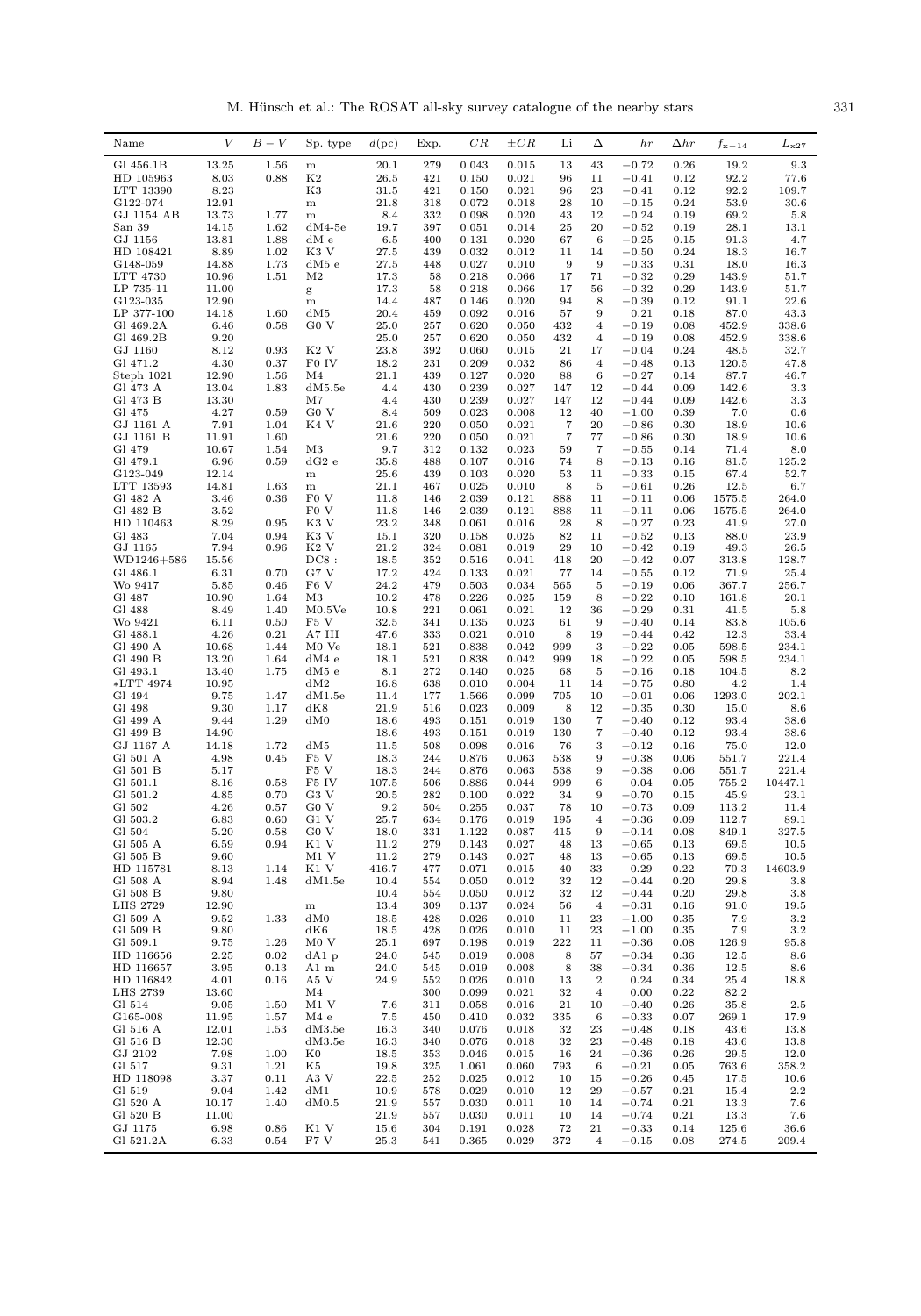332 M. Hünsch et al.: The ROSAT all-sky survey catalogue of the nearby stars

| Gl 521.2B<br>25.3<br>0.365<br>0.029<br>372<br>21<br>274.5<br>209.4<br>10.46<br>1.36<br>541<br>$-0.15$<br>0.08<br>13.0<br>LHS 2783<br>13.50<br>338<br>0.060<br>0.016<br>26<br>6<br>$-0.78$<br>0.19<br>25.1<br>5.1<br>${\bf m}$<br>4.23<br>F3 IV<br>19.3<br>283<br>0.02<br>517.9<br>230.0<br>Gl 525.1<br>0.38<br>0.615<br>0.049<br>404<br>6<br>0.08<br>GJ 1177 A<br>8.94<br>1.32<br>K5 V<br>271<br>0.025<br>$\sqrt{27}$<br>$-0.52$<br>63.9<br>20.5<br>16.4<br>0.115<br>11<br>0.18<br>9.12<br>63.9<br>20.5<br>GJ 1177 B<br>1.36<br>16.4<br>271<br>0.115<br>0.025<br>27<br>10<br>$-0.52$<br>0.18<br>Gl 527 A<br>306.5<br>89.3<br>4.50<br>0.48<br>F7 V<br>15.6<br>376<br>0.563<br>0.061<br>179<br>11<br>$-0.54$<br>0.09<br>Gl 527 B<br>$\rm M2$<br>$-0.54$<br>11.00<br>15.6<br>376<br>0.563<br>0.061<br>179<br>11<br>0.09<br>306.5<br>89.3<br>28<br>LTT 14031<br>14.34<br>14.6<br>330<br>0.056<br>0.016<br>26<br>0.08<br>0.27<br>49.3<br>12.7<br>${\bf m}$<br>7.61<br>K4 V<br>0.020<br>3<br>76.2<br>Gl 528 A<br>1.12<br>13.6<br>453<br>0.127<br>87<br>$-0.44$<br>0.12<br>17.0<br>Gl 528 B<br>dK6<br>0.020<br>3<br>76.2<br>8.03<br>13.6<br>453<br>0.127<br>87<br>$-0.44$<br>0.12<br>17.0<br>0.69<br>G <sub>5</sub> V<br>Gl 530<br>6.44<br>19.9<br>217<br>0.063<br>0.020<br>16<br>5<br>$-0.74$<br>0.26<br>27.6<br>13.1<br>7.38<br>0.90<br>K1 V<br>426<br>0.019<br>106.3<br>34.3<br>$*GI$ 531<br>16.4<br>0.146<br>94<br>15<br>$-0.19$<br>0.10<br>11.63<br>M <sub>2</sub><br>0.029<br>21<br>$2.6\,$<br>G150-046<br>1.50<br>15.8<br>361<br>0.011<br>10<br>$-1.00$<br>9.99<br>8.8<br>G0 IV<br>Gl 534<br>2.68<br>0.58<br>11.3<br>377<br>0.144<br>0.023<br>55<br>13<br>$-0.65$<br>70.0<br>10.8<br>0.13<br>$K2$ :<br>127.7<br>LHS 2836<br>13.00<br>9.5<br>313<br>0.195<br>0.027<br>113<br>8<br>$-0.33$<br>0.13<br>13.8<br>67<br>12.9<br>Gl 536<br>9.70<br>1.46<br>M1<br>10.2<br>398<br>0.033<br>0.011<br>11<br>$-0.83$<br>0.27<br>$1.6\,$<br>10.65<br>8<br>9<br>12.1<br>$13\ 59\ 54\ +13\ 55.9$<br>1.47<br>dM0.5<br>19.5<br>296<br>0.025<br>0.011<br>$-0.65$<br>$5.5\,$<br>0.31<br>92.3<br><b>LHS 2852</b><br>12.15<br>1.70<br>M <sub>0.5</sub><br>286<br>0.153<br>0.026<br>72<br>6<br>$-0.43$<br>0.14<br>48.6<br>7.4<br>Gl 537 A<br>9.85<br>1.48<br>$dM3$ e<br>11.3<br>390<br>0.083<br>0.018<br>41<br>5<br>$-0.46$<br>0.17<br>Gl 537 B<br>9.95<br>0.018<br>5<br>48.6<br>7.4<br>dM3e<br>11.3<br>390<br>0.083<br>41<br>$-0.46$<br>0.17<br>7.93<br>9.6<br>HD 124106<br>0.86<br>K1 V<br>23.1<br>294<br>0.032<br>0.012<br>14<br>8<br>$-1.00$<br>1.03<br>$6.1\,$<br>0.029<br>9<br>Gl 540.2<br>13.86<br>1.53<br>dM5.5e<br>12.4<br>282<br>0.199<br>142<br>$-0.17$<br>0.13<br>147.4<br>27.3<br>K4 V<br>HD 124498<br>10.40<br>1.28<br>26.5<br>308<br>0.780<br>0.052<br>665<br>16<br>$-0.19$<br>570.0<br>477.3<br>0.07<br>LTT 5581<br>1.60<br>0.052<br>$-0.19$<br>477.3<br>13.96<br>26.5<br>308<br>0.780<br>665<br>50<br>0.07<br>570.0<br>${\bf m}$<br>K4<br>HD 124642<br>8.04<br>1.08<br>17.3<br>479<br>0.052<br>0.013<br>24<br>19<br>$-0.43$<br>0.23<br>31.5<br>11.3<br>6.31<br>0.60<br>G <sub>4</sub> V<br>522<br>0.020<br>129.2<br>68.5<br>$*GI 540.3$<br>21.0<br>0.205<br>156<br>6<br>$-0.38$<br>0.10<br>F6 III<br>21.4<br>771.2<br>Wo 9473<br>4.08<br>0.52<br>339<br>0.946<br>0.078<br>395<br>8<br>$-0.03$<br>423.1<br>0.08<br>Wo 9474 A<br>4.75<br>0.20<br>A7 V<br>29.9<br>686<br>0.058<br>0.012<br>41<br>43<br>$-0.47$<br>0.15<br>33.9<br>36.1<br>Wo 9474 B<br>8.23<br>0.82<br>K1 V<br>29.9<br>0.058<br>0.012<br>$\overline{7}$<br>33.9<br>36.1<br>686<br>41<br>$-0.47$<br>0.15<br>0.018<br>67.8<br>G165-061<br>13.10<br>16.1<br>484<br>0.114<br>75<br>8<br>$-0.45$<br>0.13<br>21.0<br>${\bf m}$<br>Gl 541.2<br>10.25<br>1.44<br>$dM0$ p<br>18.7<br>892<br>0.089<br>0.012<br>85<br>61<br>$-0.28$<br>0.12<br>61.1<br>25.4<br>Gl 542.2<br>9.10<br>1.30<br>K5<br>329<br>0.031<br>0.012<br>27<br>$-0.34$<br>20.2<br>11.2<br>21.5<br>10<br>0.36<br>dF1<br>0.033<br>152.6<br>HD 125451<br>5.41<br>0.38<br>26.1<br>234<br>0.202<br>70<br>11<br>$-0.14$<br>0.16<br>124.4<br>Steph 1145<br>12.31<br>1.51<br>$M0:$ e:<br>20.3<br>614<br>0.159<br>0.018<br>148<br>10<br>$-0.13$<br>0.11<br>121.4<br>59.8<br>K8 V<br>Gl 546<br>8.55<br>1.26<br>14.4<br>556<br>0.059<br>0.013<br>29<br>16<br>$-0.29$<br>0.18<br>40.1<br>10.0<br>9.75<br>1.44<br>dM1<br>425<br>0.012<br>26<br>$-0.12$<br>34.8<br>11.8<br>Gl 548 A<br>16.8<br>0.045<br>36<br>0.26<br>10.00<br>Gl 548 B<br>1.46<br>dM2<br>15.8<br>425<br>0.045<br>0.012<br>26<br>7<br>$-0.12$<br>0.26<br>34.8<br>10.4<br>4.06<br>F7 V<br>Gl 549 A<br>0.50<br>14.6<br>724<br>1.996<br>0.055<br>999<br>$\overline{4}$<br>0.02<br>0.03<br>1679.8<br>427.1<br>11.50<br>724<br>0.02<br>427.1<br>Gl 549 B<br>1.50<br>M3<br>14.6<br>1.996<br>0.055<br>999<br>74<br>0.03<br>1679.8<br>103.5<br>WD1424+240<br>15.41<br>DC8<br>17.2<br>384<br>0.343<br>0.032<br>305<br>12<br>0.03<br>0.10<br>290.9<br>0.022<br>23<br>30.4<br>GJ 1183 A<br>13.95<br>1.65<br>16.2<br>331<br>0.131<br>68<br>$-0.17$<br>0.16<br>96.7<br>${\bf m}$<br>GJ 1183 B<br>1.68<br>0.022<br>9<br>$-0.17$<br>96.7<br>30.4<br>14.03<br>16.2<br>331<br>0.131<br>68<br>0.16<br>${\bf m}$<br>8<br>0.07<br>Gl 550.2A<br>4.83<br>0.72<br>G <sub>2</sub> IV<br>41.5<br>247<br>1.211<br>0.071<br>999<br>0.06<br>1051.3<br>2165.6<br>Gl 550.2B<br>G <sub>4</sub> V<br>1.211<br>9.00<br>41.5<br>247<br>0.071<br>999<br>8<br>0.07<br>0.06<br>1051.3<br>2165.6<br>1.83<br>dM5e<br>1.3<br>0.111<br>3<br>$-0.41$<br>843.2<br>Gl 551<br>11.05<br>374<br>1.374<br>445<br>0.07<br>1.7<br>7<br>0.20<br>HD 127068<br>8.38<br>G5<br>102.0<br>0.401<br>0.032<br>347<br>375.5<br>4678.5<br>466<br>0.08<br>dK5<br>Gl 554<br>8.70<br>1.04<br>22.0<br>625<br>0.019<br>0.007<br>9<br>11<br>$-0.74$<br>0.25<br>8.2<br>4.8<br>LP 440-38<br>13.61<br>16.7<br>0.047<br>0.015<br>18<br>$-0.52$<br>25.9<br>361<br>19<br>0.22<br>8.6<br>${\bf m}$<br>G <sub>5</sub><br>HD 128642<br>6.91<br>0.76<br>19.6<br>0.032<br>0.009<br>11<br>13<br>$-1.00$<br>0.17<br>9.8<br>4.5<br>747<br>7.23<br>Gl 556<br>0.99<br>K3 V<br>13.4<br>775<br>0.040<br>0.010<br>20<br>33<br>$-0.86$<br>0.11<br>15.1<br>$3.3\,$<br>0.36<br>F2V<br>$\boldsymbol{2}$<br>112.8<br>Gl 557<br>4.46<br>15.5<br>457<br>0.171<br>0.022<br>112<br>$-0.32$<br>0.12<br>32.2<br>$_{\rm K0}$<br>16.6<br>88<br>9<br>$-0.29$<br>0.14<br>33.2<br>HD 128311<br>7.50<br>0.99<br>345<br>0.149<br>0.024<br>100.8<br>6<br>G223-074<br>11.74<br>14.7<br>627<br>0.122<br>0.017<br>95<br>$-0.31$<br>0.12<br>81.7<br>21.1<br>m<br>Gl 559 A<br>0.01<br>0.64<br>$G2$ V<br>420<br>3.177<br>0.212<br>589<br>$\overline{7}$<br>$-0.98$<br>0.02<br>990.0<br>$2.2\,$<br>1.3<br>K <sub>0</sub> V<br>589<br>$\overline{7}$<br>$2.2\,$<br>Gl 559 B<br>1.34<br>0.84<br>1.3<br>420<br>3.177<br>0.212<br>$-0.98$<br>0.02<br>990.0<br>HD 128400<br>6.73<br>G5 V<br>20.3<br>272<br>0.140<br>0.026<br>11<br>$-0.50$<br>0.16<br>79.4<br>39.2<br>57<br>Gl 559.1<br>7.54<br>0.61<br>dG0e<br>33.9<br>0.042<br>$-0.14$<br>742.4<br>1020.7<br>582<br>0.981<br>999<br>1<br>0.04<br>3.88<br>F <sub>2</sub> III<br>337<br>3<br>0.17<br>247.3<br>Wo 9491<br>0.38<br>18.7<br>0.642<br>0.046<br>588<br>0.07<br>591.5<br>10.83<br>$\bf 25$<br>Wo 9492<br>1.55<br>M3<br>10.8<br>1069<br>0.022<br>0.006<br>$-0.05$<br>0.25<br>17.7<br>$_{2.5}$<br>18<br>5.10<br>F2 III-IV<br>$-0.22$<br>$*GI 561.1A$<br>0.34<br>30.4<br>454<br>0.114<br>0.016<br>35<br>30<br>0.12<br>81.7<br>90.3<br>7.14<br>35<br>$-0.22$<br>81.7<br>$*GI 561.1B$<br>dF9<br>30.4<br>454<br>0.114<br>0.016<br>15<br>0.12<br>90.3<br>HD 130307<br>7.78<br>0.90<br>G8 V<br>$-0.11$<br>24.0<br>19.7<br>350<br>0.031<br>0.012<br>8<br>7<br>0.35<br>11.1<br>Gl 563.4<br>F5 IV-V<br>23.6<br>0.283<br>0.031<br>$-0.30$<br>190.0<br>5.15<br>0.41<br>379<br>189<br>11<br>0.10<br>127.1<br>5.85<br>G2V<br>529<br>$-0.35$<br>101.2<br>Gl 564<br>0.56<br>18.0<br>0.407<br>0.031<br>427<br>13<br>0.07<br>262.5<br>7.40<br>27.2<br>$-0.32$<br>52.3<br>HD 131023<br>0.76<br>dG5<br>330<br>0.089<br>0.021<br>26<br>0.21<br>58.9<br>6<br>LTT 14398<br>8.90<br>k<br>27.2<br>330<br>0.089<br>0.021<br>26<br>$\mathbf{1}$<br>$-0.32$<br>0.21<br>58.9<br>52.3<br>$*GI 565$<br>7.83<br>K5 V<br>17.0<br>7<br>$-0.78$<br>9.9<br>3.4<br>1.00<br>1207<br>0.024<br>0.004<br>47<br>0.11<br>4.70<br>G8 Ve<br>6.7<br>$-0.31$<br>Gl 566 A<br>0.73<br>400<br>2.440<br>0.183<br>416<br>6<br>0.07<br>1626.7<br>87.3<br>Gl 566 B<br>6.97<br>1.16<br>K4 Ve<br>6.7<br>400<br>2.440<br>0.183<br>416<br>$-0.31$<br>0.07<br>1626.7<br>87.3<br>6<br>Gl 567<br>6.02<br>K <sub>2</sub> V<br>209.2<br>0.84<br>11.5<br>398<br>0.363<br>0.034<br>245<br>14<br>$-0.48$<br>0.08<br>33.3<br>Gl 568 A<br>12.19<br>M3.5<br>23.6<br>2.9<br>1.61<br>10.2<br>451<br>0.040<br>0.013<br>17<br>17<br>$-0.45$<br>0.22<br>Gl 568 B<br>12.70<br>23.6<br>10.2<br>451<br>0.040<br>0.013<br>17<br>17<br>$-0.45$<br>0.22<br>2.9<br>Gl 569 AB<br>10.20<br>9.8<br>1.48<br>dM0e<br>385<br>0.489<br>0.038<br>361<br>5<br>$-0.41$<br>0.07<br>300.3<br>34.6<br>LP 222-015<br>14.67<br>23.8<br>0.23<br>655<br>0.020<br>0.008<br>7<br>26<br>0.40<br>18.6<br>12.6<br>m<br>F9 V<br>83.7<br>HD 133002<br>5.64<br>0.68<br>43.3<br>753<br>0.115<br>0.014<br>146<br>9<br>$-0.20$<br>0.12<br>187.8<br><b>LHS 3001</b><br>15.50<br>M5<br>21.6<br>389<br>0.015<br>0.007<br>9<br>68<br>$-0.11$<br>0.42<br>11.8<br>$6.6\,$<br><b>LHS 3002</b><br>18.60<br>21.6<br>11.8<br>M7:<br>389<br>0.015<br>0.007<br>9<br>83<br>$-0.11$<br>0.42<br>$6.6\,$<br>*Gl 570 A<br>5.75<br>1.10<br>K5 Ve<br>5.9<br>820<br>0.200<br>0.016<br>378<br>6<br>$-0.77$<br>84.5<br>$3.5\,$<br>0.06<br>$*GI 570 B$<br>8.00<br>1.50<br>$M2$ V<br>5.9<br>820<br>0.200<br>0.016<br>27<br>$-0.77$<br>84.5<br>$3.5\,$<br>378<br>0.06<br>Wo 9503<br>4.49<br>0.32<br>F <sub>0</sub> V<br>27.9<br>0.023<br>0.010<br>8<br>23<br>$-0.70$<br>406<br>0.35<br>10.5<br>9.8 | Name | V | $B-V$ | Sp. type | d(pc) | Exp. | CR | $\pm CR$ | Li | Δ | hr | $\Delta hr$ | $f_{\rm x-14}$ | $L_{\rm x27}$ |
|------------------------------------------------------------------------------------------------------------------------------------------------------------------------------------------------------------------------------------------------------------------------------------------------------------------------------------------------------------------------------------------------------------------------------------------------------------------------------------------------------------------------------------------------------------------------------------------------------------------------------------------------------------------------------------------------------------------------------------------------------------------------------------------------------------------------------------------------------------------------------------------------------------------------------------------------------------------------------------------------------------------------------------------------------------------------------------------------------------------------------------------------------------------------------------------------------------------------------------------------------------------------------------------------------------------------------------------------------------------------------------------------------------------------------------------------------------------------------------------------------------------------------------------------------------------------------------------------------------------------------------------------------------------------------------------------------------------------------------------------------------------------------------------------------------------------------------------------------------------------------------------------------------------------------------------------------------------------------------------------------------------------------------------------------------------------------------------------------------------------------------------------------------------------------------------------------------------------------------------------------------------------------------------------------------------------------------------------------------------------------------------------------------------------------------------------------------------------------------------------------------------------------------------------------------------------------------------------------------------------------------------------------------------------------------------------------------------------------------------------------------------------------------------------------------------------------------------------------------------------------------------------------------------------------------------------------------------------------------------------------------------------------------------------------------------------------------------------------------------------------------------------------------------------------------------------------------------------------------------------------------------------------------------------------------------------------------------------------------------------------------------------------------------------------------------------------------------------------------------------------------------------------------------------------------------------------------------------------------------------------------------------------------------------------------------------------------------------------------------------------------------------------------------------------------------------------------------------------------------------------------------------------------------------------------------------------------------------------------------------------------------------------------------------------------------------------------------------------------------------------------------------------------------------------------------------------------------------------------------------------------------------------------------------------------------------------------------------------------------------------------------------------------------------------------------------------------------------------------------------------------------------------------------------------------------------------------------------------------------------------------------------------------------------------------------------------------------------------------------------------------------------------------------------------------------------------------------------------------------------------------------------------------------------------------------------------------------------------------------------------------------------------------------------------------------------------------------------------------------------------------------------------------------------------------------------------------------------------------------------------------------------------------------------------------------------------------------------------------------------------------------------------------------------------------------------------------------------------------------------------------------------------------------------------------------------------------------------------------------------------------------------------------------------------------------------------------------------------------------------------------------------------------------------------------------------------------------------------------------------------------------------------------------------------------------------------------------------------------------------------------------------------------------------------------------------------------------------------------------------------------------------------------------------------------------------------------------------------------------------------------------------------------------------------------------------------------------------------------------------------------------------------------------------------------------------------------------------------------------------------------------------------------------------------------------------------------------------------------------------------------------------------------------------------------------------------------------------------------------------------------------------------------------------------------------------------------------------------------------------------------------------------------------------------------------------------------------------------------------------------------------------------------------------------------------------------------------------------------------------------------------------------------------------------------------------------------------------------------------------------------------------------------------------------------------------------------------------------------------------------------------------------------------------------------------------------------------------------------------------------------------------------------------------------------------------------------------------------------------------------------------------------------------------------------------------------------------------------------------------------------------------------------------------------------------------------------------------------------------------------------------------------------------------------------------------------------------------------------------------------------------------------------------------------------------------------------------------------------------------------------------------------------------------------------------------------------------------------------------------------------------------------------------------------------------------------------------------------------------------------------------------------------------------------------------------------------------------------------------------------------------------------------------------------------------------------------------------------------------------------------------------------------------------------------------------------------------------------------------------------------------------------------------------------------------------------------------------------------------------------------------------------------------------------------------------------------------------------------------------------------------------------------------------------------------------------------------------------------------------------------------------------------------------------------------------------------------------------------------------------------------------------------------------------------------------------------------------------------------------------------------------------------------------------------------------------------------------------------------------------------------------------------------------------------------------------------------------------------------------------------------------------------------------------------------------------------------------------------------------------------------------------------------------------------------------------------------------------------------|------|---|-------|----------|-------|------|----|----------|----|---|----|-------------|----------------|---------------|
|                                                                                                                                                                                                                                                                                                                                                                                                                                                                                                                                                                                                                                                                                                                                                                                                                                                                                                                                                                                                                                                                                                                                                                                                                                                                                                                                                                                                                                                                                                                                                                                                                                                                                                                                                                                                                                                                                                                                                                                                                                                                                                                                                                                                                                                                                                                                                                                                                                                                                                                                                                                                                                                                                                                                                                                                                                                                                                                                                                                                                                                                                                                                                                                                                                                                                                                                                                                                                                                                                                                                                                                                                                                                                                                                                                                                                                                                                                                                                                                                                                                                                                                                                                                                                                                                                                                                                                                                                                                                                                                                                                                                                                                                                                                                                                                                                                                                                                                                                                                                                                                                                                                                                                                                                                                                                                                                                                                                                                                                                                                                                                                                                                                                                                                                                                                                                                                                                                                                                                                                                                                                                                                                                                                                                                                                                                                                                                                                                                                                                                                                                                                                                                                                                                                                                                                                                                                                                                                                                                                                                                                                                                                                                                                                                                                                                                                                                                                                                                                                                                                                                                                                                                                                                                                                                                                                                                                                                                                                                                                                                                                                                                                                                                                                                                                                                                                                                                                                                                                                                                                                                                                                                                                                                                                                                                                                                                                                                                                                                                                                                                                                                                                                                                                                                                                                                                                                                                                                                                                                                                                                                                                                                                                                                                                                                                                                                                                                  |      |   |       |          |       |      |    |          |    |   |    |             |                |               |
|                                                                                                                                                                                                                                                                                                                                                                                                                                                                                                                                                                                                                                                                                                                                                                                                                                                                                                                                                                                                                                                                                                                                                                                                                                                                                                                                                                                                                                                                                                                                                                                                                                                                                                                                                                                                                                                                                                                                                                                                                                                                                                                                                                                                                                                                                                                                                                                                                                                                                                                                                                                                                                                                                                                                                                                                                                                                                                                                                                                                                                                                                                                                                                                                                                                                                                                                                                                                                                                                                                                                                                                                                                                                                                                                                                                                                                                                                                                                                                                                                                                                                                                                                                                                                                                                                                                                                                                                                                                                                                                                                                                                                                                                                                                                                                                                                                                                                                                                                                                                                                                                                                                                                                                                                                                                                                                                                                                                                                                                                                                                                                                                                                                                                                                                                                                                                                                                                                                                                                                                                                                                                                                                                                                                                                                                                                                                                                                                                                                                                                                                                                                                                                                                                                                                                                                                                                                                                                                                                                                                                                                                                                                                                                                                                                                                                                                                                                                                                                                                                                                                                                                                                                                                                                                                                                                                                                                                                                                                                                                                                                                                                                                                                                                                                                                                                                                                                                                                                                                                                                                                                                                                                                                                                                                                                                                                                                                                                                                                                                                                                                                                                                                                                                                                                                                                                                                                                                                                                                                                                                                                                                                                                                                                                                                                                                                                                                                                  |      |   |       |          |       |      |    |          |    |   |    |             |                |               |
|                                                                                                                                                                                                                                                                                                                                                                                                                                                                                                                                                                                                                                                                                                                                                                                                                                                                                                                                                                                                                                                                                                                                                                                                                                                                                                                                                                                                                                                                                                                                                                                                                                                                                                                                                                                                                                                                                                                                                                                                                                                                                                                                                                                                                                                                                                                                                                                                                                                                                                                                                                                                                                                                                                                                                                                                                                                                                                                                                                                                                                                                                                                                                                                                                                                                                                                                                                                                                                                                                                                                                                                                                                                                                                                                                                                                                                                                                                                                                                                                                                                                                                                                                                                                                                                                                                                                                                                                                                                                                                                                                                                                                                                                                                                                                                                                                                                                                                                                                                                                                                                                                                                                                                                                                                                                                                                                                                                                                                                                                                                                                                                                                                                                                                                                                                                                                                                                                                                                                                                                                                                                                                                                                                                                                                                                                                                                                                                                                                                                                                                                                                                                                                                                                                                                                                                                                                                                                                                                                                                                                                                                                                                                                                                                                                                                                                                                                                                                                                                                                                                                                                                                                                                                                                                                                                                                                                                                                                                                                                                                                                                                                                                                                                                                                                                                                                                                                                                                                                                                                                                                                                                                                                                                                                                                                                                                                                                                                                                                                                                                                                                                                                                                                                                                                                                                                                                                                                                                                                                                                                                                                                                                                                                                                                                                                                                                                                                                  |      |   |       |          |       |      |    |          |    |   |    |             |                |               |
|                                                                                                                                                                                                                                                                                                                                                                                                                                                                                                                                                                                                                                                                                                                                                                                                                                                                                                                                                                                                                                                                                                                                                                                                                                                                                                                                                                                                                                                                                                                                                                                                                                                                                                                                                                                                                                                                                                                                                                                                                                                                                                                                                                                                                                                                                                                                                                                                                                                                                                                                                                                                                                                                                                                                                                                                                                                                                                                                                                                                                                                                                                                                                                                                                                                                                                                                                                                                                                                                                                                                                                                                                                                                                                                                                                                                                                                                                                                                                                                                                                                                                                                                                                                                                                                                                                                                                                                                                                                                                                                                                                                                                                                                                                                                                                                                                                                                                                                                                                                                                                                                                                                                                                                                                                                                                                                                                                                                                                                                                                                                                                                                                                                                                                                                                                                                                                                                                                                                                                                                                                                                                                                                                                                                                                                                                                                                                                                                                                                                                                                                                                                                                                                                                                                                                                                                                                                                                                                                                                                                                                                                                                                                                                                                                                                                                                                                                                                                                                                                                                                                                                                                                                                                                                                                                                                                                                                                                                                                                                                                                                                                                                                                                                                                                                                                                                                                                                                                                                                                                                                                                                                                                                                                                                                                                                                                                                                                                                                                                                                                                                                                                                                                                                                                                                                                                                                                                                                                                                                                                                                                                                                                                                                                                                                                                                                                                                                                  |      |   |       |          |       |      |    |          |    |   |    |             |                |               |
|                                                                                                                                                                                                                                                                                                                                                                                                                                                                                                                                                                                                                                                                                                                                                                                                                                                                                                                                                                                                                                                                                                                                                                                                                                                                                                                                                                                                                                                                                                                                                                                                                                                                                                                                                                                                                                                                                                                                                                                                                                                                                                                                                                                                                                                                                                                                                                                                                                                                                                                                                                                                                                                                                                                                                                                                                                                                                                                                                                                                                                                                                                                                                                                                                                                                                                                                                                                                                                                                                                                                                                                                                                                                                                                                                                                                                                                                                                                                                                                                                                                                                                                                                                                                                                                                                                                                                                                                                                                                                                                                                                                                                                                                                                                                                                                                                                                                                                                                                                                                                                                                                                                                                                                                                                                                                                                                                                                                                                                                                                                                                                                                                                                                                                                                                                                                                                                                                                                                                                                                                                                                                                                                                                                                                                                                                                                                                                                                                                                                                                                                                                                                                                                                                                                                                                                                                                                                                                                                                                                                                                                                                                                                                                                                                                                                                                                                                                                                                                                                                                                                                                                                                                                                                                                                                                                                                                                                                                                                                                                                                                                                                                                                                                                                                                                                                                                                                                                                                                                                                                                                                                                                                                                                                                                                                                                                                                                                                                                                                                                                                                                                                                                                                                                                                                                                                                                                                                                                                                                                                                                                                                                                                                                                                                                                                                                                                                                                  |      |   |       |          |       |      |    |          |    |   |    |             |                |               |
|                                                                                                                                                                                                                                                                                                                                                                                                                                                                                                                                                                                                                                                                                                                                                                                                                                                                                                                                                                                                                                                                                                                                                                                                                                                                                                                                                                                                                                                                                                                                                                                                                                                                                                                                                                                                                                                                                                                                                                                                                                                                                                                                                                                                                                                                                                                                                                                                                                                                                                                                                                                                                                                                                                                                                                                                                                                                                                                                                                                                                                                                                                                                                                                                                                                                                                                                                                                                                                                                                                                                                                                                                                                                                                                                                                                                                                                                                                                                                                                                                                                                                                                                                                                                                                                                                                                                                                                                                                                                                                                                                                                                                                                                                                                                                                                                                                                                                                                                                                                                                                                                                                                                                                                                                                                                                                                                                                                                                                                                                                                                                                                                                                                                                                                                                                                                                                                                                                                                                                                                                                                                                                                                                                                                                                                                                                                                                                                                                                                                                                                                                                                                                                                                                                                                                                                                                                                                                                                                                                                                                                                                                                                                                                                                                                                                                                                                                                                                                                                                                                                                                                                                                                                                                                                                                                                                                                                                                                                                                                                                                                                                                                                                                                                                                                                                                                                                                                                                                                                                                                                                                                                                                                                                                                                                                                                                                                                                                                                                                                                                                                                                                                                                                                                                                                                                                                                                                                                                                                                                                                                                                                                                                                                                                                                                                                                                                                                                  |      |   |       |          |       |      |    |          |    |   |    |             |                |               |
|                                                                                                                                                                                                                                                                                                                                                                                                                                                                                                                                                                                                                                                                                                                                                                                                                                                                                                                                                                                                                                                                                                                                                                                                                                                                                                                                                                                                                                                                                                                                                                                                                                                                                                                                                                                                                                                                                                                                                                                                                                                                                                                                                                                                                                                                                                                                                                                                                                                                                                                                                                                                                                                                                                                                                                                                                                                                                                                                                                                                                                                                                                                                                                                                                                                                                                                                                                                                                                                                                                                                                                                                                                                                                                                                                                                                                                                                                                                                                                                                                                                                                                                                                                                                                                                                                                                                                                                                                                                                                                                                                                                                                                                                                                                                                                                                                                                                                                                                                                                                                                                                                                                                                                                                                                                                                                                                                                                                                                                                                                                                                                                                                                                                                                                                                                                                                                                                                                                                                                                                                                                                                                                                                                                                                                                                                                                                                                                                                                                                                                                                                                                                                                                                                                                                                                                                                                                                                                                                                                                                                                                                                                                                                                                                                                                                                                                                                                                                                                                                                                                                                                                                                                                                                                                                                                                                                                                                                                                                                                                                                                                                                                                                                                                                                                                                                                                                                                                                                                                                                                                                                                                                                                                                                                                                                                                                                                                                                                                                                                                                                                                                                                                                                                                                                                                                                                                                                                                                                                                                                                                                                                                                                                                                                                                                                                                                                                                                  |      |   |       |          |       |      |    |          |    |   |    |             |                |               |
|                                                                                                                                                                                                                                                                                                                                                                                                                                                                                                                                                                                                                                                                                                                                                                                                                                                                                                                                                                                                                                                                                                                                                                                                                                                                                                                                                                                                                                                                                                                                                                                                                                                                                                                                                                                                                                                                                                                                                                                                                                                                                                                                                                                                                                                                                                                                                                                                                                                                                                                                                                                                                                                                                                                                                                                                                                                                                                                                                                                                                                                                                                                                                                                                                                                                                                                                                                                                                                                                                                                                                                                                                                                                                                                                                                                                                                                                                                                                                                                                                                                                                                                                                                                                                                                                                                                                                                                                                                                                                                                                                                                                                                                                                                                                                                                                                                                                                                                                                                                                                                                                                                                                                                                                                                                                                                                                                                                                                                                                                                                                                                                                                                                                                                                                                                                                                                                                                                                                                                                                                                                                                                                                                                                                                                                                                                                                                                                                                                                                                                                                                                                                                                                                                                                                                                                                                                                                                                                                                                                                                                                                                                                                                                                                                                                                                                                                                                                                                                                                                                                                                                                                                                                                                                                                                                                                                                                                                                                                                                                                                                                                                                                                                                                                                                                                                                                                                                                                                                                                                                                                                                                                                                                                                                                                                                                                                                                                                                                                                                                                                                                                                                                                                                                                                                                                                                                                                                                                                                                                                                                                                                                                                                                                                                                                                                                                                                                                  |      |   |       |          |       |      |    |          |    |   |    |             |                |               |
|                                                                                                                                                                                                                                                                                                                                                                                                                                                                                                                                                                                                                                                                                                                                                                                                                                                                                                                                                                                                                                                                                                                                                                                                                                                                                                                                                                                                                                                                                                                                                                                                                                                                                                                                                                                                                                                                                                                                                                                                                                                                                                                                                                                                                                                                                                                                                                                                                                                                                                                                                                                                                                                                                                                                                                                                                                                                                                                                                                                                                                                                                                                                                                                                                                                                                                                                                                                                                                                                                                                                                                                                                                                                                                                                                                                                                                                                                                                                                                                                                                                                                                                                                                                                                                                                                                                                                                                                                                                                                                                                                                                                                                                                                                                                                                                                                                                                                                                                                                                                                                                                                                                                                                                                                                                                                                                                                                                                                                                                                                                                                                                                                                                                                                                                                                                                                                                                                                                                                                                                                                                                                                                                                                                                                                                                                                                                                                                                                                                                                                                                                                                                                                                                                                                                                                                                                                                                                                                                                                                                                                                                                                                                                                                                                                                                                                                                                                                                                                                                                                                                                                                                                                                                                                                                                                                                                                                                                                                                                                                                                                                                                                                                                                                                                                                                                                                                                                                                                                                                                                                                                                                                                                                                                                                                                                                                                                                                                                                                                                                                                                                                                                                                                                                                                                                                                                                                                                                                                                                                                                                                                                                                                                                                                                                                                                                                                                                                  |      |   |       |          |       |      |    |          |    |   |    |             |                |               |
|                                                                                                                                                                                                                                                                                                                                                                                                                                                                                                                                                                                                                                                                                                                                                                                                                                                                                                                                                                                                                                                                                                                                                                                                                                                                                                                                                                                                                                                                                                                                                                                                                                                                                                                                                                                                                                                                                                                                                                                                                                                                                                                                                                                                                                                                                                                                                                                                                                                                                                                                                                                                                                                                                                                                                                                                                                                                                                                                                                                                                                                                                                                                                                                                                                                                                                                                                                                                                                                                                                                                                                                                                                                                                                                                                                                                                                                                                                                                                                                                                                                                                                                                                                                                                                                                                                                                                                                                                                                                                                                                                                                                                                                                                                                                                                                                                                                                                                                                                                                                                                                                                                                                                                                                                                                                                                                                                                                                                                                                                                                                                                                                                                                                                                                                                                                                                                                                                                                                                                                                                                                                                                                                                                                                                                                                                                                                                                                                                                                                                                                                                                                                                                                                                                                                                                                                                                                                                                                                                                                                                                                                                                                                                                                                                                                                                                                                                                                                                                                                                                                                                                                                                                                                                                                                                                                                                                                                                                                                                                                                                                                                                                                                                                                                                                                                                                                                                                                                                                                                                                                                                                                                                                                                                                                                                                                                                                                                                                                                                                                                                                                                                                                                                                                                                                                                                                                                                                                                                                                                                                                                                                                                                                                                                                                                                                                                                                                                  |      |   |       |          |       |      |    |          |    |   |    |             |                |               |
|                                                                                                                                                                                                                                                                                                                                                                                                                                                                                                                                                                                                                                                                                                                                                                                                                                                                                                                                                                                                                                                                                                                                                                                                                                                                                                                                                                                                                                                                                                                                                                                                                                                                                                                                                                                                                                                                                                                                                                                                                                                                                                                                                                                                                                                                                                                                                                                                                                                                                                                                                                                                                                                                                                                                                                                                                                                                                                                                                                                                                                                                                                                                                                                                                                                                                                                                                                                                                                                                                                                                                                                                                                                                                                                                                                                                                                                                                                                                                                                                                                                                                                                                                                                                                                                                                                                                                                                                                                                                                                                                                                                                                                                                                                                                                                                                                                                                                                                                                                                                                                                                                                                                                                                                                                                                                                                                                                                                                                                                                                                                                                                                                                                                                                                                                                                                                                                                                                                                                                                                                                                                                                                                                                                                                                                                                                                                                                                                                                                                                                                                                                                                                                                                                                                                                                                                                                                                                                                                                                                                                                                                                                                                                                                                                                                                                                                                                                                                                                                                                                                                                                                                                                                                                                                                                                                                                                                                                                                                                                                                                                                                                                                                                                                                                                                                                                                                                                                                                                                                                                                                                                                                                                                                                                                                                                                                                                                                                                                                                                                                                                                                                                                                                                                                                                                                                                                                                                                                                                                                                                                                                                                                                                                                                                                                                                                                                                                                  |      |   |       |          |       |      |    |          |    |   |    |             |                |               |
|                                                                                                                                                                                                                                                                                                                                                                                                                                                                                                                                                                                                                                                                                                                                                                                                                                                                                                                                                                                                                                                                                                                                                                                                                                                                                                                                                                                                                                                                                                                                                                                                                                                                                                                                                                                                                                                                                                                                                                                                                                                                                                                                                                                                                                                                                                                                                                                                                                                                                                                                                                                                                                                                                                                                                                                                                                                                                                                                                                                                                                                                                                                                                                                                                                                                                                                                                                                                                                                                                                                                                                                                                                                                                                                                                                                                                                                                                                                                                                                                                                                                                                                                                                                                                                                                                                                                                                                                                                                                                                                                                                                                                                                                                                                                                                                                                                                                                                                                                                                                                                                                                                                                                                                                                                                                                                                                                                                                                                                                                                                                                                                                                                                                                                                                                                                                                                                                                                                                                                                                                                                                                                                                                                                                                                                                                                                                                                                                                                                                                                                                                                                                                                                                                                                                                                                                                                                                                                                                                                                                                                                                                                                                                                                                                                                                                                                                                                                                                                                                                                                                                                                                                                                                                                                                                                                                                                                                                                                                                                                                                                                                                                                                                                                                                                                                                                                                                                                                                                                                                                                                                                                                                                                                                                                                                                                                                                                                                                                                                                                                                                                                                                                                                                                                                                                                                                                                                                                                                                                                                                                                                                                                                                                                                                                                                                                                                                                                  |      |   |       |          |       |      |    |          |    |   |    |             |                |               |
|                                                                                                                                                                                                                                                                                                                                                                                                                                                                                                                                                                                                                                                                                                                                                                                                                                                                                                                                                                                                                                                                                                                                                                                                                                                                                                                                                                                                                                                                                                                                                                                                                                                                                                                                                                                                                                                                                                                                                                                                                                                                                                                                                                                                                                                                                                                                                                                                                                                                                                                                                                                                                                                                                                                                                                                                                                                                                                                                                                                                                                                                                                                                                                                                                                                                                                                                                                                                                                                                                                                                                                                                                                                                                                                                                                                                                                                                                                                                                                                                                                                                                                                                                                                                                                                                                                                                                                                                                                                                                                                                                                                                                                                                                                                                                                                                                                                                                                                                                                                                                                                                                                                                                                                                                                                                                                                                                                                                                                                                                                                                                                                                                                                                                                                                                                                                                                                                                                                                                                                                                                                                                                                                                                                                                                                                                                                                                                                                                                                                                                                                                                                                                                                                                                                                                                                                                                                                                                                                                                                                                                                                                                                                                                                                                                                                                                                                                                                                                                                                                                                                                                                                                                                                                                                                                                                                                                                                                                                                                                                                                                                                                                                                                                                                                                                                                                                                                                                                                                                                                                                                                                                                                                                                                                                                                                                                                                                                                                                                                                                                                                                                                                                                                                                                                                                                                                                                                                                                                                                                                                                                                                                                                                                                                                                                                                                                                                                                  |      |   |       |          |       |      |    |          |    |   |    |             |                |               |
|                                                                                                                                                                                                                                                                                                                                                                                                                                                                                                                                                                                                                                                                                                                                                                                                                                                                                                                                                                                                                                                                                                                                                                                                                                                                                                                                                                                                                                                                                                                                                                                                                                                                                                                                                                                                                                                                                                                                                                                                                                                                                                                                                                                                                                                                                                                                                                                                                                                                                                                                                                                                                                                                                                                                                                                                                                                                                                                                                                                                                                                                                                                                                                                                                                                                                                                                                                                                                                                                                                                                                                                                                                                                                                                                                                                                                                                                                                                                                                                                                                                                                                                                                                                                                                                                                                                                                                                                                                                                                                                                                                                                                                                                                                                                                                                                                                                                                                                                                                                                                                                                                                                                                                                                                                                                                                                                                                                                                                                                                                                                                                                                                                                                                                                                                                                                                                                                                                                                                                                                                                                                                                                                                                                                                                                                                                                                                                                                                                                                                                                                                                                                                                                                                                                                                                                                                                                                                                                                                                                                                                                                                                                                                                                                                                                                                                                                                                                                                                                                                                                                                                                                                                                                                                                                                                                                                                                                                                                                                                                                                                                                                                                                                                                                                                                                                                                                                                                                                                                                                                                                                                                                                                                                                                                                                                                                                                                                                                                                                                                                                                                                                                                                                                                                                                                                                                                                                                                                                                                                                                                                                                                                                                                                                                                                                                                                                                                                  |      |   |       |          |       |      |    |          |    |   |    |             |                |               |
|                                                                                                                                                                                                                                                                                                                                                                                                                                                                                                                                                                                                                                                                                                                                                                                                                                                                                                                                                                                                                                                                                                                                                                                                                                                                                                                                                                                                                                                                                                                                                                                                                                                                                                                                                                                                                                                                                                                                                                                                                                                                                                                                                                                                                                                                                                                                                                                                                                                                                                                                                                                                                                                                                                                                                                                                                                                                                                                                                                                                                                                                                                                                                                                                                                                                                                                                                                                                                                                                                                                                                                                                                                                                                                                                                                                                                                                                                                                                                                                                                                                                                                                                                                                                                                                                                                                                                                                                                                                                                                                                                                                                                                                                                                                                                                                                                                                                                                                                                                                                                                                                                                                                                                                                                                                                                                                                                                                                                                                                                                                                                                                                                                                                                                                                                                                                                                                                                                                                                                                                                                                                                                                                                                                                                                                                                                                                                                                                                                                                                                                                                                                                                                                                                                                                                                                                                                                                                                                                                                                                                                                                                                                                                                                                                                                                                                                                                                                                                                                                                                                                                                                                                                                                                                                                                                                                                                                                                                                                                                                                                                                                                                                                                                                                                                                                                                                                                                                                                                                                                                                                                                                                                                                                                                                                                                                                                                                                                                                                                                                                                                                                                                                                                                                                                                                                                                                                                                                                                                                                                                                                                                                                                                                                                                                                                                                                                                                                  |      |   |       |          |       |      |    |          |    |   |    |             |                |               |
|                                                                                                                                                                                                                                                                                                                                                                                                                                                                                                                                                                                                                                                                                                                                                                                                                                                                                                                                                                                                                                                                                                                                                                                                                                                                                                                                                                                                                                                                                                                                                                                                                                                                                                                                                                                                                                                                                                                                                                                                                                                                                                                                                                                                                                                                                                                                                                                                                                                                                                                                                                                                                                                                                                                                                                                                                                                                                                                                                                                                                                                                                                                                                                                                                                                                                                                                                                                                                                                                                                                                                                                                                                                                                                                                                                                                                                                                                                                                                                                                                                                                                                                                                                                                                                                                                                                                                                                                                                                                                                                                                                                                                                                                                                                                                                                                                                                                                                                                                                                                                                                                                                                                                                                                                                                                                                                                                                                                                                                                                                                                                                                                                                                                                                                                                                                                                                                                                                                                                                                                                                                                                                                                                                                                                                                                                                                                                                                                                                                                                                                                                                                                                                                                                                                                                                                                                                                                                                                                                                                                                                                                                                                                                                                                                                                                                                                                                                                                                                                                                                                                                                                                                                                                                                                                                                                                                                                                                                                                                                                                                                                                                                                                                                                                                                                                                                                                                                                                                                                                                                                                                                                                                                                                                                                                                                                                                                                                                                                                                                                                                                                                                                                                                                                                                                                                                                                                                                                                                                                                                                                                                                                                                                                                                                                                                                                                                                                                  |      |   |       |          |       |      |    |          |    |   |    |             |                |               |
|                                                                                                                                                                                                                                                                                                                                                                                                                                                                                                                                                                                                                                                                                                                                                                                                                                                                                                                                                                                                                                                                                                                                                                                                                                                                                                                                                                                                                                                                                                                                                                                                                                                                                                                                                                                                                                                                                                                                                                                                                                                                                                                                                                                                                                                                                                                                                                                                                                                                                                                                                                                                                                                                                                                                                                                                                                                                                                                                                                                                                                                                                                                                                                                                                                                                                                                                                                                                                                                                                                                                                                                                                                                                                                                                                                                                                                                                                                                                                                                                                                                                                                                                                                                                                                                                                                                                                                                                                                                                                                                                                                                                                                                                                                                                                                                                                                                                                                                                                                                                                                                                                                                                                                                                                                                                                                                                                                                                                                                                                                                                                                                                                                                                                                                                                                                                                                                                                                                                                                                                                                                                                                                                                                                                                                                                                                                                                                                                                                                                                                                                                                                                                                                                                                                                                                                                                                                                                                                                                                                                                                                                                                                                                                                                                                                                                                                                                                                                                                                                                                                                                                                                                                                                                                                                                                                                                                                                                                                                                                                                                                                                                                                                                                                                                                                                                                                                                                                                                                                                                                                                                                                                                                                                                                                                                                                                                                                                                                                                                                                                                                                                                                                                                                                                                                                                                                                                                                                                                                                                                                                                                                                                                                                                                                                                                                                                                                                                  |      |   |       |          |       |      |    |          |    |   |    |             |                |               |
|                                                                                                                                                                                                                                                                                                                                                                                                                                                                                                                                                                                                                                                                                                                                                                                                                                                                                                                                                                                                                                                                                                                                                                                                                                                                                                                                                                                                                                                                                                                                                                                                                                                                                                                                                                                                                                                                                                                                                                                                                                                                                                                                                                                                                                                                                                                                                                                                                                                                                                                                                                                                                                                                                                                                                                                                                                                                                                                                                                                                                                                                                                                                                                                                                                                                                                                                                                                                                                                                                                                                                                                                                                                                                                                                                                                                                                                                                                                                                                                                                                                                                                                                                                                                                                                                                                                                                                                                                                                                                                                                                                                                                                                                                                                                                                                                                                                                                                                                                                                                                                                                                                                                                                                                                                                                                                                                                                                                                                                                                                                                                                                                                                                                                                                                                                                                                                                                                                                                                                                                                                                                                                                                                                                                                                                                                                                                                                                                                                                                                                                                                                                                                                                                                                                                                                                                                                                                                                                                                                                                                                                                                                                                                                                                                                                                                                                                                                                                                                                                                                                                                                                                                                                                                                                                                                                                                                                                                                                                                                                                                                                                                                                                                                                                                                                                                                                                                                                                                                                                                                                                                                                                                                                                                                                                                                                                                                                                                                                                                                                                                                                                                                                                                                                                                                                                                                                                                                                                                                                                                                                                                                                                                                                                                                                                                                                                                                                                  |      |   |       |          |       |      |    |          |    |   |    |             |                |               |
|                                                                                                                                                                                                                                                                                                                                                                                                                                                                                                                                                                                                                                                                                                                                                                                                                                                                                                                                                                                                                                                                                                                                                                                                                                                                                                                                                                                                                                                                                                                                                                                                                                                                                                                                                                                                                                                                                                                                                                                                                                                                                                                                                                                                                                                                                                                                                                                                                                                                                                                                                                                                                                                                                                                                                                                                                                                                                                                                                                                                                                                                                                                                                                                                                                                                                                                                                                                                                                                                                                                                                                                                                                                                                                                                                                                                                                                                                                                                                                                                                                                                                                                                                                                                                                                                                                                                                                                                                                                                                                                                                                                                                                                                                                                                                                                                                                                                                                                                                                                                                                                                                                                                                                                                                                                                                                                                                                                                                                                                                                                                                                                                                                                                                                                                                                                                                                                                                                                                                                                                                                                                                                                                                                                                                                                                                                                                                                                                                                                                                                                                                                                                                                                                                                                                                                                                                                                                                                                                                                                                                                                                                                                                                                                                                                                                                                                                                                                                                                                                                                                                                                                                                                                                                                                                                                                                                                                                                                                                                                                                                                                                                                                                                                                                                                                                                                                                                                                                                                                                                                                                                                                                                                                                                                                                                                                                                                                                                                                                                                                                                                                                                                                                                                                                                                                                                                                                                                                                                                                                                                                                                                                                                                                                                                                                                                                                                                                                  |      |   |       |          |       |      |    |          |    |   |    |             |                |               |
|                                                                                                                                                                                                                                                                                                                                                                                                                                                                                                                                                                                                                                                                                                                                                                                                                                                                                                                                                                                                                                                                                                                                                                                                                                                                                                                                                                                                                                                                                                                                                                                                                                                                                                                                                                                                                                                                                                                                                                                                                                                                                                                                                                                                                                                                                                                                                                                                                                                                                                                                                                                                                                                                                                                                                                                                                                                                                                                                                                                                                                                                                                                                                                                                                                                                                                                                                                                                                                                                                                                                                                                                                                                                                                                                                                                                                                                                                                                                                                                                                                                                                                                                                                                                                                                                                                                                                                                                                                                                                                                                                                                                                                                                                                                                                                                                                                                                                                                                                                                                                                                                                                                                                                                                                                                                                                                                                                                                                                                                                                                                                                                                                                                                                                                                                                                                                                                                                                                                                                                                                                                                                                                                                                                                                                                                                                                                                                                                                                                                                                                                                                                                                                                                                                                                                                                                                                                                                                                                                                                                                                                                                                                                                                                                                                                                                                                                                                                                                                                                                                                                                                                                                                                                                                                                                                                                                                                                                                                                                                                                                                                                                                                                                                                                                                                                                                                                                                                                                                                                                                                                                                                                                                                                                                                                                                                                                                                                                                                                                                                                                                                                                                                                                                                                                                                                                                                                                                                                                                                                                                                                                                                                                                                                                                                                                                                                                                                                  |      |   |       |          |       |      |    |          |    |   |    |             |                |               |
|                                                                                                                                                                                                                                                                                                                                                                                                                                                                                                                                                                                                                                                                                                                                                                                                                                                                                                                                                                                                                                                                                                                                                                                                                                                                                                                                                                                                                                                                                                                                                                                                                                                                                                                                                                                                                                                                                                                                                                                                                                                                                                                                                                                                                                                                                                                                                                                                                                                                                                                                                                                                                                                                                                                                                                                                                                                                                                                                                                                                                                                                                                                                                                                                                                                                                                                                                                                                                                                                                                                                                                                                                                                                                                                                                                                                                                                                                                                                                                                                                                                                                                                                                                                                                                                                                                                                                                                                                                                                                                                                                                                                                                                                                                                                                                                                                                                                                                                                                                                                                                                                                                                                                                                                                                                                                                                                                                                                                                                                                                                                                                                                                                                                                                                                                                                                                                                                                                                                                                                                                                                                                                                                                                                                                                                                                                                                                                                                                                                                                                                                                                                                                                                                                                                                                                                                                                                                                                                                                                                                                                                                                                                                                                                                                                                                                                                                                                                                                                                                                                                                                                                                                                                                                                                                                                                                                                                                                                                                                                                                                                                                                                                                                                                                                                                                                                                                                                                                                                                                                                                                                                                                                                                                                                                                                                                                                                                                                                                                                                                                                                                                                                                                                                                                                                                                                                                                                                                                                                                                                                                                                                                                                                                                                                                                                                                                                                                                  |      |   |       |          |       |      |    |          |    |   |    |             |                |               |
|                                                                                                                                                                                                                                                                                                                                                                                                                                                                                                                                                                                                                                                                                                                                                                                                                                                                                                                                                                                                                                                                                                                                                                                                                                                                                                                                                                                                                                                                                                                                                                                                                                                                                                                                                                                                                                                                                                                                                                                                                                                                                                                                                                                                                                                                                                                                                                                                                                                                                                                                                                                                                                                                                                                                                                                                                                                                                                                                                                                                                                                                                                                                                                                                                                                                                                                                                                                                                                                                                                                                                                                                                                                                                                                                                                                                                                                                                                                                                                                                                                                                                                                                                                                                                                                                                                                                                                                                                                                                                                                                                                                                                                                                                                                                                                                                                                                                                                                                                                                                                                                                                                                                                                                                                                                                                                                                                                                                                                                                                                                                                                                                                                                                                                                                                                                                                                                                                                                                                                                                                                                                                                                                                                                                                                                                                                                                                                                                                                                                                                                                                                                                                                                                                                                                                                                                                                                                                                                                                                                                                                                                                                                                                                                                                                                                                                                                                                                                                                                                                                                                                                                                                                                                                                                                                                                                                                                                                                                                                                                                                                                                                                                                                                                                                                                                                                                                                                                                                                                                                                                                                                                                                                                                                                                                                                                                                                                                                                                                                                                                                                                                                                                                                                                                                                                                                                                                                                                                                                                                                                                                                                                                                                                                                                                                                                                                                                                                  |      |   |       |          |       |      |    |          |    |   |    |             |                |               |
|                                                                                                                                                                                                                                                                                                                                                                                                                                                                                                                                                                                                                                                                                                                                                                                                                                                                                                                                                                                                                                                                                                                                                                                                                                                                                                                                                                                                                                                                                                                                                                                                                                                                                                                                                                                                                                                                                                                                                                                                                                                                                                                                                                                                                                                                                                                                                                                                                                                                                                                                                                                                                                                                                                                                                                                                                                                                                                                                                                                                                                                                                                                                                                                                                                                                                                                                                                                                                                                                                                                                                                                                                                                                                                                                                                                                                                                                                                                                                                                                                                                                                                                                                                                                                                                                                                                                                                                                                                                                                                                                                                                                                                                                                                                                                                                                                                                                                                                                                                                                                                                                                                                                                                                                                                                                                                                                                                                                                                                                                                                                                                                                                                                                                                                                                                                                                                                                                                                                                                                                                                                                                                                                                                                                                                                                                                                                                                                                                                                                                                                                                                                                                                                                                                                                                                                                                                                                                                                                                                                                                                                                                                                                                                                                                                                                                                                                                                                                                                                                                                                                                                                                                                                                                                                                                                                                                                                                                                                                                                                                                                                                                                                                                                                                                                                                                                                                                                                                                                                                                                                                                                                                                                                                                                                                                                                                                                                                                                                                                                                                                                                                                                                                                                                                                                                                                                                                                                                                                                                                                                                                                                                                                                                                                                                                                                                                                                                                  |      |   |       |          |       |      |    |          |    |   |    |             |                |               |
|                                                                                                                                                                                                                                                                                                                                                                                                                                                                                                                                                                                                                                                                                                                                                                                                                                                                                                                                                                                                                                                                                                                                                                                                                                                                                                                                                                                                                                                                                                                                                                                                                                                                                                                                                                                                                                                                                                                                                                                                                                                                                                                                                                                                                                                                                                                                                                                                                                                                                                                                                                                                                                                                                                                                                                                                                                                                                                                                                                                                                                                                                                                                                                                                                                                                                                                                                                                                                                                                                                                                                                                                                                                                                                                                                                                                                                                                                                                                                                                                                                                                                                                                                                                                                                                                                                                                                                                                                                                                                                                                                                                                                                                                                                                                                                                                                                                                                                                                                                                                                                                                                                                                                                                                                                                                                                                                                                                                                                                                                                                                                                                                                                                                                                                                                                                                                                                                                                                                                                                                                                                                                                                                                                                                                                                                                                                                                                                                                                                                                                                                                                                                                                                                                                                                                                                                                                                                                                                                                                                                                                                                                                                                                                                                                                                                                                                                                                                                                                                                                                                                                                                                                                                                                                                                                                                                                                                                                                                                                                                                                                                                                                                                                                                                                                                                                                                                                                                                                                                                                                                                                                                                                                                                                                                                                                                                                                                                                                                                                                                                                                                                                                                                                                                                                                                                                                                                                                                                                                                                                                                                                                                                                                                                                                                                                                                                                                                                  |      |   |       |          |       |      |    |          |    |   |    |             |                |               |
|                                                                                                                                                                                                                                                                                                                                                                                                                                                                                                                                                                                                                                                                                                                                                                                                                                                                                                                                                                                                                                                                                                                                                                                                                                                                                                                                                                                                                                                                                                                                                                                                                                                                                                                                                                                                                                                                                                                                                                                                                                                                                                                                                                                                                                                                                                                                                                                                                                                                                                                                                                                                                                                                                                                                                                                                                                                                                                                                                                                                                                                                                                                                                                                                                                                                                                                                                                                                                                                                                                                                                                                                                                                                                                                                                                                                                                                                                                                                                                                                                                                                                                                                                                                                                                                                                                                                                                                                                                                                                                                                                                                                                                                                                                                                                                                                                                                                                                                                                                                                                                                                                                                                                                                                                                                                                                                                                                                                                                                                                                                                                                                                                                                                                                                                                                                                                                                                                                                                                                                                                                                                                                                                                                                                                                                                                                                                                                                                                                                                                                                                                                                                                                                                                                                                                                                                                                                                                                                                                                                                                                                                                                                                                                                                                                                                                                                                                                                                                                                                                                                                                                                                                                                                                                                                                                                                                                                                                                                                                                                                                                                                                                                                                                                                                                                                                                                                                                                                                                                                                                                                                                                                                                                                                                                                                                                                                                                                                                                                                                                                                                                                                                                                                                                                                                                                                                                                                                                                                                                                                                                                                                                                                                                                                                                                                                                                                                                                  |      |   |       |          |       |      |    |          |    |   |    |             |                |               |
|                                                                                                                                                                                                                                                                                                                                                                                                                                                                                                                                                                                                                                                                                                                                                                                                                                                                                                                                                                                                                                                                                                                                                                                                                                                                                                                                                                                                                                                                                                                                                                                                                                                                                                                                                                                                                                                                                                                                                                                                                                                                                                                                                                                                                                                                                                                                                                                                                                                                                                                                                                                                                                                                                                                                                                                                                                                                                                                                                                                                                                                                                                                                                                                                                                                                                                                                                                                                                                                                                                                                                                                                                                                                                                                                                                                                                                                                                                                                                                                                                                                                                                                                                                                                                                                                                                                                                                                                                                                                                                                                                                                                                                                                                                                                                                                                                                                                                                                                                                                                                                                                                                                                                                                                                                                                                                                                                                                                                                                                                                                                                                                                                                                                                                                                                                                                                                                                                                                                                                                                                                                                                                                                                                                                                                                                                                                                                                                                                                                                                                                                                                                                                                                                                                                                                                                                                                                                                                                                                                                                                                                                                                                                                                                                                                                                                                                                                                                                                                                                                                                                                                                                                                                                                                                                                                                                                                                                                                                                                                                                                                                                                                                                                                                                                                                                                                                                                                                                                                                                                                                                                                                                                                                                                                                                                                                                                                                                                                                                                                                                                                                                                                                                                                                                                                                                                                                                                                                                                                                                                                                                                                                                                                                                                                                                                                                                                                                                  |      |   |       |          |       |      |    |          |    |   |    |             |                |               |
|                                                                                                                                                                                                                                                                                                                                                                                                                                                                                                                                                                                                                                                                                                                                                                                                                                                                                                                                                                                                                                                                                                                                                                                                                                                                                                                                                                                                                                                                                                                                                                                                                                                                                                                                                                                                                                                                                                                                                                                                                                                                                                                                                                                                                                                                                                                                                                                                                                                                                                                                                                                                                                                                                                                                                                                                                                                                                                                                                                                                                                                                                                                                                                                                                                                                                                                                                                                                                                                                                                                                                                                                                                                                                                                                                                                                                                                                                                                                                                                                                                                                                                                                                                                                                                                                                                                                                                                                                                                                                                                                                                                                                                                                                                                                                                                                                                                                                                                                                                                                                                                                                                                                                                                                                                                                                                                                                                                                                                                                                                                                                                                                                                                                                                                                                                                                                                                                                                                                                                                                                                                                                                                                                                                                                                                                                                                                                                                                                                                                                                                                                                                                                                                                                                                                                                                                                                                                                                                                                                                                                                                                                                                                                                                                                                                                                                                                                                                                                                                                                                                                                                                                                                                                                                                                                                                                                                                                                                                                                                                                                                                                                                                                                                                                                                                                                                                                                                                                                                                                                                                                                                                                                                                                                                                                                                                                                                                                                                                                                                                                                                                                                                                                                                                                                                                                                                                                                                                                                                                                                                                                                                                                                                                                                                                                                                                                                                                                  |      |   |       |          |       |      |    |          |    |   |    |             |                |               |
|                                                                                                                                                                                                                                                                                                                                                                                                                                                                                                                                                                                                                                                                                                                                                                                                                                                                                                                                                                                                                                                                                                                                                                                                                                                                                                                                                                                                                                                                                                                                                                                                                                                                                                                                                                                                                                                                                                                                                                                                                                                                                                                                                                                                                                                                                                                                                                                                                                                                                                                                                                                                                                                                                                                                                                                                                                                                                                                                                                                                                                                                                                                                                                                                                                                                                                                                                                                                                                                                                                                                                                                                                                                                                                                                                                                                                                                                                                                                                                                                                                                                                                                                                                                                                                                                                                                                                                                                                                                                                                                                                                                                                                                                                                                                                                                                                                                                                                                                                                                                                                                                                                                                                                                                                                                                                                                                                                                                                                                                                                                                                                                                                                                                                                                                                                                                                                                                                                                                                                                                                                                                                                                                                                                                                                                                                                                                                                                                                                                                                                                                                                                                                                                                                                                                                                                                                                                                                                                                                                                                                                                                                                                                                                                                                                                                                                                                                                                                                                                                                                                                                                                                                                                                                                                                                                                                                                                                                                                                                                                                                                                                                                                                                                                                                                                                                                                                                                                                                                                                                                                                                                                                                                                                                                                                                                                                                                                                                                                                                                                                                                                                                                                                                                                                                                                                                                                                                                                                                                                                                                                                                                                                                                                                                                                                                                                                                                                                  |      |   |       |          |       |      |    |          |    |   |    |             |                |               |
|                                                                                                                                                                                                                                                                                                                                                                                                                                                                                                                                                                                                                                                                                                                                                                                                                                                                                                                                                                                                                                                                                                                                                                                                                                                                                                                                                                                                                                                                                                                                                                                                                                                                                                                                                                                                                                                                                                                                                                                                                                                                                                                                                                                                                                                                                                                                                                                                                                                                                                                                                                                                                                                                                                                                                                                                                                                                                                                                                                                                                                                                                                                                                                                                                                                                                                                                                                                                                                                                                                                                                                                                                                                                                                                                                                                                                                                                                                                                                                                                                                                                                                                                                                                                                                                                                                                                                                                                                                                                                                                                                                                                                                                                                                                                                                                                                                                                                                                                                                                                                                                                                                                                                                                                                                                                                                                                                                                                                                                                                                                                                                                                                                                                                                                                                                                                                                                                                                                                                                                                                                                                                                                                                                                                                                                                                                                                                                                                                                                                                                                                                                                                                                                                                                                                                                                                                                                                                                                                                                                                                                                                                                                                                                                                                                                                                                                                                                                                                                                                                                                                                                                                                                                                                                                                                                                                                                                                                                                                                                                                                                                                                                                                                                                                                                                                                                                                                                                                                                                                                                                                                                                                                                                                                                                                                                                                                                                                                                                                                                                                                                                                                                                                                                                                                                                                                                                                                                                                                                                                                                                                                                                                                                                                                                                                                                                                                                                                  |      |   |       |          |       |      |    |          |    |   |    |             |                |               |
|                                                                                                                                                                                                                                                                                                                                                                                                                                                                                                                                                                                                                                                                                                                                                                                                                                                                                                                                                                                                                                                                                                                                                                                                                                                                                                                                                                                                                                                                                                                                                                                                                                                                                                                                                                                                                                                                                                                                                                                                                                                                                                                                                                                                                                                                                                                                                                                                                                                                                                                                                                                                                                                                                                                                                                                                                                                                                                                                                                                                                                                                                                                                                                                                                                                                                                                                                                                                                                                                                                                                                                                                                                                                                                                                                                                                                                                                                                                                                                                                                                                                                                                                                                                                                                                                                                                                                                                                                                                                                                                                                                                                                                                                                                                                                                                                                                                                                                                                                                                                                                                                                                                                                                                                                                                                                                                                                                                                                                                                                                                                                                                                                                                                                                                                                                                                                                                                                                                                                                                                                                                                                                                                                                                                                                                                                                                                                                                                                                                                                                                                                                                                                                                                                                                                                                                                                                                                                                                                                                                                                                                                                                                                                                                                                                                                                                                                                                                                                                                                                                                                                                                                                                                                                                                                                                                                                                                                                                                                                                                                                                                                                                                                                                                                                                                                                                                                                                                                                                                                                                                                                                                                                                                                                                                                                                                                                                                                                                                                                                                                                                                                                                                                                                                                                                                                                                                                                                                                                                                                                                                                                                                                                                                                                                                                                                                                                                                                  |      |   |       |          |       |      |    |          |    |   |    |             |                |               |
|                                                                                                                                                                                                                                                                                                                                                                                                                                                                                                                                                                                                                                                                                                                                                                                                                                                                                                                                                                                                                                                                                                                                                                                                                                                                                                                                                                                                                                                                                                                                                                                                                                                                                                                                                                                                                                                                                                                                                                                                                                                                                                                                                                                                                                                                                                                                                                                                                                                                                                                                                                                                                                                                                                                                                                                                                                                                                                                                                                                                                                                                                                                                                                                                                                                                                                                                                                                                                                                                                                                                                                                                                                                                                                                                                                                                                                                                                                                                                                                                                                                                                                                                                                                                                                                                                                                                                                                                                                                                                                                                                                                                                                                                                                                                                                                                                                                                                                                                                                                                                                                                                                                                                                                                                                                                                                                                                                                                                                                                                                                                                                                                                                                                                                                                                                                                                                                                                                                                                                                                                                                                                                                                                                                                                                                                                                                                                                                                                                                                                                                                                                                                                                                                                                                                                                                                                                                                                                                                                                                                                                                                                                                                                                                                                                                                                                                                                                                                                                                                                                                                                                                                                                                                                                                                                                                                                                                                                                                                                                                                                                                                                                                                                                                                                                                                                                                                                                                                                                                                                                                                                                                                                                                                                                                                                                                                                                                                                                                                                                                                                                                                                                                                                                                                                                                                                                                                                                                                                                                                                                                                                                                                                                                                                                                                                                                                                                                                  |      |   |       |          |       |      |    |          |    |   |    |             |                |               |
|                                                                                                                                                                                                                                                                                                                                                                                                                                                                                                                                                                                                                                                                                                                                                                                                                                                                                                                                                                                                                                                                                                                                                                                                                                                                                                                                                                                                                                                                                                                                                                                                                                                                                                                                                                                                                                                                                                                                                                                                                                                                                                                                                                                                                                                                                                                                                                                                                                                                                                                                                                                                                                                                                                                                                                                                                                                                                                                                                                                                                                                                                                                                                                                                                                                                                                                                                                                                                                                                                                                                                                                                                                                                                                                                                                                                                                                                                                                                                                                                                                                                                                                                                                                                                                                                                                                                                                                                                                                                                                                                                                                                                                                                                                                                                                                                                                                                                                                                                                                                                                                                                                                                                                                                                                                                                                                                                                                                                                                                                                                                                                                                                                                                                                                                                                                                                                                                                                                                                                                                                                                                                                                                                                                                                                                                                                                                                                                                                                                                                                                                                                                                                                                                                                                                                                                                                                                                                                                                                                                                                                                                                                                                                                                                                                                                                                                                                                                                                                                                                                                                                                                                                                                                                                                                                                                                                                                                                                                                                                                                                                                                                                                                                                                                                                                                                                                                                                                                                                                                                                                                                                                                                                                                                                                                                                                                                                                                                                                                                                                                                                                                                                                                                                                                                                                                                                                                                                                                                                                                                                                                                                                                                                                                                                                                                                                                                                                                  |      |   |       |          |       |      |    |          |    |   |    |             |                |               |
|                                                                                                                                                                                                                                                                                                                                                                                                                                                                                                                                                                                                                                                                                                                                                                                                                                                                                                                                                                                                                                                                                                                                                                                                                                                                                                                                                                                                                                                                                                                                                                                                                                                                                                                                                                                                                                                                                                                                                                                                                                                                                                                                                                                                                                                                                                                                                                                                                                                                                                                                                                                                                                                                                                                                                                                                                                                                                                                                                                                                                                                                                                                                                                                                                                                                                                                                                                                                                                                                                                                                                                                                                                                                                                                                                                                                                                                                                                                                                                                                                                                                                                                                                                                                                                                                                                                                                                                                                                                                                                                                                                                                                                                                                                                                                                                                                                                                                                                                                                                                                                                                                                                                                                                                                                                                                                                                                                                                                                                                                                                                                                                                                                                                                                                                                                                                                                                                                                                                                                                                                                                                                                                                                                                                                                                                                                                                                                                                                                                                                                                                                                                                                                                                                                                                                                                                                                                                                                                                                                                                                                                                                                                                                                                                                                                                                                                                                                                                                                                                                                                                                                                                                                                                                                                                                                                                                                                                                                                                                                                                                                                                                                                                                                                                                                                                                                                                                                                                                                                                                                                                                                                                                                                                                                                                                                                                                                                                                                                                                                                                                                                                                                                                                                                                                                                                                                                                                                                                                                                                                                                                                                                                                                                                                                                                                                                                                                                                  |      |   |       |          |       |      |    |          |    |   |    |             |                |               |
|                                                                                                                                                                                                                                                                                                                                                                                                                                                                                                                                                                                                                                                                                                                                                                                                                                                                                                                                                                                                                                                                                                                                                                                                                                                                                                                                                                                                                                                                                                                                                                                                                                                                                                                                                                                                                                                                                                                                                                                                                                                                                                                                                                                                                                                                                                                                                                                                                                                                                                                                                                                                                                                                                                                                                                                                                                                                                                                                                                                                                                                                                                                                                                                                                                                                                                                                                                                                                                                                                                                                                                                                                                                                                                                                                                                                                                                                                                                                                                                                                                                                                                                                                                                                                                                                                                                                                                                                                                                                                                                                                                                                                                                                                                                                                                                                                                                                                                                                                                                                                                                                                                                                                                                                                                                                                                                                                                                                                                                                                                                                                                                                                                                                                                                                                                                                                                                                                                                                                                                                                                                                                                                                                                                                                                                                                                                                                                                                                                                                                                                                                                                                                                                                                                                                                                                                                                                                                                                                                                                                                                                                                                                                                                                                                                                                                                                                                                                                                                                                                                                                                                                                                                                                                                                                                                                                                                                                                                                                                                                                                                                                                                                                                                                                                                                                                                                                                                                                                                                                                                                                                                                                                                                                                                                                                                                                                                                                                                                                                                                                                                                                                                                                                                                                                                                                                                                                                                                                                                                                                                                                                                                                                                                                                                                                                                                                                                                                  |      |   |       |          |       |      |    |          |    |   |    |             |                |               |
|                                                                                                                                                                                                                                                                                                                                                                                                                                                                                                                                                                                                                                                                                                                                                                                                                                                                                                                                                                                                                                                                                                                                                                                                                                                                                                                                                                                                                                                                                                                                                                                                                                                                                                                                                                                                                                                                                                                                                                                                                                                                                                                                                                                                                                                                                                                                                                                                                                                                                                                                                                                                                                                                                                                                                                                                                                                                                                                                                                                                                                                                                                                                                                                                                                                                                                                                                                                                                                                                                                                                                                                                                                                                                                                                                                                                                                                                                                                                                                                                                                                                                                                                                                                                                                                                                                                                                                                                                                                                                                                                                                                                                                                                                                                                                                                                                                                                                                                                                                                                                                                                                                                                                                                                                                                                                                                                                                                                                                                                                                                                                                                                                                                                                                                                                                                                                                                                                                                                                                                                                                                                                                                                                                                                                                                                                                                                                                                                                                                                                                                                                                                                                                                                                                                                                                                                                                                                                                                                                                                                                                                                                                                                                                                                                                                                                                                                                                                                                                                                                                                                                                                                                                                                                                                                                                                                                                                                                                                                                                                                                                                                                                                                                                                                                                                                                                                                                                                                                                                                                                                                                                                                                                                                                                                                                                                                                                                                                                                                                                                                                                                                                                                                                                                                                                                                                                                                                                                                                                                                                                                                                                                                                                                                                                                                                                                                                                                                  |      |   |       |          |       |      |    |          |    |   |    |             |                |               |
|                                                                                                                                                                                                                                                                                                                                                                                                                                                                                                                                                                                                                                                                                                                                                                                                                                                                                                                                                                                                                                                                                                                                                                                                                                                                                                                                                                                                                                                                                                                                                                                                                                                                                                                                                                                                                                                                                                                                                                                                                                                                                                                                                                                                                                                                                                                                                                                                                                                                                                                                                                                                                                                                                                                                                                                                                                                                                                                                                                                                                                                                                                                                                                                                                                                                                                                                                                                                                                                                                                                                                                                                                                                                                                                                                                                                                                                                                                                                                                                                                                                                                                                                                                                                                                                                                                                                                                                                                                                                                                                                                                                                                                                                                                                                                                                                                                                                                                                                                                                                                                                                                                                                                                                                                                                                                                                                                                                                                                                                                                                                                                                                                                                                                                                                                                                                                                                                                                                                                                                                                                                                                                                                                                                                                                                                                                                                                                                                                                                                                                                                                                                                                                                                                                                                                                                                                                                                                                                                                                                                                                                                                                                                                                                                                                                                                                                                                                                                                                                                                                                                                                                                                                                                                                                                                                                                                                                                                                                                                                                                                                                                                                                                                                                                                                                                                                                                                                                                                                                                                                                                                                                                                                                                                                                                                                                                                                                                                                                                                                                                                                                                                                                                                                                                                                                                                                                                                                                                                                                                                                                                                                                                                                                                                                                                                                                                                                                                  |      |   |       |          |       |      |    |          |    |   |    |             |                |               |
|                                                                                                                                                                                                                                                                                                                                                                                                                                                                                                                                                                                                                                                                                                                                                                                                                                                                                                                                                                                                                                                                                                                                                                                                                                                                                                                                                                                                                                                                                                                                                                                                                                                                                                                                                                                                                                                                                                                                                                                                                                                                                                                                                                                                                                                                                                                                                                                                                                                                                                                                                                                                                                                                                                                                                                                                                                                                                                                                                                                                                                                                                                                                                                                                                                                                                                                                                                                                                                                                                                                                                                                                                                                                                                                                                                                                                                                                                                                                                                                                                                                                                                                                                                                                                                                                                                                                                                                                                                                                                                                                                                                                                                                                                                                                                                                                                                                                                                                                                                                                                                                                                                                                                                                                                                                                                                                                                                                                                                                                                                                                                                                                                                                                                                                                                                                                                                                                                                                                                                                                                                                                                                                                                                                                                                                                                                                                                                                                                                                                                                                                                                                                                                                                                                                                                                                                                                                                                                                                                                                                                                                                                                                                                                                                                                                                                                                                                                                                                                                                                                                                                                                                                                                                                                                                                                                                                                                                                                                                                                                                                                                                                                                                                                                                                                                                                                                                                                                                                                                                                                                                                                                                                                                                                                                                                                                                                                                                                                                                                                                                                                                                                                                                                                                                                                                                                                                                                                                                                                                                                                                                                                                                                                                                                                                                                                                                                                                                  |      |   |       |          |       |      |    |          |    |   |    |             |                |               |
|                                                                                                                                                                                                                                                                                                                                                                                                                                                                                                                                                                                                                                                                                                                                                                                                                                                                                                                                                                                                                                                                                                                                                                                                                                                                                                                                                                                                                                                                                                                                                                                                                                                                                                                                                                                                                                                                                                                                                                                                                                                                                                                                                                                                                                                                                                                                                                                                                                                                                                                                                                                                                                                                                                                                                                                                                                                                                                                                                                                                                                                                                                                                                                                                                                                                                                                                                                                                                                                                                                                                                                                                                                                                                                                                                                                                                                                                                                                                                                                                                                                                                                                                                                                                                                                                                                                                                                                                                                                                                                                                                                                                                                                                                                                                                                                                                                                                                                                                                                                                                                                                                                                                                                                                                                                                                                                                                                                                                                                                                                                                                                                                                                                                                                                                                                                                                                                                                                                                                                                                                                                                                                                                                                                                                                                                                                                                                                                                                                                                                                                                                                                                                                                                                                                                                                                                                                                                                                                                                                                                                                                                                                                                                                                                                                                                                                                                                                                                                                                                                                                                                                                                                                                                                                                                                                                                                                                                                                                                                                                                                                                                                                                                                                                                                                                                                                                                                                                                                                                                                                                                                                                                                                                                                                                                                                                                                                                                                                                                                                                                                                                                                                                                                                                                                                                                                                                                                                                                                                                                                                                                                                                                                                                                                                                                                                                                                                                                  |      |   |       |          |       |      |    |          |    |   |    |             |                |               |
|                                                                                                                                                                                                                                                                                                                                                                                                                                                                                                                                                                                                                                                                                                                                                                                                                                                                                                                                                                                                                                                                                                                                                                                                                                                                                                                                                                                                                                                                                                                                                                                                                                                                                                                                                                                                                                                                                                                                                                                                                                                                                                                                                                                                                                                                                                                                                                                                                                                                                                                                                                                                                                                                                                                                                                                                                                                                                                                                                                                                                                                                                                                                                                                                                                                                                                                                                                                                                                                                                                                                                                                                                                                                                                                                                                                                                                                                                                                                                                                                                                                                                                                                                                                                                                                                                                                                                                                                                                                                                                                                                                                                                                                                                                                                                                                                                                                                                                                                                                                                                                                                                                                                                                                                                                                                                                                                                                                                                                                                                                                                                                                                                                                                                                                                                                                                                                                                                                                                                                                                                                                                                                                                                                                                                                                                                                                                                                                                                                                                                                                                                                                                                                                                                                                                                                                                                                                                                                                                                                                                                                                                                                                                                                                                                                                                                                                                                                                                                                                                                                                                                                                                                                                                                                                                                                                                                                                                                                                                                                                                                                                                                                                                                                                                                                                                                                                                                                                                                                                                                                                                                                                                                                                                                                                                                                                                                                                                                                                                                                                                                                                                                                                                                                                                                                                                                                                                                                                                                                                                                                                                                                                                                                                                                                                                                                                                                                                                  |      |   |       |          |       |      |    |          |    |   |    |             |                |               |
|                                                                                                                                                                                                                                                                                                                                                                                                                                                                                                                                                                                                                                                                                                                                                                                                                                                                                                                                                                                                                                                                                                                                                                                                                                                                                                                                                                                                                                                                                                                                                                                                                                                                                                                                                                                                                                                                                                                                                                                                                                                                                                                                                                                                                                                                                                                                                                                                                                                                                                                                                                                                                                                                                                                                                                                                                                                                                                                                                                                                                                                                                                                                                                                                                                                                                                                                                                                                                                                                                                                                                                                                                                                                                                                                                                                                                                                                                                                                                                                                                                                                                                                                                                                                                                                                                                                                                                                                                                                                                                                                                                                                                                                                                                                                                                                                                                                                                                                                                                                                                                                                                                                                                                                                                                                                                                                                                                                                                                                                                                                                                                                                                                                                                                                                                                                                                                                                                                                                                                                                                                                                                                                                                                                                                                                                                                                                                                                                                                                                                                                                                                                                                                                                                                                                                                                                                                                                                                                                                                                                                                                                                                                                                                                                                                                                                                                                                                                                                                                                                                                                                                                                                                                                                                                                                                                                                                                                                                                                                                                                                                                                                                                                                                                                                                                                                                                                                                                                                                                                                                                                                                                                                                                                                                                                                                                                                                                                                                                                                                                                                                                                                                                                                                                                                                                                                                                                                                                                                                                                                                                                                                                                                                                                                                                                                                                                                                                                  |      |   |       |          |       |      |    |          |    |   |    |             |                |               |
|                                                                                                                                                                                                                                                                                                                                                                                                                                                                                                                                                                                                                                                                                                                                                                                                                                                                                                                                                                                                                                                                                                                                                                                                                                                                                                                                                                                                                                                                                                                                                                                                                                                                                                                                                                                                                                                                                                                                                                                                                                                                                                                                                                                                                                                                                                                                                                                                                                                                                                                                                                                                                                                                                                                                                                                                                                                                                                                                                                                                                                                                                                                                                                                                                                                                                                                                                                                                                                                                                                                                                                                                                                                                                                                                                                                                                                                                                                                                                                                                                                                                                                                                                                                                                                                                                                                                                                                                                                                                                                                                                                                                                                                                                                                                                                                                                                                                                                                                                                                                                                                                                                                                                                                                                                                                                                                                                                                                                                                                                                                                                                                                                                                                                                                                                                                                                                                                                                                                                                                                                                                                                                                                                                                                                                                                                                                                                                                                                                                                                                                                                                                                                                                                                                                                                                                                                                                                                                                                                                                                                                                                                                                                                                                                                                                                                                                                                                                                                                                                                                                                                                                                                                                                                                                                                                                                                                                                                                                                                                                                                                                                                                                                                                                                                                                                                                                                                                                                                                                                                                                                                                                                                                                                                                                                                                                                                                                                                                                                                                                                                                                                                                                                                                                                                                                                                                                                                                                                                                                                                                                                                                                                                                                                                                                                                                                                                                                                  |      |   |       |          |       |      |    |          |    |   |    |             |                |               |
|                                                                                                                                                                                                                                                                                                                                                                                                                                                                                                                                                                                                                                                                                                                                                                                                                                                                                                                                                                                                                                                                                                                                                                                                                                                                                                                                                                                                                                                                                                                                                                                                                                                                                                                                                                                                                                                                                                                                                                                                                                                                                                                                                                                                                                                                                                                                                                                                                                                                                                                                                                                                                                                                                                                                                                                                                                                                                                                                                                                                                                                                                                                                                                                                                                                                                                                                                                                                                                                                                                                                                                                                                                                                                                                                                                                                                                                                                                                                                                                                                                                                                                                                                                                                                                                                                                                                                                                                                                                                                                                                                                                                                                                                                                                                                                                                                                                                                                                                                                                                                                                                                                                                                                                                                                                                                                                                                                                                                                                                                                                                                                                                                                                                                                                                                                                                                                                                                                                                                                                                                                                                                                                                                                                                                                                                                                                                                                                                                                                                                                                                                                                                                                                                                                                                                                                                                                                                                                                                                                                                                                                                                                                                                                                                                                                                                                                                                                                                                                                                                                                                                                                                                                                                                                                                                                                                                                                                                                                                                                                                                                                                                                                                                                                                                                                                                                                                                                                                                                                                                                                                                                                                                                                                                                                                                                                                                                                                                                                                                                                                                                                                                                                                                                                                                                                                                                                                                                                                                                                                                                                                                                                                                                                                                                                                                                                                                                                                  |      |   |       |          |       |      |    |          |    |   |    |             |                |               |
|                                                                                                                                                                                                                                                                                                                                                                                                                                                                                                                                                                                                                                                                                                                                                                                                                                                                                                                                                                                                                                                                                                                                                                                                                                                                                                                                                                                                                                                                                                                                                                                                                                                                                                                                                                                                                                                                                                                                                                                                                                                                                                                                                                                                                                                                                                                                                                                                                                                                                                                                                                                                                                                                                                                                                                                                                                                                                                                                                                                                                                                                                                                                                                                                                                                                                                                                                                                                                                                                                                                                                                                                                                                                                                                                                                                                                                                                                                                                                                                                                                                                                                                                                                                                                                                                                                                                                                                                                                                                                                                                                                                                                                                                                                                                                                                                                                                                                                                                                                                                                                                                                                                                                                                                                                                                                                                                                                                                                                                                                                                                                                                                                                                                                                                                                                                                                                                                                                                                                                                                                                                                                                                                                                                                                                                                                                                                                                                                                                                                                                                                                                                                                                                                                                                                                                                                                                                                                                                                                                                                                                                                                                                                                                                                                                                                                                                                                                                                                                                                                                                                                                                                                                                                                                                                                                                                                                                                                                                                                                                                                                                                                                                                                                                                                                                                                                                                                                                                                                                                                                                                                                                                                                                                                                                                                                                                                                                                                                                                                                                                                                                                                                                                                                                                                                                                                                                                                                                                                                                                                                                                                                                                                                                                                                                                                                                                                                                                  |      |   |       |          |       |      |    |          |    |   |    |             |                |               |
|                                                                                                                                                                                                                                                                                                                                                                                                                                                                                                                                                                                                                                                                                                                                                                                                                                                                                                                                                                                                                                                                                                                                                                                                                                                                                                                                                                                                                                                                                                                                                                                                                                                                                                                                                                                                                                                                                                                                                                                                                                                                                                                                                                                                                                                                                                                                                                                                                                                                                                                                                                                                                                                                                                                                                                                                                                                                                                                                                                                                                                                                                                                                                                                                                                                                                                                                                                                                                                                                                                                                                                                                                                                                                                                                                                                                                                                                                                                                                                                                                                                                                                                                                                                                                                                                                                                                                                                                                                                                                                                                                                                                                                                                                                                                                                                                                                                                                                                                                                                                                                                                                                                                                                                                                                                                                                                                                                                                                                                                                                                                                                                                                                                                                                                                                                                                                                                                                                                                                                                                                                                                                                                                                                                                                                                                                                                                                                                                                                                                                                                                                                                                                                                                                                                                                                                                                                                                                                                                                                                                                                                                                                                                                                                                                                                                                                                                                                                                                                                                                                                                                                                                                                                                                                                                                                                                                                                                                                                                                                                                                                                                                                                                                                                                                                                                                                                                                                                                                                                                                                                                                                                                                                                                                                                                                                                                                                                                                                                                                                                                                                                                                                                                                                                                                                                                                                                                                                                                                                                                                                                                                                                                                                                                                                                                                                                                                                                                  |      |   |       |          |       |      |    |          |    |   |    |             |                |               |
|                                                                                                                                                                                                                                                                                                                                                                                                                                                                                                                                                                                                                                                                                                                                                                                                                                                                                                                                                                                                                                                                                                                                                                                                                                                                                                                                                                                                                                                                                                                                                                                                                                                                                                                                                                                                                                                                                                                                                                                                                                                                                                                                                                                                                                                                                                                                                                                                                                                                                                                                                                                                                                                                                                                                                                                                                                                                                                                                                                                                                                                                                                                                                                                                                                                                                                                                                                                                                                                                                                                                                                                                                                                                                                                                                                                                                                                                                                                                                                                                                                                                                                                                                                                                                                                                                                                                                                                                                                                                                                                                                                                                                                                                                                                                                                                                                                                                                                                                                                                                                                                                                                                                                                                                                                                                                                                                                                                                                                                                                                                                                                                                                                                                                                                                                                                                                                                                                                                                                                                                                                                                                                                                                                                                                                                                                                                                                                                                                                                                                                                                                                                                                                                                                                                                                                                                                                                                                                                                                                                                                                                                                                                                                                                                                                                                                                                                                                                                                                                                                                                                                                                                                                                                                                                                                                                                                                                                                                                                                                                                                                                                                                                                                                                                                                                                                                                                                                                                                                                                                                                                                                                                                                                                                                                                                                                                                                                                                                                                                                                                                                                                                                                                                                                                                                                                                                                                                                                                                                                                                                                                                                                                                                                                                                                                                                                                                                                                  |      |   |       |          |       |      |    |          |    |   |    |             |                |               |
|                                                                                                                                                                                                                                                                                                                                                                                                                                                                                                                                                                                                                                                                                                                                                                                                                                                                                                                                                                                                                                                                                                                                                                                                                                                                                                                                                                                                                                                                                                                                                                                                                                                                                                                                                                                                                                                                                                                                                                                                                                                                                                                                                                                                                                                                                                                                                                                                                                                                                                                                                                                                                                                                                                                                                                                                                                                                                                                                                                                                                                                                                                                                                                                                                                                                                                                                                                                                                                                                                                                                                                                                                                                                                                                                                                                                                                                                                                                                                                                                                                                                                                                                                                                                                                                                                                                                                                                                                                                                                                                                                                                                                                                                                                                                                                                                                                                                                                                                                                                                                                                                                                                                                                                                                                                                                                                                                                                                                                                                                                                                                                                                                                                                                                                                                                                                                                                                                                                                                                                                                                                                                                                                                                                                                                                                                                                                                                                                                                                                                                                                                                                                                                                                                                                                                                                                                                                                                                                                                                                                                                                                                                                                                                                                                                                                                                                                                                                                                                                                                                                                                                                                                                                                                                                                                                                                                                                                                                                                                                                                                                                                                                                                                                                                                                                                                                                                                                                                                                                                                                                                                                                                                                                                                                                                                                                                                                                                                                                                                                                                                                                                                                                                                                                                                                                                                                                                                                                                                                                                                                                                                                                                                                                                                                                                                                                                                                                                  |      |   |       |          |       |      |    |          |    |   |    |             |                |               |
|                                                                                                                                                                                                                                                                                                                                                                                                                                                                                                                                                                                                                                                                                                                                                                                                                                                                                                                                                                                                                                                                                                                                                                                                                                                                                                                                                                                                                                                                                                                                                                                                                                                                                                                                                                                                                                                                                                                                                                                                                                                                                                                                                                                                                                                                                                                                                                                                                                                                                                                                                                                                                                                                                                                                                                                                                                                                                                                                                                                                                                                                                                                                                                                                                                                                                                                                                                                                                                                                                                                                                                                                                                                                                                                                                                                                                                                                                                                                                                                                                                                                                                                                                                                                                                                                                                                                                                                                                                                                                                                                                                                                                                                                                                                                                                                                                                                                                                                                                                                                                                                                                                                                                                                                                                                                                                                                                                                                                                                                                                                                                                                                                                                                                                                                                                                                                                                                                                                                                                                                                                                                                                                                                                                                                                                                                                                                                                                                                                                                                                                                                                                                                                                                                                                                                                                                                                                                                                                                                                                                                                                                                                                                                                                                                                                                                                                                                                                                                                                                                                                                                                                                                                                                                                                                                                                                                                                                                                                                                                                                                                                                                                                                                                                                                                                                                                                                                                                                                                                                                                                                                                                                                                                                                                                                                                                                                                                                                                                                                                                                                                                                                                                                                                                                                                                                                                                                                                                                                                                                                                                                                                                                                                                                                                                                                                                                                                                                  |      |   |       |          |       |      |    |          |    |   |    |             |                |               |
|                                                                                                                                                                                                                                                                                                                                                                                                                                                                                                                                                                                                                                                                                                                                                                                                                                                                                                                                                                                                                                                                                                                                                                                                                                                                                                                                                                                                                                                                                                                                                                                                                                                                                                                                                                                                                                                                                                                                                                                                                                                                                                                                                                                                                                                                                                                                                                                                                                                                                                                                                                                                                                                                                                                                                                                                                                                                                                                                                                                                                                                                                                                                                                                                                                                                                                                                                                                                                                                                                                                                                                                                                                                                                                                                                                                                                                                                                                                                                                                                                                                                                                                                                                                                                                                                                                                                                                                                                                                                                                                                                                                                                                                                                                                                                                                                                                                                                                                                                                                                                                                                                                                                                                                                                                                                                                                                                                                                                                                                                                                                                                                                                                                                                                                                                                                                                                                                                                                                                                                                                                                                                                                                                                                                                                                                                                                                                                                                                                                                                                                                                                                                                                                                                                                                                                                                                                                                                                                                                                                                                                                                                                                                                                                                                                                                                                                                                                                                                                                                                                                                                                                                                                                                                                                                                                                                                                                                                                                                                                                                                                                                                                                                                                                                                                                                                                                                                                                                                                                                                                                                                                                                                                                                                                                                                                                                                                                                                                                                                                                                                                                                                                                                                                                                                                                                                                                                                                                                                                                                                                                                                                                                                                                                                                                                                                                                                                                                  |      |   |       |          |       |      |    |          |    |   |    |             |                |               |
|                                                                                                                                                                                                                                                                                                                                                                                                                                                                                                                                                                                                                                                                                                                                                                                                                                                                                                                                                                                                                                                                                                                                                                                                                                                                                                                                                                                                                                                                                                                                                                                                                                                                                                                                                                                                                                                                                                                                                                                                                                                                                                                                                                                                                                                                                                                                                                                                                                                                                                                                                                                                                                                                                                                                                                                                                                                                                                                                                                                                                                                                                                                                                                                                                                                                                                                                                                                                                                                                                                                                                                                                                                                                                                                                                                                                                                                                                                                                                                                                                                                                                                                                                                                                                                                                                                                                                                                                                                                                                                                                                                                                                                                                                                                                                                                                                                                                                                                                                                                                                                                                                                                                                                                                                                                                                                                                                                                                                                                                                                                                                                                                                                                                                                                                                                                                                                                                                                                                                                                                                                                                                                                                                                                                                                                                                                                                                                                                                                                                                                                                                                                                                                                                                                                                                                                                                                                                                                                                                                                                                                                                                                                                                                                                                                                                                                                                                                                                                                                                                                                                                                                                                                                                                                                                                                                                                                                                                                                                                                                                                                                                                                                                                                                                                                                                                                                                                                                                                                                                                                                                                                                                                                                                                                                                                                                                                                                                                                                                                                                                                                                                                                                                                                                                                                                                                                                                                                                                                                                                                                                                                                                                                                                                                                                                                                                                                                                                  |      |   |       |          |       |      |    |          |    |   |    |             |                |               |
|                                                                                                                                                                                                                                                                                                                                                                                                                                                                                                                                                                                                                                                                                                                                                                                                                                                                                                                                                                                                                                                                                                                                                                                                                                                                                                                                                                                                                                                                                                                                                                                                                                                                                                                                                                                                                                                                                                                                                                                                                                                                                                                                                                                                                                                                                                                                                                                                                                                                                                                                                                                                                                                                                                                                                                                                                                                                                                                                                                                                                                                                                                                                                                                                                                                                                                                                                                                                                                                                                                                                                                                                                                                                                                                                                                                                                                                                                                                                                                                                                                                                                                                                                                                                                                                                                                                                                                                                                                                                                                                                                                                                                                                                                                                                                                                                                                                                                                                                                                                                                                                                                                                                                                                                                                                                                                                                                                                                                                                                                                                                                                                                                                                                                                                                                                                                                                                                                                                                                                                                                                                                                                                                                                                                                                                                                                                                                                                                                                                                                                                                                                                                                                                                                                                                                                                                                                                                                                                                                                                                                                                                                                                                                                                                                                                                                                                                                                                                                                                                                                                                                                                                                                                                                                                                                                                                                                                                                                                                                                                                                                                                                                                                                                                                                                                                                                                                                                                                                                                                                                                                                                                                                                                                                                                                                                                                                                                                                                                                                                                                                                                                                                                                                                                                                                                                                                                                                                                                                                                                                                                                                                                                                                                                                                                                                                                                                                                                  |      |   |       |          |       |      |    |          |    |   |    |             |                |               |
|                                                                                                                                                                                                                                                                                                                                                                                                                                                                                                                                                                                                                                                                                                                                                                                                                                                                                                                                                                                                                                                                                                                                                                                                                                                                                                                                                                                                                                                                                                                                                                                                                                                                                                                                                                                                                                                                                                                                                                                                                                                                                                                                                                                                                                                                                                                                                                                                                                                                                                                                                                                                                                                                                                                                                                                                                                                                                                                                                                                                                                                                                                                                                                                                                                                                                                                                                                                                                                                                                                                                                                                                                                                                                                                                                                                                                                                                                                                                                                                                                                                                                                                                                                                                                                                                                                                                                                                                                                                                                                                                                                                                                                                                                                                                                                                                                                                                                                                                                                                                                                                                                                                                                                                                                                                                                                                                                                                                                                                                                                                                                                                                                                                                                                                                                                                                                                                                                                                                                                                                                                                                                                                                                                                                                                                                                                                                                                                                                                                                                                                                                                                                                                                                                                                                                                                                                                                                                                                                                                                                                                                                                                                                                                                                                                                                                                                                                                                                                                                                                                                                                                                                                                                                                                                                                                                                                                                                                                                                                                                                                                                                                                                                                                                                                                                                                                                                                                                                                                                                                                                                                                                                                                                                                                                                                                                                                                                                                                                                                                                                                                                                                                                                                                                                                                                                                                                                                                                                                                                                                                                                                                                                                                                                                                                                                                                                                                                                  |      |   |       |          |       |      |    |          |    |   |    |             |                |               |
|                                                                                                                                                                                                                                                                                                                                                                                                                                                                                                                                                                                                                                                                                                                                                                                                                                                                                                                                                                                                                                                                                                                                                                                                                                                                                                                                                                                                                                                                                                                                                                                                                                                                                                                                                                                                                                                                                                                                                                                                                                                                                                                                                                                                                                                                                                                                                                                                                                                                                                                                                                                                                                                                                                                                                                                                                                                                                                                                                                                                                                                                                                                                                                                                                                                                                                                                                                                                                                                                                                                                                                                                                                                                                                                                                                                                                                                                                                                                                                                                                                                                                                                                                                                                                                                                                                                                                                                                                                                                                                                                                                                                                                                                                                                                                                                                                                                                                                                                                                                                                                                                                                                                                                                                                                                                                                                                                                                                                                                                                                                                                                                                                                                                                                                                                                                                                                                                                                                                                                                                                                                                                                                                                                                                                                                                                                                                                                                                                                                                                                                                                                                                                                                                                                                                                                                                                                                                                                                                                                                                                                                                                                                                                                                                                                                                                                                                                                                                                                                                                                                                                                                                                                                                                                                                                                                                                                                                                                                                                                                                                                                                                                                                                                                                                                                                                                                                                                                                                                                                                                                                                                                                                                                                                                                                                                                                                                                                                                                                                                                                                                                                                                                                                                                                                                                                                                                                                                                                                                                                                                                                                                                                                                                                                                                                                                                                                                                                  |      |   |       |          |       |      |    |          |    |   |    |             |                |               |
|                                                                                                                                                                                                                                                                                                                                                                                                                                                                                                                                                                                                                                                                                                                                                                                                                                                                                                                                                                                                                                                                                                                                                                                                                                                                                                                                                                                                                                                                                                                                                                                                                                                                                                                                                                                                                                                                                                                                                                                                                                                                                                                                                                                                                                                                                                                                                                                                                                                                                                                                                                                                                                                                                                                                                                                                                                                                                                                                                                                                                                                                                                                                                                                                                                                                                                                                                                                                                                                                                                                                                                                                                                                                                                                                                                                                                                                                                                                                                                                                                                                                                                                                                                                                                                                                                                                                                                                                                                                                                                                                                                                                                                                                                                                                                                                                                                                                                                                                                                                                                                                                                                                                                                                                                                                                                                                                                                                                                                                                                                                                                                                                                                                                                                                                                                                                                                                                                                                                                                                                                                                                                                                                                                                                                                                                                                                                                                                                                                                                                                                                                                                                                                                                                                                                                                                                                                                                                                                                                                                                                                                                                                                                                                                                                                                                                                                                                                                                                                                                                                                                                                                                                                                                                                                                                                                                                                                                                                                                                                                                                                                                                                                                                                                                                                                                                                                                                                                                                                                                                                                                                                                                                                                                                                                                                                                                                                                                                                                                                                                                                                                                                                                                                                                                                                                                                                                                                                                                                                                                                                                                                                                                                                                                                                                                                                                                                                                                  |      |   |       |          |       |      |    |          |    |   |    |             |                |               |
|                                                                                                                                                                                                                                                                                                                                                                                                                                                                                                                                                                                                                                                                                                                                                                                                                                                                                                                                                                                                                                                                                                                                                                                                                                                                                                                                                                                                                                                                                                                                                                                                                                                                                                                                                                                                                                                                                                                                                                                                                                                                                                                                                                                                                                                                                                                                                                                                                                                                                                                                                                                                                                                                                                                                                                                                                                                                                                                                                                                                                                                                                                                                                                                                                                                                                                                                                                                                                                                                                                                                                                                                                                                                                                                                                                                                                                                                                                                                                                                                                                                                                                                                                                                                                                                                                                                                                                                                                                                                                                                                                                                                                                                                                                                                                                                                                                                                                                                                                                                                                                                                                                                                                                                                                                                                                                                                                                                                                                                                                                                                                                                                                                                                                                                                                                                                                                                                                                                                                                                                                                                                                                                                                                                                                                                                                                                                                                                                                                                                                                                                                                                                                                                                                                                                                                                                                                                                                                                                                                                                                                                                                                                                                                                                                                                                                                                                                                                                                                                                                                                                                                                                                                                                                                                                                                                                                                                                                                                                                                                                                                                                                                                                                                                                                                                                                                                                                                                                                                                                                                                                                                                                                                                                                                                                                                                                                                                                                                                                                                                                                                                                                                                                                                                                                                                                                                                                                                                                                                                                                                                                                                                                                                                                                                                                                                                                                                                                  |      |   |       |          |       |      |    |          |    |   |    |             |                |               |
|                                                                                                                                                                                                                                                                                                                                                                                                                                                                                                                                                                                                                                                                                                                                                                                                                                                                                                                                                                                                                                                                                                                                                                                                                                                                                                                                                                                                                                                                                                                                                                                                                                                                                                                                                                                                                                                                                                                                                                                                                                                                                                                                                                                                                                                                                                                                                                                                                                                                                                                                                                                                                                                                                                                                                                                                                                                                                                                                                                                                                                                                                                                                                                                                                                                                                                                                                                                                                                                                                                                                                                                                                                                                                                                                                                                                                                                                                                                                                                                                                                                                                                                                                                                                                                                                                                                                                                                                                                                                                                                                                                                                                                                                                                                                                                                                                                                                                                                                                                                                                                                                                                                                                                                                                                                                                                                                                                                                                                                                                                                                                                                                                                                                                                                                                                                                                                                                                                                                                                                                                                                                                                                                                                                                                                                                                                                                                                                                                                                                                                                                                                                                                                                                                                                                                                                                                                                                                                                                                                                                                                                                                                                                                                                                                                                                                                                                                                                                                                                                                                                                                                                                                                                                                                                                                                                                                                                                                                                                                                                                                                                                                                                                                                                                                                                                                                                                                                                                                                                                                                                                                                                                                                                                                                                                                                                                                                                                                                                                                                                                                                                                                                                                                                                                                                                                                                                                                                                                                                                                                                                                                                                                                                                                                                                                                                                                                                                                  |      |   |       |          |       |      |    |          |    |   |    |             |                |               |
|                                                                                                                                                                                                                                                                                                                                                                                                                                                                                                                                                                                                                                                                                                                                                                                                                                                                                                                                                                                                                                                                                                                                                                                                                                                                                                                                                                                                                                                                                                                                                                                                                                                                                                                                                                                                                                                                                                                                                                                                                                                                                                                                                                                                                                                                                                                                                                                                                                                                                                                                                                                                                                                                                                                                                                                                                                                                                                                                                                                                                                                                                                                                                                                                                                                                                                                                                                                                                                                                                                                                                                                                                                                                                                                                                                                                                                                                                                                                                                                                                                                                                                                                                                                                                                                                                                                                                                                                                                                                                                                                                                                                                                                                                                                                                                                                                                                                                                                                                                                                                                                                                                                                                                                                                                                                                                                                                                                                                                                                                                                                                                                                                                                                                                                                                                                                                                                                                                                                                                                                                                                                                                                                                                                                                                                                                                                                                                                                                                                                                                                                                                                                                                                                                                                                                                                                                                                                                                                                                                                                                                                                                                                                                                                                                                                                                                                                                                                                                                                                                                                                                                                                                                                                                                                                                                                                                                                                                                                                                                                                                                                                                                                                                                                                                                                                                                                                                                                                                                                                                                                                                                                                                                                                                                                                                                                                                                                                                                                                                                                                                                                                                                                                                                                                                                                                                                                                                                                                                                                                                                                                                                                                                                                                                                                                                                                                                                                                  |      |   |       |          |       |      |    |          |    |   |    |             |                |               |
|                                                                                                                                                                                                                                                                                                                                                                                                                                                                                                                                                                                                                                                                                                                                                                                                                                                                                                                                                                                                                                                                                                                                                                                                                                                                                                                                                                                                                                                                                                                                                                                                                                                                                                                                                                                                                                                                                                                                                                                                                                                                                                                                                                                                                                                                                                                                                                                                                                                                                                                                                                                                                                                                                                                                                                                                                                                                                                                                                                                                                                                                                                                                                                                                                                                                                                                                                                                                                                                                                                                                                                                                                                                                                                                                                                                                                                                                                                                                                                                                                                                                                                                                                                                                                                                                                                                                                                                                                                                                                                                                                                                                                                                                                                                                                                                                                                                                                                                                                                                                                                                                                                                                                                                                                                                                                                                                                                                                                                                                                                                                                                                                                                                                                                                                                                                                                                                                                                                                                                                                                                                                                                                                                                                                                                                                                                                                                                                                                                                                                                                                                                                                                                                                                                                                                                                                                                                                                                                                                                                                                                                                                                                                                                                                                                                                                                                                                                                                                                                                                                                                                                                                                                                                                                                                                                                                                                                                                                                                                                                                                                                                                                                                                                                                                                                                                                                                                                                                                                                                                                                                                                                                                                                                                                                                                                                                                                                                                                                                                                                                                                                                                                                                                                                                                                                                                                                                                                                                                                                                                                                                                                                                                                                                                                                                                                                                                                                                  |      |   |       |          |       |      |    |          |    |   |    |             |                |               |
|                                                                                                                                                                                                                                                                                                                                                                                                                                                                                                                                                                                                                                                                                                                                                                                                                                                                                                                                                                                                                                                                                                                                                                                                                                                                                                                                                                                                                                                                                                                                                                                                                                                                                                                                                                                                                                                                                                                                                                                                                                                                                                                                                                                                                                                                                                                                                                                                                                                                                                                                                                                                                                                                                                                                                                                                                                                                                                                                                                                                                                                                                                                                                                                                                                                                                                                                                                                                                                                                                                                                                                                                                                                                                                                                                                                                                                                                                                                                                                                                                                                                                                                                                                                                                                                                                                                                                                                                                                                                                                                                                                                                                                                                                                                                                                                                                                                                                                                                                                                                                                                                                                                                                                                                                                                                                                                                                                                                                                                                                                                                                                                                                                                                                                                                                                                                                                                                                                                                                                                                                                                                                                                                                                                                                                                                                                                                                                                                                                                                                                                                                                                                                                                                                                                                                                                                                                                                                                                                                                                                                                                                                                                                                                                                                                                                                                                                                                                                                                                                                                                                                                                                                                                                                                                                                                                                                                                                                                                                                                                                                                                                                                                                                                                                                                                                                                                                                                                                                                                                                                                                                                                                                                                                                                                                                                                                                                                                                                                                                                                                                                                                                                                                                                                                                                                                                                                                                                                                                                                                                                                                                                                                                                                                                                                                                                                                                                                                  |      |   |       |          |       |      |    |          |    |   |    |             |                |               |
|                                                                                                                                                                                                                                                                                                                                                                                                                                                                                                                                                                                                                                                                                                                                                                                                                                                                                                                                                                                                                                                                                                                                                                                                                                                                                                                                                                                                                                                                                                                                                                                                                                                                                                                                                                                                                                                                                                                                                                                                                                                                                                                                                                                                                                                                                                                                                                                                                                                                                                                                                                                                                                                                                                                                                                                                                                                                                                                                                                                                                                                                                                                                                                                                                                                                                                                                                                                                                                                                                                                                                                                                                                                                                                                                                                                                                                                                                                                                                                                                                                                                                                                                                                                                                                                                                                                                                                                                                                                                                                                                                                                                                                                                                                                                                                                                                                                                                                                                                                                                                                                                                                                                                                                                                                                                                                                                                                                                                                                                                                                                                                                                                                                                                                                                                                                                                                                                                                                                                                                                                                                                                                                                                                                                                                                                                                                                                                                                                                                                                                                                                                                                                                                                                                                                                                                                                                                                                                                                                                                                                                                                                                                                                                                                                                                                                                                                                                                                                                                                                                                                                                                                                                                                                                                                                                                                                                                                                                                                                                                                                                                                                                                                                                                                                                                                                                                                                                                                                                                                                                                                                                                                                                                                                                                                                                                                                                                                                                                                                                                                                                                                                                                                                                                                                                                                                                                                                                                                                                                                                                                                                                                                                                                                                                                                                                                                                                                                  |      |   |       |          |       |      |    |          |    |   |    |             |                |               |
|                                                                                                                                                                                                                                                                                                                                                                                                                                                                                                                                                                                                                                                                                                                                                                                                                                                                                                                                                                                                                                                                                                                                                                                                                                                                                                                                                                                                                                                                                                                                                                                                                                                                                                                                                                                                                                                                                                                                                                                                                                                                                                                                                                                                                                                                                                                                                                                                                                                                                                                                                                                                                                                                                                                                                                                                                                                                                                                                                                                                                                                                                                                                                                                                                                                                                                                                                                                                                                                                                                                                                                                                                                                                                                                                                                                                                                                                                                                                                                                                                                                                                                                                                                                                                                                                                                                                                                                                                                                                                                                                                                                                                                                                                                                                                                                                                                                                                                                                                                                                                                                                                                                                                                                                                                                                                                                                                                                                                                                                                                                                                                                                                                                                                                                                                                                                                                                                                                                                                                                                                                                                                                                                                                                                                                                                                                                                                                                                                                                                                                                                                                                                                                                                                                                                                                                                                                                                                                                                                                                                                                                                                                                                                                                                                                                                                                                                                                                                                                                                                                                                                                                                                                                                                                                                                                                                                                                                                                                                                                                                                                                                                                                                                                                                                                                                                                                                                                                                                                                                                                                                                                                                                                                                                                                                                                                                                                                                                                                                                                                                                                                                                                                                                                                                                                                                                                                                                                                                                                                                                                                                                                                                                                                                                                                                                                                                                                                                  |      |   |       |          |       |      |    |          |    |   |    |             |                |               |
|                                                                                                                                                                                                                                                                                                                                                                                                                                                                                                                                                                                                                                                                                                                                                                                                                                                                                                                                                                                                                                                                                                                                                                                                                                                                                                                                                                                                                                                                                                                                                                                                                                                                                                                                                                                                                                                                                                                                                                                                                                                                                                                                                                                                                                                                                                                                                                                                                                                                                                                                                                                                                                                                                                                                                                                                                                                                                                                                                                                                                                                                                                                                                                                                                                                                                                                                                                                                                                                                                                                                                                                                                                                                                                                                                                                                                                                                                                                                                                                                                                                                                                                                                                                                                                                                                                                                                                                                                                                                                                                                                                                                                                                                                                                                                                                                                                                                                                                                                                                                                                                                                                                                                                                                                                                                                                                                                                                                                                                                                                                                                                                                                                                                                                                                                                                                                                                                                                                                                                                                                                                                                                                                                                                                                                                                                                                                                                                                                                                                                                                                                                                                                                                                                                                                                                                                                                                                                                                                                                                                                                                                                                                                                                                                                                                                                                                                                                                                                                                                                                                                                                                                                                                                                                                                                                                                                                                                                                                                                                                                                                                                                                                                                                                                                                                                                                                                                                                                                                                                                                                                                                                                                                                                                                                                                                                                                                                                                                                                                                                                                                                                                                                                                                                                                                                                                                                                                                                                                                                                                                                                                                                                                                                                                                                                                                                                                                                                  |      |   |       |          |       |      |    |          |    |   |    |             |                |               |
|                                                                                                                                                                                                                                                                                                                                                                                                                                                                                                                                                                                                                                                                                                                                                                                                                                                                                                                                                                                                                                                                                                                                                                                                                                                                                                                                                                                                                                                                                                                                                                                                                                                                                                                                                                                                                                                                                                                                                                                                                                                                                                                                                                                                                                                                                                                                                                                                                                                                                                                                                                                                                                                                                                                                                                                                                                                                                                                                                                                                                                                                                                                                                                                                                                                                                                                                                                                                                                                                                                                                                                                                                                                                                                                                                                                                                                                                                                                                                                                                                                                                                                                                                                                                                                                                                                                                                                                                                                                                                                                                                                                                                                                                                                                                                                                                                                                                                                                                                                                                                                                                                                                                                                                                                                                                                                                                                                                                                                                                                                                                                                                                                                                                                                                                                                                                                                                                                                                                                                                                                                                                                                                                                                                                                                                                                                                                                                                                                                                                                                                                                                                                                                                                                                                                                                                                                                                                                                                                                                                                                                                                                                                                                                                                                                                                                                                                                                                                                                                                                                                                                                                                                                                                                                                                                                                                                                                                                                                                                                                                                                                                                                                                                                                                                                                                                                                                                                                                                                                                                                                                                                                                                                                                                                                                                                                                                                                                                                                                                                                                                                                                                                                                                                                                                                                                                                                                                                                                                                                                                                                                                                                                                                                                                                                                                                                                                                                                  |      |   |       |          |       |      |    |          |    |   |    |             |                |               |
|                                                                                                                                                                                                                                                                                                                                                                                                                                                                                                                                                                                                                                                                                                                                                                                                                                                                                                                                                                                                                                                                                                                                                                                                                                                                                                                                                                                                                                                                                                                                                                                                                                                                                                                                                                                                                                                                                                                                                                                                                                                                                                                                                                                                                                                                                                                                                                                                                                                                                                                                                                                                                                                                                                                                                                                                                                                                                                                                                                                                                                                                                                                                                                                                                                                                                                                                                                                                                                                                                                                                                                                                                                                                                                                                                                                                                                                                                                                                                                                                                                                                                                                                                                                                                                                                                                                                                                                                                                                                                                                                                                                                                                                                                                                                                                                                                                                                                                                                                                                                                                                                                                                                                                                                                                                                                                                                                                                                                                                                                                                                                                                                                                                                                                                                                                                                                                                                                                                                                                                                                                                                                                                                                                                                                                                                                                                                                                                                                                                                                                                                                                                                                                                                                                                                                                                                                                                                                                                                                                                                                                                                                                                                                                                                                                                                                                                                                                                                                                                                                                                                                                                                                                                                                                                                                                                                                                                                                                                                                                                                                                                                                                                                                                                                                                                                                                                                                                                                                                                                                                                                                                                                                                                                                                                                                                                                                                                                                                                                                                                                                                                                                                                                                                                                                                                                                                                                                                                                                                                                                                                                                                                                                                                                                                                                                                                                                                                                  |      |   |       |          |       |      |    |          |    |   |    |             |                |               |
|                                                                                                                                                                                                                                                                                                                                                                                                                                                                                                                                                                                                                                                                                                                                                                                                                                                                                                                                                                                                                                                                                                                                                                                                                                                                                                                                                                                                                                                                                                                                                                                                                                                                                                                                                                                                                                                                                                                                                                                                                                                                                                                                                                                                                                                                                                                                                                                                                                                                                                                                                                                                                                                                                                                                                                                                                                                                                                                                                                                                                                                                                                                                                                                                                                                                                                                                                                                                                                                                                                                                                                                                                                                                                                                                                                                                                                                                                                                                                                                                                                                                                                                                                                                                                                                                                                                                                                                                                                                                                                                                                                                                                                                                                                                                                                                                                                                                                                                                                                                                                                                                                                                                                                                                                                                                                                                                                                                                                                                                                                                                                                                                                                                                                                                                                                                                                                                                                                                                                                                                                                                                                                                                                                                                                                                                                                                                                                                                                                                                                                                                                                                                                                                                                                                                                                                                                                                                                                                                                                                                                                                                                                                                                                                                                                                                                                                                                                                                                                                                                                                                                                                                                                                                                                                                                                                                                                                                                                                                                                                                                                                                                                                                                                                                                                                                                                                                                                                                                                                                                                                                                                                                                                                                                                                                                                                                                                                                                                                                                                                                                                                                                                                                                                                                                                                                                                                                                                                                                                                                                                                                                                                                                                                                                                                                                                                                                                                                  |      |   |       |          |       |      |    |          |    |   |    |             |                |               |
|                                                                                                                                                                                                                                                                                                                                                                                                                                                                                                                                                                                                                                                                                                                                                                                                                                                                                                                                                                                                                                                                                                                                                                                                                                                                                                                                                                                                                                                                                                                                                                                                                                                                                                                                                                                                                                                                                                                                                                                                                                                                                                                                                                                                                                                                                                                                                                                                                                                                                                                                                                                                                                                                                                                                                                                                                                                                                                                                                                                                                                                                                                                                                                                                                                                                                                                                                                                                                                                                                                                                                                                                                                                                                                                                                                                                                                                                                                                                                                                                                                                                                                                                                                                                                                                                                                                                                                                                                                                                                                                                                                                                                                                                                                                                                                                                                                                                                                                                                                                                                                                                                                                                                                                                                                                                                                                                                                                                                                                                                                                                                                                                                                                                                                                                                                                                                                                                                                                                                                                                                                                                                                                                                                                                                                                                                                                                                                                                                                                                                                                                                                                                                                                                                                                                                                                                                                                                                                                                                                                                                                                                                                                                                                                                                                                                                                                                                                                                                                                                                                                                                                                                                                                                                                                                                                                                                                                                                                                                                                                                                                                                                                                                                                                                                                                                                                                                                                                                                                                                                                                                                                                                                                                                                                                                                                                                                                                                                                                                                                                                                                                                                                                                                                                                                                                                                                                                                                                                                                                                                                                                                                                                                                                                                                                                                                                                                                                                  |      |   |       |          |       |      |    |          |    |   |    |             |                |               |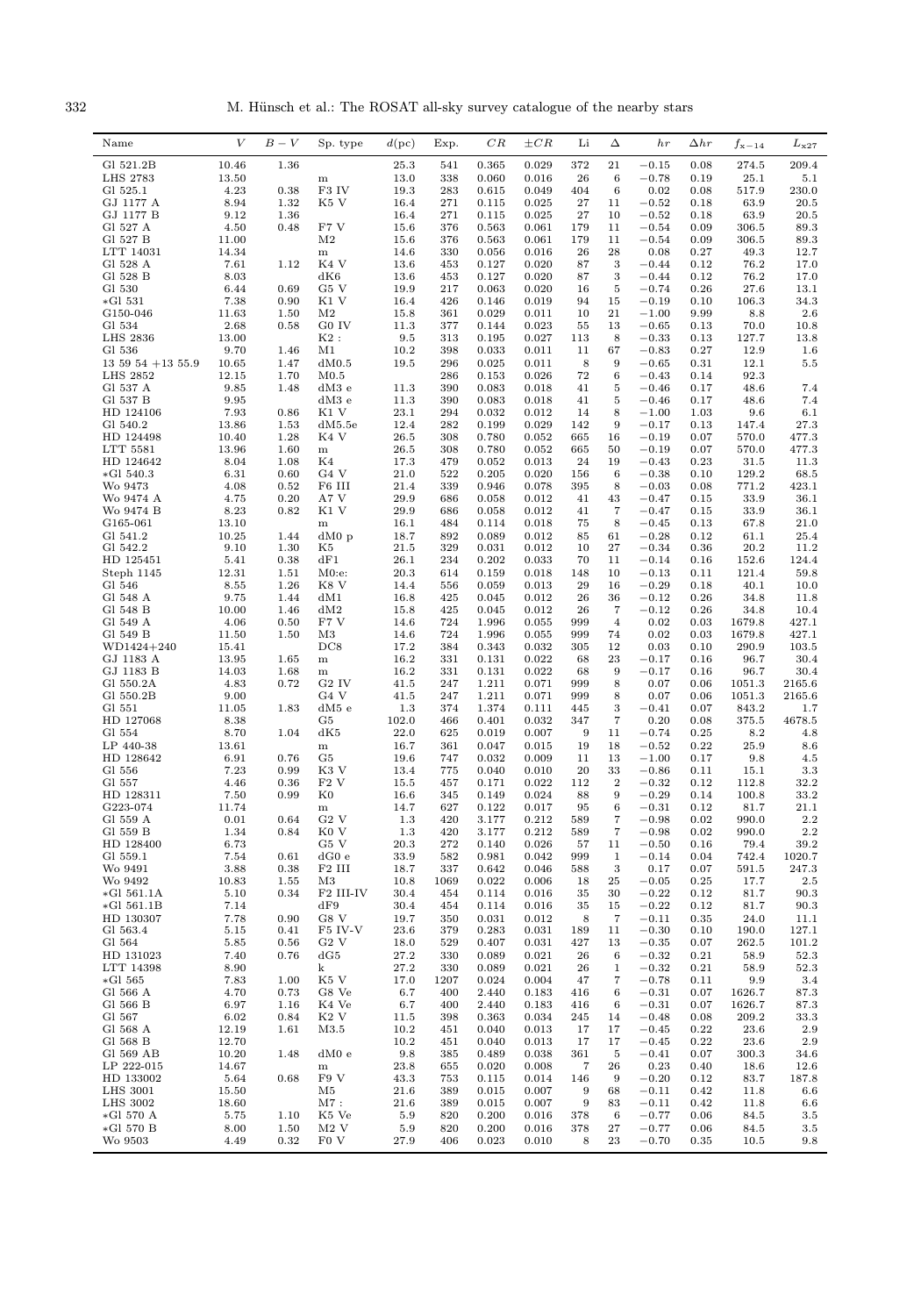M. Hünsch et al.: The ROSAT all-sky survey catalogue of the nearby stars  $333$ 

| Name                         | V             | $B-V$           | Sp. type                    | $d$ (pc)     | Exp.         | $_{CR}$        | $\pm CR$       | Li                   | Δ                                | hr                 | $\Delta hr$  | $f_{\rm x-14}$ | $L_{\rm x27}$   |
|------------------------------|---------------|-----------------|-----------------------------|--------------|--------------|----------------|----------------|----------------------|----------------------------------|--------------------|--------------|----------------|-----------------|
| Gl 570.1                     | 6.35          | 0.71            | G5 V                        | 24.5         | 349          | 0.017          | 0.008          | 8                    | 29                               |                    |              | 14.0           | 10.1            |
| HD 132254                    | 5.63          | 0.50            | F8 V                        | 24.8         | 740          | 0.027          | 0.009          | 9                    | 29                               | $-0.10$            | 0.28         | 20.7           | 15.2            |
| Gl 572<br>Gl 575 A           | 9.13<br>5.19  | 1.43<br>0.65    | dM0<br>F9 V n               | 11.7<br>12.8 | 775<br>612   | 0.147<br>3.414 | 0.016<br>0.076 | 172<br>999           | 13<br>12                         | $-0.41$<br>$-0.16$ | 0.09<br>0.02 | 90.1<br>2547.5 | 14.7<br>495.9   |
| Gl 575 B                     | 5.96          |                 | dG2                         | 12.8         | 612          | 3.414          | 0.076          | 999                  | 12                               | $-0.16$            | 0.02         | 2547.5         | 495.9           |
| Gl 577                       | 8.42          | 0.68            | dG5 e                       | 44.2         | 876          | 0.103          | 0.013          | 123                  | $\overline{7}$                   | $-0.09$            | 0.11         | 81.0           | 189.7           |
| Gl 578<br>G179-020           | 4.93<br>13.35 | 0.43            | F5 V<br>${\bf m}$           | 19.7<br>13.5 | 380<br>589   | 0.208<br>0.047 | 0.026<br>0.011 | 149<br>33            | $\boldsymbol{2}$<br>19           | $-0.48$<br>$-0.46$ | 0.10<br>0.18 | 120.2<br>27.5  | 55.9<br>6.0     |
| HD 136351                    | 5.00          | 0.50            | F8 V                        | 34.1         | 392          | 0.156          | 0.022          | 110                  | $\mathbf{0}$                     | $-0.10$            | 0.14         | 121.1          | 168.8           |
| GJ 2112 AB                   | 13.28         | 1.70            | M3 :                        |              | 378          | 0.034          | 0.011          | 18                   | 10                               | 0.44               | 0.33         | 36.6           |                 |
| Wo 9520                      | 10.11         | 1.51            | dM0 e<br>G2V                | 11.4         | 179          | 0.994          | 0.080          | 427                  | 16                               | $-0.24$            | 0.08         | 699.9          | 108.6           |
| Gl 584 A<br>Gl 584 B         | 5.62<br>5.96  | 0.58            | G2V                         | 18.6<br>18.6 | 376<br>376   | 0.148<br>0.148 | 0.024<br>0.024 | 76<br>76             | $\overline{4}$<br>$\overline{4}$ | $-0.78$<br>$-0.78$ | 0.10<br>0.10 | 61.7<br>61.7   | 25.6<br>25.6    |
| Gl 586 A                     | 6.92          | 0.81            | K <sub>2</sub> V            | 19.9         | 380          | 0.146          | 0.023          | 82                   | 57                               | $-0.41$            | 0.14         | 89.4           | 42.3            |
| Gl 586 B                     | 7.58          | 0.92            | K2 V                        | 20.8         | 380          | 0.146          | 0.023          | 82                   | 8                                | $-0.41$            | 0.14         | 89.4           | 46.2            |
| Gl 588<br>Gl 593 A           | 9.31<br>7.43  | 1.52<br>0.91    | M3<br>K <sub>2</sub> V      | 5.9<br>21.8  | 416<br>420   | 0.040<br>0.046 | 0.013<br>0.014 | 13<br>14             | $\bf{^{22}}$<br>18               | $-1.00$<br>$-0.39$ | 0.16<br>0.24 | 12.0<br>28.7   | 0.5<br>16.3     |
| Gl 593 B                     | 7.60          |                 |                             | 21.8         | 420          | 0.046          | 0.014          | 14                   | 18                               | $-0.39$            | 0.24         | 28.7           | 16.3            |
| Gl 594                       | 4.64          | 0.40            | F5 IV-V                     | 17.5         | 420          | 0.523          | 0.037          | 476                  | 14                               | $-0.29$            | 0.07         | 354.3          | 130.0           |
| Gl 596.1A<br>Gl 596.1B       | 5.86<br>12.00 | 0.68            | G5 V                        | 14.7<br>14.7 | 492<br>492   | 0.129<br>0.129 | 0.018<br>0.018 | 96<br>96             | 3<br>3                           | $-0.65$<br>$-0.65$ | 0.11<br>0.11 | 62.7<br>62.7   | 16.1<br>16.1    |
| Gl 598                       | 4.43          | 0.60            | G0 V                        | 11.8         | 503          | 0.062          | 0.014          | 30                   | 19                               | $-0.72$            | 0.13         | 27.9           | 4.6             |
| Gl 599 A                     | 6.01          | 0.72            | G6 V                        | 15.2         | 394          | 0.147          | 0.023          | 67                   | $\overline{4}$                   | $-0.73$            | 0.11         | 65.2           | 18.1            |
| Gl 599 B<br>HD 141272        | 12.78         | 0.33            | DA7                         | 15.2         | 394<br>490   | 0.147          | 0.023<br>0.022 | 67                   | $\overline{4}$<br>3              | $-0.73$            | 0.11         | 65.2           | 18.1            |
| G179-057                     | 7.43<br>13.16 | 0.81<br>1.64    | G8 V<br>m                   | 21.4<br>17.0 | 271          | 0.187<br>0.023 | 0.012          | 149<br>8             | 21                               | $-0.30$<br>$-0.58$ | 0.12<br>0.29 | 125.5<br>12.0  | 68.6<br>4.2     |
| G1 600                       | 9.36          | 1.42            | dM0                         | 22.6         | 540          | 0.022          | 0.008          | 9                    | 12                               | $-0.72$            | 0.32         | 9.9            | 6.1             |
| Gl 601 A                     | 2.84          | 0.29            | F2 IV                       | 12.3         | 365          | 0.144          | 0.025          | 58                   | 8                                | $^{-0.91}$         | 0.06         | 50.3           | 9.1             |
| HD 142267<br>G180-011        | 6.10<br>13.68 | 0.60            | G1 V<br>m                   | 17.5<br>11.1 | 546<br>325   | 0.016<br>0.155 | 0.007<br>0.025 | $\overline{7}$<br>97 | 14<br>9                          | $-0.68$<br>0.08    | 0.33<br>0.16 | 7.5<br>135.8   | 2.7<br>20.2     |
| Wo 9531                      | 5.45          | 0.33            | F0 IV                       | 41.5         | 269          | 0.036          | 0.014          | 10                   | 27                               | $-0.80$            | 0.45         | 14.8           | 30.4            |
| Gl 603                       | 3.85          | 0.48            | F <sub>6</sub> V            | 11.1         | 560          | 0.035          | 0.012          | 10                   | $\overline{7}$                   | $-0.90$            | 0.14         | 12.5           | 1.9             |
| HD 143313<br>G1 606          | 8.33<br>10.50 | 1.00<br>1.51    | K2 V<br>dM0                 | 87.7<br>13.9 | 630<br>198   | 0.643<br>0.052 | 0.034<br>0.020 | 999<br>9             | 9<br>28                          | 0.07<br>$-0.73$    | 0.05<br>0.38 | 557.8<br>23.2  | 5135.6<br>5.4   |
| HD 143333                    | 5.47          | 0.52            | F8 V                        | 32.8         | 450          | 0.087          | 0.017          | 49                   | 13                               | $-0.27$            | 0.18         | 59.6           | 76.7            |
| Gl 609.1                     | 4.01          | 0.52            | F8 IV-V                     | 20.9         | 1603         | 0.750          | 0.023          | 999                  | 1                                | $-0.09$            | 0.03         | 587.5          | 307.6           |
| Wo 9540 A<br>Wo 9540 B       | 4.84<br>5.00  | 0.45            | F6 IV-V<br>F6 IV-V          | 23.3<br>23.3 | 458<br>458   | 0.253<br>0.253 | 0.025<br>0.025 | 233<br>233           | 9<br>9                           | $-0.32$<br>$-0.32$ | 0.09<br>0.09 | 167.7<br>167.7 | 108.5<br>108.5  |
| Wo 9540 C                    | 7.30          | 0.75            | G8 V                        | 23.3         | 458          | 0.253          | 0.025          | 233                  | 15                               | $-0.32$            | 0.09         | 167.7          | 108.5           |
| Wo 9541 A                    | 7.46          | 0.74            | G8 V                        | 28.3         | 458          | 0.085          | 0.016          | 60                   | 14                               | $-0.64$            | 0.14         | 41.9           | 40.2            |
| Wo 9541 B<br>$160747+5304.4$ | 8.03<br>10.19 | 0.84<br>1.45    | $K2$ V<br>dM0               | 29.5<br>17.1 | 458<br>499   | 0.085<br>0.023 | 0.016<br>0.009 | 60<br>8              | 14<br>23                         | $-0.64$<br>$-0.04$ | 0.14<br>0.33 | 41.9<br>18.5   | 43.6<br>6.5     |
| Gl 615.2A                    | 5.64          | 0.51            | F8 V                        | 21.7         | 764          | 9.487          | 0.115          | 999                  | 6                                | 0.07               | 0.01         | 8235.7         | 4636.4          |
| Gl 615.2B                    | 6.72          |                 | G1 V                        | 21.7         | 764          | 9.487          | 0.115          | 999                  | 6                                | 0.07               | 0.01         | 8235.7         | 4636.4          |
| Gl 616.2<br>Gl 617 A         | 9.96<br>8.60  | 1.48<br>1.41    | dM1.5e<br>M <sub>0</sub> Ve | 20.7<br>10.7 | 1036<br>1726 | 0.916<br>0.060 | 0.032<br>0.007 | 999<br>91            | 14<br>13                         | $-0.12$<br>$-0.50$ | 0.03<br>0.10 | 703.3<br>33.9  | 359.2<br>4.6    |
| Gl 617 B                     | 10.72         | 1.49            | M2.5                        | 10.7         | 1726         | 0.060          | 0.007          | 91                   | 53                               | $-0.50$            | 0.10         | 33.9           | 4.7             |
| Gl 618 A                     | 10.60         | 1.57            | M3                          | 8.5          | 368          | 0.029          | 0.011          | 10                   | 17                               | $-1.00$            | 0.75         | 8.8            | 0.8             |
| Gl 618 B<br>Wo 9557 A        | 14.15<br>5.46 | 1.79<br>0.40    | $M5$ :<br>F3 IV-V           | 8.5<br>26.8  | 368<br>818   | 0.029<br>0.640 | 0.011<br>0.030 | 10<br>999            | 17<br>7                          | $-1.00$<br>$-0.16$ | 0.75<br>0.04 | 8.8<br>477.5   | 0.8<br>410.6    |
| Wo 9557 B                    | 11.00         |                 |                             | 26.8         | 818          | 0.640          | 0.030          | 999                  | 7                                | $-0.16$            | 0.04         | 477.5          | 410.6           |
| HD 148048                    | 4.95          | 0.37            | F3 V                        | 29.9         | 912          | 0.030          | 0.007          | 19                   | 61                               | $-0.28$            | 0.22         | 20.5           | 21.8            |
| HD 147449<br>Gl 620.1A       | 4.82          | 0.34            | F <sub>0</sub> V            | 27.3         | 439          | 0.043          | 0.013          | 14                   | 11                               | $-0.52$            | 0.31         | 24.1           | 21.5            |
| Gl 620.1B                    | 5.39<br>11.00 | 0.63<br>$-0.14$ | $G3/5$ V<br>DA <sub>2</sub> | 12.9<br>12.8 | 349<br>355   | 0.654<br>0.688 | 0.045<br>0.068 | 646<br>192           | 8<br>16                          | $-0.26$<br>$-0.97$ | 0.07<br>0.03 | 453.6<br>218.2 | 89.9<br>42.9    |
| *Gl 621                      | 8.40          | 0.96            | K3 V                        | 21.5         | 378          | 0.026          | 0.010          | 12                   | 22                               | $-0.89$            | 0.16         | 9.2            | 5.1             |
| Gl 624<br>Gl 624.1A          | 4.91<br>2.74  | 0.55            | G0 V<br>G8 III              | 12.1         | 166          | 1.027          | 0.081          | 493                  | $\boldsymbol{2}$<br>12           | $-0.23$            | 0.08         | 728.2          | 127.7           |
| Gl 624.1B                    | 8.80          | 0.91            | K2                          | 26.9<br>26.9 | 1846<br>1846 | 0.017<br>0.017 | 0.005<br>0.005 | 12<br>12             | 12                               | $-0.81$<br>$-0.81$ | 0.12<br>0.12 | 6.7<br>6.7     | 5.8<br>5.8      |
| <b>LHS 3197</b>              | 14.30         |                 | m                           | 12.1         | 378          | 0.021          | 0.009          | 8                    | 13                               | $-0.66$            | 0.28         | 10.0           | 1.7             |
| G1 625                       | 10.12         | 1.61            | dM2                         | 6.6          | 724          | 0.019          | 0.007          | 9                    | 10                               | $-0.57$            | 0.27         | 9.9            | $0.5\,$         |
| Gl 626.1<br>Gl 627 A         | 3.89<br>7.68  | 0.91<br>0.85    | K <sub>0</sub> IV<br>K3 V   | 49.0<br>19.5 | 192<br>469   | 0.586<br>0.052 | 0.057<br>0.013 | 321<br>25            | 7<br>$\overline{4}$              | 0.25<br>$-0.68$    | 0.10<br>0.18 | 564.1<br>24.2  | 1621.8<br>11.1  |
| Gl 627 B                     | 7.85          |                 | K3 V                        | 19.5         | 469          | 0.052          | 0.013          | $\bf 25$             | $\overline{4}$                   | $-0.68$            | 0.18         | 24.2           | 11.1            |
| Gl 628                       | 10.08         | 1.58            | M3.5                        | 4.3          | 554          | 0.047          | 0.011          | 27                   | 10                               | $-0.96$            | 0.16         | 15.3           | $0.3\,$         |
| Wo 9566<br>Gl 630.1A         | 8.85<br>12.90 | 0.88<br>1.60    | Κ1<br>dM4e                  | 42.6<br>14.5 | 512<br>956   | 0.176<br>0.177 | 0.022<br>0.015 | 145<br>251           | 16<br>8                          | $-0.11$<br>$-0.30$ | 0.12<br>0.08 | 136.1<br>118.7 | 295.0<br>29.7   |
| Gl 630.1B                    | 15.00         | 0.49            | DQ8                         | 14.5         | 956          | 0.177          | 0.015          | 251                  | ${\bf 22}$                       | $-0.30$            | 0.08         | 118.7          | 29.7            |
| LP 275-68                    | 12.95         |                 | ${\bf m}$                   | 12.1         | 590          | 0.169          | 0.019          | 144                  | 15                               | $-0.16$            | 0.11         | 126.0          | 21.9            |
| GJ 1204<br>Gl 631            | 13.80<br>5.75 | 1.65<br>0.82    | ${\bf m}$<br>K0 Ve          | 15.3<br>9.8  | 477<br>603   | 0.041<br>0.258 | 0.012<br>0.032 | 11<br>148            | 31<br>3                          | $-0.49$<br>$-0.64$ | 0.34<br>0.10 | 23.2<br>126.8  | $6.5\,$<br>14.5 |
| Gl 632                       | 7.06          | 0.62            | dG3                         | 27.2         | 1096         | 0.123          | 0.012          | 249                  | $\overline{4}$                   | $-0.22$            | 0.09         | 87.8           | 78.0            |
| Gl 632.2A                    | 10.02         | 1.15            | K7                          | 31.3         | 1089         | 0.015          | 0.005          | 11                   | 9                                | 0.36               | 0.36         | 15.3           | 18.0            |
| Gl 632.2B                    | 13.00         |                 | DA                          | 31.3         | 1089         | 0.015          | 0.005          | 11                   | 4                                | 0.36               | 0.36         | 15.3           | 18.0            |
| LP 625-34<br>Gl 635 A        | 13.69<br>2.91 | 1.70<br>0.65    | ${\bf m}$<br>G0 IV          | 11.2<br>10.8 | 631<br>494   | 0.058<br>0.128 | 0.012<br>0.019 | 36<br>77             | 16<br>15                         | $-0.37$<br>$-0.72$ | 0.19<br>0.09 | 36.8<br>57.4   | 5.6<br>8.0      |
| Gl 635 B                     | 5.40          |                 | K <sub>0</sub> V            | 10.8         | 494          | 0.128          | 0.019          | 77                   | 15                               | $-0.72$            | 0.09         | 57.4           | 8.0             |
| G240-023<br>Gl 638           | 15.65<br>8.11 | 1.95<br>1.37    | ${\bf m}$<br>K7 V           | 13.4<br>9.8  | 2374<br>468  | 0.071<br>0.026 | 0.007<br>0.009 | 175<br>11            | 11<br>39                         | $-0.13$<br>$-1.00$ | 0.08<br>1.49 | 53.7<br>7.9    | 11.5<br>0.9     |
| Wo 9578                      | 4.85          | 0.38            | F2V                         | 26.7         | 777          | 0.235          | 0.019          | 343                  | 9                                | $-0.03$            | 0.08         | 191.5          | 163.8           |
|                              |               |                 |                             |              |              |                |                |                      |                                  |                    |              |                |                 |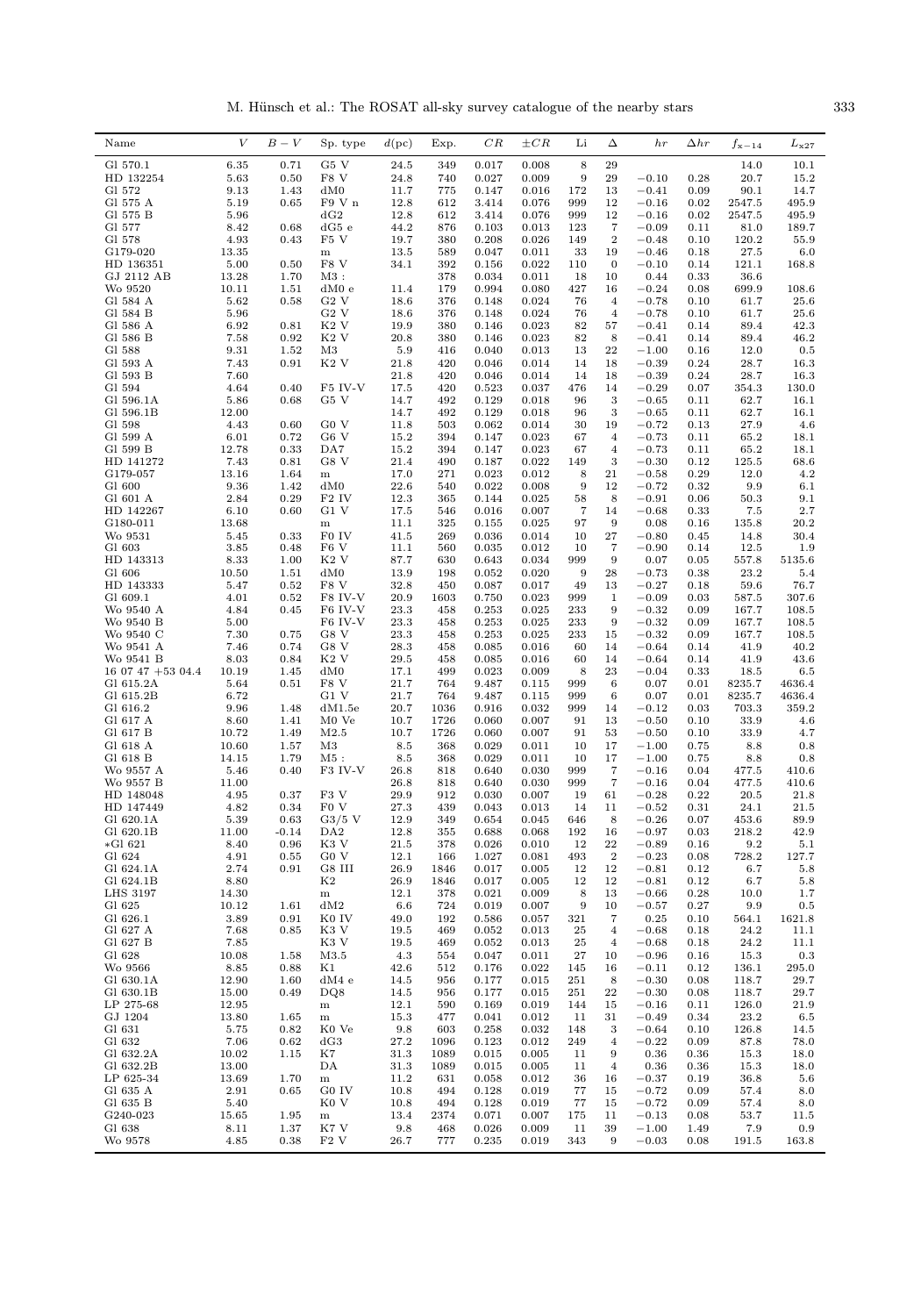334 M. Hünsch et al.: The ROSAT all-sky survey catalogue of the nearby stars

| Name                               | $\boldsymbol{V}$ | $B-V$        | Sp. type          | d(pc)        | Exp.         | CR             | $\pm CR$       | Li         | Δ                       | $_{hr}$            | $\Delta hr$  | $f_{\rm x-14}$  | $L_{\rm x27}$      |
|------------------------------------|------------------|--------------|-------------------|--------------|--------------|----------------|----------------|------------|-------------------------|--------------------|--------------|-----------------|--------------------|
| G169-029                           | 14.08            | 1.75         | m                 | 10.0         | 742          | 0.063          | 0.011          | 47         | 10                      | $-0.35$            | 0.15         | 40.5            | 4.9                |
| G1 641                             | 6.64             | 0.76         | G8 V              | 16.9         | 491          | 0.317          | 0.028          | 286        | 9                       | $-0.07$            | 0.09         | 251.8           | 86.6               |
| G1 643                             | 11.80            | 1.69         | sdM4              | 6.5          | 445          | 3.968          | 0.245          | 906        | 75                      | $-0.26$            | 0.06         | 2750.6          | 138.8              |
| Gl 644 A                           | 9.69             | 1.57         | M3                | 5.7          | 445          | 3.968          | 0.245          | 906        | 10                      | $-0.26$            | 0.06         | 2750.6          | 108.4              |
| Gl 644 B<br>GJ 1207                | 9.90<br>12.28    | 1.60         | dM3.5             | 5.7<br>9.6   | 445<br>472   | 3.968<br>0.374 | 0.245<br>0.043 | 906<br>180 | 10<br>6                 | $-0.26$<br>$-0.46$ | 0.06<br>0.10 | 2750.6<br>219.7 | 108.4<br>24.1      |
| G1 648                             | 4.89             | 0.48         | F <sub>6</sub> V  | 15.1         | 2622         | 0.406          | 0.013          | 999        | 1                       | $-0.42$            | 0.03         | 246.9           | 67.2               |
| Gl 649.1A                          | 7.83             | 0.98         | dK8               | 18.0         | 823          | 0.077          | 0.012          | 63         | 6                       | $-0.57$            | 0.11         | 40.5            | 15.6               |
| Gl 649.1B                          | 11.19            | 1.47         |                   | 18.0         | 823          | 0.077          | 0.012          | 63         | 6                       | $-0.57$            | 0.11         | 40.5            | 15.6               |
| HD 153580                          | 5.29             | 0.50         | F <sub>6</sub> V  | 26.3         | 243          | 0.255          | 0.036          | 100        | 10                      | $-0.26$            | 0.14         | 176.7           | 146.4              |
| Wo 9582 A<br>Wo 9582 B             | 8.65<br>10.31    | 1.04<br>1.40 | K4 V<br>K4        | 25.2<br>24.9 | 1056<br>1056 | 0.026<br>0.026 | 0.006<br>0.006 | 20<br>20   | 23<br>12                | $-1.00$<br>$-1.00$ | 0.13<br>0.13 | 7.8<br>7.8      | 5.9<br>5.8         |
| G1 654                             | 10.08            | 1.44         | $\rm M3.5V$       | 10.6         | 386          | 0.023          | 0.011          | 8          | 65                      | $-0.33$            | 0.40         | 15.0            | $2.0\,$            |
| Gl 654.1                           | 6.00             | 0.58         | F9 V              | 20.4         | 496          | 0.230          | 0.023          | 193        | $\mathbf{1}$            | $-0.48$            | 0.09         | 132.6           | 65.8               |
| Gl 654.2                           | 7.09             | 0.94         | K <sub>0</sub> V  | 227.3        | 539          | 0.012          | 0.006          | 8          | 79                      |                    |              | 9.8             | 606.0              |
| Wo 9584 A                          | 5.63             | 0.47         | F7 V<br>F7 V      | 27.0<br>27.0 | 1270         | 0.484          | 0.021          | 999<br>999 | $\,$ 5<br>$\,$ 5        | $-0.25$<br>$-0.25$ | 0.04         | 338.4<br>338.4  | 294.1              |
| Wo 9584 B<br>Wo 9584 C             | 5.73<br>13.50    |              | $M3$ :            | 27.0         | 1270<br>1270 | 0.484<br>0.484 | 0.021<br>0.021 | 999        | $\,$ 5                  | $-0.25$            | 0.04<br>0.04 | 338.4           | 294.1<br>294.1     |
| Gl 657                             | 3.33             | 0.41         | F0 IVn            | 21.9         | 304          | 0.108          | 0.021          | 43         | 17                      | $-0.88$            | 0.12         | 39.4            | 22.7               |
| Gl 659 A                           | 8.85             | 1.16         | dK8               | 21.2         | 1214         | 0.053          | 0.008          | 60         | 9                       | $-0.51$            | 0.11         | 29.7            | 16.0               |
| G1 659 B                           | 9.34             | 1.25         | dK8               | 20.9         | 1214         | 0.053          | 0.008          | 60         | 17                      | $-0.51$            | 0.11         | 29.7            | 15.5               |
| HD 155902<br>Gl 661 A              | 6.98<br>9.96     | 0.70<br>1.49 | G5<br>M3          | 28.2<br>6.3  | 1510<br>1145 | 0.028<br>0.058 | 0.006<br>0.009 | 26<br>65   | 15<br>$\bf{^{22}}$      | $-0.81$<br>$-0.68$ | 0.11<br>0.11 | 11.1<br>27.3    | 10.6<br>1.3        |
| Gl 661 B                           | 10.40            |              | M3.5              | 6.3          | 1145         | 0.058          | 0.009          | 65         | 22                      | $-0.68$            | 0.11         | 27.3            | 1.3                |
| Gl 663 A                           | 5.07             | 0.85         | K1 Ve             | 6.0          | 291          | 0.854          | 0.058          | 664        | 9                       | $-0.58$            | 0.05         | 447.2           | 19.2               |
| Gl 663 B                           | 5.11             | 0.86         | K1 Ve             | 6.0          | 291          | 0.854          | 0.058          | 664        | $\overline{7}$          | $-0.58$            | 0.05         | 447.2           | 19.2               |
| G1 664                             | 6.33             | 1.16         | K5 Ve             | 6.0          | 288          | 0.255          | 0.032          | 157        | 3                       | $-0.60$            | 0.11         | 130.6           | 5.6                |
| Gl 666 A<br>Gl 666 B               | 5.53<br>8.69     | 0.77<br>1.41 | G8 V<br>M0V       | 8.8<br>8.8   | 251<br>251   | 0.029<br>0.029 | 0.013<br>0.013 | 8<br>8     | 44<br>44                | $-0.26$<br>$-0.26$ | 0.48<br>0.48 | 20.1<br>20.1    | 1.9<br>1.9         |
| Gl 667 A                           | 6.29             | 1.04         | K3 V              | 7.2          | 307          | 0.206          | 0.029          | 120        | 5                       | $-0.61$            | 0.11         | 104.4           | 6.4                |
| Gl 667 B                           | 7.20             |              | K5 V              | 7.2          | 307          | 0.206          | 0.029          | 120        | 5                       | $-0.61$            | 0.11         | 104.4           | 6.4                |
| Gl 667 C                           | 10.24            | 1.57         | M2.5              | 7.2          | 307          | 0.206          | 0.029          | 120        | 17                      | $-0.61$            | 0.11         | 104.4           | 6.4                |
| BPM 78873                          | 10.59            | 1.44         | K7                | 20.7         | 445          | 0.035          | 0.011          | 13         | 23                      | $-0.56$            | 0.25         | 18.5            | 9.5                |
| LTT 15124<br>Gl 669 A              | 13.02<br>11.42   | 1.55         | ${\bf m}$<br>dM4e | 19.5<br>10.7 | 613<br>691   | 0.031<br>0.594 | 0.009<br>0.031 | 19<br>999  | 11<br>13                | $-0.57$<br>$-0.16$ | 0.22<br>0.05 | 16.2<br>443.5   | 7.4<br>60.3        |
| Gl 669 B                           | 12.97            | 1.64         | dM5 e             | 10.7         | 691          | 0.594          | 0.031          | 999        | $\overline{7}$          | $-0.16$            | 0.05         | 443.5           | 60.3               |
| Gl 670 A                           | 4.41             | 0.39         | F2V               | 17.4         | 318          | 0.112          | 0.021          | 52         | 18                      | $-0.60$            | 0.16         | 57.7            | 20.9               |
| Gl 670 B                           | 8.90             |              | K3                | 17.4         | 318          | 0.112          | 0.021          | 52         | 18                      | $-0.60$            | 0.16         | 57.7            | 20.9               |
| G1 673<br>Gl 674                   | 7.53<br>9.37     | 1.36<br>1.53 | K7 V<br>M3        | 7.7<br>4.5   | 445<br>193   | 0.090<br>0.267 | 0.018<br>0.041 | 40<br>76   | 3<br>$\boldsymbol{2}$   | $-0.37$<br>$-0.60$ | 0.18<br>0.13 | 57.5<br>136.8   | 4.1<br>3.4         |
| LTT 15193                          | 13.35            |              | ${\bf m}$         | 21.2         | 883          | 0.038          | 0.008          | 30         | 9                       | $-0.37$            | 0.20         | 23.9            | 12.9               |
| G1 679                             | 6.56             | 0.65         | G5 V              | 23.7         | 840          | 0.024          | 0.007          | 17         | 17                      | $-0.80$            | 0.15         | 10.0            | 6.7                |
| Gl 681                             | 2.08             | 0.15         | A5 III            | 14.3         | 542          | 0.124          | 0.016          | 111        | 7                       | $-0.60$            | 0.11         | 63.7            | 15.6               |
| Gl 683.1<br>Gl 684 A               | 7.17<br>5.34     | 0.65<br>0.56 | G5 V<br>G0 Va     | 33.6<br>14.1 | 234<br>2942  | 0.129<br>0.345 | 0.027<br>0.012 | 46<br>999  | 22<br>10                | $-0.39$<br>$-0.49$ | 0.18<br>0.03 | 80.3<br>197.2   | 108.2<br>46.8      |
| Gl 684 B                           | 8.06             | 1.10         | K3 V              | 14.1         | 2942         | 0.345          | 0.012          | 999        | 10                      | $-0.49$            | 0.03         | 197.2           | 46.8               |
| Gl 685                             | 9.97             | 1.47         | M1 Ve             | 14.1         | 2947         | 0.023          | 0.004          | 55         | 8                       | $-0.58$            | 0.11         | 12.0            | $2.9\,$            |
| Gl 686.1A                          | 10.00            | 1.33         | dM0e              | 22.1         | 638          | 0.025          | 0.008          | 14         | 31                      | $-0.56$            | 0.26         | 13.2            | 7.8                |
| Gl 686.1B<br>Gl 686.2              | 10.22<br>4.77    | 1.38<br>0.40 | F <sub>2</sub> V  | 22.1<br>21.9 | 638<br>164   | 0.025<br>0.128 | 0.008<br>0.033 | 14<br>32   | 31<br>13                | $-0.56$<br>$-0.31$ | 0.26<br>0.27 | 13.2<br>85.1    | 7.8<br>48.8        |
| Gl 687                             | 9.18             | 1.50         | M3.5 V            | 4.5          | 5788         | 0.062          | 0.004          | 374        | 8                       | $-0.63$            | 0.05         | 30.8            | 0.8                |
| Gl 688                             | 6.52             | 0.96         | K <sub>3</sub> V  | 10.7         | 440          | 0.048          | 0.013          | 19         | 11                      | $-0.71$            | 0.18         | 21.9            | 3.0                |
| G1 689                             | 8.62             | 1.10         | dK8               | 19.0         | 2894         | 0.017          | 0.003          | 23         | 14                      | $-0.65$            | 0.14         | 8.3             | 3.6                |
| HD 160922                          | 4.80             | 0.43         | F5 V              | 23.5         | 4848         | 0.465          | 0.010          | 999        | 8<br>$\overline{7}$     | $-0.28$            | 0.02         | 317.8           | 209.5              |
| $AC + 61:27026A$<br>$AC+61:27026B$ | 10.28<br>14.70   | 1.23         | dK8               | 24.5<br>24.5 | 2881<br>2881 | 0.634<br>0.634 | 0.016<br>0.016 | 999<br>999 | 10                      | $-0.15$<br>$-0.15$ | 0.02<br>0.02 | 476.7<br>476.7  | 342.6<br>342.6     |
| Gl 690 A                           | 9.20             | 1.10         | dM0               | 23.9         | 3280         | 0.011          | 0.003          | 18         | 10                      | $-0.82$            | 0.12         | 4.4             | 3.0                |
| Wo 9599                            | 8.37             | 0.93         | $_{\rm K0}$       | 26.5         | 5029         | 0.036          | 0.003          | 179        | 1                       | $-0.38$            | 0.08         | 22.5            | 18.9               |
| G140-009                           | 10.67            |              | $\rm M2$          | 19.7         | 350          | 0.060          | 0.016          | ${\bf 22}$ | $\overline{5}$          | $-0.70$            | 0.20         | 27.8            | 12.9               |
| Gl 694<br>Gl 694.1A                | 10.47<br>4.58    | 1.53<br>0.42 | dM3.5<br>F5 IV-V  | 9.5<br>22.0  | 1109<br>3397 | 0.024<br>0.125 | 0.006<br>0.007 | 17<br>600  | $\overline{7}$<br>9     | $-0.79$<br>$-0.50$ | 0.15<br>0.04 | 9.7<br>70.8     | 1.0<br>41.1        |
| Gl 694.1B                          | 5.79             | 0.53         | F8 V              | 22.3         | 3397         | 0.125          | 0.007          | 600        | $\bf{^{22}}$            | $-0.50$            | 0.04         | 70.8            | 42.2               |
| Gl 694.2                           | 10.72            | 1.49         | dM1.5             | 22.5         | 1279         | 0.009          | 0.004          | 8          | 28                      | 0.06               | 0.37         | 7.9             | 4.8                |
| Gl 695 A                           | 3.42             | 0.75         | G5 IV             | 8.4          | 718          | 0.197          | 0.019          | 232        | 6                       | $-0.86$            | 0.06         | 73.9            | $6.2\,$            |
| Gl 695 B<br>Gl 695 C               | 10.35<br>10.80   | 1.49         | M3<br>M4          | 8.4<br>8.4   | 718<br>718   | 0.197<br>0.197 | 0.019<br>0.019 | 232<br>232 | $^{\rm 27}$<br>27       | $-0.86$<br>$-0.86$ | 0.06<br>0.06 | 73.9<br>73.9    | $6.2\,$<br>$6.2\,$ |
| Gl 697                             | 8.48             | 0.95         | dK5               | 24.9         | 619          | 0.038          | 0.009          | 29         | 9                       | $-0.34$            | 0.21         | 24.7            | 18.3               |
| HD 162521                          | 6.36             | 0.45         | F8 V              | 34.6         | 151          | 0.087          | 0.030          | 16         | 9                       | $-0.49$            | 0.34         | 49.6            | 71.0               |
| G1 698                             | 9.22             | 1.18         | dK8               | 23.0         | 271          | 0.030          | 0.013          | 9          | 26                      | $-0.49$            | 0.40         | 17.4            | 11.0               |
| HD 163621                          | 7.84             |              | G5                | 30.9         | 880          | 1.875          | 0.047          | 999        | 5                       | $-0.05$            | 0.03         | 1508.4          | 1719.2             |
| HD 163840<br>G1 699                | 6.30<br>9.55     | 0.64<br>1.74 | G2V<br>M5 V       | 28.6<br>1.8  | 651<br>399   | 0.020<br>0.030 | 0.007<br>0.011 | 14<br>13   | 35<br>11                | $-1.00$<br>$-0.75$ | 0.37<br>0.30 | 6.1<br>12.9     | 5.9<br>0.1         |
| G204-039                           | 11.79            | 1.56         | ${\bf m}$         | 13.6         | 1065         | 0.025          | 0.007          | 19         | 15                      | $-0.58$            | 0.19         | 13.2            | 2.9                |
| Gl 699.2                           | 4.62             | 0.38         | F3 V              | 23.2         | 343          | 0.197          | 0.025          | 133        | 7                       | $-0.04$            | 0.13         | 159.3           | 102.6              |
| Gl 700.1A                          | 5.24             | 0.38         | dF3               | 52.1         | 276          | 0.076          | 0.019          | 32         | $\overline{\mathbf{4}}$ | $-0.14$            | 0.24         | 57.5            | 186.7              |
| Gl 700.1B<br>Gl 701                | 5.93<br>9.38     | 1.52         | dM2               | 52.1<br>7.8  | 276<br>310   | 0.076<br>0.031 | 0.019<br>0.012 | 32<br>10   | $\overline{4}$<br>17    | $-0.14$<br>$-0.11$ | 0.24<br>0.39 | 57.5<br>23.7    | 186.7<br>1.7       |
| Gl 702 A                           | 4.21             | 0.86         | K0 Ve             | 5.1          | 347          | 1.649          | 0.127          | 410        | 7                       | $-0.52$            | 0.07         | 915.9           | 28.3               |
| Gl 702 B                           | 6.00             | 1.15         | K5 Ve             | 5.1          | 347          | 1.649          | 0.127          | 410        | 7                       | $-0.52$            | 0.07         | 915.9           | 28.3               |
| Gl 702.1                           | 5.95             | 0.62         | G5 V              | 17.4         | 124          | 0.585          | 0.075          | 131        | 12                      | $-0.27$            | 0.13         | 402.7           | 145.2              |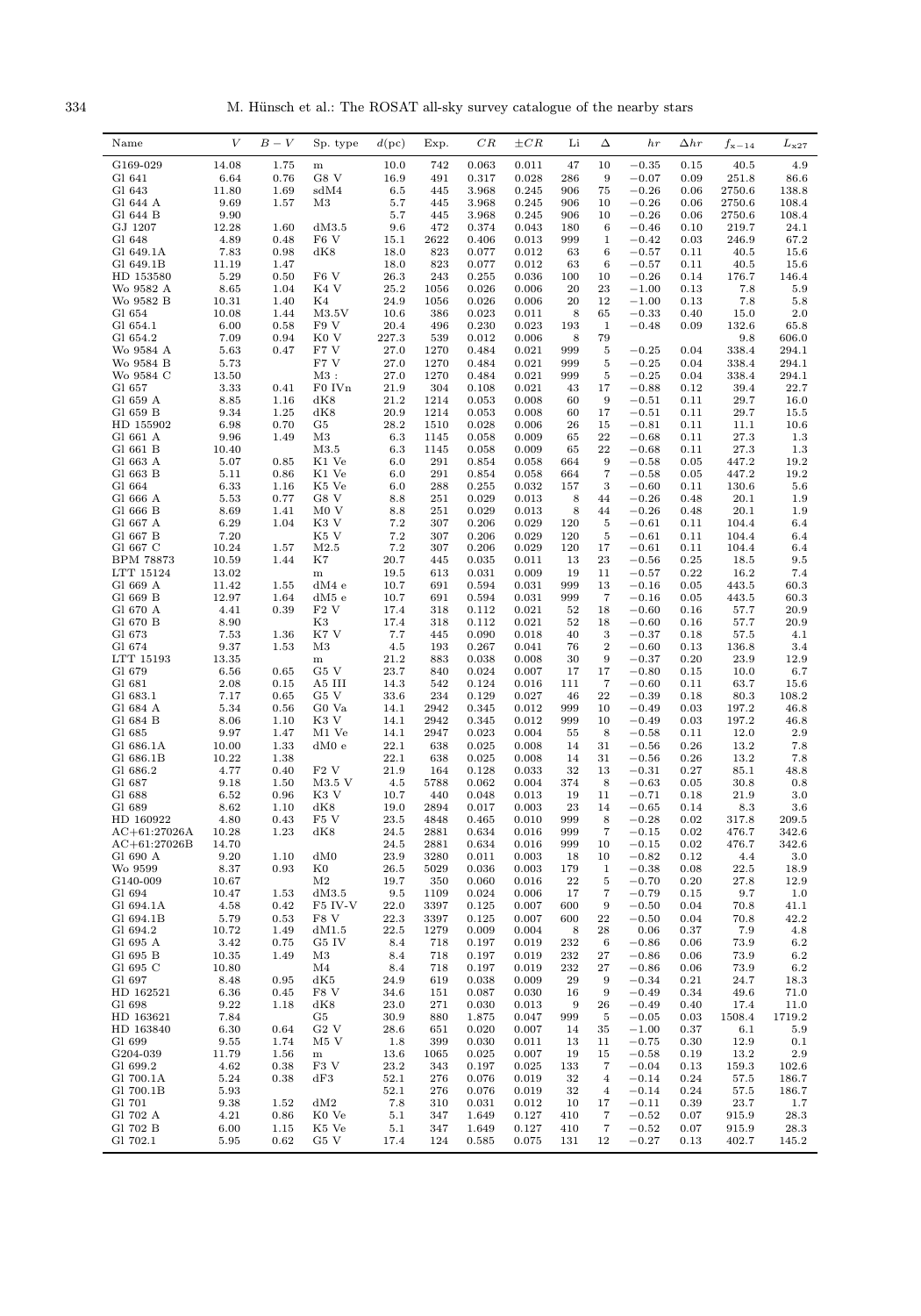M. Hünsch et al.: The ROSAT all-sky survey catalogue of the nearby stars  $335$ 

| Name                   | $\boldsymbol{V}$ | $B-V$        | Sp. type                  | d(pc)        | Exp.        | CR             | $\pm CR$       | Li                    | Δ                       | h(r)               | $_{\Delta hr}$ | $f_{\rm x-14}$ | $L_{\rm x27}$ |
|------------------------|------------------|--------------|---------------------------|--------------|-------------|----------------|----------------|-----------------------|-------------------------|--------------------|----------------|----------------|---------------|
| Gl 702.2               | 6.80             | 0.62         | $G2$ V                    | 24.4         | 348         | 0.039          | 0.015          | 12                    | 11                      | $-0.38$            | 0.36           | 24.6           | 17.5          |
| GJ 1224                | 13.63            | 1.79         | m                         | 7.5          | 296         | 0.211          | 0.029          | 104                   | 5                       | $-0.45$            | 0.12           | 124.8          | 8.5           |
| Wo 9615 A              | 3.73             | 0.12         | A4 V                      | 25.4         | 401         | 0.021          | 0.010          | $\overline{7}$        | 31                      | $-0.58$            | 0.30           | 11.2           | 8.6           |
| Wo 9615 B<br>Gl 704 A  | 14.00<br>5.09    | 0.50         | F7 V                      | 25.4<br>15.6 | 401<br>719  | 0.021<br>0.016 | 0.010<br>0.006 | 7<br>9                | 31<br>17                | $-0.58$<br>$-1.00$ | 0.30<br>0.57   | 11.2<br>4.9    | 8.6<br>1.4    |
| Gl 704 B               | 8.45             | 1.10         | K5 V                      | 15.6         | 719         | 0.016          | 0.006          | 9                     | 17                      | $-1.00$            | 0.57           | 4.9            | 1.4           |
| LP 390-16              | 13.32            |              | m                         | 13.9         | 554         | 0.300          | 0.025          | 308                   | 11                      | 0.00               | 0.08           | 249.1          | 57.2          |
| Gl 708.1               | 5.03             | 0.38         | $\mathrm{F5}$ V           | 23.5         | 5748        | 0.242          | 0.007          | 999                   | 6                       | $-0.18$            | 0.03           | 178.2          | 117.5         |
| Gl 710                 | 9.66             | 1.37         | dM1                       | 19.3         | 308         | 0.041          | 0.014          | 13                    | 17                      | $-0.16$            | 0.39           | 30.2           | 13.5          |
| G258-033               | 13.48            | 1.83         | ${\bf m}$                 | 7.3          | 9325<br>321 | 0.056          | 0.003          | 494                   | $\overline{2}$          | $-0.50$            | 0.04           | 31.8           | 2.0           |
| G021-013<br>Gl 713 AB  | 11.84<br>3.57    | 1.56<br>0.49 | g<br>F7 V                 | 8.1          | 2629        | 0.019<br>0.156 | 0.009<br>0.009 | 8<br>506              | 31<br>20                | $-1.00$<br>$-0.76$ | 1.28<br>0.04   | 5.6<br>66.7    | 5.2           |
| Gl 716                 | 6.81             | 0.85         | K3 V                      | 13.2         | 296         | 0.050          | 0.016          | 15                    | 23                      | $-0.22$            | 0.37           | 35.6           | 7.4           |
| G205-028               | 11.99            |              | $_{\rm m}$                | 12.5         | 727         | 0.011          | 0.005          | 8                     | 51                      | $-0.73$            | 0.33           | 4.8            | 0.9           |
| Gl 719                 | 8.10             | 1.22         | K <sub>6</sub> Ve         | 16.4         | 1085        | 2.414          | 0.048          | 999                   | $\boldsymbol{2}$        | $-0.01$            | 0.02           | 1993.2         | 643.0         |
| LP 229-17<br>Gl 720 A  | 11.42<br>9.85    | 1.42<br>1.42 | $M3$ p<br>dM2             | 7.7<br>15.5  | 703<br>1183 | 0.019<br>0.014 | 0.006<br>0.005 | 17<br>14              | 24<br>7                 | $-0.52$<br>$-0.70$ | 0.26<br>0.21   | 10.4<br>6.3    | 0.7<br>1.8    |
| G141-021               | 12.46            |              | M3.5                      | 10.4         | 335         | 0.111          | 0.021          | 52                    | 10                      | $-0.43$            | 0.19           | 66.8           | $8.6\,$       |
| Gl 722                 | 5.86             | 0.68         | G5 V                      | 13.0         | 283         | 0.045          | 0.016          | 15                    | 16                      | $-0.67$            | 0.21           | 21.4           | 4.3           |
| Gl 722.1               | 8.34             | 0.82         | dK0e                      | 28.5         | 1019        | 0.011          | 0.004          | 9                     | 24                      | $-0.76$            | 0.30           | 4.6            | 4.5           |
| GJ 1230 A              | 12.40            | 1.71         | k-m                       | 8.3          | 454         | 0.179          | 0.022          | 156                   | 13                      | $-0.16$            | 0.12           | 133.5          | 10.9          |
| GJ 1230 B<br>LP 25-02  | 14.00<br>13.22   | 1.72         | ${\bf m}$<br>M4e          | 8.3<br>14.1  | 454<br>1234 | 0.179<br>0.113 | 0.022<br>0.011 | 156<br>191            | 16<br>15                | $-0.16$<br>$-0.38$ | 0.12<br>0.09   | 133.5<br>71.3  | 10.9<br>16.9  |
| G205-035               | 13.42            |              | m                         | 14.9         | 900         | 0.051          | 0.009          | 57                    | 19                      | $-0.34$            | 0.16           | 33.0           | 8.8           |
| G141-029               | 12.81            |              | ${\bf m}$                 | 10.7         | 451         | 0.131          | 0.018          | 110                   | 11                      | $-0.16$            | 0.14           | 98.1           | 13.5          |
| Gl 725 A               | 8.90             | 1.52         | dM4                       | 3.6          | 1781        | 0.049          | 0.006          | 91                    | 23                      | $-0.80$            | 0.07           | 19.9           | 0.3           |
| Gl 725 B<br>Gl 725.2   | 9.71             | 1.59         | dM5<br>F <sub>6</sub> V   | 3.5<br>19.1  | 1781<br>272 | 0.049<br>0.376 | 0.006<br>0.039 | 91<br>294             | 9<br>6                  | $-0.80$            | 0.07           | 19.9<br>280.9  | 0.3<br>122.4  |
| Gl 726                 | 4.19<br>8.81     | 0.46<br>1.29 | K7                        | 14.1         | 346         | 0.033          | 0.011          | 12                    | 43                      | $-0.16$<br>$-1.00$ | 0.11<br>0.66   | 9.9            | 2.4           |
| Gl 727                 | 7.97             | 1.07         | dK4                       | 17.3         | 280         | 0.076          | 0.020          | ${\bf 22}$            | 65                      | $-0.11$            | 0.24           | 58.4           | 20.9          |
| Gl 729                 | 10.46            | 1.72         | dM4.5e                    | 3.0          | 326         | 0.942          | 0.081          | 334                   | 14                      | $-0.43$            | 0.08           | 568.1          | 6.0           |
| Gl 732.1               | 5.50             | 0.84         | G9 IVa                    | 26.1         | 785         | 0.415          | 0.024          | 775                   | 6                       | $-0.20$            | 0.06           | 300.7          | 245.2         |
| Gl 735<br>Gl 737 A     | 10.11<br>9.45    | 1.53<br>1.42 | dM3 e<br>K7 V             | 11.6<br>12.6 | 476<br>115  | 1.392<br>0.092 | 0.055<br>0.032 | 999<br>16             | 1<br>74                 | $-0.20$<br>$-1.00$ | 0.04<br>0.89   | 1009.2<br>27.8 | 162.1<br>5.3  |
| Gl 737 B               | 10.00            |              | K5 V                      | 12.6         | 115         | 0.092          | 0.032          | 16                    | 74                      | $-1.00$            | 0.89           | 27.8           | $5.3\,$       |
| Wo 9638                | 8.09             | 0.91         | K <sub>2</sub>            | 21.5         | 648         | 1.878          | 0.052          | 999                   | 75                      | $-0.11$            | 0.03           | 1451.1         | 799.5         |
| Gl 738 A               | 5.34             | 0.59         | F9 V                      | 15.0         | 729         | 0.101          | 0.014          | 97                    | 6                       | $-0.77$            | 0.09           | 42.8           | 11.5          |
| Gl 738 B               | 7.70             |              | K1 V                      | 15.0         | 729         | 0.101          | 0.014          | 97                    | 6                       | $-0.77$            | 0.09           | 42.8           | 11.5          |
| Gl 740<br>Steph 1676   | 9.22<br>10.60    | 1.46<br>1.42 | $M2$ V<br>$_{\rm M0}$     | 11.1<br>25.3 | 442<br>2589 | 0.029<br>0.165 | 0.010<br>0.009 | 13<br>765             | 35<br>6                 | $-0.08$<br>$-0.11$ | 0.32<br>0.05   | 23.2<br>127.8  | 3.4<br>98.0   |
| Gl 743.1A              | 4.87             | 0.52         | F8 V                      | 17.9         | 259         | 0.044          | 0.015          | 16                    | 12                      | $-0.74$            | 0.28           | 19.3           | 7.4           |
| Gl 743.1B              | 5.00             |              | F8 V                      | 17.9         | 259         | 0.044          | 0.015          | 16                    | 12                      | $-0.74$            | 0.28           | 19.3           | 7.4           |
| HD 177724              | 2.99             | 0.01         | A0 Vn                     | 25.5         | 435         | 0.141          | 0.020          | 91                    | 41                      | $-0.11$            | 0.14           | 109.0          | 84.8          |
| Gl 744<br>HD 177996    | 6.15<br>7.88     | 0.71<br>0.86 | G5 IV<br>K1 V             | 17.2<br>31.7 | 260<br>215  | 0.024<br>0.421 | 0.012<br>0.046 | $\overline{7}$<br>197 | 32<br>5                 | $-0.06$            | 0.11           | 19.8<br>336.7  | 7.0<br>406.0  |
| HD 178076              | 7.82             |              | K <sub>0</sub> V          | 28.8         | 184         | 0.120          | 0.030          | 28                    | 23                      | $-0.36$            | 0.23           | 77.1           | 76.7          |
| Gl 746                 | 6.07             | 0.70         | G5 V                      | 21.0         | 450         | 0.047          | 0.012          | 31                    | 24                      | $-0.29$            | 0.23           | 32.0           | 16.8          |
| Gl 747 A               | 11.86            | 1.70         | M3.5                      | 8.2          | 701         | 0.025          | 0.007          | 19                    | $\overline{2}$          | $-1.00$            | 0.57           | 7.5            | $0.6\,$       |
| Gl 747 B<br>$BD+79615$ | 12.16<br>9.72    | 1.10         | M5<br>dK8                 | 8.2<br>32.5  | 701<br>1164 | 0.025<br>0.014 | 0.007<br>0.005 | 19<br>15              | $\,2$<br>$\overline{9}$ | $-1.00$<br>$-0.01$ | 0.57<br>0.36   | 7.5<br>11.8    | 0.6<br>14.9   |
| Gl 748.1               | 5.13             | 0.31         | F2V                       | 27.3         | 1584        | 0.127          | 0.010          | 351                   | 7                       | $-0.12$            | 0.08           | 97.5           | 87.1          |
| GJ 1233                | 7.04             | 0.79         | G8 V                      | 20.0         | 1423        | 0.155          | 0.011          | 360                   | 10                      | $-0.40$            | 0.07           | 96.3           | 46.1          |
| Wo 9652 A              | 11.55            |              | M3                        | 19.0         | 517         | 0.550          | 0.048          | 349                   | 6                       | $-0.19$            | 0.09           | 401.5          | 174.3         |
| Wo 9652 B<br>Gl 754.2  | 13.27            |              | M3.5                      | 19.0         | 517         | 0.550          | 0.048          | 349                   | 46                      | $-0.19$            | 0.09           | 401.5          | 174.3         |
| Gl 755                 | 6.31<br>6.48     | 0.68<br>0.62 | G8 V<br>G5 V              | 25.3<br>20.8 | 515<br>291  | 0.105<br>0.627 | 0.017<br>0.049 | 105<br>421            | 24<br>12                | $-0.26$<br>$-0.09$ | 0.15<br>0.08   | 72.5<br>490.8  | 55.3<br>254.9 |
| Gl 759                 | 5.16             | 0.77         | G8 IV                     | 15.2         | 488         | 0.029          | 0.009          | 13                    | 37                      | $-0.62$            | 0.34           | 14.4           | 3.9           |
| Gl 760                 | 3.36             | 0.32         | F0 IV                     | 15.4         | 382         | 0.241          | 0.027          | 185                   | 11                      | $-0.56$            | 0.09           | 129.0          | 36.4          |
| LTT 15678              | 13.09            |              | ${\bf m}$                 | 17.9         | 193         | 0.054          | 0.021          | 12                    | 46                      | $-0.90$            | 0.46           | 19.0           | 7.3           |
| Gl 764<br>Gl 765 A     | 4.68<br>4.48     | 0.79<br>0.38 | K0 V<br>F4 V              | 5.8<br>18.6  | 1448<br>853 | 0.256<br>0.323 | 0.014<br>0.021 | 694<br>562            | $\,2$<br>8              | $-0.80$<br>$-0.43$ | 0.03<br>0.06   | 104.1<br>195.1 | 4.1<br>80.6   |
| Gl 765 B               | 13.00            |              |                           | 18.6         | 853         | 0.323          | 0.021          | 562                   | 8                       | $-0.43$            | 0.06           | 195.1          | 80.6          |
| HD 185501              | 7.47             |              | G5                        | 32.3         | 415         | 0.032          | 0.011          | 15                    | 23                      | $-0.18$            | 0.32           | 23.4           | 29.1          |
| CD-45 13383            | 10.01            | 1.34         | M1                        | 28.8         | 321         | 0.025          | 0.011          | 10                    | 14                      | $-0.86$            | 0.51           | 9.5            | 9.5           |
| Gl 765.2               | 8.08             | 0.88         | dK0                       | 30.0         | 1583        | 0.020          | 0.004          | 22                    | 13                      | $-0.84$            | 0.15           | 7.8            | 8.4           |
| Wo 9666<br>Gl 765.4A   | 5.49<br>8.35     | 0.46<br>0.99 | F5 IV<br>K3 V             | 36.6<br>20.4 | 305<br>479  | 0.100<br>0.045 | 0.021<br>0.012 | 47<br>24              | 19<br>27                | $-0.44$<br>$-0.85$ | 0.17<br>0.20   | 59.6<br>17.2   | 95.7<br>8.5   |
| Gl 765.4B              | 8.54             |              | K3 V                      | 20.4         | 479         | 0.045          | 0.012          | 24                    | 27                      | $-0.85$            | 0.20           | 17.2           | 8.5           |
| Gl 767.1A              | 4.99             | 0.47         | F5 IV-V                   | 20.9         | 468         | 0.136          | 0.018          | 109                   | 6                       | $-0.29$            | 0.14           | 91.8           | 47.9          |
| Gl 767.1B              | 8.56             | 1.04         | dK6                       | 20.9         | 468         | 0.136          | 0.018          | 109                   | 33                      | $-0.29$            | 0.14           | 91.8           | 47.9          |
| G125-036<br>Gl 768     | 12.88<br>0.77    | 0.22         | ${\bf m}$<br>A7 IV-V      | 24.4<br>5.1  | 493<br>486  | 0.138<br>0.148 | 0.018<br>0.020 | 128<br>79             | 7<br>$\overline{4}$     | $-0.21$<br>$-1.00$ | 0.13<br>0.06   | 99.1<br>44.5   | 70.9<br>1.4   |
| Gl 768.1A              | 5.11             | 0.55         | F8 V                      | 19.4         | 401         | 0.046          | 0.013          | 16                    | 22                      | $-0.56$            | 0.25           | 24.8           | 11.1          |
| Gl 768.1B              | 13.10            |              | M3                        | 19.4         | 401         | 0.046          | 0.013          | 16                    | 22                      | $-0.56$            | 0.25           | 24.8           | 11.1          |
| GJ 1243                | 12.83            | 1.64         | ${\bf m}$                 | 11.9         | 847         | 0.098          | 0.012          | 129                   | 3                       | $-0.26$            | 0.11           | 67.9           | 11.5          |
| Gl 770                 | 6.17             | 1.02         | $K3/4$ V                  | 14.2         | 276         | 0.416          | 0.041          | 272                   | 6                       | $-0.48$            | 0.09           | 239.8          | 58.1          |
| GJ 1245 A<br>GJ 1245 B | 13.41<br>14.01   | 1.90<br>1.98 | $M5.5$ V $e$<br>${\bf m}$ | 4.5<br>4.5   | 797<br>797  | 0.198<br>0.198 | 0.017<br>0.017 | 331<br>331            | 11<br>7                 | $-0.37$<br>$-0.37$ | 0.08<br>0.08   | 125.8<br>125.8 | 3.1<br>3.1    |
| Gl 771 A               | 3.72             | 0.86         | G8 IV                     | 13.7         | 343         | 0.248          | 0.029          | 202                   | 15                      | $-0.34$            | 0.11           | 161.3          | 36.3          |
| Gl 771 B               | 11.40            |              | M3                        | 13.7         | 343         | 0.248          | 0.029          | 202                   | 15                      | $-0.34$            | 0.11           | 161.3          | 36.3          |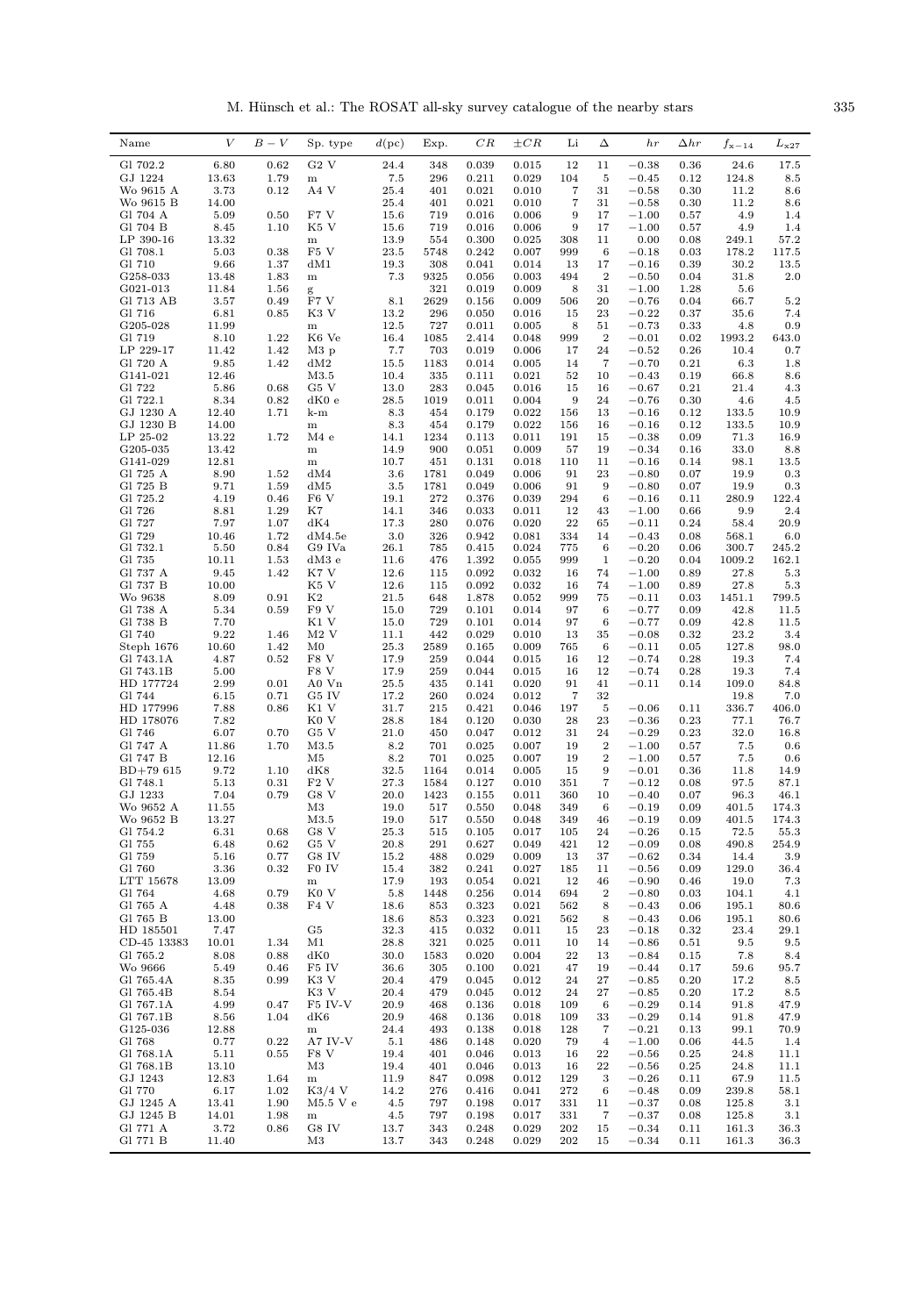336 M. Hünsch et al.: The ROSAT all-sky survey catalogue of the nearby stars

| Gl 773.2<br>7.90<br>0.80<br>K0 Ve<br>0.023<br>262<br>8<br>$-0.22$<br>172.0<br>133.9<br>25.5<br>528<br>0.241<br>0.10<br>5.66<br>F8 V<br>622<br>3<br>799.9<br>Gl 773.4<br>0.49<br>20.9<br>250<br>1.789<br>0.125<br>0.05<br>0.07<br>1534.1<br>HD 189733<br>7.67<br>G5<br>19.3<br>7<br>62.4<br>27.7<br>412<br>0.108<br>0.018<br>58<br>$-0.48$<br>0.15<br>K4 V<br>$-0.74$<br>31.8<br>Gl 775<br>7.46<br>1.14<br>13.1<br>317<br>0.072<br>0.018<br>35<br>$\overline{4}$<br>0.17<br>$6.5\,$<br>Gl 779<br>5.80<br>G1V<br>23<br>0.61<br>17.7<br>374<br>0.056<br>0.015<br>30<br>$-1.00$<br>0.15<br>16.9<br>6.3<br>GJ 1249<br>6.17<br>G5 IV<br>$-0.09$<br>412.6<br>0.65<br>18.9<br>710<br>0.527<br>0.028<br>970<br>6<br>0.06<br>175.8<br>Gl 780<br>3.56<br>0.76<br>G8 V<br>0.073<br>58<br>6.1<br>124<br>0.028<br>10<br>$-0.52$<br>0.41<br>40.5<br>1.8<br>Gl 781<br>5<br>11.99<br>1.54<br>$dM3$ e<br>16.5<br>1209<br>0.107<br>0.011<br>223<br>$-0.42$<br>0.09<br>65.4<br>21.2<br>Gl 781.1A<br>12.25<br>0.204<br>$-0.16$<br>38.9<br>1.55<br>M3<br>14.6<br>198<br>0.035<br>60<br>45<br>0.17<br>152.6<br>Gl 781.1B<br>12.50<br>1.63<br>M3.5<br>14.6<br>198<br>0.204<br>0.035<br>6<br>$-0.16$<br>0.17<br>152.6<br>38.9<br>60<br>GJ 1250<br>14.88<br>1.82<br>21.6<br>604<br>0.021<br>0.008<br>11<br>20<br>$-0.35$<br>0.33<br>13.7<br>7.7<br>${\bf m}$<br>HD 192020<br>7.95<br>0.86<br>G8 V<br>739<br>$-0.25$<br>45.3<br>33.2<br>24.8<br>0.065<br>0.012<br>51<br>5<br>0.16<br>7.97<br>44.1<br>2.0<br>Gl 784<br>1.43<br>M0V<br>6.2<br>321<br>0.093<br>0.021<br>28<br>16<br>$-0.67$<br>0.19<br>Gl 785<br>5.73<br>0.88<br>K0 V<br>8.8<br>126<br>0.062<br>0.027<br>10<br>61<br>$-1.00$<br>0.84<br>18.6<br>1.7<br>Gl 786<br>8.88<br>2.0<br>1.33<br>dM0<br>16.8<br>1432<br>0.010<br>0.003<br>14<br>17<br>$-0.52$<br>0.23<br>5.8<br>11.79<br>9.0<br>3.0<br>LTT 15944<br>16.6<br>503<br>0.017<br>0.008<br>12<br>51<br>$-0.58$<br>0.24<br>${\bf m}$<br>4.78<br>0.38<br>52.1<br>Gl 791.1A<br>$F2$ IV<br>30.3<br>412<br>0.098<br>0.018<br>49<br>8<br>$-0.56$<br>0.15<br>57.3<br>Gl 791.1B<br>10.00<br>52.1<br>30.3<br>412<br>0.098<br>0.018<br>49<br>8<br>$-0.56$<br>0.15<br>57.3<br>Gl 791.2<br>13.05<br>5<br>1.65<br>dM6 e<br>8.8<br>401<br>0.141<br>0.021<br>85<br>$-0.44$<br>0.13<br>84.4<br>7.8<br>10.28<br>17<br>Wo 9697 A<br>1.34<br>dM1<br>23.1<br>597<br>0.019<br>0.007<br>12<br>$-0.45$<br>0.41<br>11.4<br>7.3<br>10.70<br>12<br>7.3<br>Wo 9697 B<br>23.1<br>597<br>0.019<br>0.007<br>17<br>$-0.45$<br>0.41<br>11.4<br>Gl 791.3<br>9.23<br>dK8<br>26.2<br>8.4<br>6.9<br>1.13<br>628<br>0.016<br>0.007<br>8<br>10<br>$-0.56$<br>0.31<br>Gl 793<br>10.56<br>1.56<br>dM3<br>8.0<br>0.130<br>0.012<br>259<br>$\overline{4}$<br>$-0.45$<br>0.08<br>76.9<br>5.8<br>1175<br>Gl 793.1<br>7.09<br>0.79<br>G9 V<br>22.2<br>790<br>0.005<br>${\bf 22}$<br>2.4<br>0.013<br>13<br>$-1.00$<br>9.99<br>4.1<br>Gl 794<br>11.52<br>$-0.07$<br>DA3<br>0.010<br>3.0<br>14.8<br>572<br>0.006<br>7<br>11<br>$-1.00$<br>2.60<br>0.8<br>1.22<br>32<br>36.8<br>Gl 795 A<br>8.18<br>K4 V<br>18.6<br>0.056<br>0.013<br>13<br>$-0.33$<br>0.21<br>15.2<br>415<br>Gl 795 B<br>9.40<br>K8 V<br>36.8<br>15.2<br>18.6<br>415<br>0.056<br>0.013<br>32<br>13<br>$-0.33$<br>0.21<br>GJ 1255 AB<br>8.00<br>0.86<br>K <sub>0</sub> V<br>1040.1<br>27.6<br>988<br>1.416<br>0.039<br>999<br>7<br>$-0.05$<br>0.03<br>1139.2<br>GJ 1255 C<br>7<br>1040.1<br>10.40<br>27.6<br>988<br>1.416<br>0.039<br>999<br>$-0.05$<br>0.03<br>1139.2<br>10.99<br>Gl 799 A<br>1.57<br>dM4.5e<br>10.2<br>288<br>3.908<br>0.120<br>999<br>1<br>$-0.19$<br>0.03<br>2854.0<br>357.0<br>Gl 799 B<br>11.00<br>dM4.5e<br>10.2<br>288<br>3.908<br>0.120<br>999<br>$\mathbf{1}$<br>$-0.19$<br>0.03<br>2854.0<br>357.0<br>GJ 1257<br>9.70<br>23.0<br>$-0.29$<br>225.8<br>1.11<br>K5 V<br>169<br>0.525<br>0.057<br>224<br>16<br>0.11<br>355.5<br>10.29<br>K7<br>$BD+562471$<br>1.36<br>24.0<br>941<br>0.114<br>0.012<br>178<br>20<br>$-0.12$<br>0.10<br>87.2<br>60.0<br>6.95<br>22.4<br>0.027<br>21<br>HD 197214<br>0.67<br>G5 V<br>427<br>0.011<br>9<br>$-0.74$<br>0.32<br>11.9<br>7.2<br>14.68<br>1.79<br>25<br>27.7<br>8.3<br>G1 802<br>dM5 e<br>15.9<br>956<br>0.045<br>0.008<br>48<br>$-0.42$<br>0.15<br>Gl 803<br>4693.7<br>8.81<br>1.42<br>M <sub>0</sub> Ve<br>9.9<br>414<br>5.952<br>0.121<br>999<br>1<br>$-0.08$<br>0.02<br>554.9<br>0.43<br>224<br>479.9<br>123.4<br>G1 805<br>4.13<br>F5 V<br>14.7<br>0.634<br>0.056<br>408<br>11<br>$-0.14$<br>0.09<br>3.43<br>0.92<br>K0 IVe<br>29<br>0.23<br>1.2<br>G1 807<br>14.3<br>0.011<br>0.005<br>10<br>$-0.78$<br>4.7<br>841<br>9.74<br>1.32<br>3.0<br>1.8<br>G231-017<br>K5<br>22.4<br>862<br>0.010<br>0.004<br>8<br>89<br>$-1.00$<br>0.44<br>HD 198809<br>0.83<br>0.225<br>0.20<br>210.9<br>1106.8<br>4.58<br>G7 III CN<br>66.2<br>515<br>0.023<br>275<br>14<br>0.10<br>Gl 809<br>$\overline{7}$<br>45.7<br>8.55<br>1.48<br>$M2$ Ve<br>7.0<br>1157<br>0.084<br>0.009<br>139<br>$-0.54$<br>0.09<br>$2.7\,$<br>5.70<br>F8 V<br>21.0<br>375<br>$-0.19$<br>283.7<br>Gl 811<br>0.50<br>0.389<br>0.034<br>352<br>5<br>0.09<br>149.8<br>11.91<br>Gl 812 A<br>1.51<br>M3<br>17.7<br>444<br>0.310<br>0.027<br>303<br>15<br>$-0.25$<br>0.09<br>216.8<br>81.0<br>16.60<br>$DC9+$<br>32<br>Gl 812 B<br>1.16<br>17.7<br>444<br>0.310<br>0.027<br>303<br>$-0.25$<br>0.09<br>216.8<br>81.0<br>10.34<br>$-0.24$<br>712.9<br>Gl 815 A<br>1.52<br>dM3e<br>15.1<br>1.013<br>0.041<br>999<br>1<br>0.04<br>194.6<br>640<br>11.90<br>Gl 815 B<br>15.1<br>640<br>1.013<br>0.041<br>999<br>1<br>$-0.24$<br>0.04<br>712.9<br>194.6<br>1.24<br>K5 V<br>23<br>Wo 9714<br>9.40<br>20.4<br>438<br>0.041<br>0.011<br>26<br>$-0.13$<br>0.26<br>31.6<br>15.8<br>12.29<br>16.2<br>24.1<br>7.6<br>G187-013<br>0.050<br>0.011<br>32<br>15<br>$-0.65$<br>0.17<br>${\bf m}$<br>616<br>24.1<br>G187-014<br>13.12<br>16.2<br>616<br>0.050<br>0.011<br>32<br>56<br>$-0.65$<br>0.17<br>7.6<br>m<br>11.23<br>1.49<br>26<br>Gl 816<br>M2.5<br>13.8<br>444<br>0.020<br>0.008<br>9<br>$-0.78$<br>0.33<br>8.2<br>1.9<br>7.68<br>0.97<br>K2.5 V<br>Gl 816.1A<br>19.3<br>481<br>0.171<br>0.021<br>130<br>14<br>$-0.44$<br>0.11<br>102.0<br>45.7<br>Gl 816.1B<br>13.00<br>19.3<br>481<br>0.171<br>0.021<br>130<br>14<br>$-0.44$<br>0.11<br>102.0<br>45.7<br>0.17<br>A5 V<br>13<br>Gl 816.2A<br>5.10<br>48.5<br>215<br>0.049<br>0.019<br>10<br>$-1.00$<br>0.35<br>14.8<br>41.8<br>Gl 816.2B<br>6.50<br>48.5<br>215<br>0.049<br>0.019<br>10<br>13<br>$-1.00$<br>0.35<br>14.8<br>41.8<br>G3 IV<br>Gl 818.1A<br>6.40<br>0.59<br>18.7<br>139<br>0.243<br>0.046<br>60<br>17<br>$-0.38$<br>0.16<br>153.1<br>64.2<br>Gl 818.1B<br>0.046<br>$-0.38$<br>6.40<br>18.7<br>139<br>0.243<br>60<br>17<br>0.16<br>153.1<br>64.2<br>Gl 818.1C<br>13.50<br>18.7<br>0.243<br>0.046<br>$-0.38$<br>153.1<br>139<br>60<br>17<br>0.16<br>64.2<br>7.15<br>0.90<br>K1 Ve<br>Gl 819 A<br>17.6<br>427<br>0.210<br>0.025<br>130<br>$-0.42$<br>0.11<br>127.7<br>47.5<br>16<br>10.20<br>127.7<br>Gl 819 B<br>$_{\rm M0}$<br>17.6<br>427<br>0.210<br>0.025<br>130<br>$-0.42$<br>0.11<br>47.5<br>16<br>Gl 820 A<br>5.21<br>1.18<br>K5 Ve<br>3.5<br>0.422<br>0.030<br>$-0.72$<br>189.5<br>$2.8\,$<br>543<br>452<br>10<br>0.05<br>Gl 820 B<br>6.03<br>$\rm K7\ Ve$<br>3.5<br>1.37<br>543<br>0.422<br>0.030<br>452<br>$-0.72$<br>0.05<br>189.5<br>2.8<br>10<br>Wo 9721 A<br>9.44<br>dM2<br>26.4<br>1.13<br>445<br>0.603<br>0.038<br>681<br>$-0.06$<br>0.07<br>482.1<br>401.5<br>10<br>Wo 9721 B<br>13.40<br>1.63<br>26.4<br>0.603<br>0.038<br>$-0.06$<br>482.1<br>445<br>681<br>10<br>0.07<br>401.5<br>5.83<br>F7 V<br>32.4<br>66.7<br>Wo 9726<br>0.45<br>464<br>0.119<br>0.018<br>97<br>$-0.51$<br>0.12<br>83.6<br>12<br>Gl 822.1A<br>3.82<br>F0 IV<br>0.38<br>20.9<br>492<br>0.240<br>0.025<br>210<br>10<br>$-0.45$<br>0.09<br>142.0<br>74.3<br>Gl 822.1B<br>6.42<br>G0 V<br>20.9<br>0.025<br>142.0<br>0.60<br>492<br>0.240<br>210<br>10<br>$-0.45$<br>0.09<br>74.3<br>Gl 822.1C<br>12.00<br>20.9<br>$-0.45$<br>1.53<br>M3<br>492<br>0.240<br>0.025<br>210<br>82<br>0.09<br>142.0<br>74.3<br>LTT 16240<br>12.68<br>$-0.13$<br>14.4<br>556<br>0.359<br>0.027<br>506<br>3<br>0.07<br>273.7<br>68.0<br>m<br>LP 341-14<br>13.49<br>0.027<br>$-0.13$<br>273.7<br>14.4<br>556<br>0.359<br>506<br>29<br>0.07<br>68.0<br>${\bf m}$<br>7.95<br>dK8<br>16.2<br>18.3<br>Gl 824<br>1.02<br>353<br>0.031<br>0.012<br>11<br>$-0.46$<br>0.29<br>5.7<br>37<br>6.67<br>3.9<br>$-0.73$<br>61.0<br>Gl 825<br>1.41<br>M <sub>0</sub> Ve<br>403<br>0.137<br>$_{0.022}$<br>83<br>3<br>0.10<br>1.1<br>Gl 825.1<br>6.60<br>G5 V<br>31.2<br>0.022<br>0.13<br>0.29<br>66.7<br>0.68<br>213<br>0.074<br>25<br>15<br>77.4<br>12.11<br>22.4<br>32<br>38.2<br>23.0<br>Steph 1876<br>1.52<br>M1<br>416<br>0.059<br>0.014<br>13<br>$-0.35$<br>0.22<br>21 14 58 -09 07.4<br>13.33<br>22.4<br>32<br>$-0.35$<br>38.2<br>23.0<br>0.059<br>0.014<br>53<br>0.22<br>416<br>Gl 825.2<br>G5 V<br>23.8<br>0.015<br>$-0.46$<br>37.9<br>6.75<br>0.63<br>418<br>0.065<br>34<br>14<br>0.20<br>25.7<br>Wo 9733 A<br>4.50<br>A5 V<br>29.8<br>$-0.12$<br>321.7<br>0.19<br>317<br>0.419<br>0.040<br>275<br>6<br>0.09<br>340.9<br>Wo 9733 B<br>6.90<br>A7 V<br>29.8<br>$-0.12$<br>321.7<br>317<br>0.419<br>0.040<br>275<br>14<br>0.09<br>340.9<br>Gl 826<br>0.22<br>A7 IV-V<br>2.44<br>15.0<br>774<br>0.019<br>0.007<br>20<br>$-1.00$<br>0.42<br>5.8<br>$1.6\,$<br>11<br>GJ 1262<br>6.97<br>G5 V<br>204<br>$-0.36$<br>121.4<br>0.73<br>20.4<br>0.190<br>0.036<br>50<br>8<br>0.16<br>60.7<br>Gl 831 A<br>12.05<br>dM4.5e<br>7.3<br>$-0.52$<br>33.0<br>$2.1\,$<br>1.67<br>368<br>0.059<br>0.014<br>31<br>18<br>0.22 | Name | $\boldsymbol{V}$ | $B-V$ | Sp. type | d(pc) | Exp. | CR | $\pm CR$ | Li | Δ | hr | $_{\Delta hr}$ | $f_{\rm x-14}$ | $L_{\rm x27}$ |
|---------------------------------------------------------------------------------------------------------------------------------------------------------------------------------------------------------------------------------------------------------------------------------------------------------------------------------------------------------------------------------------------------------------------------------------------------------------------------------------------------------------------------------------------------------------------------------------------------------------------------------------------------------------------------------------------------------------------------------------------------------------------------------------------------------------------------------------------------------------------------------------------------------------------------------------------------------------------------------------------------------------------------------------------------------------------------------------------------------------------------------------------------------------------------------------------------------------------------------------------------------------------------------------------------------------------------------------------------------------------------------------------------------------------------------------------------------------------------------------------------------------------------------------------------------------------------------------------------------------------------------------------------------------------------------------------------------------------------------------------------------------------------------------------------------------------------------------------------------------------------------------------------------------------------------------------------------------------------------------------------------------------------------------------------------------------------------------------------------------------------------------------------------------------------------------------------------------------------------------------------------------------------------------------------------------------------------------------------------------------------------------------------------------------------------------------------------------------------------------------------------------------------------------------------------------------------------------------------------------------------------------------------------------------------------------------------------------------------------------------------------------------------------------------------------------------------------------------------------------------------------------------------------------------------------------------------------------------------------------------------------------------------------------------------------------------------------------------------------------------------------------------------------------------------------------------------------------------------------------------------------------------------------------------------------------------------------------------------------------------------------------------------------------------------------------------------------------------------------------------------------------------------------------------------------------------------------------------------------------------------------------------------------------------------------------------------------------------------------------------------------------------------------------------------------------------------------------------------------------------------------------------------------------------------------------------------------------------------------------------------------------------------------------------------------------------------------------------------------------------------------------------------------------------------------------------------------------------------------------------------------------------------------------------------------------------------------------------------------------------------------------------------------------------------------------------------------------------------------------------------------------------------------------------------------------------------------------------------------------------------------------------------------------------------------------------------------------------------------------------------------------------------------------------------------------------------------------------------------------------------------------------------------------------------------------------------------------------------------------------------------------------------------------------------------------------------------------------------------------------------------------------------------------------------------------------------------------------------------------------------------------------------------------------------------------------------------------------------------------------------------------------------------------------------------------------------------------------------------------------------------------------------------------------------------------------------------------------------------------------------------------------------------------------------------------------------------------------------------------------------------------------------------------------------------------------------------------------------------------------------------------------------------------------------------------------------------------------------------------------------------------------------------------------------------------------------------------------------------------------------------------------------------------------------------------------------------------------------------------------------------------------------------------------------------------------------------------------------------------------------------------------------------------------------------------------------------------------------------------------------------------------------------------------------------------------------------------------------------------------------------------------------------------------------------------------------------------------------------------------------------------------------------------------------------------------------------------------------------------------------------------------------------------------------------------------------------------------------------------------------------------------------------------------------------------------------------------------------------------------------------------------------------------------------------------------------------------------------------------------------------------------------------------------------------------------------------------------------------------------------------------------------------------------------------------------------------------------------------------------------------------------------------------------------------------------------------------------------------------------------------------------------------------------------------------------------------------------------------------------------------------------------------------------------------------------------------------------------------------------------------------------------------------------------------------------------------------------------------------------------------------------------------------------------------------------------------------------------------------------------------------------------------------------------------------------------------------------------------------------------------------------------------------------------------------------------------------------------------------------------------------------------------------------------------------------------------------------------------------------------------------------------------------------------------------------------------------------------------------------------------------------------------------------------------------------------------------------------------------------------------------------------------------------------------------------------------------------------------------------------------------------------------------------------------------------------------------------------------------------------------------------------------------------------------------------------------------------------------------------------------------------------------------------------------------------------------------------------------------------------------------------------------------------------------------------------------------------------------------------------------------------------------------------------------------------------------------------------------------------------------------------------------------------------------------------------------------------------------------------------------------------|------|------------------|-------|----------|-------|------|----|----------|----|---|----|----------------|----------------|---------------|
|                                                                                                                                                                                                                                                                                                                                                                                                                                                                                                                                                                                                                                                                                                                                                                                                                                                                                                                                                                                                                                                                                                                                                                                                                                                                                                                                                                                                                                                                                                                                                                                                                                                                                                                                                                                                                                                                                                                                                                                                                                                                                                                                                                                                                                                                                                                                                                                                                                                                                                                                                                                                                                                                                                                                                                                                                                                                                                                                                                                                                                                                                                                                                                                                                                                                                                                                                                                                                                                                                                                                                                                                                                                                                                                                                                                                                                                                                                                                                                                                                                                                                                                                                                                                                                                                                                                                                                                                                                                                                                                                                                                                                                                                                                                                                                                                                                                                                                                                                                                                                                                                                                                                                                                                                                                                                                                                                                                                                                                                                                                                                                                                                                                                                                                                                                                                                                                                                                                                                                                                                                                                                                                                                                                                                                                                                                                                                                                                                                                                                                                                                                                                                                                                                                                                                                                                                                                                                                                                                                                                                                                                                                                                                                                                                                                                                                                                                                                                                                                                                                                                                                                                                                                                                                                                                                                                                                                                                                                                                                                                                                                                                                                                                                                                                                                                                                                                                                                                                                                                                                                                                                                                                                                                                                                                                                                                                                                                                                                                                                                                                                                                                                                                                                                                                                                                                                                                                                                                                                                                                                                                                                                                                                             |      |                  |       |          |       |      |    |          |    |   |    |                |                |               |
|                                                                                                                                                                                                                                                                                                                                                                                                                                                                                                                                                                                                                                                                                                                                                                                                                                                                                                                                                                                                                                                                                                                                                                                                                                                                                                                                                                                                                                                                                                                                                                                                                                                                                                                                                                                                                                                                                                                                                                                                                                                                                                                                                                                                                                                                                                                                                                                                                                                                                                                                                                                                                                                                                                                                                                                                                                                                                                                                                                                                                                                                                                                                                                                                                                                                                                                                                                                                                                                                                                                                                                                                                                                                                                                                                                                                                                                                                                                                                                                                                                                                                                                                                                                                                                                                                                                                                                                                                                                                                                                                                                                                                                                                                                                                                                                                                                                                                                                                                                                                                                                                                                                                                                                                                                                                                                                                                                                                                                                                                                                                                                                                                                                                                                                                                                                                                                                                                                                                                                                                                                                                                                                                                                                                                                                                                                                                                                                                                                                                                                                                                                                                                                                                                                                                                                                                                                                                                                                                                                                                                                                                                                                                                                                                                                                                                                                                                                                                                                                                                                                                                                                                                                                                                                                                                                                                                                                                                                                                                                                                                                                                                                                                                                                                                                                                                                                                                                                                                                                                                                                                                                                                                                                                                                                                                                                                                                                                                                                                                                                                                                                                                                                                                                                                                                                                                                                                                                                                                                                                                                                                                                                                                                             |      |                  |       |          |       |      |    |          |    |   |    |                |                |               |
|                                                                                                                                                                                                                                                                                                                                                                                                                                                                                                                                                                                                                                                                                                                                                                                                                                                                                                                                                                                                                                                                                                                                                                                                                                                                                                                                                                                                                                                                                                                                                                                                                                                                                                                                                                                                                                                                                                                                                                                                                                                                                                                                                                                                                                                                                                                                                                                                                                                                                                                                                                                                                                                                                                                                                                                                                                                                                                                                                                                                                                                                                                                                                                                                                                                                                                                                                                                                                                                                                                                                                                                                                                                                                                                                                                                                                                                                                                                                                                                                                                                                                                                                                                                                                                                                                                                                                                                                                                                                                                                                                                                                                                                                                                                                                                                                                                                                                                                                                                                                                                                                                                                                                                                                                                                                                                                                                                                                                                                                                                                                                                                                                                                                                                                                                                                                                                                                                                                                                                                                                                                                                                                                                                                                                                                                                                                                                                                                                                                                                                                                                                                                                                                                                                                                                                                                                                                                                                                                                                                                                                                                                                                                                                                                                                                                                                                                                                                                                                                                                                                                                                                                                                                                                                                                                                                                                                                                                                                                                                                                                                                                                                                                                                                                                                                                                                                                                                                                                                                                                                                                                                                                                                                                                                                                                                                                                                                                                                                                                                                                                                                                                                                                                                                                                                                                                                                                                                                                                                                                                                                                                                                                                                             |      |                  |       |          |       |      |    |          |    |   |    |                |                |               |
|                                                                                                                                                                                                                                                                                                                                                                                                                                                                                                                                                                                                                                                                                                                                                                                                                                                                                                                                                                                                                                                                                                                                                                                                                                                                                                                                                                                                                                                                                                                                                                                                                                                                                                                                                                                                                                                                                                                                                                                                                                                                                                                                                                                                                                                                                                                                                                                                                                                                                                                                                                                                                                                                                                                                                                                                                                                                                                                                                                                                                                                                                                                                                                                                                                                                                                                                                                                                                                                                                                                                                                                                                                                                                                                                                                                                                                                                                                                                                                                                                                                                                                                                                                                                                                                                                                                                                                                                                                                                                                                                                                                                                                                                                                                                                                                                                                                                                                                                                                                                                                                                                                                                                                                                                                                                                                                                                                                                                                                                                                                                                                                                                                                                                                                                                                                                                                                                                                                                                                                                                                                                                                                                                                                                                                                                                                                                                                                                                                                                                                                                                                                                                                                                                                                                                                                                                                                                                                                                                                                                                                                                                                                                                                                                                                                                                                                                                                                                                                                                                                                                                                                                                                                                                                                                                                                                                                                                                                                                                                                                                                                                                                                                                                                                                                                                                                                                                                                                                                                                                                                                                                                                                                                                                                                                                                                                                                                                                                                                                                                                                                                                                                                                                                                                                                                                                                                                                                                                                                                                                                                                                                                                                                             |      |                  |       |          |       |      |    |          |    |   |    |                |                |               |
|                                                                                                                                                                                                                                                                                                                                                                                                                                                                                                                                                                                                                                                                                                                                                                                                                                                                                                                                                                                                                                                                                                                                                                                                                                                                                                                                                                                                                                                                                                                                                                                                                                                                                                                                                                                                                                                                                                                                                                                                                                                                                                                                                                                                                                                                                                                                                                                                                                                                                                                                                                                                                                                                                                                                                                                                                                                                                                                                                                                                                                                                                                                                                                                                                                                                                                                                                                                                                                                                                                                                                                                                                                                                                                                                                                                                                                                                                                                                                                                                                                                                                                                                                                                                                                                                                                                                                                                                                                                                                                                                                                                                                                                                                                                                                                                                                                                                                                                                                                                                                                                                                                                                                                                                                                                                                                                                                                                                                                                                                                                                                                                                                                                                                                                                                                                                                                                                                                                                                                                                                                                                                                                                                                                                                                                                                                                                                                                                                                                                                                                                                                                                                                                                                                                                                                                                                                                                                                                                                                                                                                                                                                                                                                                                                                                                                                                                                                                                                                                                                                                                                                                                                                                                                                                                                                                                                                                                                                                                                                                                                                                                                                                                                                                                                                                                                                                                                                                                                                                                                                                                                                                                                                                                                                                                                                                                                                                                                                                                                                                                                                                                                                                                                                                                                                                                                                                                                                                                                                                                                                                                                                                                                                             |      |                  |       |          |       |      |    |          |    |   |    |                |                |               |
|                                                                                                                                                                                                                                                                                                                                                                                                                                                                                                                                                                                                                                                                                                                                                                                                                                                                                                                                                                                                                                                                                                                                                                                                                                                                                                                                                                                                                                                                                                                                                                                                                                                                                                                                                                                                                                                                                                                                                                                                                                                                                                                                                                                                                                                                                                                                                                                                                                                                                                                                                                                                                                                                                                                                                                                                                                                                                                                                                                                                                                                                                                                                                                                                                                                                                                                                                                                                                                                                                                                                                                                                                                                                                                                                                                                                                                                                                                                                                                                                                                                                                                                                                                                                                                                                                                                                                                                                                                                                                                                                                                                                                                                                                                                                                                                                                                                                                                                                                                                                                                                                                                                                                                                                                                                                                                                                                                                                                                                                                                                                                                                                                                                                                                                                                                                                                                                                                                                                                                                                                                                                                                                                                                                                                                                                                                                                                                                                                                                                                                                                                                                                                                                                                                                                                                                                                                                                                                                                                                                                                                                                                                                                                                                                                                                                                                                                                                                                                                                                                                                                                                                                                                                                                                                                                                                                                                                                                                                                                                                                                                                                                                                                                                                                                                                                                                                                                                                                                                                                                                                                                                                                                                                                                                                                                                                                                                                                                                                                                                                                                                                                                                                                                                                                                                                                                                                                                                                                                                                                                                                                                                                                                                             |      |                  |       |          |       |      |    |          |    |   |    |                |                |               |
|                                                                                                                                                                                                                                                                                                                                                                                                                                                                                                                                                                                                                                                                                                                                                                                                                                                                                                                                                                                                                                                                                                                                                                                                                                                                                                                                                                                                                                                                                                                                                                                                                                                                                                                                                                                                                                                                                                                                                                                                                                                                                                                                                                                                                                                                                                                                                                                                                                                                                                                                                                                                                                                                                                                                                                                                                                                                                                                                                                                                                                                                                                                                                                                                                                                                                                                                                                                                                                                                                                                                                                                                                                                                                                                                                                                                                                                                                                                                                                                                                                                                                                                                                                                                                                                                                                                                                                                                                                                                                                                                                                                                                                                                                                                                                                                                                                                                                                                                                                                                                                                                                                                                                                                                                                                                                                                                                                                                                                                                                                                                                                                                                                                                                                                                                                                                                                                                                                                                                                                                                                                                                                                                                                                                                                                                                                                                                                                                                                                                                                                                                                                                                                                                                                                                                                                                                                                                                                                                                                                                                                                                                                                                                                                                                                                                                                                                                                                                                                                                                                                                                                                                                                                                                                                                                                                                                                                                                                                                                                                                                                                                                                                                                                                                                                                                                                                                                                                                                                                                                                                                                                                                                                                                                                                                                                                                                                                                                                                                                                                                                                                                                                                                                                                                                                                                                                                                                                                                                                                                                                                                                                                                                                             |      |                  |       |          |       |      |    |          |    |   |    |                |                |               |
|                                                                                                                                                                                                                                                                                                                                                                                                                                                                                                                                                                                                                                                                                                                                                                                                                                                                                                                                                                                                                                                                                                                                                                                                                                                                                                                                                                                                                                                                                                                                                                                                                                                                                                                                                                                                                                                                                                                                                                                                                                                                                                                                                                                                                                                                                                                                                                                                                                                                                                                                                                                                                                                                                                                                                                                                                                                                                                                                                                                                                                                                                                                                                                                                                                                                                                                                                                                                                                                                                                                                                                                                                                                                                                                                                                                                                                                                                                                                                                                                                                                                                                                                                                                                                                                                                                                                                                                                                                                                                                                                                                                                                                                                                                                                                                                                                                                                                                                                                                                                                                                                                                                                                                                                                                                                                                                                                                                                                                                                                                                                                                                                                                                                                                                                                                                                                                                                                                                                                                                                                                                                                                                                                                                                                                                                                                                                                                                                                                                                                                                                                                                                                                                                                                                                                                                                                                                                                                                                                                                                                                                                                                                                                                                                                                                                                                                                                                                                                                                                                                                                                                                                                                                                                                                                                                                                                                                                                                                                                                                                                                                                                                                                                                                                                                                                                                                                                                                                                                                                                                                                                                                                                                                                                                                                                                                                                                                                                                                                                                                                                                                                                                                                                                                                                                                                                                                                                                                                                                                                                                                                                                                                                                             |      |                  |       |          |       |      |    |          |    |   |    |                |                |               |
|                                                                                                                                                                                                                                                                                                                                                                                                                                                                                                                                                                                                                                                                                                                                                                                                                                                                                                                                                                                                                                                                                                                                                                                                                                                                                                                                                                                                                                                                                                                                                                                                                                                                                                                                                                                                                                                                                                                                                                                                                                                                                                                                                                                                                                                                                                                                                                                                                                                                                                                                                                                                                                                                                                                                                                                                                                                                                                                                                                                                                                                                                                                                                                                                                                                                                                                                                                                                                                                                                                                                                                                                                                                                                                                                                                                                                                                                                                                                                                                                                                                                                                                                                                                                                                                                                                                                                                                                                                                                                                                                                                                                                                                                                                                                                                                                                                                                                                                                                                                                                                                                                                                                                                                                                                                                                                                                                                                                                                                                                                                                                                                                                                                                                                                                                                                                                                                                                                                                                                                                                                                                                                                                                                                                                                                                                                                                                                                                                                                                                                                                                                                                                                                                                                                                                                                                                                                                                                                                                                                                                                                                                                                                                                                                                                                                                                                                                                                                                                                                                                                                                                                                                                                                                                                                                                                                                                                                                                                                                                                                                                                                                                                                                                                                                                                                                                                                                                                                                                                                                                                                                                                                                                                                                                                                                                                                                                                                                                                                                                                                                                                                                                                                                                                                                                                                                                                                                                                                                                                                                                                                                                                                                                             |      |                  |       |          |       |      |    |          |    |   |    |                |                |               |
|                                                                                                                                                                                                                                                                                                                                                                                                                                                                                                                                                                                                                                                                                                                                                                                                                                                                                                                                                                                                                                                                                                                                                                                                                                                                                                                                                                                                                                                                                                                                                                                                                                                                                                                                                                                                                                                                                                                                                                                                                                                                                                                                                                                                                                                                                                                                                                                                                                                                                                                                                                                                                                                                                                                                                                                                                                                                                                                                                                                                                                                                                                                                                                                                                                                                                                                                                                                                                                                                                                                                                                                                                                                                                                                                                                                                                                                                                                                                                                                                                                                                                                                                                                                                                                                                                                                                                                                                                                                                                                                                                                                                                                                                                                                                                                                                                                                                                                                                                                                                                                                                                                                                                                                                                                                                                                                                                                                                                                                                                                                                                                                                                                                                                                                                                                                                                                                                                                                                                                                                                                                                                                                                                                                                                                                                                                                                                                                                                                                                                                                                                                                                                                                                                                                                                                                                                                                                                                                                                                                                                                                                                                                                                                                                                                                                                                                                                                                                                                                                                                                                                                                                                                                                                                                                                                                                                                                                                                                                                                                                                                                                                                                                                                                                                                                                                                                                                                                                                                                                                                                                                                                                                                                                                                                                                                                                                                                                                                                                                                                                                                                                                                                                                                                                                                                                                                                                                                                                                                                                                                                                                                                                                                             |      |                  |       |          |       |      |    |          |    |   |    |                |                |               |
|                                                                                                                                                                                                                                                                                                                                                                                                                                                                                                                                                                                                                                                                                                                                                                                                                                                                                                                                                                                                                                                                                                                                                                                                                                                                                                                                                                                                                                                                                                                                                                                                                                                                                                                                                                                                                                                                                                                                                                                                                                                                                                                                                                                                                                                                                                                                                                                                                                                                                                                                                                                                                                                                                                                                                                                                                                                                                                                                                                                                                                                                                                                                                                                                                                                                                                                                                                                                                                                                                                                                                                                                                                                                                                                                                                                                                                                                                                                                                                                                                                                                                                                                                                                                                                                                                                                                                                                                                                                                                                                                                                                                                                                                                                                                                                                                                                                                                                                                                                                                                                                                                                                                                                                                                                                                                                                                                                                                                                                                                                                                                                                                                                                                                                                                                                                                                                                                                                                                                                                                                                                                                                                                                                                                                                                                                                                                                                                                                                                                                                                                                                                                                                                                                                                                                                                                                                                                                                                                                                                                                                                                                                                                                                                                                                                                                                                                                                                                                                                                                                                                                                                                                                                                                                                                                                                                                                                                                                                                                                                                                                                                                                                                                                                                                                                                                                                                                                                                                                                                                                                                                                                                                                                                                                                                                                                                                                                                                                                                                                                                                                                                                                                                                                                                                                                                                                                                                                                                                                                                                                                                                                                                                                             |      |                  |       |          |       |      |    |          |    |   |    |                |                |               |
|                                                                                                                                                                                                                                                                                                                                                                                                                                                                                                                                                                                                                                                                                                                                                                                                                                                                                                                                                                                                                                                                                                                                                                                                                                                                                                                                                                                                                                                                                                                                                                                                                                                                                                                                                                                                                                                                                                                                                                                                                                                                                                                                                                                                                                                                                                                                                                                                                                                                                                                                                                                                                                                                                                                                                                                                                                                                                                                                                                                                                                                                                                                                                                                                                                                                                                                                                                                                                                                                                                                                                                                                                                                                                                                                                                                                                                                                                                                                                                                                                                                                                                                                                                                                                                                                                                                                                                                                                                                                                                                                                                                                                                                                                                                                                                                                                                                                                                                                                                                                                                                                                                                                                                                                                                                                                                                                                                                                                                                                                                                                                                                                                                                                                                                                                                                                                                                                                                                                                                                                                                                                                                                                                                                                                                                                                                                                                                                                                                                                                                                                                                                                                                                                                                                                                                                                                                                                                                                                                                                                                                                                                                                                                                                                                                                                                                                                                                                                                                                                                                                                                                                                                                                                                                                                                                                                                                                                                                                                                                                                                                                                                                                                                                                                                                                                                                                                                                                                                                                                                                                                                                                                                                                                                                                                                                                                                                                                                                                                                                                                                                                                                                                                                                                                                                                                                                                                                                                                                                                                                                                                                                                                                                             |      |                  |       |          |       |      |    |          |    |   |    |                |                |               |
|                                                                                                                                                                                                                                                                                                                                                                                                                                                                                                                                                                                                                                                                                                                                                                                                                                                                                                                                                                                                                                                                                                                                                                                                                                                                                                                                                                                                                                                                                                                                                                                                                                                                                                                                                                                                                                                                                                                                                                                                                                                                                                                                                                                                                                                                                                                                                                                                                                                                                                                                                                                                                                                                                                                                                                                                                                                                                                                                                                                                                                                                                                                                                                                                                                                                                                                                                                                                                                                                                                                                                                                                                                                                                                                                                                                                                                                                                                                                                                                                                                                                                                                                                                                                                                                                                                                                                                                                                                                                                                                                                                                                                                                                                                                                                                                                                                                                                                                                                                                                                                                                                                                                                                                                                                                                                                                                                                                                                                                                                                                                                                                                                                                                                                                                                                                                                                                                                                                                                                                                                                                                                                                                                                                                                                                                                                                                                                                                                                                                                                                                                                                                                                                                                                                                                                                                                                                                                                                                                                                                                                                                                                                                                                                                                                                                                                                                                                                                                                                                                                                                                                                                                                                                                                                                                                                                                                                                                                                                                                                                                                                                                                                                                                                                                                                                                                                                                                                                                                                                                                                                                                                                                                                                                                                                                                                                                                                                                                                                                                                                                                                                                                                                                                                                                                                                                                                                                                                                                                                                                                                                                                                                                                             |      |                  |       |          |       |      |    |          |    |   |    |                |                |               |
|                                                                                                                                                                                                                                                                                                                                                                                                                                                                                                                                                                                                                                                                                                                                                                                                                                                                                                                                                                                                                                                                                                                                                                                                                                                                                                                                                                                                                                                                                                                                                                                                                                                                                                                                                                                                                                                                                                                                                                                                                                                                                                                                                                                                                                                                                                                                                                                                                                                                                                                                                                                                                                                                                                                                                                                                                                                                                                                                                                                                                                                                                                                                                                                                                                                                                                                                                                                                                                                                                                                                                                                                                                                                                                                                                                                                                                                                                                                                                                                                                                                                                                                                                                                                                                                                                                                                                                                                                                                                                                                                                                                                                                                                                                                                                                                                                                                                                                                                                                                                                                                                                                                                                                                                                                                                                                                                                                                                                                                                                                                                                                                                                                                                                                                                                                                                                                                                                                                                                                                                                                                                                                                                                                                                                                                                                                                                                                                                                                                                                                                                                                                                                                                                                                                                                                                                                                                                                                                                                                                                                                                                                                                                                                                                                                                                                                                                                                                                                                                                                                                                                                                                                                                                                                                                                                                                                                                                                                                                                                                                                                                                                                                                                                                                                                                                                                                                                                                                                                                                                                                                                                                                                                                                                                                                                                                                                                                                                                                                                                                                                                                                                                                                                                                                                                                                                                                                                                                                                                                                                                                                                                                                                                             |      |                  |       |          |       |      |    |          |    |   |    |                |                |               |
|                                                                                                                                                                                                                                                                                                                                                                                                                                                                                                                                                                                                                                                                                                                                                                                                                                                                                                                                                                                                                                                                                                                                                                                                                                                                                                                                                                                                                                                                                                                                                                                                                                                                                                                                                                                                                                                                                                                                                                                                                                                                                                                                                                                                                                                                                                                                                                                                                                                                                                                                                                                                                                                                                                                                                                                                                                                                                                                                                                                                                                                                                                                                                                                                                                                                                                                                                                                                                                                                                                                                                                                                                                                                                                                                                                                                                                                                                                                                                                                                                                                                                                                                                                                                                                                                                                                                                                                                                                                                                                                                                                                                                                                                                                                                                                                                                                                                                                                                                                                                                                                                                                                                                                                                                                                                                                                                                                                                                                                                                                                                                                                                                                                                                                                                                                                                                                                                                                                                                                                                                                                                                                                                                                                                                                                                                                                                                                                                                                                                                                                                                                                                                                                                                                                                                                                                                                                                                                                                                                                                                                                                                                                                                                                                                                                                                                                                                                                                                                                                                                                                                                                                                                                                                                                                                                                                                                                                                                                                                                                                                                                                                                                                                                                                                                                                                                                                                                                                                                                                                                                                                                                                                                                                                                                                                                                                                                                                                                                                                                                                                                                                                                                                                                                                                                                                                                                                                                                                                                                                                                                                                                                                                                             |      |                  |       |          |       |      |    |          |    |   |    |                |                |               |
|                                                                                                                                                                                                                                                                                                                                                                                                                                                                                                                                                                                                                                                                                                                                                                                                                                                                                                                                                                                                                                                                                                                                                                                                                                                                                                                                                                                                                                                                                                                                                                                                                                                                                                                                                                                                                                                                                                                                                                                                                                                                                                                                                                                                                                                                                                                                                                                                                                                                                                                                                                                                                                                                                                                                                                                                                                                                                                                                                                                                                                                                                                                                                                                                                                                                                                                                                                                                                                                                                                                                                                                                                                                                                                                                                                                                                                                                                                                                                                                                                                                                                                                                                                                                                                                                                                                                                                                                                                                                                                                                                                                                                                                                                                                                                                                                                                                                                                                                                                                                                                                                                                                                                                                                                                                                                                                                                                                                                                                                                                                                                                                                                                                                                                                                                                                                                                                                                                                                                                                                                                                                                                                                                                                                                                                                                                                                                                                                                                                                                                                                                                                                                                                                                                                                                                                                                                                                                                                                                                                                                                                                                                                                                                                                                                                                                                                                                                                                                                                                                                                                                                                                                                                                                                                                                                                                                                                                                                                                                                                                                                                                                                                                                                                                                                                                                                                                                                                                                                                                                                                                                                                                                                                                                                                                                                                                                                                                                                                                                                                                                                                                                                                                                                                                                                                                                                                                                                                                                                                                                                                                                                                                                                             |      |                  |       |          |       |      |    |          |    |   |    |                |                |               |
|                                                                                                                                                                                                                                                                                                                                                                                                                                                                                                                                                                                                                                                                                                                                                                                                                                                                                                                                                                                                                                                                                                                                                                                                                                                                                                                                                                                                                                                                                                                                                                                                                                                                                                                                                                                                                                                                                                                                                                                                                                                                                                                                                                                                                                                                                                                                                                                                                                                                                                                                                                                                                                                                                                                                                                                                                                                                                                                                                                                                                                                                                                                                                                                                                                                                                                                                                                                                                                                                                                                                                                                                                                                                                                                                                                                                                                                                                                                                                                                                                                                                                                                                                                                                                                                                                                                                                                                                                                                                                                                                                                                                                                                                                                                                                                                                                                                                                                                                                                                                                                                                                                                                                                                                                                                                                                                                                                                                                                                                                                                                                                                                                                                                                                                                                                                                                                                                                                                                                                                                                                                                                                                                                                                                                                                                                                                                                                                                                                                                                                                                                                                                                                                                                                                                                                                                                                                                                                                                                                                                                                                                                                                                                                                                                                                                                                                                                                                                                                                                                                                                                                                                                                                                                                                                                                                                                                                                                                                                                                                                                                                                                                                                                                                                                                                                                                                                                                                                                                                                                                                                                                                                                                                                                                                                                                                                                                                                                                                                                                                                                                                                                                                                                                                                                                                                                                                                                                                                                                                                                                                                                                                                                                             |      |                  |       |          |       |      |    |          |    |   |    |                |                |               |
|                                                                                                                                                                                                                                                                                                                                                                                                                                                                                                                                                                                                                                                                                                                                                                                                                                                                                                                                                                                                                                                                                                                                                                                                                                                                                                                                                                                                                                                                                                                                                                                                                                                                                                                                                                                                                                                                                                                                                                                                                                                                                                                                                                                                                                                                                                                                                                                                                                                                                                                                                                                                                                                                                                                                                                                                                                                                                                                                                                                                                                                                                                                                                                                                                                                                                                                                                                                                                                                                                                                                                                                                                                                                                                                                                                                                                                                                                                                                                                                                                                                                                                                                                                                                                                                                                                                                                                                                                                                                                                                                                                                                                                                                                                                                                                                                                                                                                                                                                                                                                                                                                                                                                                                                                                                                                                                                                                                                                                                                                                                                                                                                                                                                                                                                                                                                                                                                                                                                                                                                                                                                                                                                                                                                                                                                                                                                                                                                                                                                                                                                                                                                                                                                                                                                                                                                                                                                                                                                                                                                                                                                                                                                                                                                                                                                                                                                                                                                                                                                                                                                                                                                                                                                                                                                                                                                                                                                                                                                                                                                                                                                                                                                                                                                                                                                                                                                                                                                                                                                                                                                                                                                                                                                                                                                                                                                                                                                                                                                                                                                                                                                                                                                                                                                                                                                                                                                                                                                                                                                                                                                                                                                                                             |      |                  |       |          |       |      |    |          |    |   |    |                |                |               |
|                                                                                                                                                                                                                                                                                                                                                                                                                                                                                                                                                                                                                                                                                                                                                                                                                                                                                                                                                                                                                                                                                                                                                                                                                                                                                                                                                                                                                                                                                                                                                                                                                                                                                                                                                                                                                                                                                                                                                                                                                                                                                                                                                                                                                                                                                                                                                                                                                                                                                                                                                                                                                                                                                                                                                                                                                                                                                                                                                                                                                                                                                                                                                                                                                                                                                                                                                                                                                                                                                                                                                                                                                                                                                                                                                                                                                                                                                                                                                                                                                                                                                                                                                                                                                                                                                                                                                                                                                                                                                                                                                                                                                                                                                                                                                                                                                                                                                                                                                                                                                                                                                                                                                                                                                                                                                                                                                                                                                                                                                                                                                                                                                                                                                                                                                                                                                                                                                                                                                                                                                                                                                                                                                                                                                                                                                                                                                                                                                                                                                                                                                                                                                                                                                                                                                                                                                                                                                                                                                                                                                                                                                                                                                                                                                                                                                                                                                                                                                                                                                                                                                                                                                                                                                                                                                                                                                                                                                                                                                                                                                                                                                                                                                                                                                                                                                                                                                                                                                                                                                                                                                                                                                                                                                                                                                                                                                                                                                                                                                                                                                                                                                                                                                                                                                                                                                                                                                                                                                                                                                                                                                                                                                                             |      |                  |       |          |       |      |    |          |    |   |    |                |                |               |
|                                                                                                                                                                                                                                                                                                                                                                                                                                                                                                                                                                                                                                                                                                                                                                                                                                                                                                                                                                                                                                                                                                                                                                                                                                                                                                                                                                                                                                                                                                                                                                                                                                                                                                                                                                                                                                                                                                                                                                                                                                                                                                                                                                                                                                                                                                                                                                                                                                                                                                                                                                                                                                                                                                                                                                                                                                                                                                                                                                                                                                                                                                                                                                                                                                                                                                                                                                                                                                                                                                                                                                                                                                                                                                                                                                                                                                                                                                                                                                                                                                                                                                                                                                                                                                                                                                                                                                                                                                                                                                                                                                                                                                                                                                                                                                                                                                                                                                                                                                                                                                                                                                                                                                                                                                                                                                                                                                                                                                                                                                                                                                                                                                                                                                                                                                                                                                                                                                                                                                                                                                                                                                                                                                                                                                                                                                                                                                                                                                                                                                                                                                                                                                                                                                                                                                                                                                                                                                                                                                                                                                                                                                                                                                                                                                                                                                                                                                                                                                                                                                                                                                                                                                                                                                                                                                                                                                                                                                                                                                                                                                                                                                                                                                                                                                                                                                                                                                                                                                                                                                                                                                                                                                                                                                                                                                                                                                                                                                                                                                                                                                                                                                                                                                                                                                                                                                                                                                                                                                                                                                                                                                                                                                             |      |                  |       |          |       |      |    |          |    |   |    |                |                |               |
|                                                                                                                                                                                                                                                                                                                                                                                                                                                                                                                                                                                                                                                                                                                                                                                                                                                                                                                                                                                                                                                                                                                                                                                                                                                                                                                                                                                                                                                                                                                                                                                                                                                                                                                                                                                                                                                                                                                                                                                                                                                                                                                                                                                                                                                                                                                                                                                                                                                                                                                                                                                                                                                                                                                                                                                                                                                                                                                                                                                                                                                                                                                                                                                                                                                                                                                                                                                                                                                                                                                                                                                                                                                                                                                                                                                                                                                                                                                                                                                                                                                                                                                                                                                                                                                                                                                                                                                                                                                                                                                                                                                                                                                                                                                                                                                                                                                                                                                                                                                                                                                                                                                                                                                                                                                                                                                                                                                                                                                                                                                                                                                                                                                                                                                                                                                                                                                                                                                                                                                                                                                                                                                                                                                                                                                                                                                                                                                                                                                                                                                                                                                                                                                                                                                                                                                                                                                                                                                                                                                                                                                                                                                                                                                                                                                                                                                                                                                                                                                                                                                                                                                                                                                                                                                                                                                                                                                                                                                                                                                                                                                                                                                                                                                                                                                                                                                                                                                                                                                                                                                                                                                                                                                                                                                                                                                                                                                                                                                                                                                                                                                                                                                                                                                                                                                                                                                                                                                                                                                                                                                                                                                                                                             |      |                  |       |          |       |      |    |          |    |   |    |                |                |               |
|                                                                                                                                                                                                                                                                                                                                                                                                                                                                                                                                                                                                                                                                                                                                                                                                                                                                                                                                                                                                                                                                                                                                                                                                                                                                                                                                                                                                                                                                                                                                                                                                                                                                                                                                                                                                                                                                                                                                                                                                                                                                                                                                                                                                                                                                                                                                                                                                                                                                                                                                                                                                                                                                                                                                                                                                                                                                                                                                                                                                                                                                                                                                                                                                                                                                                                                                                                                                                                                                                                                                                                                                                                                                                                                                                                                                                                                                                                                                                                                                                                                                                                                                                                                                                                                                                                                                                                                                                                                                                                                                                                                                                                                                                                                                                                                                                                                                                                                                                                                                                                                                                                                                                                                                                                                                                                                                                                                                                                                                                                                                                                                                                                                                                                                                                                                                                                                                                                                                                                                                                                                                                                                                                                                                                                                                                                                                                                                                                                                                                                                                                                                                                                                                                                                                                                                                                                                                                                                                                                                                                                                                                                                                                                                                                                                                                                                                                                                                                                                                                                                                                                                                                                                                                                                                                                                                                                                                                                                                                                                                                                                                                                                                                                                                                                                                                                                                                                                                                                                                                                                                                                                                                                                                                                                                                                                                                                                                                                                                                                                                                                                                                                                                                                                                                                                                                                                                                                                                                                                                                                                                                                                                                                             |      |                  |       |          |       |      |    |          |    |   |    |                |                |               |
|                                                                                                                                                                                                                                                                                                                                                                                                                                                                                                                                                                                                                                                                                                                                                                                                                                                                                                                                                                                                                                                                                                                                                                                                                                                                                                                                                                                                                                                                                                                                                                                                                                                                                                                                                                                                                                                                                                                                                                                                                                                                                                                                                                                                                                                                                                                                                                                                                                                                                                                                                                                                                                                                                                                                                                                                                                                                                                                                                                                                                                                                                                                                                                                                                                                                                                                                                                                                                                                                                                                                                                                                                                                                                                                                                                                                                                                                                                                                                                                                                                                                                                                                                                                                                                                                                                                                                                                                                                                                                                                                                                                                                                                                                                                                                                                                                                                                                                                                                                                                                                                                                                                                                                                                                                                                                                                                                                                                                                                                                                                                                                                                                                                                                                                                                                                                                                                                                                                                                                                                                                                                                                                                                                                                                                                                                                                                                                                                                                                                                                                                                                                                                                                                                                                                                                                                                                                                                                                                                                                                                                                                                                                                                                                                                                                                                                                                                                                                                                                                                                                                                                                                                                                                                                                                                                                                                                                                                                                                                                                                                                                                                                                                                                                                                                                                                                                                                                                                                                                                                                                                                                                                                                                                                                                                                                                                                                                                                                                                                                                                                                                                                                                                                                                                                                                                                                                                                                                                                                                                                                                                                                                                                                             |      |                  |       |          |       |      |    |          |    |   |    |                |                |               |
|                                                                                                                                                                                                                                                                                                                                                                                                                                                                                                                                                                                                                                                                                                                                                                                                                                                                                                                                                                                                                                                                                                                                                                                                                                                                                                                                                                                                                                                                                                                                                                                                                                                                                                                                                                                                                                                                                                                                                                                                                                                                                                                                                                                                                                                                                                                                                                                                                                                                                                                                                                                                                                                                                                                                                                                                                                                                                                                                                                                                                                                                                                                                                                                                                                                                                                                                                                                                                                                                                                                                                                                                                                                                                                                                                                                                                                                                                                                                                                                                                                                                                                                                                                                                                                                                                                                                                                                                                                                                                                                                                                                                                                                                                                                                                                                                                                                                                                                                                                                                                                                                                                                                                                                                                                                                                                                                                                                                                                                                                                                                                                                                                                                                                                                                                                                                                                                                                                                                                                                                                                                                                                                                                                                                                                                                                                                                                                                                                                                                                                                                                                                                                                                                                                                                                                                                                                                                                                                                                                                                                                                                                                                                                                                                                                                                                                                                                                                                                                                                                                                                                                                                                                                                                                                                                                                                                                                                                                                                                                                                                                                                                                                                                                                                                                                                                                                                                                                                                                                                                                                                                                                                                                                                                                                                                                                                                                                                                                                                                                                                                                                                                                                                                                                                                                                                                                                                                                                                                                                                                                                                                                                                                                             |      |                  |       |          |       |      |    |          |    |   |    |                |                |               |
|                                                                                                                                                                                                                                                                                                                                                                                                                                                                                                                                                                                                                                                                                                                                                                                                                                                                                                                                                                                                                                                                                                                                                                                                                                                                                                                                                                                                                                                                                                                                                                                                                                                                                                                                                                                                                                                                                                                                                                                                                                                                                                                                                                                                                                                                                                                                                                                                                                                                                                                                                                                                                                                                                                                                                                                                                                                                                                                                                                                                                                                                                                                                                                                                                                                                                                                                                                                                                                                                                                                                                                                                                                                                                                                                                                                                                                                                                                                                                                                                                                                                                                                                                                                                                                                                                                                                                                                                                                                                                                                                                                                                                                                                                                                                                                                                                                                                                                                                                                                                                                                                                                                                                                                                                                                                                                                                                                                                                                                                                                                                                                                                                                                                                                                                                                                                                                                                                                                                                                                                                                                                                                                                                                                                                                                                                                                                                                                                                                                                                                                                                                                                                                                                                                                                                                                                                                                                                                                                                                                                                                                                                                                                                                                                                                                                                                                                                                                                                                                                                                                                                                                                                                                                                                                                                                                                                                                                                                                                                                                                                                                                                                                                                                                                                                                                                                                                                                                                                                                                                                                                                                                                                                                                                                                                                                                                                                                                                                                                                                                                                                                                                                                                                                                                                                                                                                                                                                                                                                                                                                                                                                                                                                             |      |                  |       |          |       |      |    |          |    |   |    |                |                |               |
|                                                                                                                                                                                                                                                                                                                                                                                                                                                                                                                                                                                                                                                                                                                                                                                                                                                                                                                                                                                                                                                                                                                                                                                                                                                                                                                                                                                                                                                                                                                                                                                                                                                                                                                                                                                                                                                                                                                                                                                                                                                                                                                                                                                                                                                                                                                                                                                                                                                                                                                                                                                                                                                                                                                                                                                                                                                                                                                                                                                                                                                                                                                                                                                                                                                                                                                                                                                                                                                                                                                                                                                                                                                                                                                                                                                                                                                                                                                                                                                                                                                                                                                                                                                                                                                                                                                                                                                                                                                                                                                                                                                                                                                                                                                                                                                                                                                                                                                                                                                                                                                                                                                                                                                                                                                                                                                                                                                                                                                                                                                                                                                                                                                                                                                                                                                                                                                                                                                                                                                                                                                                                                                                                                                                                                                                                                                                                                                                                                                                                                                                                                                                                                                                                                                                                                                                                                                                                                                                                                                                                                                                                                                                                                                                                                                                                                                                                                                                                                                                                                                                                                                                                                                                                                                                                                                                                                                                                                                                                                                                                                                                                                                                                                                                                                                                                                                                                                                                                                                                                                                                                                                                                                                                                                                                                                                                                                                                                                                                                                                                                                                                                                                                                                                                                                                                                                                                                                                                                                                                                                                                                                                                                                             |      |                  |       |          |       |      |    |          |    |   |    |                |                |               |
|                                                                                                                                                                                                                                                                                                                                                                                                                                                                                                                                                                                                                                                                                                                                                                                                                                                                                                                                                                                                                                                                                                                                                                                                                                                                                                                                                                                                                                                                                                                                                                                                                                                                                                                                                                                                                                                                                                                                                                                                                                                                                                                                                                                                                                                                                                                                                                                                                                                                                                                                                                                                                                                                                                                                                                                                                                                                                                                                                                                                                                                                                                                                                                                                                                                                                                                                                                                                                                                                                                                                                                                                                                                                                                                                                                                                                                                                                                                                                                                                                                                                                                                                                                                                                                                                                                                                                                                                                                                                                                                                                                                                                                                                                                                                                                                                                                                                                                                                                                                                                                                                                                                                                                                                                                                                                                                                                                                                                                                                                                                                                                                                                                                                                                                                                                                                                                                                                                                                                                                                                                                                                                                                                                                                                                                                                                                                                                                                                                                                                                                                                                                                                                                                                                                                                                                                                                                                                                                                                                                                                                                                                                                                                                                                                                                                                                                                                                                                                                                                                                                                                                                                                                                                                                                                                                                                                                                                                                                                                                                                                                                                                                                                                                                                                                                                                                                                                                                                                                                                                                                                                                                                                                                                                                                                                                                                                                                                                                                                                                                                                                                                                                                                                                                                                                                                                                                                                                                                                                                                                                                                                                                                                                             |      |                  |       |          |       |      |    |          |    |   |    |                |                |               |
|                                                                                                                                                                                                                                                                                                                                                                                                                                                                                                                                                                                                                                                                                                                                                                                                                                                                                                                                                                                                                                                                                                                                                                                                                                                                                                                                                                                                                                                                                                                                                                                                                                                                                                                                                                                                                                                                                                                                                                                                                                                                                                                                                                                                                                                                                                                                                                                                                                                                                                                                                                                                                                                                                                                                                                                                                                                                                                                                                                                                                                                                                                                                                                                                                                                                                                                                                                                                                                                                                                                                                                                                                                                                                                                                                                                                                                                                                                                                                                                                                                                                                                                                                                                                                                                                                                                                                                                                                                                                                                                                                                                                                                                                                                                                                                                                                                                                                                                                                                                                                                                                                                                                                                                                                                                                                                                                                                                                                                                                                                                                                                                                                                                                                                                                                                                                                                                                                                                                                                                                                                                                                                                                                                                                                                                                                                                                                                                                                                                                                                                                                                                                                                                                                                                                                                                                                                                                                                                                                                                                                                                                                                                                                                                                                                                                                                                                                                                                                                                                                                                                                                                                                                                                                                                                                                                                                                                                                                                                                                                                                                                                                                                                                                                                                                                                                                                                                                                                                                                                                                                                                                                                                                                                                                                                                                                                                                                                                                                                                                                                                                                                                                                                                                                                                                                                                                                                                                                                                                                                                                                                                                                                                                             |      |                  |       |          |       |      |    |          |    |   |    |                |                |               |
|                                                                                                                                                                                                                                                                                                                                                                                                                                                                                                                                                                                                                                                                                                                                                                                                                                                                                                                                                                                                                                                                                                                                                                                                                                                                                                                                                                                                                                                                                                                                                                                                                                                                                                                                                                                                                                                                                                                                                                                                                                                                                                                                                                                                                                                                                                                                                                                                                                                                                                                                                                                                                                                                                                                                                                                                                                                                                                                                                                                                                                                                                                                                                                                                                                                                                                                                                                                                                                                                                                                                                                                                                                                                                                                                                                                                                                                                                                                                                                                                                                                                                                                                                                                                                                                                                                                                                                                                                                                                                                                                                                                                                                                                                                                                                                                                                                                                                                                                                                                                                                                                                                                                                                                                                                                                                                                                                                                                                                                                                                                                                                                                                                                                                                                                                                                                                                                                                                                                                                                                                                                                                                                                                                                                                                                                                                                                                                                                                                                                                                                                                                                                                                                                                                                                                                                                                                                                                                                                                                                                                                                                                                                                                                                                                                                                                                                                                                                                                                                                                                                                                                                                                                                                                                                                                                                                                                                                                                                                                                                                                                                                                                                                                                                                                                                                                                                                                                                                                                                                                                                                                                                                                                                                                                                                                                                                                                                                                                                                                                                                                                                                                                                                                                                                                                                                                                                                                                                                                                                                                                                                                                                                                                             |      |                  |       |          |       |      |    |          |    |   |    |                |                |               |
|                                                                                                                                                                                                                                                                                                                                                                                                                                                                                                                                                                                                                                                                                                                                                                                                                                                                                                                                                                                                                                                                                                                                                                                                                                                                                                                                                                                                                                                                                                                                                                                                                                                                                                                                                                                                                                                                                                                                                                                                                                                                                                                                                                                                                                                                                                                                                                                                                                                                                                                                                                                                                                                                                                                                                                                                                                                                                                                                                                                                                                                                                                                                                                                                                                                                                                                                                                                                                                                                                                                                                                                                                                                                                                                                                                                                                                                                                                                                                                                                                                                                                                                                                                                                                                                                                                                                                                                                                                                                                                                                                                                                                                                                                                                                                                                                                                                                                                                                                                                                                                                                                                                                                                                                                                                                                                                                                                                                                                                                                                                                                                                                                                                                                                                                                                                                                                                                                                                                                                                                                                                                                                                                                                                                                                                                                                                                                                                                                                                                                                                                                                                                                                                                                                                                                                                                                                                                                                                                                                                                                                                                                                                                                                                                                                                                                                                                                                                                                                                                                                                                                                                                                                                                                                                                                                                                                                                                                                                                                                                                                                                                                                                                                                                                                                                                                                                                                                                                                                                                                                                                                                                                                                                                                                                                                                                                                                                                                                                                                                                                                                                                                                                                                                                                                                                                                                                                                                                                                                                                                                                                                                                                                                             |      |                  |       |          |       |      |    |          |    |   |    |                |                |               |
|                                                                                                                                                                                                                                                                                                                                                                                                                                                                                                                                                                                                                                                                                                                                                                                                                                                                                                                                                                                                                                                                                                                                                                                                                                                                                                                                                                                                                                                                                                                                                                                                                                                                                                                                                                                                                                                                                                                                                                                                                                                                                                                                                                                                                                                                                                                                                                                                                                                                                                                                                                                                                                                                                                                                                                                                                                                                                                                                                                                                                                                                                                                                                                                                                                                                                                                                                                                                                                                                                                                                                                                                                                                                                                                                                                                                                                                                                                                                                                                                                                                                                                                                                                                                                                                                                                                                                                                                                                                                                                                                                                                                                                                                                                                                                                                                                                                                                                                                                                                                                                                                                                                                                                                                                                                                                                                                                                                                                                                                                                                                                                                                                                                                                                                                                                                                                                                                                                                                                                                                                                                                                                                                                                                                                                                                                                                                                                                                                                                                                                                                                                                                                                                                                                                                                                                                                                                                                                                                                                                                                                                                                                                                                                                                                                                                                                                                                                                                                                                                                                                                                                                                                                                                                                                                                                                                                                                                                                                                                                                                                                                                                                                                                                                                                                                                                                                                                                                                                                                                                                                                                                                                                                                                                                                                                                                                                                                                                                                                                                                                                                                                                                                                                                                                                                                                                                                                                                                                                                                                                                                                                                                                                                             |      |                  |       |          |       |      |    |          |    |   |    |                |                |               |
|                                                                                                                                                                                                                                                                                                                                                                                                                                                                                                                                                                                                                                                                                                                                                                                                                                                                                                                                                                                                                                                                                                                                                                                                                                                                                                                                                                                                                                                                                                                                                                                                                                                                                                                                                                                                                                                                                                                                                                                                                                                                                                                                                                                                                                                                                                                                                                                                                                                                                                                                                                                                                                                                                                                                                                                                                                                                                                                                                                                                                                                                                                                                                                                                                                                                                                                                                                                                                                                                                                                                                                                                                                                                                                                                                                                                                                                                                                                                                                                                                                                                                                                                                                                                                                                                                                                                                                                                                                                                                                                                                                                                                                                                                                                                                                                                                                                                                                                                                                                                                                                                                                                                                                                                                                                                                                                                                                                                                                                                                                                                                                                                                                                                                                                                                                                                                                                                                                                                                                                                                                                                                                                                                                                                                                                                                                                                                                                                                                                                                                                                                                                                                                                                                                                                                                                                                                                                                                                                                                                                                                                                                                                                                                                                                                                                                                                                                                                                                                                                                                                                                                                                                                                                                                                                                                                                                                                                                                                                                                                                                                                                                                                                                                                                                                                                                                                                                                                                                                                                                                                                                                                                                                                                                                                                                                                                                                                                                                                                                                                                                                                                                                                                                                                                                                                                                                                                                                                                                                                                                                                                                                                                                                             |      |                  |       |          |       |      |    |          |    |   |    |                |                |               |
|                                                                                                                                                                                                                                                                                                                                                                                                                                                                                                                                                                                                                                                                                                                                                                                                                                                                                                                                                                                                                                                                                                                                                                                                                                                                                                                                                                                                                                                                                                                                                                                                                                                                                                                                                                                                                                                                                                                                                                                                                                                                                                                                                                                                                                                                                                                                                                                                                                                                                                                                                                                                                                                                                                                                                                                                                                                                                                                                                                                                                                                                                                                                                                                                                                                                                                                                                                                                                                                                                                                                                                                                                                                                                                                                                                                                                                                                                                                                                                                                                                                                                                                                                                                                                                                                                                                                                                                                                                                                                                                                                                                                                                                                                                                                                                                                                                                                                                                                                                                                                                                                                                                                                                                                                                                                                                                                                                                                                                                                                                                                                                                                                                                                                                                                                                                                                                                                                                                                                                                                                                                                                                                                                                                                                                                                                                                                                                                                                                                                                                                                                                                                                                                                                                                                                                                                                                                                                                                                                                                                                                                                                                                                                                                                                                                                                                                                                                                                                                                                                                                                                                                                                                                                                                                                                                                                                                                                                                                                                                                                                                                                                                                                                                                                                                                                                                                                                                                                                                                                                                                                                                                                                                                                                                                                                                                                                                                                                                                                                                                                                                                                                                                                                                                                                                                                                                                                                                                                                                                                                                                                                                                                                                             |      |                  |       |          |       |      |    |          |    |   |    |                |                |               |
|                                                                                                                                                                                                                                                                                                                                                                                                                                                                                                                                                                                                                                                                                                                                                                                                                                                                                                                                                                                                                                                                                                                                                                                                                                                                                                                                                                                                                                                                                                                                                                                                                                                                                                                                                                                                                                                                                                                                                                                                                                                                                                                                                                                                                                                                                                                                                                                                                                                                                                                                                                                                                                                                                                                                                                                                                                                                                                                                                                                                                                                                                                                                                                                                                                                                                                                                                                                                                                                                                                                                                                                                                                                                                                                                                                                                                                                                                                                                                                                                                                                                                                                                                                                                                                                                                                                                                                                                                                                                                                                                                                                                                                                                                                                                                                                                                                                                                                                                                                                                                                                                                                                                                                                                                                                                                                                                                                                                                                                                                                                                                                                                                                                                                                                                                                                                                                                                                                                                                                                                                                                                                                                                                                                                                                                                                                                                                                                                                                                                                                                                                                                                                                                                                                                                                                                                                                                                                                                                                                                                                                                                                                                                                                                                                                                                                                                                                                                                                                                                                                                                                                                                                                                                                                                                                                                                                                                                                                                                                                                                                                                                                                                                                                                                                                                                                                                                                                                                                                                                                                                                                                                                                                                                                                                                                                                                                                                                                                                                                                                                                                                                                                                                                                                                                                                                                                                                                                                                                                                                                                                                                                                                                                             |      |                  |       |          |       |      |    |          |    |   |    |                |                |               |
|                                                                                                                                                                                                                                                                                                                                                                                                                                                                                                                                                                                                                                                                                                                                                                                                                                                                                                                                                                                                                                                                                                                                                                                                                                                                                                                                                                                                                                                                                                                                                                                                                                                                                                                                                                                                                                                                                                                                                                                                                                                                                                                                                                                                                                                                                                                                                                                                                                                                                                                                                                                                                                                                                                                                                                                                                                                                                                                                                                                                                                                                                                                                                                                                                                                                                                                                                                                                                                                                                                                                                                                                                                                                                                                                                                                                                                                                                                                                                                                                                                                                                                                                                                                                                                                                                                                                                                                                                                                                                                                                                                                                                                                                                                                                                                                                                                                                                                                                                                                                                                                                                                                                                                                                                                                                                                                                                                                                                                                                                                                                                                                                                                                                                                                                                                                                                                                                                                                                                                                                                                                                                                                                                                                                                                                                                                                                                                                                                                                                                                                                                                                                                                                                                                                                                                                                                                                                                                                                                                                                                                                                                                                                                                                                                                                                                                                                                                                                                                                                                                                                                                                                                                                                                                                                                                                                                                                                                                                                                                                                                                                                                                                                                                                                                                                                                                                                                                                                                                                                                                                                                                                                                                                                                                                                                                                                                                                                                                                                                                                                                                                                                                                                                                                                                                                                                                                                                                                                                                                                                                                                                                                                                                             |      |                  |       |          |       |      |    |          |    |   |    |                |                |               |
|                                                                                                                                                                                                                                                                                                                                                                                                                                                                                                                                                                                                                                                                                                                                                                                                                                                                                                                                                                                                                                                                                                                                                                                                                                                                                                                                                                                                                                                                                                                                                                                                                                                                                                                                                                                                                                                                                                                                                                                                                                                                                                                                                                                                                                                                                                                                                                                                                                                                                                                                                                                                                                                                                                                                                                                                                                                                                                                                                                                                                                                                                                                                                                                                                                                                                                                                                                                                                                                                                                                                                                                                                                                                                                                                                                                                                                                                                                                                                                                                                                                                                                                                                                                                                                                                                                                                                                                                                                                                                                                                                                                                                                                                                                                                                                                                                                                                                                                                                                                                                                                                                                                                                                                                                                                                                                                                                                                                                                                                                                                                                                                                                                                                                                                                                                                                                                                                                                                                                                                                                                                                                                                                                                                                                                                                                                                                                                                                                                                                                                                                                                                                                                                                                                                                                                                                                                                                                                                                                                                                                                                                                                                                                                                                                                                                                                                                                                                                                                                                                                                                                                                                                                                                                                                                                                                                                                                                                                                                                                                                                                                                                                                                                                                                                                                                                                                                                                                                                                                                                                                                                                                                                                                                                                                                                                                                                                                                                                                                                                                                                                                                                                                                                                                                                                                                                                                                                                                                                                                                                                                                                                                                                                             |      |                  |       |          |       |      |    |          |    |   |    |                |                |               |
|                                                                                                                                                                                                                                                                                                                                                                                                                                                                                                                                                                                                                                                                                                                                                                                                                                                                                                                                                                                                                                                                                                                                                                                                                                                                                                                                                                                                                                                                                                                                                                                                                                                                                                                                                                                                                                                                                                                                                                                                                                                                                                                                                                                                                                                                                                                                                                                                                                                                                                                                                                                                                                                                                                                                                                                                                                                                                                                                                                                                                                                                                                                                                                                                                                                                                                                                                                                                                                                                                                                                                                                                                                                                                                                                                                                                                                                                                                                                                                                                                                                                                                                                                                                                                                                                                                                                                                                                                                                                                                                                                                                                                                                                                                                                                                                                                                                                                                                                                                                                                                                                                                                                                                                                                                                                                                                                                                                                                                                                                                                                                                                                                                                                                                                                                                                                                                                                                                                                                                                                                                                                                                                                                                                                                                                                                                                                                                                                                                                                                                                                                                                                                                                                                                                                                                                                                                                                                                                                                                                                                                                                                                                                                                                                                                                                                                                                                                                                                                                                                                                                                                                                                                                                                                                                                                                                                                                                                                                                                                                                                                                                                                                                                                                                                                                                                                                                                                                                                                                                                                                                                                                                                                                                                                                                                                                                                                                                                                                                                                                                                                                                                                                                                                                                                                                                                                                                                                                                                                                                                                                                                                                                                                             |      |                  |       |          |       |      |    |          |    |   |    |                |                |               |
|                                                                                                                                                                                                                                                                                                                                                                                                                                                                                                                                                                                                                                                                                                                                                                                                                                                                                                                                                                                                                                                                                                                                                                                                                                                                                                                                                                                                                                                                                                                                                                                                                                                                                                                                                                                                                                                                                                                                                                                                                                                                                                                                                                                                                                                                                                                                                                                                                                                                                                                                                                                                                                                                                                                                                                                                                                                                                                                                                                                                                                                                                                                                                                                                                                                                                                                                                                                                                                                                                                                                                                                                                                                                                                                                                                                                                                                                                                                                                                                                                                                                                                                                                                                                                                                                                                                                                                                                                                                                                                                                                                                                                                                                                                                                                                                                                                                                                                                                                                                                                                                                                                                                                                                                                                                                                                                                                                                                                                                                                                                                                                                                                                                                                                                                                                                                                                                                                                                                                                                                                                                                                                                                                                                                                                                                                                                                                                                                                                                                                                                                                                                                                                                                                                                                                                                                                                                                                                                                                                                                                                                                                                                                                                                                                                                                                                                                                                                                                                                                                                                                                                                                                                                                                                                                                                                                                                                                                                                                                                                                                                                                                                                                                                                                                                                                                                                                                                                                                                                                                                                                                                                                                                                                                                                                                                                                                                                                                                                                                                                                                                                                                                                                                                                                                                                                                                                                                                                                                                                                                                                                                                                                                                             |      |                  |       |          |       |      |    |          |    |   |    |                |                |               |
|                                                                                                                                                                                                                                                                                                                                                                                                                                                                                                                                                                                                                                                                                                                                                                                                                                                                                                                                                                                                                                                                                                                                                                                                                                                                                                                                                                                                                                                                                                                                                                                                                                                                                                                                                                                                                                                                                                                                                                                                                                                                                                                                                                                                                                                                                                                                                                                                                                                                                                                                                                                                                                                                                                                                                                                                                                                                                                                                                                                                                                                                                                                                                                                                                                                                                                                                                                                                                                                                                                                                                                                                                                                                                                                                                                                                                                                                                                                                                                                                                                                                                                                                                                                                                                                                                                                                                                                                                                                                                                                                                                                                                                                                                                                                                                                                                                                                                                                                                                                                                                                                                                                                                                                                                                                                                                                                                                                                                                                                                                                                                                                                                                                                                                                                                                                                                                                                                                                                                                                                                                                                                                                                                                                                                                                                                                                                                                                                                                                                                                                                                                                                                                                                                                                                                                                                                                                                                                                                                                                                                                                                                                                                                                                                                                                                                                                                                                                                                                                                                                                                                                                                                                                                                                                                                                                                                                                                                                                                                                                                                                                                                                                                                                                                                                                                                                                                                                                                                                                                                                                                                                                                                                                                                                                                                                                                                                                                                                                                                                                                                                                                                                                                                                                                                                                                                                                                                                                                                                                                                                                                                                                                                                             |      |                  |       |          |       |      |    |          |    |   |    |                |                |               |
|                                                                                                                                                                                                                                                                                                                                                                                                                                                                                                                                                                                                                                                                                                                                                                                                                                                                                                                                                                                                                                                                                                                                                                                                                                                                                                                                                                                                                                                                                                                                                                                                                                                                                                                                                                                                                                                                                                                                                                                                                                                                                                                                                                                                                                                                                                                                                                                                                                                                                                                                                                                                                                                                                                                                                                                                                                                                                                                                                                                                                                                                                                                                                                                                                                                                                                                                                                                                                                                                                                                                                                                                                                                                                                                                                                                                                                                                                                                                                                                                                                                                                                                                                                                                                                                                                                                                                                                                                                                                                                                                                                                                                                                                                                                                                                                                                                                                                                                                                                                                                                                                                                                                                                                                                                                                                                                                                                                                                                                                                                                                                                                                                                                                                                                                                                                                                                                                                                                                                                                                                                                                                                                                                                                                                                                                                                                                                                                                                                                                                                                                                                                                                                                                                                                                                                                                                                                                                                                                                                                                                                                                                                                                                                                                                                                                                                                                                                                                                                                                                                                                                                                                                                                                                                                                                                                                                                                                                                                                                                                                                                                                                                                                                                                                                                                                                                                                                                                                                                                                                                                                                                                                                                                                                                                                                                                                                                                                                                                                                                                                                                                                                                                                                                                                                                                                                                                                                                                                                                                                                                                                                                                                                                             |      |                  |       |          |       |      |    |          |    |   |    |                |                |               |
|                                                                                                                                                                                                                                                                                                                                                                                                                                                                                                                                                                                                                                                                                                                                                                                                                                                                                                                                                                                                                                                                                                                                                                                                                                                                                                                                                                                                                                                                                                                                                                                                                                                                                                                                                                                                                                                                                                                                                                                                                                                                                                                                                                                                                                                                                                                                                                                                                                                                                                                                                                                                                                                                                                                                                                                                                                                                                                                                                                                                                                                                                                                                                                                                                                                                                                                                                                                                                                                                                                                                                                                                                                                                                                                                                                                                                                                                                                                                                                                                                                                                                                                                                                                                                                                                                                                                                                                                                                                                                                                                                                                                                                                                                                                                                                                                                                                                                                                                                                                                                                                                                                                                                                                                                                                                                                                                                                                                                                                                                                                                                                                                                                                                                                                                                                                                                                                                                                                                                                                                                                                                                                                                                                                                                                                                                                                                                                                                                                                                                                                                                                                                                                                                                                                                                                                                                                                                                                                                                                                                                                                                                                                                                                                                                                                                                                                                                                                                                                                                                                                                                                                                                                                                                                                                                                                                                                                                                                                                                                                                                                                                                                                                                                                                                                                                                                                                                                                                                                                                                                                                                                                                                                                                                                                                                                                                                                                                                                                                                                                                                                                                                                                                                                                                                                                                                                                                                                                                                                                                                                                                                                                                                                             |      |                  |       |          |       |      |    |          |    |   |    |                |                |               |
|                                                                                                                                                                                                                                                                                                                                                                                                                                                                                                                                                                                                                                                                                                                                                                                                                                                                                                                                                                                                                                                                                                                                                                                                                                                                                                                                                                                                                                                                                                                                                                                                                                                                                                                                                                                                                                                                                                                                                                                                                                                                                                                                                                                                                                                                                                                                                                                                                                                                                                                                                                                                                                                                                                                                                                                                                                                                                                                                                                                                                                                                                                                                                                                                                                                                                                                                                                                                                                                                                                                                                                                                                                                                                                                                                                                                                                                                                                                                                                                                                                                                                                                                                                                                                                                                                                                                                                                                                                                                                                                                                                                                                                                                                                                                                                                                                                                                                                                                                                                                                                                                                                                                                                                                                                                                                                                                                                                                                                                                                                                                                                                                                                                                                                                                                                                                                                                                                                                                                                                                                                                                                                                                                                                                                                                                                                                                                                                                                                                                                                                                                                                                                                                                                                                                                                                                                                                                                                                                                                                                                                                                                                                                                                                                                                                                                                                                                                                                                                                                                                                                                                                                                                                                                                                                                                                                                                                                                                                                                                                                                                                                                                                                                                                                                                                                                                                                                                                                                                                                                                                                                                                                                                                                                                                                                                                                                                                                                                                                                                                                                                                                                                                                                                                                                                                                                                                                                                                                                                                                                                                                                                                                                                             |      |                  |       |          |       |      |    |          |    |   |    |                |                |               |
|                                                                                                                                                                                                                                                                                                                                                                                                                                                                                                                                                                                                                                                                                                                                                                                                                                                                                                                                                                                                                                                                                                                                                                                                                                                                                                                                                                                                                                                                                                                                                                                                                                                                                                                                                                                                                                                                                                                                                                                                                                                                                                                                                                                                                                                                                                                                                                                                                                                                                                                                                                                                                                                                                                                                                                                                                                                                                                                                                                                                                                                                                                                                                                                                                                                                                                                                                                                                                                                                                                                                                                                                                                                                                                                                                                                                                                                                                                                                                                                                                                                                                                                                                                                                                                                                                                                                                                                                                                                                                                                                                                                                                                                                                                                                                                                                                                                                                                                                                                                                                                                                                                                                                                                                                                                                                                                                                                                                                                                                                                                                                                                                                                                                                                                                                                                                                                                                                                                                                                                                                                                                                                                                                                                                                                                                                                                                                                                                                                                                                                                                                                                                                                                                                                                                                                                                                                                                                                                                                                                                                                                                                                                                                                                                                                                                                                                                                                                                                                                                                                                                                                                                                                                                                                                                                                                                                                                                                                                                                                                                                                                                                                                                                                                                                                                                                                                                                                                                                                                                                                                                                                                                                                                                                                                                                                                                                                                                                                                                                                                                                                                                                                                                                                                                                                                                                                                                                                                                                                                                                                                                                                                                                                             |      |                  |       |          |       |      |    |          |    |   |    |                |                |               |
|                                                                                                                                                                                                                                                                                                                                                                                                                                                                                                                                                                                                                                                                                                                                                                                                                                                                                                                                                                                                                                                                                                                                                                                                                                                                                                                                                                                                                                                                                                                                                                                                                                                                                                                                                                                                                                                                                                                                                                                                                                                                                                                                                                                                                                                                                                                                                                                                                                                                                                                                                                                                                                                                                                                                                                                                                                                                                                                                                                                                                                                                                                                                                                                                                                                                                                                                                                                                                                                                                                                                                                                                                                                                                                                                                                                                                                                                                                                                                                                                                                                                                                                                                                                                                                                                                                                                                                                                                                                                                                                                                                                                                                                                                                                                                                                                                                                                                                                                                                                                                                                                                                                                                                                                                                                                                                                                                                                                                                                                                                                                                                                                                                                                                                                                                                                                                                                                                                                                                                                                                                                                                                                                                                                                                                                                                                                                                                                                                                                                                                                                                                                                                                                                                                                                                                                                                                                                                                                                                                                                                                                                                                                                                                                                                                                                                                                                                                                                                                                                                                                                                                                                                                                                                                                                                                                                                                                                                                                                                                                                                                                                                                                                                                                                                                                                                                                                                                                                                                                                                                                                                                                                                                                                                                                                                                                                                                                                                                                                                                                                                                                                                                                                                                                                                                                                                                                                                                                                                                                                                                                                                                                                                                             |      |                  |       |          |       |      |    |          |    |   |    |                |                |               |
|                                                                                                                                                                                                                                                                                                                                                                                                                                                                                                                                                                                                                                                                                                                                                                                                                                                                                                                                                                                                                                                                                                                                                                                                                                                                                                                                                                                                                                                                                                                                                                                                                                                                                                                                                                                                                                                                                                                                                                                                                                                                                                                                                                                                                                                                                                                                                                                                                                                                                                                                                                                                                                                                                                                                                                                                                                                                                                                                                                                                                                                                                                                                                                                                                                                                                                                                                                                                                                                                                                                                                                                                                                                                                                                                                                                                                                                                                                                                                                                                                                                                                                                                                                                                                                                                                                                                                                                                                                                                                                                                                                                                                                                                                                                                                                                                                                                                                                                                                                                                                                                                                                                                                                                                                                                                                                                                                                                                                                                                                                                                                                                                                                                                                                                                                                                                                                                                                                                                                                                                                                                                                                                                                                                                                                                                                                                                                                                                                                                                                                                                                                                                                                                                                                                                                                                                                                                                                                                                                                                                                                                                                                                                                                                                                                                                                                                                                                                                                                                                                                                                                                                                                                                                                                                                                                                                                                                                                                                                                                                                                                                                                                                                                                                                                                                                                                                                                                                                                                                                                                                                                                                                                                                                                                                                                                                                                                                                                                                                                                                                                                                                                                                                                                                                                                                                                                                                                                                                                                                                                                                                                                                                                                             |      |                  |       |          |       |      |    |          |    |   |    |                |                |               |
|                                                                                                                                                                                                                                                                                                                                                                                                                                                                                                                                                                                                                                                                                                                                                                                                                                                                                                                                                                                                                                                                                                                                                                                                                                                                                                                                                                                                                                                                                                                                                                                                                                                                                                                                                                                                                                                                                                                                                                                                                                                                                                                                                                                                                                                                                                                                                                                                                                                                                                                                                                                                                                                                                                                                                                                                                                                                                                                                                                                                                                                                                                                                                                                                                                                                                                                                                                                                                                                                                                                                                                                                                                                                                                                                                                                                                                                                                                                                                                                                                                                                                                                                                                                                                                                                                                                                                                                                                                                                                                                                                                                                                                                                                                                                                                                                                                                                                                                                                                                                                                                                                                                                                                                                                                                                                                                                                                                                                                                                                                                                                                                                                                                                                                                                                                                                                                                                                                                                                                                                                                                                                                                                                                                                                                                                                                                                                                                                                                                                                                                                                                                                                                                                                                                                                                                                                                                                                                                                                                                                                                                                                                                                                                                                                                                                                                                                                                                                                                                                                                                                                                                                                                                                                                                                                                                                                                                                                                                                                                                                                                                                                                                                                                                                                                                                                                                                                                                                                                                                                                                                                                                                                                                                                                                                                                                                                                                                                                                                                                                                                                                                                                                                                                                                                                                                                                                                                                                                                                                                                                                                                                                                                                             |      |                  |       |          |       |      |    |          |    |   |    |                |                |               |
|                                                                                                                                                                                                                                                                                                                                                                                                                                                                                                                                                                                                                                                                                                                                                                                                                                                                                                                                                                                                                                                                                                                                                                                                                                                                                                                                                                                                                                                                                                                                                                                                                                                                                                                                                                                                                                                                                                                                                                                                                                                                                                                                                                                                                                                                                                                                                                                                                                                                                                                                                                                                                                                                                                                                                                                                                                                                                                                                                                                                                                                                                                                                                                                                                                                                                                                                                                                                                                                                                                                                                                                                                                                                                                                                                                                                                                                                                                                                                                                                                                                                                                                                                                                                                                                                                                                                                                                                                                                                                                                                                                                                                                                                                                                                                                                                                                                                                                                                                                                                                                                                                                                                                                                                                                                                                                                                                                                                                                                                                                                                                                                                                                                                                                                                                                                                                                                                                                                                                                                                                                                                                                                                                                                                                                                                                                                                                                                                                                                                                                                                                                                                                                                                                                                                                                                                                                                                                                                                                                                                                                                                                                                                                                                                                                                                                                                                                                                                                                                                                                                                                                                                                                                                                                                                                                                                                                                                                                                                                                                                                                                                                                                                                                                                                                                                                                                                                                                                                                                                                                                                                                                                                                                                                                                                                                                                                                                                                                                                                                                                                                                                                                                                                                                                                                                                                                                                                                                                                                                                                                                                                                                                                                             |      |                  |       |          |       |      |    |          |    |   |    |                |                |               |
|                                                                                                                                                                                                                                                                                                                                                                                                                                                                                                                                                                                                                                                                                                                                                                                                                                                                                                                                                                                                                                                                                                                                                                                                                                                                                                                                                                                                                                                                                                                                                                                                                                                                                                                                                                                                                                                                                                                                                                                                                                                                                                                                                                                                                                                                                                                                                                                                                                                                                                                                                                                                                                                                                                                                                                                                                                                                                                                                                                                                                                                                                                                                                                                                                                                                                                                                                                                                                                                                                                                                                                                                                                                                                                                                                                                                                                                                                                                                                                                                                                                                                                                                                                                                                                                                                                                                                                                                                                                                                                                                                                                                                                                                                                                                                                                                                                                                                                                                                                                                                                                                                                                                                                                                                                                                                                                                                                                                                                                                                                                                                                                                                                                                                                                                                                                                                                                                                                                                                                                                                                                                                                                                                                                                                                                                                                                                                                                                                                                                                                                                                                                                                                                                                                                                                                                                                                                                                                                                                                                                                                                                                                                                                                                                                                                                                                                                                                                                                                                                                                                                                                                                                                                                                                                                                                                                                                                                                                                                                                                                                                                                                                                                                                                                                                                                                                                                                                                                                                                                                                                                                                                                                                                                                                                                                                                                                                                                                                                                                                                                                                                                                                                                                                                                                                                                                                                                                                                                                                                                                                                                                                                                                                             |      |                  |       |          |       |      |    |          |    |   |    |                |                |               |
|                                                                                                                                                                                                                                                                                                                                                                                                                                                                                                                                                                                                                                                                                                                                                                                                                                                                                                                                                                                                                                                                                                                                                                                                                                                                                                                                                                                                                                                                                                                                                                                                                                                                                                                                                                                                                                                                                                                                                                                                                                                                                                                                                                                                                                                                                                                                                                                                                                                                                                                                                                                                                                                                                                                                                                                                                                                                                                                                                                                                                                                                                                                                                                                                                                                                                                                                                                                                                                                                                                                                                                                                                                                                                                                                                                                                                                                                                                                                                                                                                                                                                                                                                                                                                                                                                                                                                                                                                                                                                                                                                                                                                                                                                                                                                                                                                                                                                                                                                                                                                                                                                                                                                                                                                                                                                                                                                                                                                                                                                                                                                                                                                                                                                                                                                                                                                                                                                                                                                                                                                                                                                                                                                                                                                                                                                                                                                                                                                                                                                                                                                                                                                                                                                                                                                                                                                                                                                                                                                                                                                                                                                                                                                                                                                                                                                                                                                                                                                                                                                                                                                                                                                                                                                                                                                                                                                                                                                                                                                                                                                                                                                                                                                                                                                                                                                                                                                                                                                                                                                                                                                                                                                                                                                                                                                                                                                                                                                                                                                                                                                                                                                                                                                                                                                                                                                                                                                                                                                                                                                                                                                                                                                                             |      |                  |       |          |       |      |    |          |    |   |    |                |                |               |
|                                                                                                                                                                                                                                                                                                                                                                                                                                                                                                                                                                                                                                                                                                                                                                                                                                                                                                                                                                                                                                                                                                                                                                                                                                                                                                                                                                                                                                                                                                                                                                                                                                                                                                                                                                                                                                                                                                                                                                                                                                                                                                                                                                                                                                                                                                                                                                                                                                                                                                                                                                                                                                                                                                                                                                                                                                                                                                                                                                                                                                                                                                                                                                                                                                                                                                                                                                                                                                                                                                                                                                                                                                                                                                                                                                                                                                                                                                                                                                                                                                                                                                                                                                                                                                                                                                                                                                                                                                                                                                                                                                                                                                                                                                                                                                                                                                                                                                                                                                                                                                                                                                                                                                                                                                                                                                                                                                                                                                                                                                                                                                                                                                                                                                                                                                                                                                                                                                                                                                                                                                                                                                                                                                                                                                                                                                                                                                                                                                                                                                                                                                                                                                                                                                                                                                                                                                                                                                                                                                                                                                                                                                                                                                                                                                                                                                                                                                                                                                                                                                                                                                                                                                                                                                                                                                                                                                                                                                                                                                                                                                                                                                                                                                                                                                                                                                                                                                                                                                                                                                                                                                                                                                                                                                                                                                                                                                                                                                                                                                                                                                                                                                                                                                                                                                                                                                                                                                                                                                                                                                                                                                                                                                             |      |                  |       |          |       |      |    |          |    |   |    |                |                |               |
|                                                                                                                                                                                                                                                                                                                                                                                                                                                                                                                                                                                                                                                                                                                                                                                                                                                                                                                                                                                                                                                                                                                                                                                                                                                                                                                                                                                                                                                                                                                                                                                                                                                                                                                                                                                                                                                                                                                                                                                                                                                                                                                                                                                                                                                                                                                                                                                                                                                                                                                                                                                                                                                                                                                                                                                                                                                                                                                                                                                                                                                                                                                                                                                                                                                                                                                                                                                                                                                                                                                                                                                                                                                                                                                                                                                                                                                                                                                                                                                                                                                                                                                                                                                                                                                                                                                                                                                                                                                                                                                                                                                                                                                                                                                                                                                                                                                                                                                                                                                                                                                                                                                                                                                                                                                                                                                                                                                                                                                                                                                                                                                                                                                                                                                                                                                                                                                                                                                                                                                                                                                                                                                                                                                                                                                                                                                                                                                                                                                                                                                                                                                                                                                                                                                                                                                                                                                                                                                                                                                                                                                                                                                                                                                                                                                                                                                                                                                                                                                                                                                                                                                                                                                                                                                                                                                                                                                                                                                                                                                                                                                                                                                                                                                                                                                                                                                                                                                                                                                                                                                                                                                                                                                                                                                                                                                                                                                                                                                                                                                                                                                                                                                                                                                                                                                                                                                                                                                                                                                                                                                                                                                                                                             |      |                  |       |          |       |      |    |          |    |   |    |                |                |               |
|                                                                                                                                                                                                                                                                                                                                                                                                                                                                                                                                                                                                                                                                                                                                                                                                                                                                                                                                                                                                                                                                                                                                                                                                                                                                                                                                                                                                                                                                                                                                                                                                                                                                                                                                                                                                                                                                                                                                                                                                                                                                                                                                                                                                                                                                                                                                                                                                                                                                                                                                                                                                                                                                                                                                                                                                                                                                                                                                                                                                                                                                                                                                                                                                                                                                                                                                                                                                                                                                                                                                                                                                                                                                                                                                                                                                                                                                                                                                                                                                                                                                                                                                                                                                                                                                                                                                                                                                                                                                                                                                                                                                                                                                                                                                                                                                                                                                                                                                                                                                                                                                                                                                                                                                                                                                                                                                                                                                                                                                                                                                                                                                                                                                                                                                                                                                                                                                                                                                                                                                                                                                                                                                                                                                                                                                                                                                                                                                                                                                                                                                                                                                                                                                                                                                                                                                                                                                                                                                                                                                                                                                                                                                                                                                                                                                                                                                                                                                                                                                                                                                                                                                                                                                                                                                                                                                                                                                                                                                                                                                                                                                                                                                                                                                                                                                                                                                                                                                                                                                                                                                                                                                                                                                                                                                                                                                                                                                                                                                                                                                                                                                                                                                                                                                                                                                                                                                                                                                                                                                                                                                                                                                                                             |      |                  |       |          |       |      |    |          |    |   |    |                |                |               |
|                                                                                                                                                                                                                                                                                                                                                                                                                                                                                                                                                                                                                                                                                                                                                                                                                                                                                                                                                                                                                                                                                                                                                                                                                                                                                                                                                                                                                                                                                                                                                                                                                                                                                                                                                                                                                                                                                                                                                                                                                                                                                                                                                                                                                                                                                                                                                                                                                                                                                                                                                                                                                                                                                                                                                                                                                                                                                                                                                                                                                                                                                                                                                                                                                                                                                                                                                                                                                                                                                                                                                                                                                                                                                                                                                                                                                                                                                                                                                                                                                                                                                                                                                                                                                                                                                                                                                                                                                                                                                                                                                                                                                                                                                                                                                                                                                                                                                                                                                                                                                                                                                                                                                                                                                                                                                                                                                                                                                                                                                                                                                                                                                                                                                                                                                                                                                                                                                                                                                                                                                                                                                                                                                                                                                                                                                                                                                                                                                                                                                                                                                                                                                                                                                                                                                                                                                                                                                                                                                                                                                                                                                                                                                                                                                                                                                                                                                                                                                                                                                                                                                                                                                                                                                                                                                                                                                                                                                                                                                                                                                                                                                                                                                                                                                                                                                                                                                                                                                                                                                                                                                                                                                                                                                                                                                                                                                                                                                                                                                                                                                                                                                                                                                                                                                                                                                                                                                                                                                                                                                                                                                                                                                                             |      |                  |       |          |       |      |    |          |    |   |    |                |                |               |
|                                                                                                                                                                                                                                                                                                                                                                                                                                                                                                                                                                                                                                                                                                                                                                                                                                                                                                                                                                                                                                                                                                                                                                                                                                                                                                                                                                                                                                                                                                                                                                                                                                                                                                                                                                                                                                                                                                                                                                                                                                                                                                                                                                                                                                                                                                                                                                                                                                                                                                                                                                                                                                                                                                                                                                                                                                                                                                                                                                                                                                                                                                                                                                                                                                                                                                                                                                                                                                                                                                                                                                                                                                                                                                                                                                                                                                                                                                                                                                                                                                                                                                                                                                                                                                                                                                                                                                                                                                                                                                                                                                                                                                                                                                                                                                                                                                                                                                                                                                                                                                                                                                                                                                                                                                                                                                                                                                                                                                                                                                                                                                                                                                                                                                                                                                                                                                                                                                                                                                                                                                                                                                                                                                                                                                                                                                                                                                                                                                                                                                                                                                                                                                                                                                                                                                                                                                                                                                                                                                                                                                                                                                                                                                                                                                                                                                                                                                                                                                                                                                                                                                                                                                                                                                                                                                                                                                                                                                                                                                                                                                                                                                                                                                                                                                                                                                                                                                                                                                                                                                                                                                                                                                                                                                                                                                                                                                                                                                                                                                                                                                                                                                                                                                                                                                                                                                                                                                                                                                                                                                                                                                                                                                             |      |                  |       |          |       |      |    |          |    |   |    |                |                |               |
|                                                                                                                                                                                                                                                                                                                                                                                                                                                                                                                                                                                                                                                                                                                                                                                                                                                                                                                                                                                                                                                                                                                                                                                                                                                                                                                                                                                                                                                                                                                                                                                                                                                                                                                                                                                                                                                                                                                                                                                                                                                                                                                                                                                                                                                                                                                                                                                                                                                                                                                                                                                                                                                                                                                                                                                                                                                                                                                                                                                                                                                                                                                                                                                                                                                                                                                                                                                                                                                                                                                                                                                                                                                                                                                                                                                                                                                                                                                                                                                                                                                                                                                                                                                                                                                                                                                                                                                                                                                                                                                                                                                                                                                                                                                                                                                                                                                                                                                                                                                                                                                                                                                                                                                                                                                                                                                                                                                                                                                                                                                                                                                                                                                                                                                                                                                                                                                                                                                                                                                                                                                                                                                                                                                                                                                                                                                                                                                                                                                                                                                                                                                                                                                                                                                                                                                                                                                                                                                                                                                                                                                                                                                                                                                                                                                                                                                                                                                                                                                                                                                                                                                                                                                                                                                                                                                                                                                                                                                                                                                                                                                                                                                                                                                                                                                                                                                                                                                                                                                                                                                                                                                                                                                                                                                                                                                                                                                                                                                                                                                                                                                                                                                                                                                                                                                                                                                                                                                                                                                                                                                                                                                                                                             |      |                  |       |          |       |      |    |          |    |   |    |                |                |               |
|                                                                                                                                                                                                                                                                                                                                                                                                                                                                                                                                                                                                                                                                                                                                                                                                                                                                                                                                                                                                                                                                                                                                                                                                                                                                                                                                                                                                                                                                                                                                                                                                                                                                                                                                                                                                                                                                                                                                                                                                                                                                                                                                                                                                                                                                                                                                                                                                                                                                                                                                                                                                                                                                                                                                                                                                                                                                                                                                                                                                                                                                                                                                                                                                                                                                                                                                                                                                                                                                                                                                                                                                                                                                                                                                                                                                                                                                                                                                                                                                                                                                                                                                                                                                                                                                                                                                                                                                                                                                                                                                                                                                                                                                                                                                                                                                                                                                                                                                                                                                                                                                                                                                                                                                                                                                                                                                                                                                                                                                                                                                                                                                                                                                                                                                                                                                                                                                                                                                                                                                                                                                                                                                                                                                                                                                                                                                                                                                                                                                                                                                                                                                                                                                                                                                                                                                                                                                                                                                                                                                                                                                                                                                                                                                                                                                                                                                                                                                                                                                                                                                                                                                                                                                                                                                                                                                                                                                                                                                                                                                                                                                                                                                                                                                                                                                                                                                                                                                                                                                                                                                                                                                                                                                                                                                                                                                                                                                                                                                                                                                                                                                                                                                                                                                                                                                                                                                                                                                                                                                                                                                                                                                                                             |      |                  |       |          |       |      |    |          |    |   |    |                |                |               |
|                                                                                                                                                                                                                                                                                                                                                                                                                                                                                                                                                                                                                                                                                                                                                                                                                                                                                                                                                                                                                                                                                                                                                                                                                                                                                                                                                                                                                                                                                                                                                                                                                                                                                                                                                                                                                                                                                                                                                                                                                                                                                                                                                                                                                                                                                                                                                                                                                                                                                                                                                                                                                                                                                                                                                                                                                                                                                                                                                                                                                                                                                                                                                                                                                                                                                                                                                                                                                                                                                                                                                                                                                                                                                                                                                                                                                                                                                                                                                                                                                                                                                                                                                                                                                                                                                                                                                                                                                                                                                                                                                                                                                                                                                                                                                                                                                                                                                                                                                                                                                                                                                                                                                                                                                                                                                                                                                                                                                                                                                                                                                                                                                                                                                                                                                                                                                                                                                                                                                                                                                                                                                                                                                                                                                                                                                                                                                                                                                                                                                                                                                                                                                                                                                                                                                                                                                                                                                                                                                                                                                                                                                                                                                                                                                                                                                                                                                                                                                                                                                                                                                                                                                                                                                                                                                                                                                                                                                                                                                                                                                                                                                                                                                                                                                                                                                                                                                                                                                                                                                                                                                                                                                                                                                                                                                                                                                                                                                                                                                                                                                                                                                                                                                                                                                                                                                                                                                                                                                                                                                                                                                                                                                                             |      |                  |       |          |       |      |    |          |    |   |    |                |                |               |
|                                                                                                                                                                                                                                                                                                                                                                                                                                                                                                                                                                                                                                                                                                                                                                                                                                                                                                                                                                                                                                                                                                                                                                                                                                                                                                                                                                                                                                                                                                                                                                                                                                                                                                                                                                                                                                                                                                                                                                                                                                                                                                                                                                                                                                                                                                                                                                                                                                                                                                                                                                                                                                                                                                                                                                                                                                                                                                                                                                                                                                                                                                                                                                                                                                                                                                                                                                                                                                                                                                                                                                                                                                                                                                                                                                                                                                                                                                                                                                                                                                                                                                                                                                                                                                                                                                                                                                                                                                                                                                                                                                                                                                                                                                                                                                                                                                                                                                                                                                                                                                                                                                                                                                                                                                                                                                                                                                                                                                                                                                                                                                                                                                                                                                                                                                                                                                                                                                                                                                                                                                                                                                                                                                                                                                                                                                                                                                                                                                                                                                                                                                                                                                                                                                                                                                                                                                                                                                                                                                                                                                                                                                                                                                                                                                                                                                                                                                                                                                                                                                                                                                                                                                                                                                                                                                                                                                                                                                                                                                                                                                                                                                                                                                                                                                                                                                                                                                                                                                                                                                                                                                                                                                                                                                                                                                                                                                                                                                                                                                                                                                                                                                                                                                                                                                                                                                                                                                                                                                                                                                                                                                                                                                             |      |                  |       |          |       |      |    |          |    |   |    |                |                |               |
|                                                                                                                                                                                                                                                                                                                                                                                                                                                                                                                                                                                                                                                                                                                                                                                                                                                                                                                                                                                                                                                                                                                                                                                                                                                                                                                                                                                                                                                                                                                                                                                                                                                                                                                                                                                                                                                                                                                                                                                                                                                                                                                                                                                                                                                                                                                                                                                                                                                                                                                                                                                                                                                                                                                                                                                                                                                                                                                                                                                                                                                                                                                                                                                                                                                                                                                                                                                                                                                                                                                                                                                                                                                                                                                                                                                                                                                                                                                                                                                                                                                                                                                                                                                                                                                                                                                                                                                                                                                                                                                                                                                                                                                                                                                                                                                                                                                                                                                                                                                                                                                                                                                                                                                                                                                                                                                                                                                                                                                                                                                                                                                                                                                                                                                                                                                                                                                                                                                                                                                                                                                                                                                                                                                                                                                                                                                                                                                                                                                                                                                                                                                                                                                                                                                                                                                                                                                                                                                                                                                                                                                                                                                                                                                                                                                                                                                                                                                                                                                                                                                                                                                                                                                                                                                                                                                                                                                                                                                                                                                                                                                                                                                                                                                                                                                                                                                                                                                                                                                                                                                                                                                                                                                                                                                                                                                                                                                                                                                                                                                                                                                                                                                                                                                                                                                                                                                                                                                                                                                                                                                                                                                                                                             |      |                  |       |          |       |      |    |          |    |   |    |                |                |               |
|                                                                                                                                                                                                                                                                                                                                                                                                                                                                                                                                                                                                                                                                                                                                                                                                                                                                                                                                                                                                                                                                                                                                                                                                                                                                                                                                                                                                                                                                                                                                                                                                                                                                                                                                                                                                                                                                                                                                                                                                                                                                                                                                                                                                                                                                                                                                                                                                                                                                                                                                                                                                                                                                                                                                                                                                                                                                                                                                                                                                                                                                                                                                                                                                                                                                                                                                                                                                                                                                                                                                                                                                                                                                                                                                                                                                                                                                                                                                                                                                                                                                                                                                                                                                                                                                                                                                                                                                                                                                                                                                                                                                                                                                                                                                                                                                                                                                                                                                                                                                                                                                                                                                                                                                                                                                                                                                                                                                                                                                                                                                                                                                                                                                                                                                                                                                                                                                                                                                                                                                                                                                                                                                                                                                                                                                                                                                                                                                                                                                                                                                                                                                                                                                                                                                                                                                                                                                                                                                                                                                                                                                                                                                                                                                                                                                                                                                                                                                                                                                                                                                                                                                                                                                                                                                                                                                                                                                                                                                                                                                                                                                                                                                                                                                                                                                                                                                                                                                                                                                                                                                                                                                                                                                                                                                                                                                                                                                                                                                                                                                                                                                                                                                                                                                                                                                                                                                                                                                                                                                                                                                                                                                                                             |      |                  |       |          |       |      |    |          |    |   |    |                |                |               |
|                                                                                                                                                                                                                                                                                                                                                                                                                                                                                                                                                                                                                                                                                                                                                                                                                                                                                                                                                                                                                                                                                                                                                                                                                                                                                                                                                                                                                                                                                                                                                                                                                                                                                                                                                                                                                                                                                                                                                                                                                                                                                                                                                                                                                                                                                                                                                                                                                                                                                                                                                                                                                                                                                                                                                                                                                                                                                                                                                                                                                                                                                                                                                                                                                                                                                                                                                                                                                                                                                                                                                                                                                                                                                                                                                                                                                                                                                                                                                                                                                                                                                                                                                                                                                                                                                                                                                                                                                                                                                                                                                                                                                                                                                                                                                                                                                                                                                                                                                                                                                                                                                                                                                                                                                                                                                                                                                                                                                                                                                                                                                                                                                                                                                                                                                                                                                                                                                                                                                                                                                                                                                                                                                                                                                                                                                                                                                                                                                                                                                                                                                                                                                                                                                                                                                                                                                                                                                                                                                                                                                                                                                                                                                                                                                                                                                                                                                                                                                                                                                                                                                                                                                                                                                                                                                                                                                                                                                                                                                                                                                                                                                                                                                                                                                                                                                                                                                                                                                                                                                                                                                                                                                                                                                                                                                                                                                                                                                                                                                                                                                                                                                                                                                                                                                                                                                                                                                                                                                                                                                                                                                                                                                                             |      |                  |       |          |       |      |    |          |    |   |    |                |                |               |
|                                                                                                                                                                                                                                                                                                                                                                                                                                                                                                                                                                                                                                                                                                                                                                                                                                                                                                                                                                                                                                                                                                                                                                                                                                                                                                                                                                                                                                                                                                                                                                                                                                                                                                                                                                                                                                                                                                                                                                                                                                                                                                                                                                                                                                                                                                                                                                                                                                                                                                                                                                                                                                                                                                                                                                                                                                                                                                                                                                                                                                                                                                                                                                                                                                                                                                                                                                                                                                                                                                                                                                                                                                                                                                                                                                                                                                                                                                                                                                                                                                                                                                                                                                                                                                                                                                                                                                                                                                                                                                                                                                                                                                                                                                                                                                                                                                                                                                                                                                                                                                                                                                                                                                                                                                                                                                                                                                                                                                                                                                                                                                                                                                                                                                                                                                                                                                                                                                                                                                                                                                                                                                                                                                                                                                                                                                                                                                                                                                                                                                                                                                                                                                                                                                                                                                                                                                                                                                                                                                                                                                                                                                                                                                                                                                                                                                                                                                                                                                                                                                                                                                                                                                                                                                                                                                                                                                                                                                                                                                                                                                                                                                                                                                                                                                                                                                                                                                                                                                                                                                                                                                                                                                                                                                                                                                                                                                                                                                                                                                                                                                                                                                                                                                                                                                                                                                                                                                                                                                                                                                                                                                                                                                             |      |                  |       |          |       |      |    |          |    |   |    |                |                |               |
|                                                                                                                                                                                                                                                                                                                                                                                                                                                                                                                                                                                                                                                                                                                                                                                                                                                                                                                                                                                                                                                                                                                                                                                                                                                                                                                                                                                                                                                                                                                                                                                                                                                                                                                                                                                                                                                                                                                                                                                                                                                                                                                                                                                                                                                                                                                                                                                                                                                                                                                                                                                                                                                                                                                                                                                                                                                                                                                                                                                                                                                                                                                                                                                                                                                                                                                                                                                                                                                                                                                                                                                                                                                                                                                                                                                                                                                                                                                                                                                                                                                                                                                                                                                                                                                                                                                                                                                                                                                                                                                                                                                                                                                                                                                                                                                                                                                                                                                                                                                                                                                                                                                                                                                                                                                                                                                                                                                                                                                                                                                                                                                                                                                                                                                                                                                                                                                                                                                                                                                                                                                                                                                                                                                                                                                                                                                                                                                                                                                                                                                                                                                                                                                                                                                                                                                                                                                                                                                                                                                                                                                                                                                                                                                                                                                                                                                                                                                                                                                                                                                                                                                                                                                                                                                                                                                                                                                                                                                                                                                                                                                                                                                                                                                                                                                                                                                                                                                                                                                                                                                                                                                                                                                                                                                                                                                                                                                                                                                                                                                                                                                                                                                                                                                                                                                                                                                                                                                                                                                                                                                                                                                                                                             |      |                  |       |          |       |      |    |          |    |   |    |                |                |               |
|                                                                                                                                                                                                                                                                                                                                                                                                                                                                                                                                                                                                                                                                                                                                                                                                                                                                                                                                                                                                                                                                                                                                                                                                                                                                                                                                                                                                                                                                                                                                                                                                                                                                                                                                                                                                                                                                                                                                                                                                                                                                                                                                                                                                                                                                                                                                                                                                                                                                                                                                                                                                                                                                                                                                                                                                                                                                                                                                                                                                                                                                                                                                                                                                                                                                                                                                                                                                                                                                                                                                                                                                                                                                                                                                                                                                                                                                                                                                                                                                                                                                                                                                                                                                                                                                                                                                                                                                                                                                                                                                                                                                                                                                                                                                                                                                                                                                                                                                                                                                                                                                                                                                                                                                                                                                                                                                                                                                                                                                                                                                                                                                                                                                                                                                                                                                                                                                                                                                                                                                                                                                                                                                                                                                                                                                                                                                                                                                                                                                                                                                                                                                                                                                                                                                                                                                                                                                                                                                                                                                                                                                                                                                                                                                                                                                                                                                                                                                                                                                                                                                                                                                                                                                                                                                                                                                                                                                                                                                                                                                                                                                                                                                                                                                                                                                                                                                                                                                                                                                                                                                                                                                                                                                                                                                                                                                                                                                                                                                                                                                                                                                                                                                                                                                                                                                                                                                                                                                                                                                                                                                                                                                                                             |      |                  |       |          |       |      |    |          |    |   |    |                |                |               |
|                                                                                                                                                                                                                                                                                                                                                                                                                                                                                                                                                                                                                                                                                                                                                                                                                                                                                                                                                                                                                                                                                                                                                                                                                                                                                                                                                                                                                                                                                                                                                                                                                                                                                                                                                                                                                                                                                                                                                                                                                                                                                                                                                                                                                                                                                                                                                                                                                                                                                                                                                                                                                                                                                                                                                                                                                                                                                                                                                                                                                                                                                                                                                                                                                                                                                                                                                                                                                                                                                                                                                                                                                                                                                                                                                                                                                                                                                                                                                                                                                                                                                                                                                                                                                                                                                                                                                                                                                                                                                                                                                                                                                                                                                                                                                                                                                                                                                                                                                                                                                                                                                                                                                                                                                                                                                                                                                                                                                                                                                                                                                                                                                                                                                                                                                                                                                                                                                                                                                                                                                                                                                                                                                                                                                                                                                                                                                                                                                                                                                                                                                                                                                                                                                                                                                                                                                                                                                                                                                                                                                                                                                                                                                                                                                                                                                                                                                                                                                                                                                                                                                                                                                                                                                                                                                                                                                                                                                                                                                                                                                                                                                                                                                                                                                                                                                                                                                                                                                                                                                                                                                                                                                                                                                                                                                                                                                                                                                                                                                                                                                                                                                                                                                                                                                                                                                                                                                                                                                                                                                                                                                                                                                                             |      |                  |       |          |       |      |    |          |    |   |    |                |                |               |
|                                                                                                                                                                                                                                                                                                                                                                                                                                                                                                                                                                                                                                                                                                                                                                                                                                                                                                                                                                                                                                                                                                                                                                                                                                                                                                                                                                                                                                                                                                                                                                                                                                                                                                                                                                                                                                                                                                                                                                                                                                                                                                                                                                                                                                                                                                                                                                                                                                                                                                                                                                                                                                                                                                                                                                                                                                                                                                                                                                                                                                                                                                                                                                                                                                                                                                                                                                                                                                                                                                                                                                                                                                                                                                                                                                                                                                                                                                                                                                                                                                                                                                                                                                                                                                                                                                                                                                                                                                                                                                                                                                                                                                                                                                                                                                                                                                                                                                                                                                                                                                                                                                                                                                                                                                                                                                                                                                                                                                                                                                                                                                                                                                                                                                                                                                                                                                                                                                                                                                                                                                                                                                                                                                                                                                                                                                                                                                                                                                                                                                                                                                                                                                                                                                                                                                                                                                                                                                                                                                                                                                                                                                                                                                                                                                                                                                                                                                                                                                                                                                                                                                                                                                                                                                                                                                                                                                                                                                                                                                                                                                                                                                                                                                                                                                                                                                                                                                                                                                                                                                                                                                                                                                                                                                                                                                                                                                                                                                                                                                                                                                                                                                                                                                                                                                                                                                                                                                                                                                                                                                                                                                                                                                             |      |                  |       |          |       |      |    |          |    |   |    |                |                |               |
|                                                                                                                                                                                                                                                                                                                                                                                                                                                                                                                                                                                                                                                                                                                                                                                                                                                                                                                                                                                                                                                                                                                                                                                                                                                                                                                                                                                                                                                                                                                                                                                                                                                                                                                                                                                                                                                                                                                                                                                                                                                                                                                                                                                                                                                                                                                                                                                                                                                                                                                                                                                                                                                                                                                                                                                                                                                                                                                                                                                                                                                                                                                                                                                                                                                                                                                                                                                                                                                                                                                                                                                                                                                                                                                                                                                                                                                                                                                                                                                                                                                                                                                                                                                                                                                                                                                                                                                                                                                                                                                                                                                                                                                                                                                                                                                                                                                                                                                                                                                                                                                                                                                                                                                                                                                                                                                                                                                                                                                                                                                                                                                                                                                                                                                                                                                                                                                                                                                                                                                                                                                                                                                                                                                                                                                                                                                                                                                                                                                                                                                                                                                                                                                                                                                                                                                                                                                                                                                                                                                                                                                                                                                                                                                                                                                                                                                                                                                                                                                                                                                                                                                                                                                                                                                                                                                                                                                                                                                                                                                                                                                                                                                                                                                                                                                                                                                                                                                                                                                                                                                                                                                                                                                                                                                                                                                                                                                                                                                                                                                                                                                                                                                                                                                                                                                                                                                                                                                                                                                                                                                                                                                                                                             |      |                  |       |          |       |      |    |          |    |   |    |                |                |               |
|                                                                                                                                                                                                                                                                                                                                                                                                                                                                                                                                                                                                                                                                                                                                                                                                                                                                                                                                                                                                                                                                                                                                                                                                                                                                                                                                                                                                                                                                                                                                                                                                                                                                                                                                                                                                                                                                                                                                                                                                                                                                                                                                                                                                                                                                                                                                                                                                                                                                                                                                                                                                                                                                                                                                                                                                                                                                                                                                                                                                                                                                                                                                                                                                                                                                                                                                                                                                                                                                                                                                                                                                                                                                                                                                                                                                                                                                                                                                                                                                                                                                                                                                                                                                                                                                                                                                                                                                                                                                                                                                                                                                                                                                                                                                                                                                                                                                                                                                                                                                                                                                                                                                                                                                                                                                                                                                                                                                                                                                                                                                                                                                                                                                                                                                                                                                                                                                                                                                                                                                                                                                                                                                                                                                                                                                                                                                                                                                                                                                                                                                                                                                                                                                                                                                                                                                                                                                                                                                                                                                                                                                                                                                                                                                                                                                                                                                                                                                                                                                                                                                                                                                                                                                                                                                                                                                                                                                                                                                                                                                                                                                                                                                                                                                                                                                                                                                                                                                                                                                                                                                                                                                                                                                                                                                                                                                                                                                                                                                                                                                                                                                                                                                                                                                                                                                                                                                                                                                                                                                                                                                                                                                                                             |      |                  |       |          |       |      |    |          |    |   |    |                |                |               |
|                                                                                                                                                                                                                                                                                                                                                                                                                                                                                                                                                                                                                                                                                                                                                                                                                                                                                                                                                                                                                                                                                                                                                                                                                                                                                                                                                                                                                                                                                                                                                                                                                                                                                                                                                                                                                                                                                                                                                                                                                                                                                                                                                                                                                                                                                                                                                                                                                                                                                                                                                                                                                                                                                                                                                                                                                                                                                                                                                                                                                                                                                                                                                                                                                                                                                                                                                                                                                                                                                                                                                                                                                                                                                                                                                                                                                                                                                                                                                                                                                                                                                                                                                                                                                                                                                                                                                                                                                                                                                                                                                                                                                                                                                                                                                                                                                                                                                                                                                                                                                                                                                                                                                                                                                                                                                                                                                                                                                                                                                                                                                                                                                                                                                                                                                                                                                                                                                                                                                                                                                                                                                                                                                                                                                                                                                                                                                                                                                                                                                                                                                                                                                                                                                                                                                                                                                                                                                                                                                                                                                                                                                                                                                                                                                                                                                                                                                                                                                                                                                                                                                                                                                                                                                                                                                                                                                                                                                                                                                                                                                                                                                                                                                                                                                                                                                                                                                                                                                                                                                                                                                                                                                                                                                                                                                                                                                                                                                                                                                                                                                                                                                                                                                                                                                                                                                                                                                                                                                                                                                                                                                                                                                                             |      |                  |       |          |       |      |    |          |    |   |    |                |                |               |
|                                                                                                                                                                                                                                                                                                                                                                                                                                                                                                                                                                                                                                                                                                                                                                                                                                                                                                                                                                                                                                                                                                                                                                                                                                                                                                                                                                                                                                                                                                                                                                                                                                                                                                                                                                                                                                                                                                                                                                                                                                                                                                                                                                                                                                                                                                                                                                                                                                                                                                                                                                                                                                                                                                                                                                                                                                                                                                                                                                                                                                                                                                                                                                                                                                                                                                                                                                                                                                                                                                                                                                                                                                                                                                                                                                                                                                                                                                                                                                                                                                                                                                                                                                                                                                                                                                                                                                                                                                                                                                                                                                                                                                                                                                                                                                                                                                                                                                                                                                                                                                                                                                                                                                                                                                                                                                                                                                                                                                                                                                                                                                                                                                                                                                                                                                                                                                                                                                                                                                                                                                                                                                                                                                                                                                                                                                                                                                                                                                                                                                                                                                                                                                                                                                                                                                                                                                                                                                                                                                                                                                                                                                                                                                                                                                                                                                                                                                                                                                                                                                                                                                                                                                                                                                                                                                                                                                                                                                                                                                                                                                                                                                                                                                                                                                                                                                                                                                                                                                                                                                                                                                                                                                                                                                                                                                                                                                                                                                                                                                                                                                                                                                                                                                                                                                                                                                                                                                                                                                                                                                                                                                                                                                             |      |                  |       |          |       |      |    |          |    |   |    |                |                |               |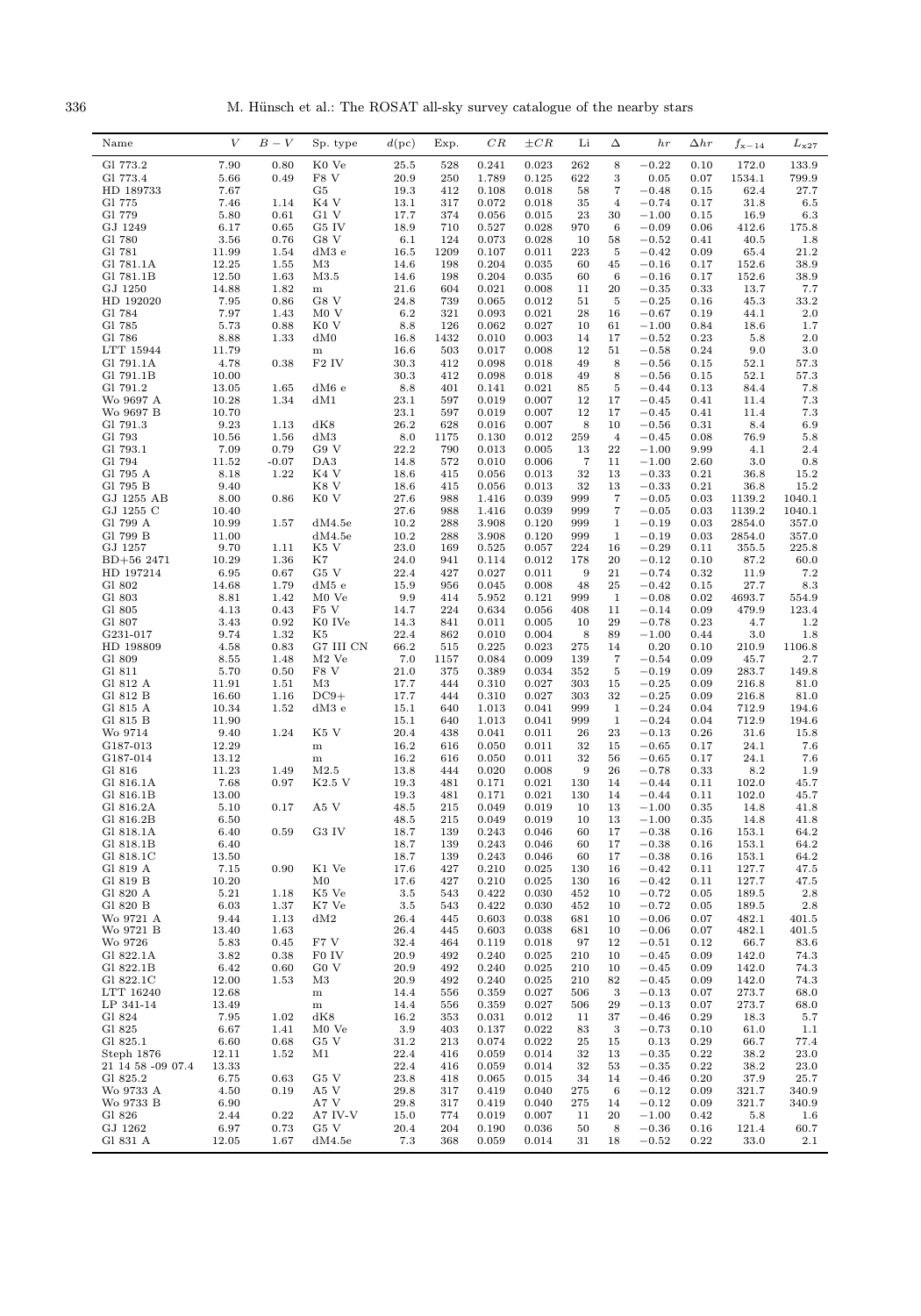M. Hünsch et al.: The ROSAT all-sky survey catalogue of the nearby stars  $337$ 

| Name                 | $\bar{V}$      | $B-V$        | Sp. type                             | d(pc)           | Exp.       | $_{CR}$        | $\pm CR$       | Li                     | Δ                                | hr                 | $\Delta hr$  | $f_{\rm x-14}$  | $L_{\rm x27}$   |
|----------------------|----------------|--------------|--------------------------------------|-----------------|------------|----------------|----------------|------------------------|----------------------------------|--------------------|--------------|-----------------|-----------------|
| Gl 831 B             | 14.90          |              |                                      | 7.3             | 368        | 0.059          | 0.014          | 31                     | 18                               | $-0.52$            | 0.22         | 33.0            | $2.1\,$         |
| G145-043             | 9.25           | 1.05         | dK8                                  | 25.1            | 328        | 0.923          | 0.054          | 897                    | 5                                | $-0.15$            | 0.06         | 693.9           | 521.5           |
| LP 397-34            | 12.66          |              | ${\bf m}$                            | 12.6            | 344        | 0.143          | 0.023          | 74                     | 17                               | $-0.33$            | 0.15         | 93.7            | 17.9            |
| Gl 833               | 7.14           | 0.88         | K <sub>2</sub> V                     | 14.7            | 430        | 0.059          | 0.014          | 22                     | 18                               | $-0.66$            | 0.17         | 28.3            | 7.4             |
| Gl 834 A<br>Gl 834 B | 10.34<br>12.30 | 1.42         | dM0                                  | 21.4<br>21.4    | 657<br>657 | 0.113<br>0.113 | 0.015<br>0.015 | 122<br>122             | 10<br>10                         | $-0.36$<br>$-0.36$ | 0.12<br>0.12 | 72.3<br>72.3    | 39.5<br>39.5    |
| Gl 835               | 9.88           | 1.50         | M0e                                  | 13.1            | 354        | 0.073          | 0.017          | 37                     | 20                               | $-0.39$            | 0.21         | 45.8            | 9.5             |
| Gl 836.1             | 6.73           | 0.62         | G4 IV-V                              | 25.6            | 367        | 0.090          | 0.019          | 34                     | 14                               | $-0.77$            | 0.14         | 38.1            | 29.8            |
| Gl 836.4             | 12.80          | 1.48         | M1.5:                                | 35.0            | 193        | 0.074          | 0.022          | 15                     | $\boldsymbol{2}$                 | 0.04               | 0.32         | 62.7            | 91.7            |
| G093-033             | 12.07          | 1.53         | dM3                                  | 21.1            | 356        | 0.062          | 0.016          | 28                     | $\overline{4}$                   | $-0.66$            | 0.21         | 29.8            | 15.9            |
| Gl 836.6A            | 4.78           | 0.48         | F <sub>4</sub> V                     | 22.4            | 402        | 0.155          | 0.022          | 111                    | $\overline{7}$                   | $-0.18$            | 0.13         | 113.8           | 68.4            |
| Gl 836.6B            | 6.09           |              | G2V                                  | 22.4            | 402        | 0.155          | 0.022          | 111                    | 10                               | $-0.18$            | 0.13         | 113.8           | 68.4            |
| Gl 836.7<br>Gl 837   | 5.94           | 0.59         | G <sub>0</sub> V                     | 18.4            | 196        | 0.635          | 0.060          | 296                    | 9                                | $-0.27$            | 0.09         | 436.5           | 176.5           |
| GJ 1264              | 2.87<br>9.80   | 0.29<br>1.46 | A6 <sub>m</sub><br>M <sub>2</sub> Ve | 11.8<br>16.1    | 345<br>175 | 1.655<br>0.861 | 0.125<br>0.073 | 479<br>355             | $\overline{4}$<br>$\overline{7}$ | $-0.30$<br>$-0.17$ | 0.07<br>0.08 | 1112.2<br>637.8 | 185.9<br>198.5  |
| Gl 838               | 5.58           | 0.60         | G2V                                  | 15.6            | 334        | 0.067          | 0.017          | 25                     | 8                                | $-0.48$            | 0.21         | 38.4            | 11.2            |
| HD 207496 A          | 8.24           | 1.00         | $K3/4$ V                             | 26.4            | 179        | 0.072          | 0.023          | 23                     | 21                               | $-0.52$            | 0.24         | 40.3            | 33.5            |
| HD 207496 B          | 10.50          |              |                                      | 26.4            | 179        | 0.072          | 0.023          | 23                     | 21                               | $-0.52$            | 0.24         | 40.3            | 33.5            |
| Steph 1950           | 12.11          | 1.53         | dM2                                  | 31.8            | 343        | 0.281          | 0.030          | 214                    | 12                               | $-0.19$            | 0.11         | 205.4           | 249.2           |
| Gl 838.5             | 5.08           | 0.37         | F1 III                               | 27.6            | 301        | 0.404          | 0.039          | 287                    | $\overline{4}$                   | 0.07               | 0.10         | 351.1           | 320.5           |
| Gl 840               | 7.78           | 0.92         | dK0e                                 | 20.3            | 586        | 0.021          | 0.008          | 11                     | 19                               | $-0.40$            | 0.36         | 12.9            | 6.4             |
| G018-008             | 11.01          | 1.50         | M1                                   | 19.8            | 327        | 0.035          | 0.013          | 8                      | 8                                | $-0.77$            | 0.35         | 14.7            | 6.9             |
| G188-038<br>Gl 844   | 12.01<br>10.62 | 1.63<br>1.58 | $m+$<br>$M2$ V                       | 9.0<br>16.4     | 543<br>320 | 0.399<br>0.036 | 0.029<br>0.012 | 513<br>15              | 9<br>33                          | $-0.22$<br>$-1.00$ | 0.07<br>9.99 | 284.8<br>10.7   | 27.4<br>$3.5\,$ |
| Gl 845               | 4.69           | 1.06         | K5 Ve                                | 3.6             | 414        | 0.260          | 0.029          | 169                    | 8                                | $-0.86$            | 0.05         | 97.7            | 1.5             |
| G263-011             | 15.87          | 1.80         | ${\bf m}$                            |                 | 1086       | 0.010          | 0.004          | 11                     | $\,3$                            | $-0.46$            | 0.28         | 6.1             |                 |
| Gl 848               | 3.76           | 0.44         | F <sub>5</sub> V                     | 11.8            | 505        | 0.260          | 0.024          | 261                    | 6                                | $-0.58$            | 0.07         | 136.1           | 22.5            |
| HD 210460            | 6.18           | 0.69         | G <sub>0</sub> V                     | 55.6            | 402        | 0.097          | 0.017          | 71                     | 8                                | 0.28               | 0.18         | 94.9            | 350.5           |
| G1 850               | 7.24           | 0.79         | $_{\rm K0}$                          | 22.4            | 554        | 0.075          | 0.013          | 69                     | $\overline{5}$                   | $-0.26$            | 0.18         | 52.1            | 31.3            |
| G188-047             | 13.62          |              | ${\bf m}$                            | 19.8            | 498        | 0.075          | 0.014          | 50                     | 14                               | $-0.60$            | 0.16         | 38.7            | 18.1            |
| G264-022             | 12.90          |              | ${\bf m}$                            | 16.1            | 627        | 0.015          | 0.006          | 9                      | 24                               | $-0.02$            | 0.38         | 12.1            | 3.8             |
| HD 211472            | 7.51           | 0.81         | K1 V                                 | 21.5            | 671        | 0.115          | 0.014          | 118                    | $\overline{7}$                   | $-0.42$            | 0.11         | 69.7            | 38.4            |
| G232-062             | 14.00          |              | ${\bf m}$                            | 21.5            | 671        | 0.115          | 0.014          | 118                    | 76                               | $-0.42$            | 0.11         | 69.7            | 38.4            |
| Gl 852 A<br>Gl 852 B | 13.40<br>14.40 | 1.70<br>1.90 | dM4.5e<br>$dM5$ e                    | 10.0<br>10.0    | 254<br>254 | 0.232<br>0.232 | 0.033<br>0.033 | 148<br>148             | 16<br>16                         | $-0.04$<br>$-0.04$ | 0.14<br>0.14 | 188.3<br>188.3  | 22.7<br>22.7    |
| Gl 853 A             | 5.39           | 0.60         | G1 V                                 | 13.6            | 359        | 0.040          | 0.013          | 12                     | 15                               | $-1.00$            | 0.15         | 12.1            | 2.7             |
| Gl 853 B             | 9.90           |              |                                      | 13.6            | 359        | 0.040          | 0.013          | 12                     | 15                               | $-1.00$            | 0.15         | 12.1            | 2.7             |
| Gl 854               | 9.23           | 1.15         | dK6                                  | 24.0            | 561        | 0.017          | 0.007          | 8                      | 23                               | $-0.73$            | 0.42         | 7.6             | 5.2             |
| Wo 9779              | 3.84           | $-0.05$      | A0 V                                 | 48.3            | 244        | 0.055          | 0.017          | 22                     | 20                               | $-0.44$            | 0.25         | 32.9            | 91.8            |
| <b>LHS 3799</b>      | 13.25          | 1.84         | M <sub>4</sub>                       | 7.4             | 271        | 0.158          | 0.026          | 59                     | 13                               | $-0.06$            | 0.17         | 126.1           | 8.4             |
| Gl 856 A             | 11.41          | 1.57         | dM0e                                 | 16.1            | 552        | 1.263          | 0.049          | 999                    | 5                                | $-0.20$            | 0.04         | 915.7           | 283.2           |
| Gl 856 B             | 11.60          |              |                                      | 16.1            | 552        | 1.263          | 0.049          | 999                    | $\overline{5}$                   | $-0.20$            | 0.04         | 915.7           | 283.2           |
| Gl 857.1A            | 8.86           | 1.19         | $dK7$ e                              | 21.4            | 320        | 0.032          | 0.012          | 16                     | 26                               |                    |              | 26.7            | 14.6            |
| Gl 857.1B            | 12.40          |              |                                      | 21.4            | 320        | 0.032          | 0.012          | 16                     | 26                               |                    |              | 26.7            | 14.6            |
| Gl 859 A<br>Gl 859 B | 6.21<br>6.40   | 0.62<br>0.61 | G3 V<br>G <sub>3</sub> V             | 20.1<br>20.1    | 274<br>274 | 0.847<br>0.847 | 0.058<br>0.058 | 603<br>603             | 3<br>14                          | $-0.33$<br>$-0.33$ | 0.07<br>0.07 | 555.9<br>555.9  | 268.2<br>268.2  |
| Gl 860 A             | 9.85           | 1.62         | $M2$ V                               | 4.0             | 427        | 0.449          | 0.034          | 468                    | $\overline{7}$                   | $-0.50$            | 0.07         | 253.9           | 4.9             |
| Gl 860 B             | 11.30          | 1.80         | $M6$ V                               | 4.0             | 427        | 0.449          | 0.034          | 468                    | $\overline{7}$                   | $-0.50$            | 0.07         | 253.9           | 4.9             |
| Gl 862.1             | 6.14           | 0.56         | F7 V                                 | 25.5            | 193        | 0.031          | 0.015          | 7                      | 39                               | $-1.00$            | 1.56         | 9.2             | 7.2             |
| Steph 2018           | 12.41          | 1.57         | M3                                   | 16.4            | 214        | 0.332          | 0.041          | 161                    | 28                               | $-0.19$            | 0.12         | 242.2           | 77.9            |
| Gl 863.2             | 5.20           | 0.44         | F <sub>3</sub> V                     | 22.7            | 265        | 0.271          | 0.036          | 143                    | 6                                | $-0.28$            | 0.12         | 185.3           | 114.5           |
| Gl 863.3             | 7.58           | 0.66         | G5 V                                 | 32.3            | 411        | 0.021          | 0.010          | $\overline{7}$         | 13                               | 0.36               | 0.67         | 21.4            | 26.6            |
| Gl 865               | 11.48          | 1.61         | k-m                                  | 14.8            | 462        | 0.424          | 0.033          | 389                    | $\overline{4}$                   | $-0.29$            | 0.07         | 286.9           | 75.6            |
| Wo 9791              | 14.00<br>9.41  |              |                                      |                 | 462        | 0.424<br>0.017 | 0.033          | 389                    | $\bf 28$                         | $-0.29$            | 0.07         | 286.9           |                 |
| G189-030<br>LTT 9123 | 10.92          |              | M <sub>2</sub><br>$\, {\rm m}$       | 18.9<br>12.9    | 608<br>277 | 0.031          | 0.006<br>0.013 | 12<br>$\boldsymbol{9}$ | 8<br>28                          | 0.39<br>$-1.00$    | 0.37<br>2.66 | 18.0<br>9.4     | 7.7<br>1.9      |
| LTT 9124             | 12.64          |              | ${\bf m}$                            | 12.9            | 277        | 0.031          | 0.013          | 9                      | 19                               | $-1.00$            | 2.66         | 9.4             | 1.9             |
| Gl 866 AB            | 12.66          | 1.98         | M5e                                  | 3.5             | 161        | 0.197          | 0.039          | 57                     | 18                               | $-0.50$            | 0.17         | 111.4           | 1.6             |
| Gl 867 A             | 9.10           | 1.51         | $dM2$ e                              | 8.6             | 225        | 3.803          | 0.187          | 999                    | 10                               | $-0.24$            | 0.05         | 2676.6          | 239.2           |
| Gl 867 B             | 11.45          | 1.60         | dM4e                                 | 8.6             | $\bf 225$  | 3.803          | 0.187          | 999                    | 10                               | $-0.24$            | 0.05         | 2676.6          | 239.2           |
| Gl 867.1A            | 8.51           | 0.78         | G8/K0V                               | 39.4            | 143        | 0.102          | 0.030          | 32                     | 19                               | $-0.08$            | 0.31         | 80.8            | 149.9           |
| Gl 867.1B            | 8.60           |              | dG9e                                 | 39.4            | 143        | 0.102          | 0.030          | 32                     | 19                               | $-0.08$            | 0.31         | 80.8            | 149.9           |
| Gl 868               | 7.82           | 1.13         | K5 Ve                                | 13.6            | 276        | 0.042          | 0.015          | 12                     | 28                               | $-0.64$            | 0.22         | 20.6            | 4.5             |
| Wo 9793<br>Gl 873    | 10.75<br>10.26 | 1.42<br>1.61 | M0<br>dM4.5e                         | 35.7<br>5.0     | 108<br>560 | 0.070<br>5.384 | 0.028<br>0.098 | 16<br>999              | 25<br>$\overline{7}$             | $-0.49$<br>$-0.16$ | 0.65<br>0.02 | 40.2<br>4017.5  | 61.3            |
| Gl 875.1             | 11.63          | 1.55         | dM3.5e                               | 14.2            | 525        | 0.469          | 0.031          | 550                    | 8                                | $-0.17$            | 0.07         | 347.4           | 122.5<br>84.1   |
| Gl 879               | 6.48           | 1.10         | K5 Ve                                | 7.6             | 150        | 0.526          | 0.065          | 185                    | 13                               | $-0.48$            | 0.10         | 303.5           | 21.2            |
| Gl 880               | 8.67           | 1.50         | $dM2$ e                              | 6.9             | 419        | 0.036          | 0.011          | 20                     | 17                               | $-0.34$            | 0.28         | 23.4            | 1.3             |
| Gl 886.2             | 5.11           | 0.29         | F0 IV                                | 28.6            | 146        | 0.379          | 0.056          | 109                    | 6                                | $-0.03$            | 0.15         | 309.0           | 301.8           |
| GJ 1278              | 9.89           | 1.40         | dM1                                  | 20.0            | 646        | 0.026          | 0.008          | 18                     | 11                               | 0.12               | 0.31         | 23.3            | 11.2            |
| Gl 887               | 7.34           | 1.49         | $M2$ Ve                              | 3.3             | 148        | 0.137          | 0.037          | 28                     | $\,2$                            | $-0.78$            | 0.15         | 57.4            | 0.7             |
| Wo 9809              | 10.82          | 1.42         | dM0                                  | 24.9            | 598        | 0.549          | 0.032          | 925                    | 29                               | $-0.31$            | 0.05         | 365.8           | 272.1           |
| Gl 890               | 10.88          | 1.42         | dM2.5e                               | 21.8            | 138        | 0.427          | 0.059          | 108                    | 14                               | $-0.26$            | 0.14         | 295.7           | 168.7           |
| GJ 1279              | 8.39           | 1.20         | K5 V<br>G5                           | 15.1            | 476        | 0.051          | 0.013          | 26                     | 8                                | $-0.47$            | 0.20         | 29.6            | 8.0             |
| HD 218738<br>Gl 892  | 7.91<br>5.56   | 0.90<br>1.01 | K3 V                                 | 29.3<br>$6.5\,$ | 408<br>497 | 1.928<br>0.023 | 0.070<br>0.009 | 999<br>10              | $\overline{7}$<br>32             | $-0.12$<br>$-0.96$ | 0.04<br>0.18 | 1479.5<br>7.4   | 1522.3<br>0.4   |
| GJ 1282              | 5.66           | 0.51         | F7 V                                 | 20.6            | 374        | 0.635          | 0.043          | 560                    | $\overline{7}$                   | $-0.01$            | 0.07         | 524.7           | 265.8           |
| HD 219509            | 8.73           | 1.05         | K5 V                                 | 27.2            | 449        | 0.030          | 0.010          | 11                     | 60                               | $-0.54$            | 0.28         | 16.6            | 14.8            |
| HD 219495            | 9.04           | 1.11         | K5 V                                 | 27.1            | 449        | 0.030          | 0.010          | 11                     | 12                               | $-0.54$            | 0.28         | 16.6            | 14.6            |
| Wo 9818              | 3.99           | 0.40         | F1 III                               | 22.0            | 339        | 0.097          | 0.020          | 42                     | $\overline{4}$                   | $-0.72$            | 0.13         | 43.7            | 25.4            |